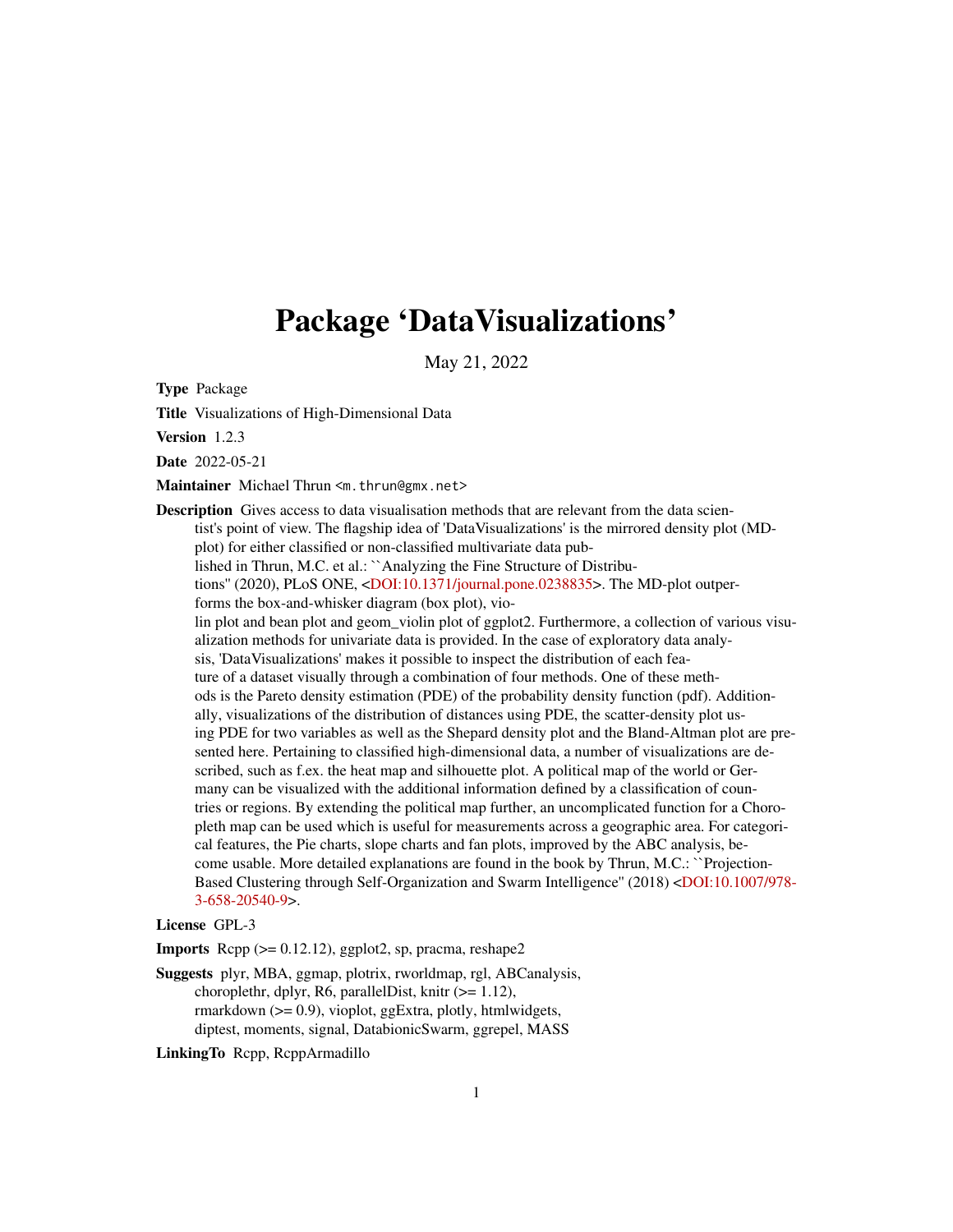# Depends  $R$  ( $> = 3.5$ )

SystemRequirements C++11

LazyLoad yes

LazyData TRUE

URL <https://www.deepbionics.org/>

# VignetteBuilder knitr

# BugReports <https://github.com/Mthrun/DataVisualizations/issues>

# NeedsCompilation yes

Author Michael Thrun [aut, cre, cph] (<<https://orcid.org/0000-0001-9542-5543>>), Felix Pape [aut, rev], Onno Hansen-Goos [ctr, ctb], Hamza Tayyab [ctr, ctb], Dirk Eddelbuettel [ctr], Craig Varrichio [ctr], Alfred Ultsch [dtc, ctb, ctr]

# Repository CRAN

Date/Publication 2022-05-21 10:50:02 UTC

# R topics documented:

| $\mathbf{3}$    |
|-----------------|
| 7               |
| 8               |
| 9               |
| 11              |
| 11              |
| $\overline{14}$ |
| -15             |
| -17             |
| -19             |
| 20              |
| 22.             |
| 24              |
|                 |
| 26              |
| 27              |
| 29              |
| 30              |
| 32<br>Fanplot   |
| 33              |
| 35              |
| 36              |
| -38             |
|                 |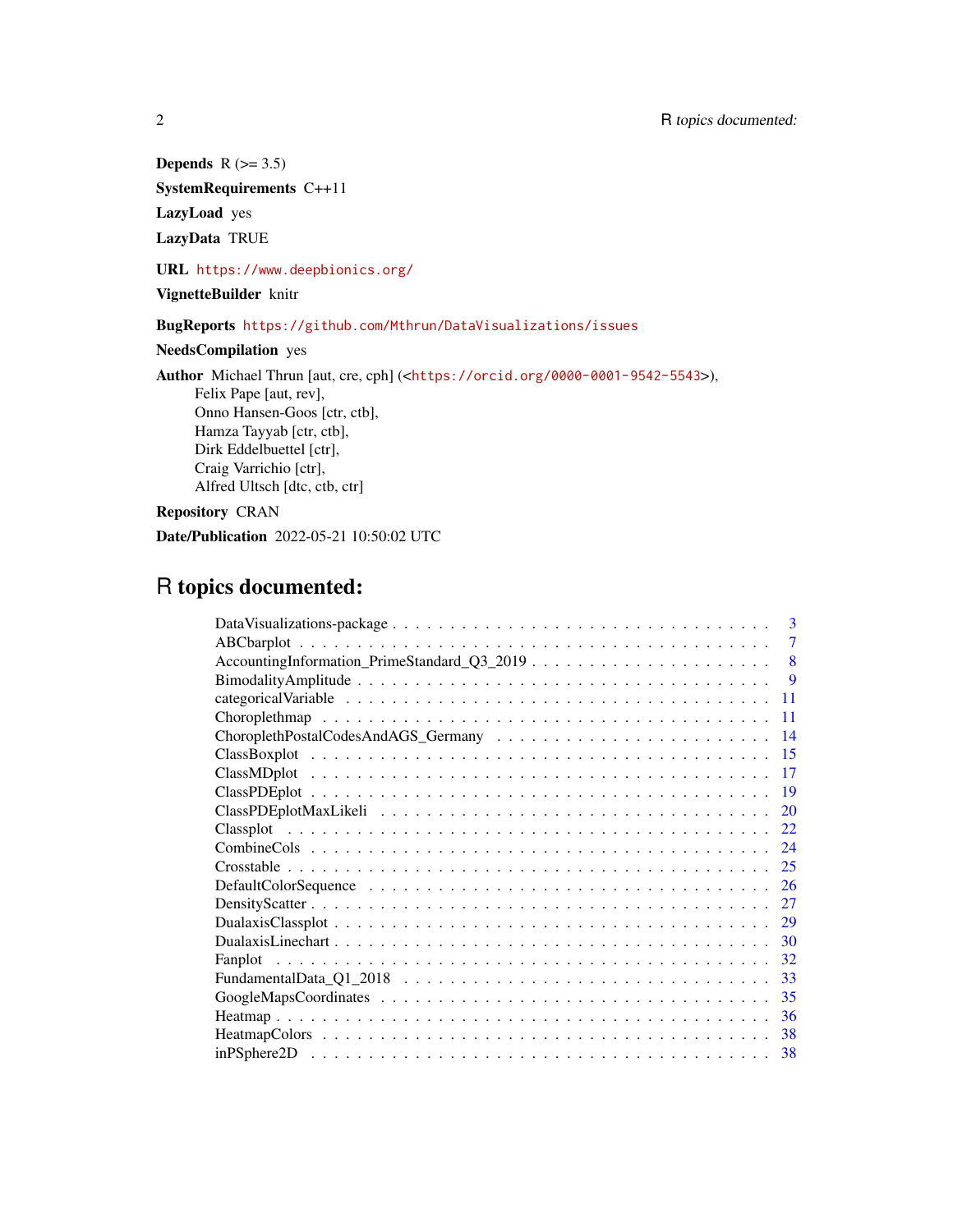<span id="page-2-0"></span>

| 39               |
|------------------|
| 39               |
| 41               |
| 42               |
| 43               |
| 44               |
| 45<br><b>ITS</b> |
| 46               |
| 47               |
| 47               |
| 49               |
| 53               |
| 56               |
| 56               |
| 57               |
| 59               |
| 61               |
| 62               |
| 65               |
| 66               |
| 67               |
| 68               |
| 70               |
| 71               |
| 71               |
| 72               |
| 73               |
| 74               |
| 76               |
| 77               |
| 78               |
| 80               |
| 80               |
| 82               |
| 84               |
| 85               |
|                  |

#### **Index [87](#page-86-0) (2008)** 2014 2022 2023 2024 2022 2023 2024 2022 2023 2024 2022 2023 2024 2022 2023 2024 2022 2023 2024 20

DataVisualizations-package

*Visualizations of High-Dimensional Data*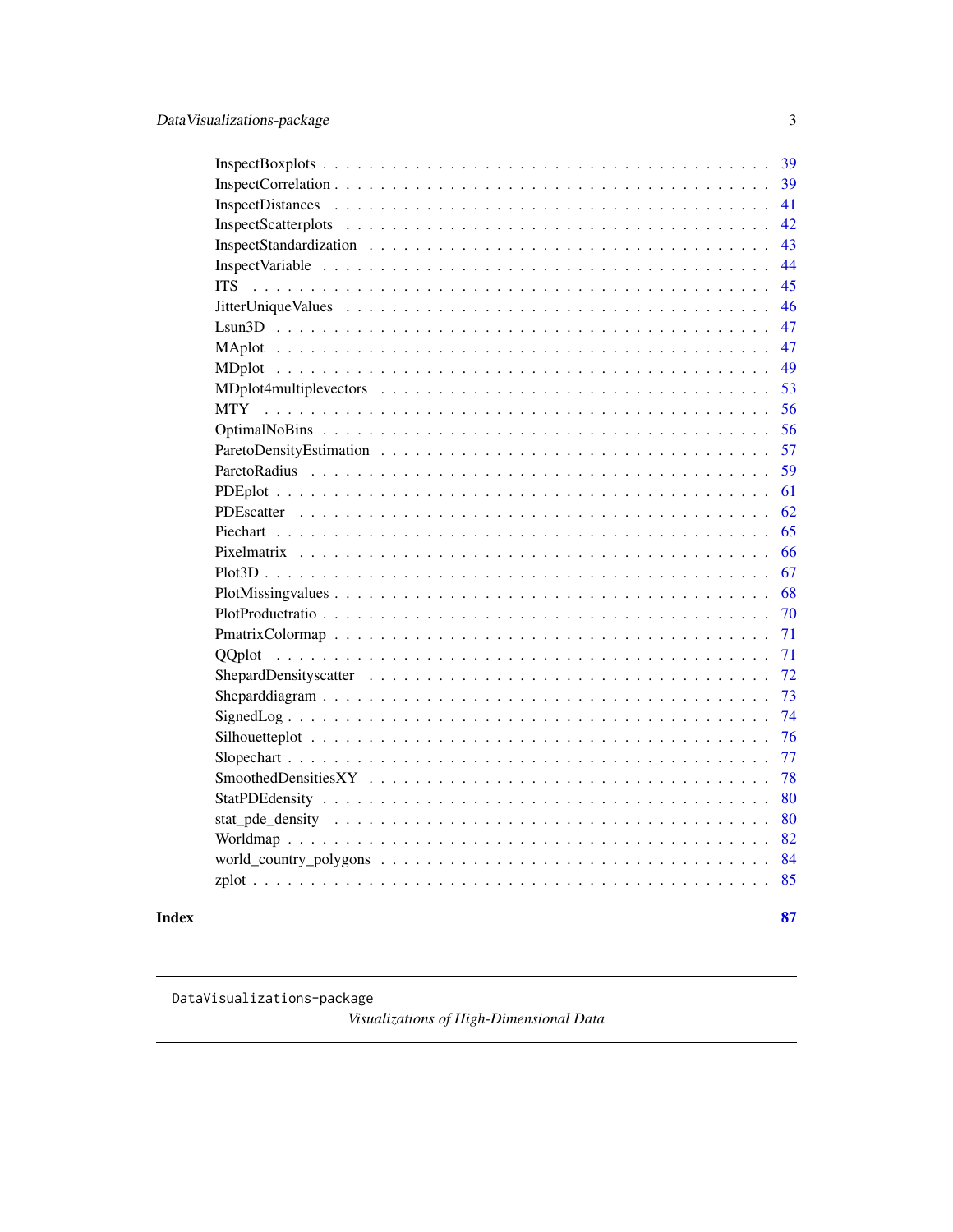#### Description

Gives access to data visualisation methods that are relevant from the data scientist's point of view. The flagship idea of 'DataVisualizations' is the mirrored density plot (MD-plot) for either classified or non-classified multivariate data published in Thrun, M.C. et al.: "Analyzing the Fine Structure of Distributions" (2020), PLoS ONE, <DOI:10.1371/journal.pone.0238835>. The MD-plot outperforms the box-and-whisker diagram (box plot), violin plot and bean plot and geom\_violin plot of ggplot2. Furthermore, a collection of various visualization methods for univariate data is provided. In the case of exploratory data analysis, 'DataVisualizations' makes it possible to inspect the distribution of each feature of a dataset visually through a combination of four methods. One of these methods is the Pareto density estimation (PDE) of the probability density function (pdf). Additionally, visualizations of the distribution of distances using PDE, the scatter-density plot using PDE for two variables as well as the Shepard density plot and the Bland-Altman plot are presented here. Pertaining to classified high-dimensional data, a number of visualizations are described, such as f.ex. the heat map and silhouette plot. A political map of the world or Germany can be visualized with the additional information defined by a classification of countries or regions. By extending the political map further, an uncomplicated function for a Choropleth map can be used which is useful for measurements across a geographic area. For categorical features, the Pie charts, slope charts and fan plots, improved by the ABC analysis, become usable. More detailed explanations are found in the book by Thrun, M.C.: "Projection-Based Clustering through Self-Organization and Swarm Intelligence" (2018) <DOI:10.1007/978-3-658-20540-9>.

# Details

For a brief introduction to DataVisualizations please see the vignette [A Quick Tour in Data Visu](../doc/DataVisualizations.html)[alizations.](../doc/DataVisualizations.html)

Please see <https://www.deepbionics.org/>. Depending on the context please cite either [Thrun, 2018] regarding visualizations in the context of clustering or [Thrun/Ultsch, 2018] for other visualizations.

For the Mirrored Density Plot (MD plot) please cite [Thrun et al., 2020] and see the extensive vignette in <https://md-plot.readthedocs.io/en/latest/index.html>. The MD plot is also available in Python <https://pypi.org/project/md-plot/>

Index of help topics:

| ABCbarplot                                  | Barplot with Sorted Data Colored by ABCanalysis |
|---------------------------------------------|-------------------------------------------------|
| AccountingInformation_PrimeStandard_03_2019 |                                                 |
|                                             | Accounting Information in the Prime Standard in |
|                                             | Q3 in 2019 (AI_PS_Q3_2019)                      |
| BimodalityAmplitude                         | Bimodality Amplitude                            |
| ChoroplethPostalCodesAndAGS_Germany         |                                                 |
|                                             | Postal Codes and AGS of Germany for a           |
|                                             | Choropleth Map                                  |
| Choroplethmap                               | Plots the Choropleth Map                        |
| ClassBoxplot                                | Creates Boxplot plot for all classes            |
| ClassMDplot                                 | Class MDplot for Data w.r.t. all classes        |
| ClassPDEplot                                | PDE Plot for all classes                        |
| ClassPDEplotMaxLikeli                       | Create PDE plot for all classes with maximum    |
|                                             | likelihood                                      |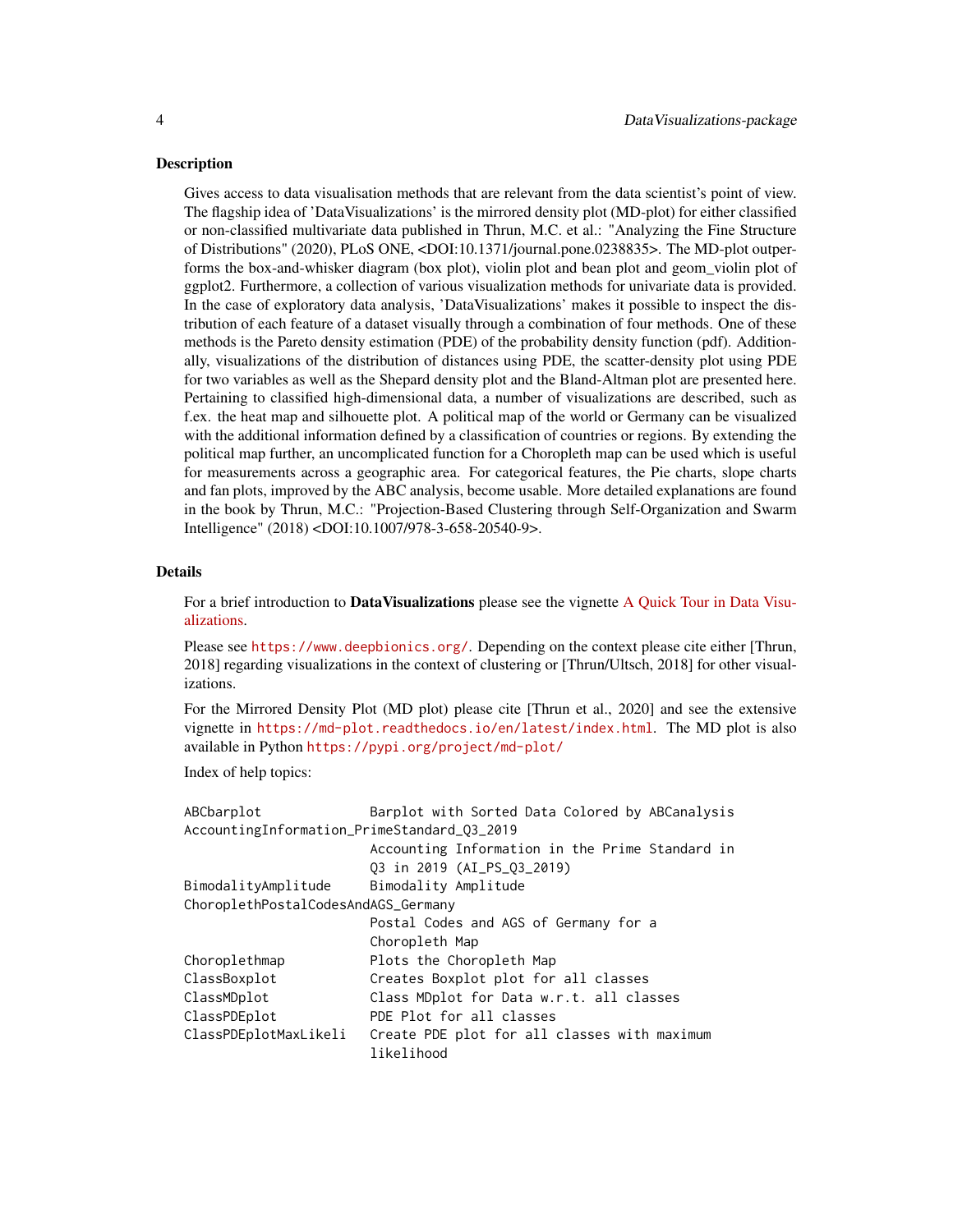# Data Visualizations-package 5

| Classplot                  | Classplot                                     |  |  |  |  |
|----------------------------|-----------------------------------------------|--|--|--|--|
| CombineCols                | Combine vectors of various lengths            |  |  |  |  |
| Crosstable                 | Crosstable plot                               |  |  |  |  |
| DataVisualizations-package |                                               |  |  |  |  |
|                            | Visualizations of High-Dimensional Data       |  |  |  |  |
| DefaultColorSequence       | Default color sequence for plots              |  |  |  |  |
| DensityScatter             | Scatter Density Plot                          |  |  |  |  |
| DualaxisClassplot          | Dualaxis Classplot                            |  |  |  |  |
| DualaxisLinechart          | DualaxisLinechart                             |  |  |  |  |
| Fanplot                    | The fan plot                                  |  |  |  |  |
| FundamentalData_Q1_2018    |                                               |  |  |  |  |
|                            | Fundamental Data of the 1st Quarter in 2018   |  |  |  |  |
| GoogleMapsCoordinates      | Google Maps with marked coordinates           |  |  |  |  |
| Heatmap                    | Heatmap for Clustering                        |  |  |  |  |
| HeatmapColors              | Default color sequence for plots              |  |  |  |  |
| <b>ITS</b>                 | Income Tax Share                              |  |  |  |  |
| InspectBoxplots            | Inspect Boxplots                              |  |  |  |  |
| InspectCorrelation         | Inspect the Correlation                       |  |  |  |  |
| InspectDistances           | Inspection of Distance-Distribution           |  |  |  |  |
| InspectScatterplots        | Pairwise scatterplots and optimal histograms  |  |  |  |  |
| InspectStandardization     |                                               |  |  |  |  |
|                            | QQplot of Data versus Normalized Data         |  |  |  |  |
| InspectVariable            | Visualization of Distribution of one variable |  |  |  |  |
| JitterUniqueValues         | Jitters Unique Values                         |  |  |  |  |
| Lsun3D                     | Lsun3D inspired by FCPS                       |  |  |  |  |
| MAplot                     | Minus versus Add plot                         |  |  |  |  |
| MDplot                     | Mirrored Density plot (MD-plot)               |  |  |  |  |
| MDplot4multiplevectors     |                                               |  |  |  |  |
|                            | Mirrored Density plot (MD-plot) for Multiple  |  |  |  |  |
|                            | Vectors                                       |  |  |  |  |
| <b>MTY</b>                 | Muncipal Income Tax Yield                     |  |  |  |  |
| OptimalNoBins              | Optimal Number Of Bins                        |  |  |  |  |
| PDEplot                    | PDE plot                                      |  |  |  |  |
| PDEscatter                 | Scatter Density Plot                          |  |  |  |  |
| ParetoDensityEstimation    |                                               |  |  |  |  |
|                            | Pareto Density Estimation V3                  |  |  |  |  |
| ParetoRadius               | ParetoRadius for distributions                |  |  |  |  |
| Piechart                   | The pie chart                                 |  |  |  |  |
| Pixelmatrix                | Plot of a Pixel Matrix                        |  |  |  |  |
| Plot3D                     | 3D plot of points                             |  |  |  |  |
| PlotMissingvalues          | Plot of the Amount Of Missing Values          |  |  |  |  |
| PlotProductratio           | Product-Ratio Plot                            |  |  |  |  |
| PmatrixColormap            | P-Matrix colors                               |  |  |  |  |
| QQplot                     | QQplot with a Linear Fit                      |  |  |  |  |
| ShepardDensityScatter      | Shepard PDE scatter                           |  |  |  |  |
| Sheparddiagram             | Draws a Shepard Diagram                       |  |  |  |  |
| SignedLog                  | Signed Log                                    |  |  |  |  |
| Silhouetteplot             | Silhouette plot of classified data.           |  |  |  |  |
|                            |                                               |  |  |  |  |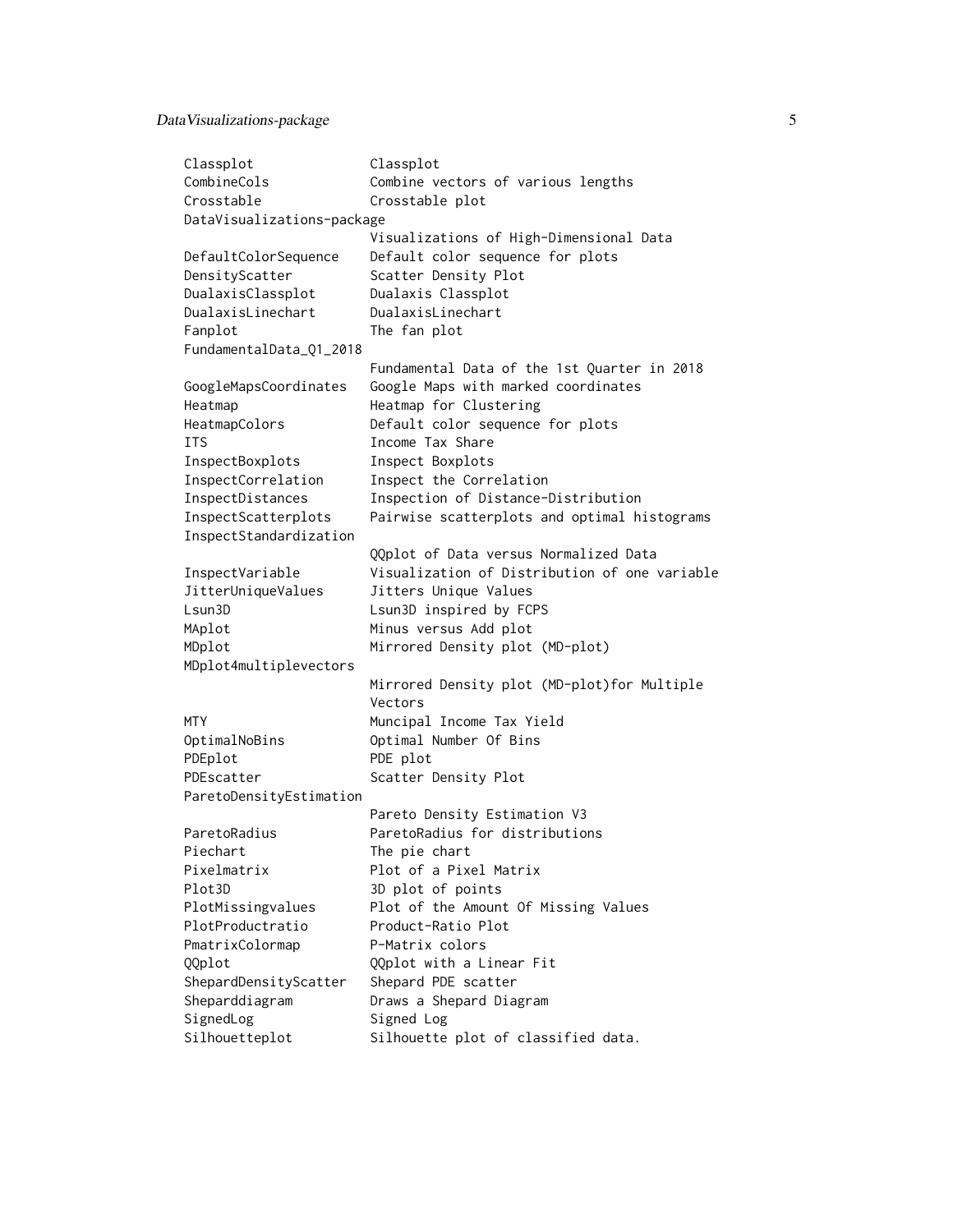| Slopechart             | Slope Chart                                     |
|------------------------|-------------------------------------------------|
| SmoothedDensitiesXY    | Smoothed Densities X with Y                     |
| StatPDEdensity         | Pareto Density Estimation                       |
| Worldmap               | plots a world map by country codes              |
| categoricalVariable    | A categorical Feature.                          |
| inPSphere2D            | 2D data points in Pareto Sphere                 |
| stat_pde_density       | Calculate Pareto density estimation for ggplot2 |
|                        | plots                                           |
| world_country_polygons |                                                 |
|                        | world_country_polygons                          |
| zplot                  | Plotting for 3 dimensional data                 |

### Author(s)

Michael Thrun, Felix Pape, Onno Hansen-Goos, Alfred Ultsch

Maintainer: Michael Thrun <m.thrun@gmx.net>

# References

[Thrun, 2018] Thrun, M. C.: Projection Based Clustering through Self-Organization and Swarm Intelligence, doctoral dissertation 2017, Springer, Heidelberg, ISBN: 978-3-658-20539-3, [doi:10.1007](https://doi.org/10.1007/978-3-658-20540-9)/ [9783658205409,](https://doi.org/10.1007/978-3-658-20540-9) 2018.

[Thrun/Ultsch, 2018] Thrun, M. C., & Ultsch, A. : Effects of the payout system of income taxes to municipalities in Germany, in Papiez, M. & Smiech,, S. (eds.), Proc. 12th Professor Aleksander Zelias International Conference on Modelling and Forecasting of Socio-Economic Phenomena, pp. 533-542, Cracow: Foundation of the Cracow University of Economics, Cracow, Poland, 2018.

[Thrun et al., 2020] Thrun, M. C., Gehlert, T. & Ultsch, A.: Analyzing the Fine Structure of Distributions, PLoS ONE, Vol. 15(10), pp. 1-66, DOI 10.1371/journal.pone.0238835, 2020.

# Examples

data("Lsun3D") Data=Lsun3D\$Data

Pixelmatrix(Data)

InspectDistances(as.matrix(dist(Data)))

data("ITS") data("MTY") Inds=which(ITS<900&MTY<8000) plot(ITS[Inds],MTY[Inds],main='Bimodality is not visible in normal scatter plot')

PDEscatter(ITS[Inds],MTY[Inds],xlab = 'ITS in EUR',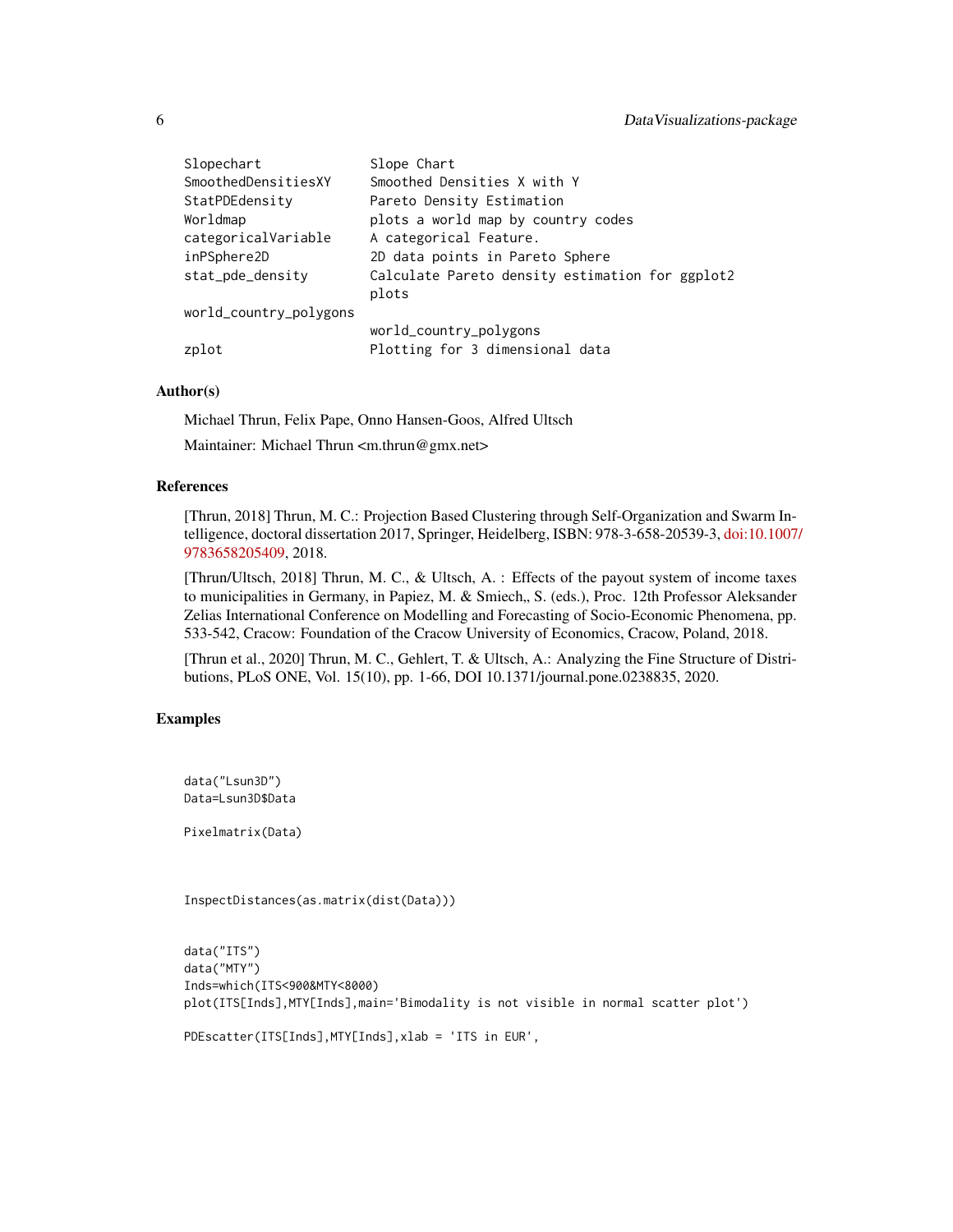# <span id="page-6-0"></span>ABCbarplot 7

```
ylab ='MTY in EUR' ,main='Pareto Density Estimation indicates Bimodality' )
MAlist=MAplot(ITS,MTY)
data("Lsun3D")
Cls=Lsun3D$Cls
Data=Lsun3D$Data
#clear cluster structure
plot(Data[,1:2],col=Cls)
#However, the silhouette plot does not indicate a very good clustering in cluster 1 and 2
Silhouetteplot(Data,Cls = Cls)
```
Heatmap(as.matrix(dist(Data)),Cls = Cls)

ABCbarplot *Barplot with Sorted Data Colored by ABCanalysis*

#### Description

This plot can be read like a scree plot for PCA. It allowed to select the most important values visually.

### Usage

```
ABCbarplot(Data,
```
Colors=DataVisualizations::DefaultColorSequence[1:3],

main,xlab,ylab="Value")

#### Arguments

| Data   | $[1:n]$ vector of Data, e.g. eigenvalues of PCA |
|--------|-------------------------------------------------|
| Colors | three colors for A, B and C                     |
| main   | title of plot                                   |
| xlab   | xlabel                                          |
| ylab   | ylabel                                          |

### Details

ABC analysis is explained in ABCanalysis. The visualization is based on ggplot2.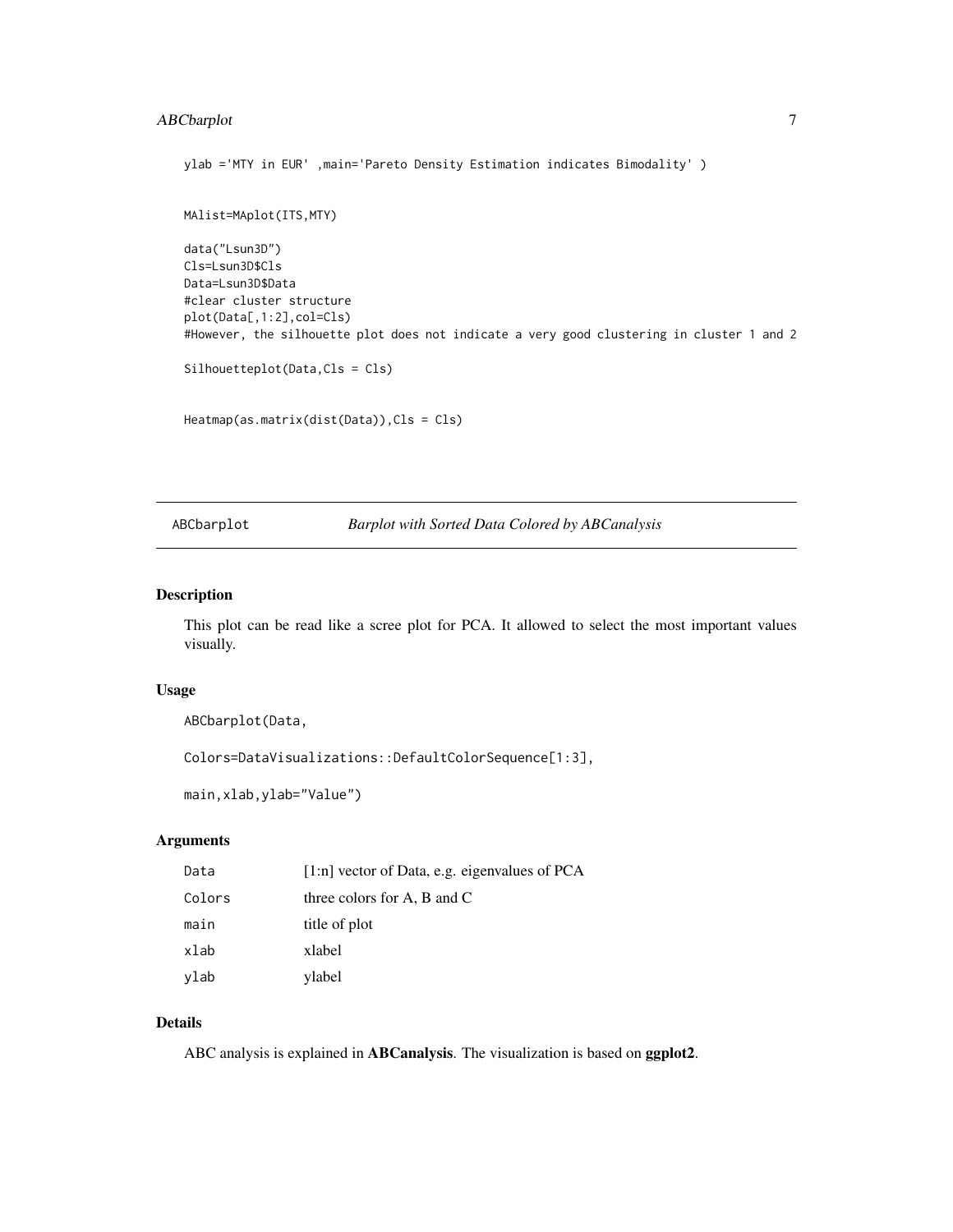# <span id="page-7-0"></span>Value

List V of

| ABCanalysis | output of <b>ABCanalysis</b>                       |
|-------------|----------------------------------------------------|
| ggobject    | object of <b>ggplot2</b> plotted                   |
| DF          | Data frame if another plot should be done manually |

# Author(s)

Michael Thrun

### References

Ultsch. A ., Lotsch J.: Computed ABC Analysis for Rational Selection of Most Informative Variables in Multivariate Data, PloS one, Vol. 10(6), pp. e0129767. doi 10.1371/journal.pone.0129767, 2015.

#### See Also

[ABCanalysis](#page-0-0)

#### Examples

```
data('FundamentalData_Q1_2018')
Data=as.matrix(FundamentalData_Q1_2018$Data)
Data[!is.finite(Data)]=0
results=prcomp(Data)
main="Scree plot with Class A of the Most-Important Eigenvalues"
plotlist = ABCbarplot(results$sdev,ylab='Eigenvalues',main=main)
plotlist$ggobject
```
AccountingInformation\_PrimeStandard\_Q3\_2019 *Accounting Information in the Prime Standard in Q3 in 2019 (AI\_PS\_Q3\_2019)*

# Description

Accounting Information of 261 companies traded in the Frankfurt stock exchange in the German Prime standard.

### Usage

data("AccountingInformation\_PrimeStandard\_Q3\_2019")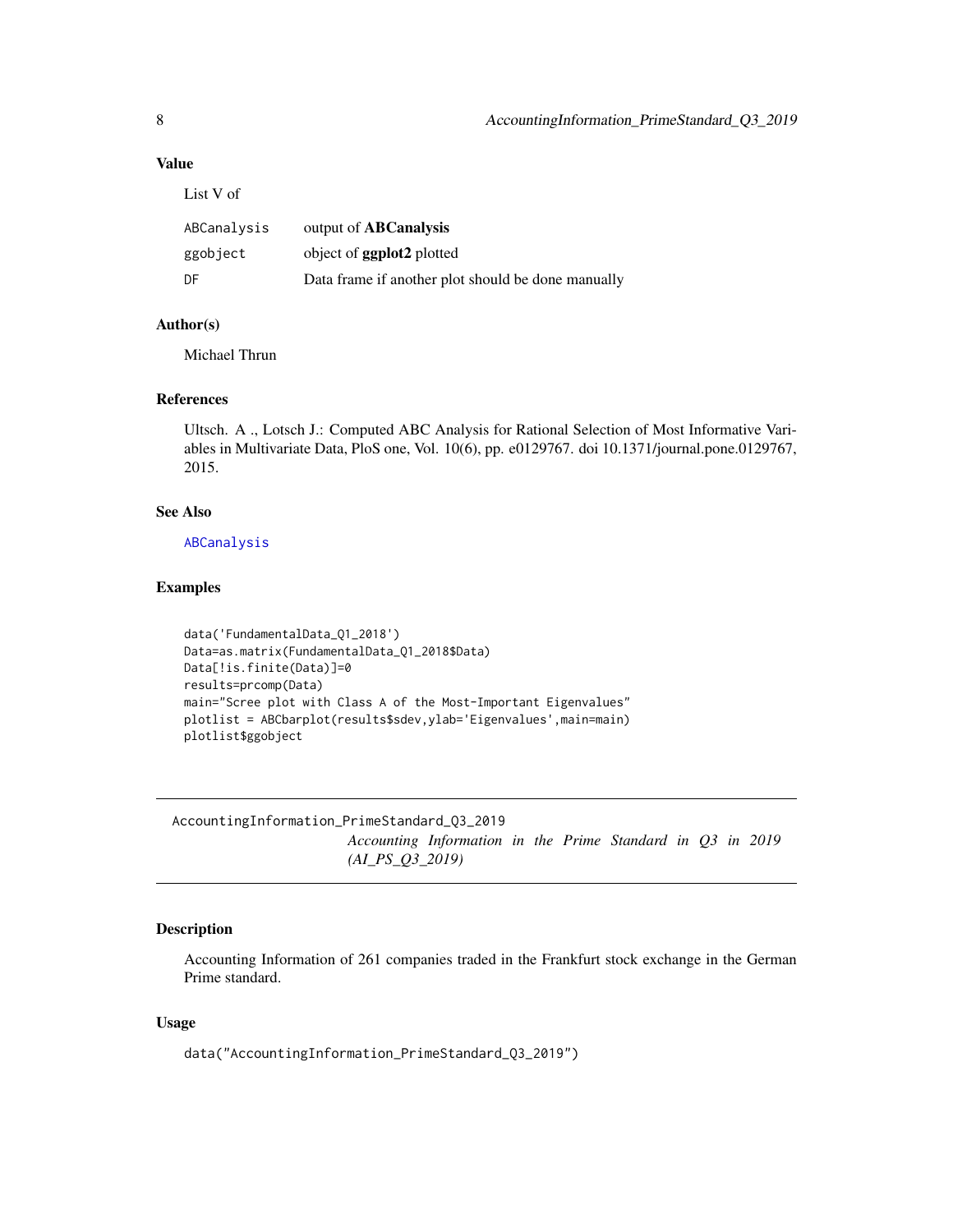# <span id="page-8-0"></span>Format

A list with of three objects

- Key [1:n] Key of the 261 obeservations
- Data [1:n,1:d] numeric matrix of 261 observations on the 45 variables describing the accounting information
- Cls [1:n] a numeric vector of k clusters of the clustering performend in [Thrun/Ultsch, 2019]

# Details

Detailed data description can be found in [Thrun/Ultsch, 2019].

#### Source

Yahoo Finance

# References

[Thrun/Ultsch, 2019] Thrun, M. C., & Ultsch, A.: Stock Selection via Knowledge Discovery using Swarm Intelligence with Emergence, IEEE Intelligent Systems, Vol. under review, pp., 2019.

# Examples

data(AccountingInformation\_PrimeStandard\_Q3\_2019)

```
str(AI_PS_Q3_2019)
dim(AI_PS_Q3_2019$Data)
```
BimodalityAmplitude *Bimodality Amplitude*

#### Description

Computes the Bimodality Amplitude of [Zhang et al., 2003]

#### Usage

```
BimodalityAmplitude(x, PlotIt=FALSE)
```
#### Arguments

|        | Data vector.                                                    |
|--------|-----------------------------------------------------------------|
| PlotIt | FALSE, TRUE if a figure with the antimodes and peaks is plotted |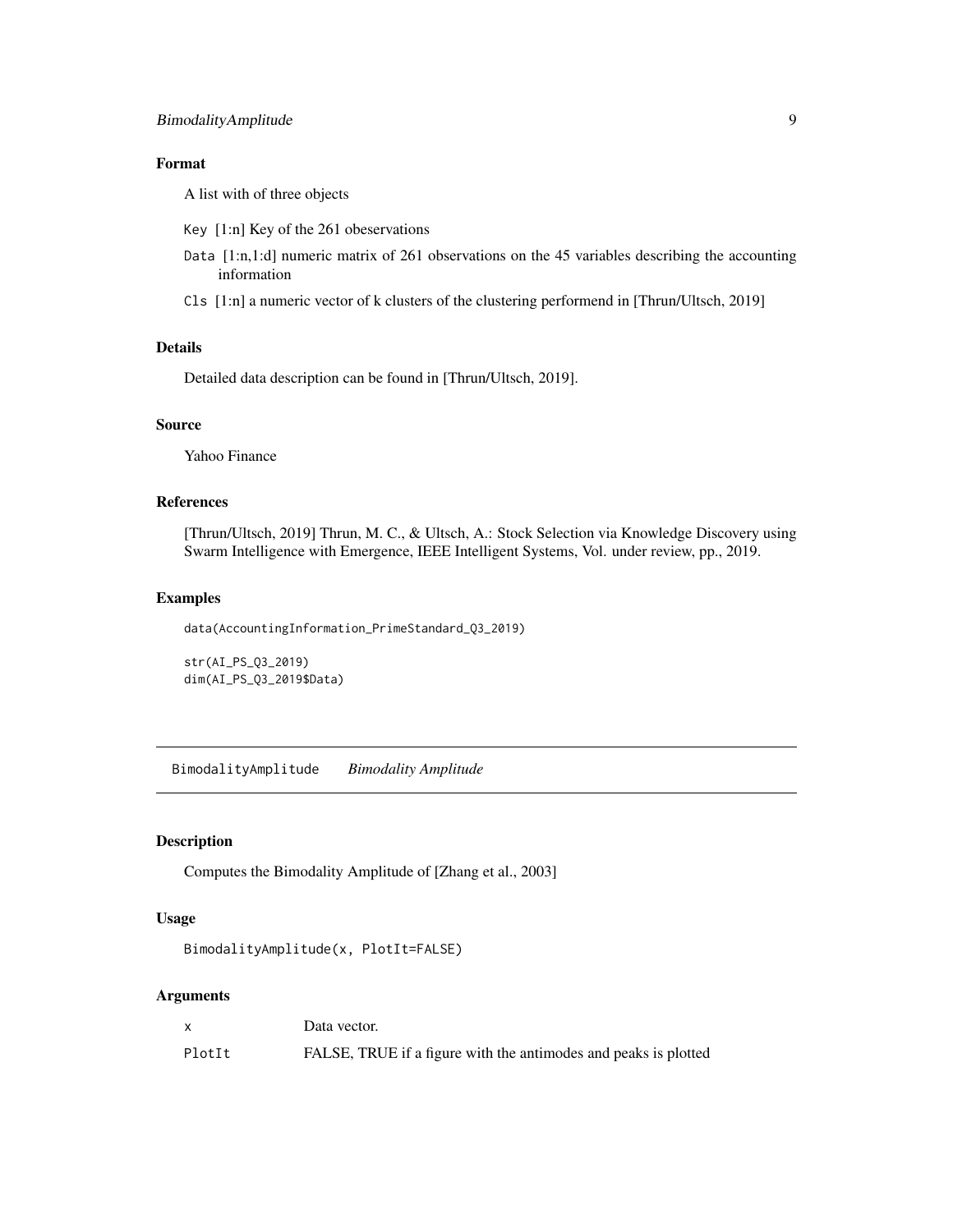# Details

This function calculates the Bimodality Ampltiude of a data vector. This is a measure of the proportion of bimodality and the existence of bimodality. The value lies between zero and one (that is:  $[0,1]$ ) where the value of zero implies that the data is unimodal and the value of one implies the data is two point masses.

# Note

function was rewritten after the flow of a function of Sathish Deevi because the original function was incorrect.

#### Author(s)

Michael Thrun

#### References

Zhang, C., Mapes, B., & Soden, B.: Bimodality in tropical water vapour, Quarterly Journal of the Royal Meteorological Society, Vol. 129(594), pp. 2847-2866, 2003.

#### Examples

```
#Example 1
data<-c(rnorm(299,0,1),rnorm(299,5,1))
BimodalityAmplitude(data,TRUE)
```

```
#Example 2
dist1<-rnorm(2100,5,2)
dist2<-dist1+11
data<-c(dist1,dist2)
```
BimodalityAmplitude(data,TRUE)

```
#Example 3
dist1<-rnorm(210,-15,1)
dist2<-rep(dist1,3)+30
data<-c(dist1,dist2)
```
BimodalityAmplitude(data,TRUE)

#Example 4 data<-runif(1000,-15,1)

BimodalityAmplitude(data,TRUE)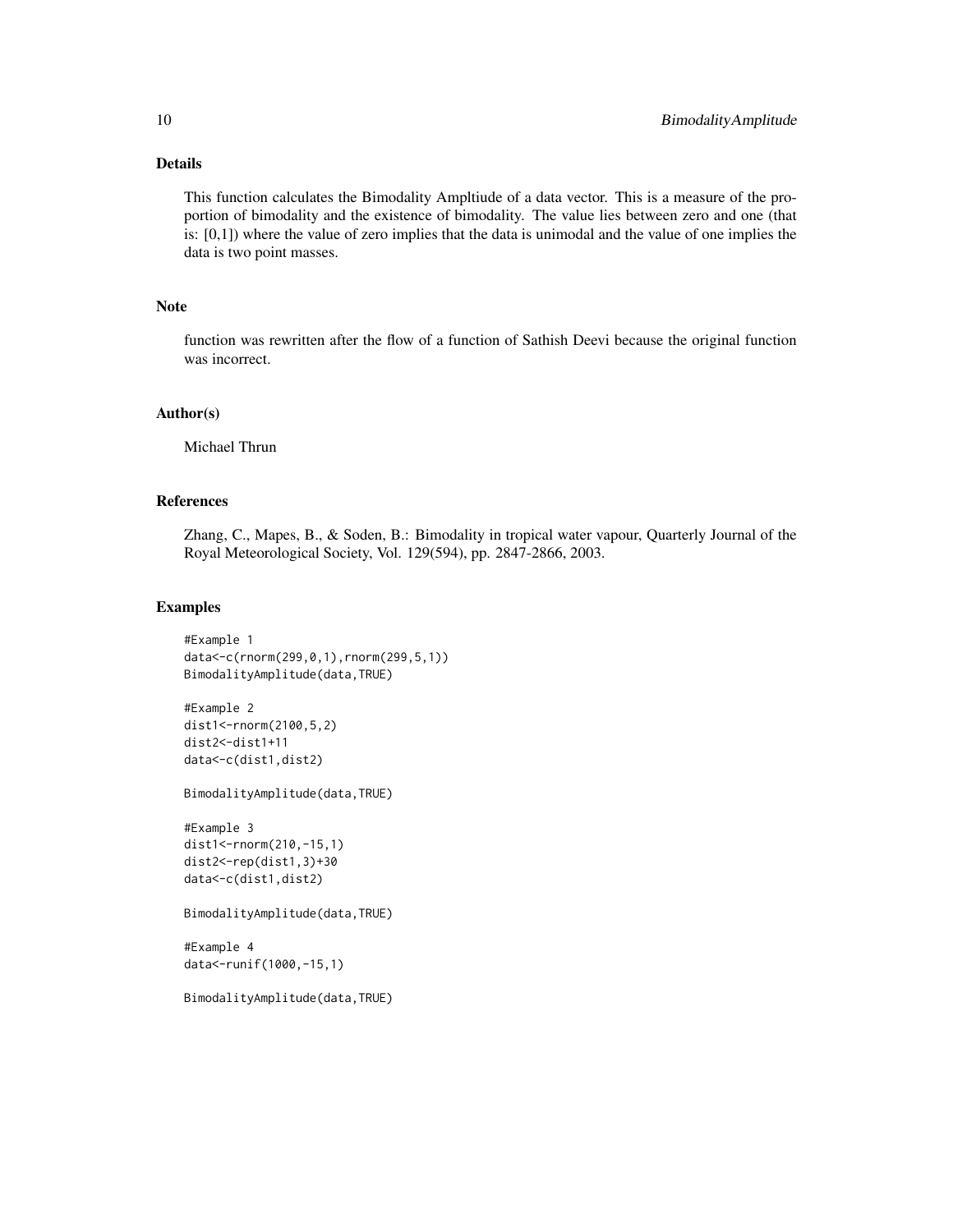#### <span id="page-10-0"></span>Description

Character vector of length 391029 with five different labels.

# Usage

```
data("categoricalVariable")
```
#### Examples

```
data(categoricalVariable)
unique(categoricalVariable)
```
Choroplethmap *Plots the Choropleth Map*

### Description

A thematic map with areas colored in proportion to the measurement of the statistical variable being displayed on the map. A political map geneated by this function was used in the conference talk of the publication [Thrun/Ultsch, 2018].

## Usage

```
Choroplethmap(Counts, PostalCodes, NumberOfBins = 0,
Breaks4Intervals, percentiles = c(0.5, 0.95),
digits = 0, PostalCodesShapes, PlotIt = TRUE,
DiscreteColors, HighColorContinuous = "red",
LowColorContinuous = "deepskyblue1", NAcolor = "grey",
ReferenceMap = FALSE, main = "Political Map of Germany",
legend = "Range of values", Silent = TRUE)
```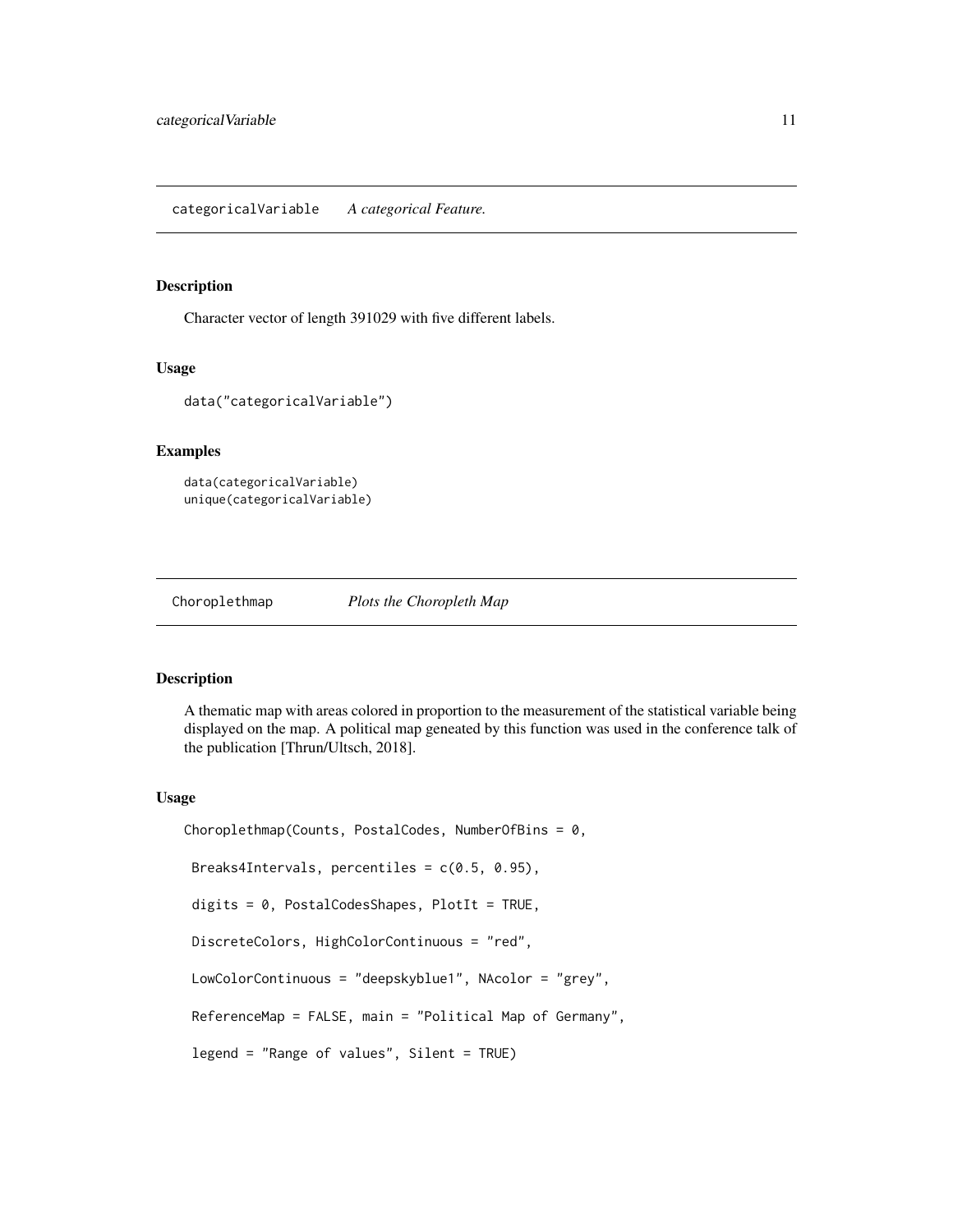# Arguments

| Counts              | vector [1:m], statistical variable being displayed                                                                                                                                                                                                                                                                                                                                                           |  |  |  |
|---------------------|--------------------------------------------------------------------------------------------------------------------------------------------------------------------------------------------------------------------------------------------------------------------------------------------------------------------------------------------------------------------------------------------------------------|--|--|--|
| PostalCodes         | vector[1:n], currently german postal codes (zip codes), if PostalCodesShapes<br>is not changed manually, does not need to be unique                                                                                                                                                                                                                                                                          |  |  |  |
| NumberOfBins        | Default: 1; 1 or below continually changes the color as defined by the package<br>choroplethr. A Number between 2 and 9 sets equally sized bins. Higher<br>numbers are not allowed                                                                                                                                                                                                                           |  |  |  |
| Breaks4Intervals    |                                                                                                                                                                                                                                                                                                                                                                                                              |  |  |  |
|                     | If NumberOfBins>1 you can set here the intervals of the bins manually                                                                                                                                                                                                                                                                                                                                        |  |  |  |
| percentiles         | If NumberOfBins>1 and Breaks4Intervals not set, then the percentiles of min<br>and max bin can be set here. See also quantile.                                                                                                                                                                                                                                                                               |  |  |  |
| digits              | number of digits for round                                                                                                                                                                                                                                                                                                                                                                                   |  |  |  |
| PostalCodesShapes   |                                                                                                                                                                                                                                                                                                                                                                                                              |  |  |  |
|                     | Specially prepared shape file with postal codes and geographic boundaries. If<br>you set this object, then you can use non german zip codes. You can see the<br>required structure in map.df, github trulia choroplethr blob master r chloropleth.<br>The German PostalCodesShapes can be downloaded from https://github.<br>com/Mthrun/DataVisualizations/blob/master/data/GermanPostalCodesShapes.<br>rda. |  |  |  |
| PlotIt              | Either Plot the map directly or change the object manually before plotting it                                                                                                                                                                                                                                                                                                                                |  |  |  |
|                     | DiscreteColors Set the discrete colors manually if NumberOfBins>1, else it is ignored                                                                                                                                                                                                                                                                                                                        |  |  |  |
| HighColorContinuous |                                                                                                                                                                                                                                                                                                                                                                                                              |  |  |  |
|                     | if NumberOfBins<=1: color of highest continuous value, else it is ignored                                                                                                                                                                                                                                                                                                                                    |  |  |  |
| LowColorContinuous  | if NumberOfBins<=1: color of lowest continuous value, else it is ignored                                                                                                                                                                                                                                                                                                                                     |  |  |  |
|                     |                                                                                                                                                                                                                                                                                                                                                                                                              |  |  |  |
| NAcolor             | Color of NA values in the map (postal codes without any counts)                                                                                                                                                                                                                                                                                                                                              |  |  |  |
| ReferenceMap        | TRUE: With Google map, FALSE: without Google map                                                                                                                                                                                                                                                                                                                                                             |  |  |  |
| main                | title of plot                                                                                                                                                                                                                                                                                                                                                                                                |  |  |  |
| legend              | title of legend                                                                                                                                                                                                                                                                                                                                                                                              |  |  |  |
| Silent              | TRUE: disable warnings of choroplethr package FALSE: enable warnings of<br>choroplethr package                                                                                                                                                                                                                                                                                                               |  |  |  |

# Details

This wrapper for the choroplethr enables to visualize a political map easily in the case of german zip codes based on given counts and postal codes. Other postal codes are in principle usable.

# Value

| List of   |                                                                                                   |
|-----------|---------------------------------------------------------------------------------------------------|
| chorR6obj | An R6 object of the package choroplethr                                                           |
| DataFrame | Transformed Postal Codes and Counts in a way that they can be used in the<br>package choroplethr. |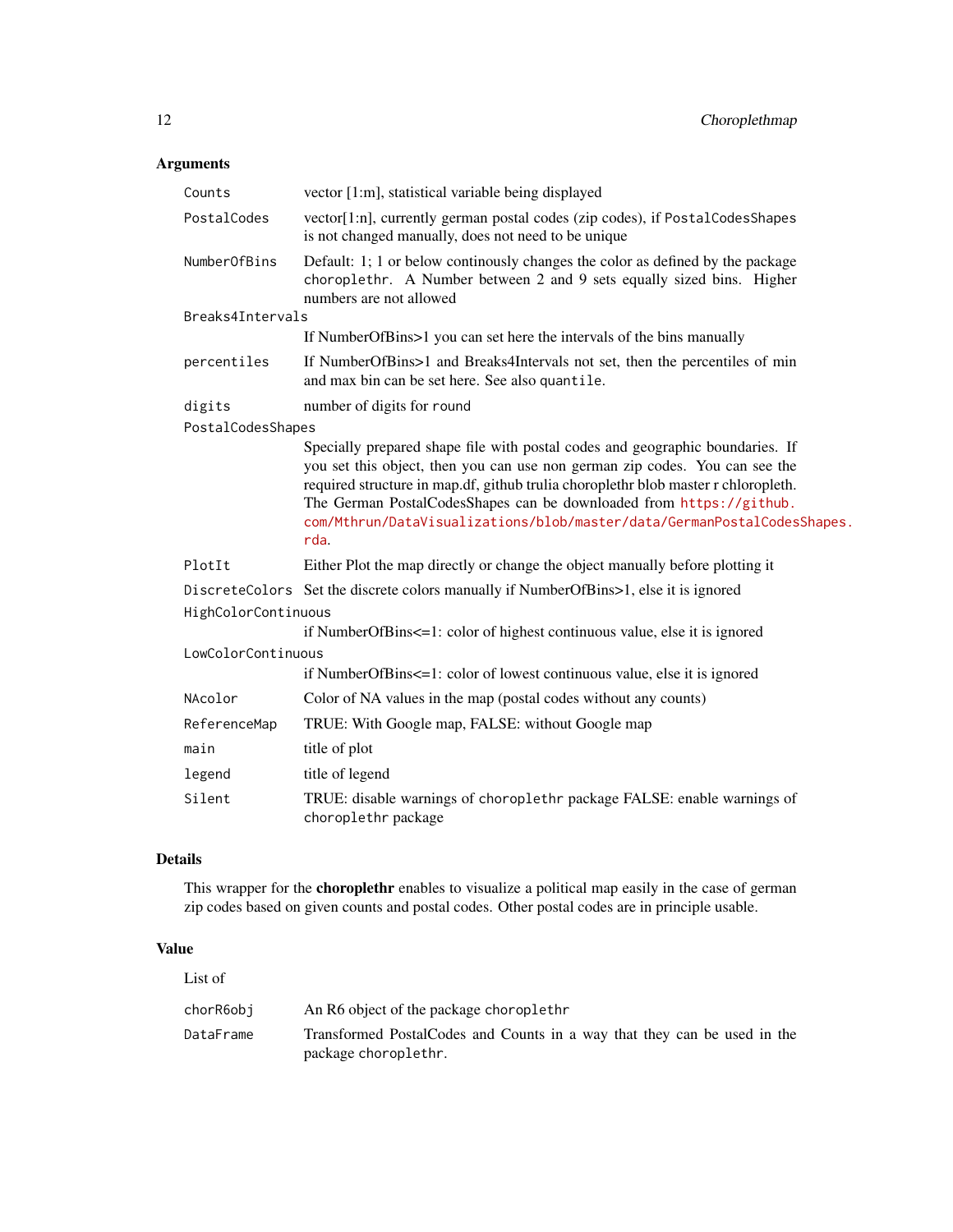#### Choroplethmap 13

# Note

You could read <https://www.r-bloggers.com/2016/05/case-study-mapping-german-zip-codes-in-r/>, if you want to change the map (PostalCodesShapes shape object).

#### Author(s)

Michael Thrun

#### References

[Thrun/Ultsch, 2018] Thrun, M. C., & Ultsch, A. : Effects of the payout system of income taxes to municipalities in Germany, in Papiez, M. & Smiech,, S. (eds.), Proc. 12th Professor Aleksander Zelias International Conference on Modelling and Forecasting of Socio-Economic Phenomena, pp. 533-542, Cracow: Foundation of the Cracow University of Economics, Cracow, Poland, 2018.

#### See Also

Google choroplethr package.

#### Examples

```
#If you download the package from CRAN
## Not run:
# 1. Step: Downlaod the shape file from the website
# https://github.com/Mthrun/DataVisualizations/blob/master/data/GermanPostalCodesShapes.rda
# 2. Step: load it from the local path od the downloaded file with
load(file='GermanPostalCodesShapes.rda')
## End(Not run)
# If you download the package from GitHub, you can omit the two steps above.
# Then, do not use the 'PostalCodesShapes' input parameter
#Many postal codes are required to see a structure
#Exemplary two postal codes in the upper left corner of the map
## Not run:
out=Choroplethmap(c(4,8,5,4),
c('49838', '26817', '49838', '26817'),
NumberOfBins=2,PlotIt=FALSE,
PostalCodesShapes=GermanPostalCodesShapes)
out$chorR6obj$render()
## End(Not run)
#bins are only presented in the map if the have values within
## Not run:
out=Choroplethmap(c(4,8,5,4),c('49838', '26817',
```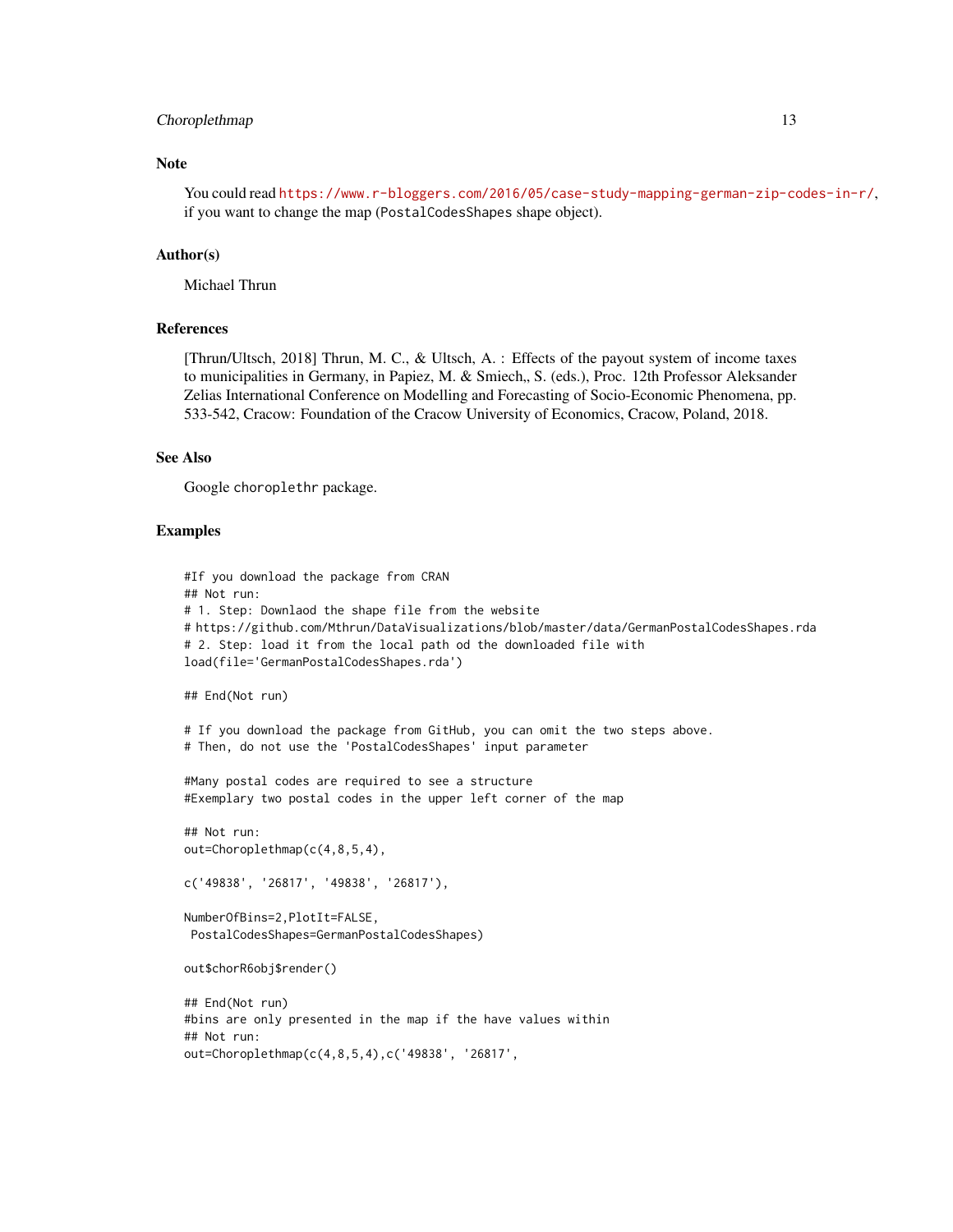```
'49838', '26817'),NumberOfBins=5,
 Breaks4Intervals=c(1,2,3,5,10),PlotIt=FALSE,
 PostalCodesShapes=GermanPostalCodesShapes)
out$chorR6obj$render()
## End(Not run)
# Result of [Thrun/Ultsch, 2018]
# Slightly misuse the function for visualizing a political map
# resulting out of a clustering
## Not run:
data('ChoroplethPostalCodesAndAGS_Germany')
res=Choroplethmap(as.numeric(ChoroplethPostalCodesAndAGS_Germany$Cls)+1,
ChoroplethPostalCodesAndAGS_Germany$PLZ,NumberOfBins = 2,
Breaks4Intervals = c(0,1,2,3,4,5,6), digits = 1, ReferenceMap = F,
DiscreteColors = c('white','green','blue','red','magenta'),
main = 'Classification of German Postal Codes based on Income Tax Share and Yield',
legend = 'ITS vs MTY Classification in 2010',NAcolor = 'black',PlotIt=FALSE,
PostalCodesShapes=GermanPostalCodesShapes)
#takes time to process
res$chorR6obj$render()
## End(Not run)
```
ChoroplethPostalCodesAndAGS\_Germany *Postal Codes and AGS of Germany for a Choropleth Map*

### Description

Zip Codes and Community Identification Number of Germany which can be used in a Choropleth Map.

# Usage

data("ChoroplethPostalCodesAndAGS\_Germany")

<span id="page-13-0"></span>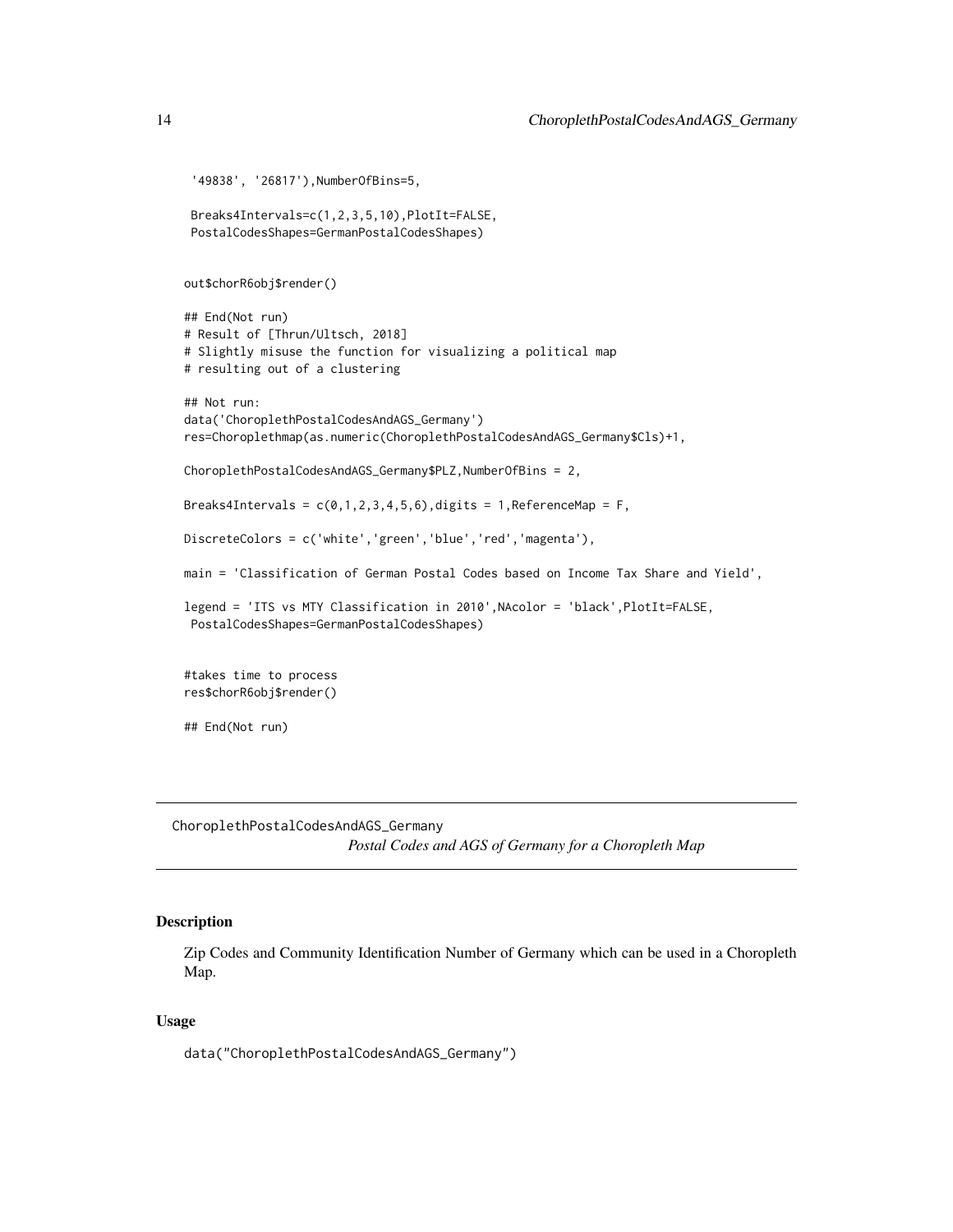#### <span id="page-14-0"></span>ClassBoxplot 15

#### Format

A data frame with 8702 observations on the following 4 variables.

- PLZ German postal codes/zip codes
- Cls Clustering aggregated of germany postal codes by MTY and ITS features
- AGS It is the 'Amtlicher Gemeindeschluessel' (Community Identification Number) of German municipalities

Names Names of municipalities

# Details

CLS are the the labels of a MTS versus ITS Bayesian classification showing two main groups of low quota ('1') and high quota ('2') municipalities. Additionally, outliers are manually classified into two separated groups called sponsors ('3') and promoted ('4'). In the Bayesian Classification non classified data have the label '0'. If a 'AGS' code of a 'PLZ' was unclear than the label is 'NaN'.

| <b>Class</b>          |  |                                                          |  | 0 low quota high quota sponsors promoted non classified unclear mapping |
|-----------------------|--|----------------------------------------------------------|--|-------------------------------------------------------------------------|
| Labels                |  | $\begin{array}{ccccccc}\n0 & 1 & 2 & 3 & 4\n\end{array}$ |  | NaN                                                                     |
| CountPerClass 31 1325 |  | 7239                                                     |  |                                                                         |

#### Source

Generated for [Thrun/Ultsch, 2018] using the approach of [Ultsch/Behnisch, 2017].

#### References

[Thrun/Ultsch, 2018] Thrun, M. C., & Ultsch, A. : Effects of the payout system of income taxes to municipalities in Germany, in Papiez, M. & Smiech,, S. (eds.), Proc. 12th Professor Aleksander Zelias International Conference on Modelling and Forecasting of Socio-Economic Phenomena, pp. 533-542, Cracow: Foundation of the Cracow University of Economics, Cracow, Poland, 2018.

[Ultsch/Behnisch, 2017] Ultsch, A., Behnisch, M.: Effects of the payout system of income taxes to municipalities in Germany, Applied Geography, Vol. 81, pp. 21-31, 2017.

#### Examples

data(ChoroplethPostalCodesAndAGS\_Germany) str(ChoroplethPostalCodesAndAGS\_Germany)

ClassBoxplot *Creates Boxplot plot for all classes*

#### **Description**

Boxplot the data for all classes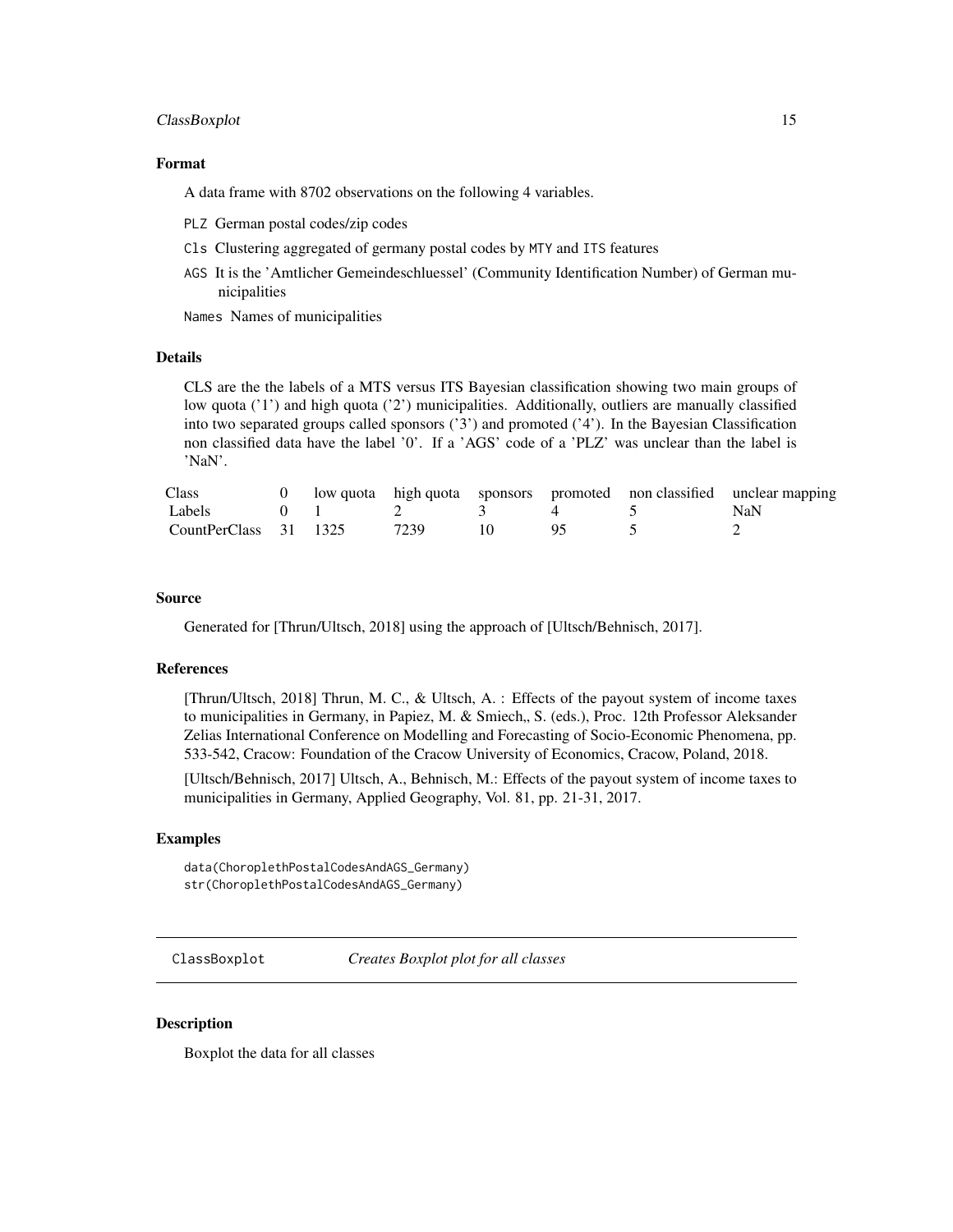# Usage

```
ClassBoxplot(Data, Cls, ColorSequence = DataVisualizations::DefaultColorSequence,
```

```
ClassNames = NULL,All=FALSE, PlotLegend = TRUE,
```

```
main = 'Boxplot per Class', xlab = 'Classes', ylab = 'Range of Data')
```
# Arguments

| Data          | Vector of the data to be plotted                                       |
|---------------|------------------------------------------------------------------------|
| Cls           | Vector of class identifiers.                                           |
| ColorSequence | Optional: The sequence of colors used, Default: DefaultColorSequence() |
| ClassNames    | Optional: The names of the classes. Default: C1 - C(Number of Classes) |
| All           | Optional: adds full data vector for comparison against classes         |
| PlotLegend    | Optional: Add a legent to plot. Default: TRUE)                         |
| main          | Optional: Title of the plot. Default: "ClassBoxPlot""                  |
| xlab          | Optional: Title of the x axis. Default: "Classes"                      |
| ylab          | Optional: Title of the y axis. Default: "Data"                         |

# Value

A List of

| ClassData | The DataFrame used to plot |
|-----------|----------------------------|
| ggobject  | The ggplot2 plot object    |

in mode invisible

# Author(s)

Michael Thrun, Felix Pape

# Examples

data(ITS) #please download package from cran #model=AdaptGauss::AdaptGauss(ITS) #Classification=AdaptGauss::ClassifyByDecisionBoundaries(ITS,

#DecisionBoundaries = AdaptGauss::BayesDecisionBoundaries(model\$Means,model\$SDs,model\$Weights))

DataVisualizations::ClassBoxplot(ITS,Classification)\$ggobject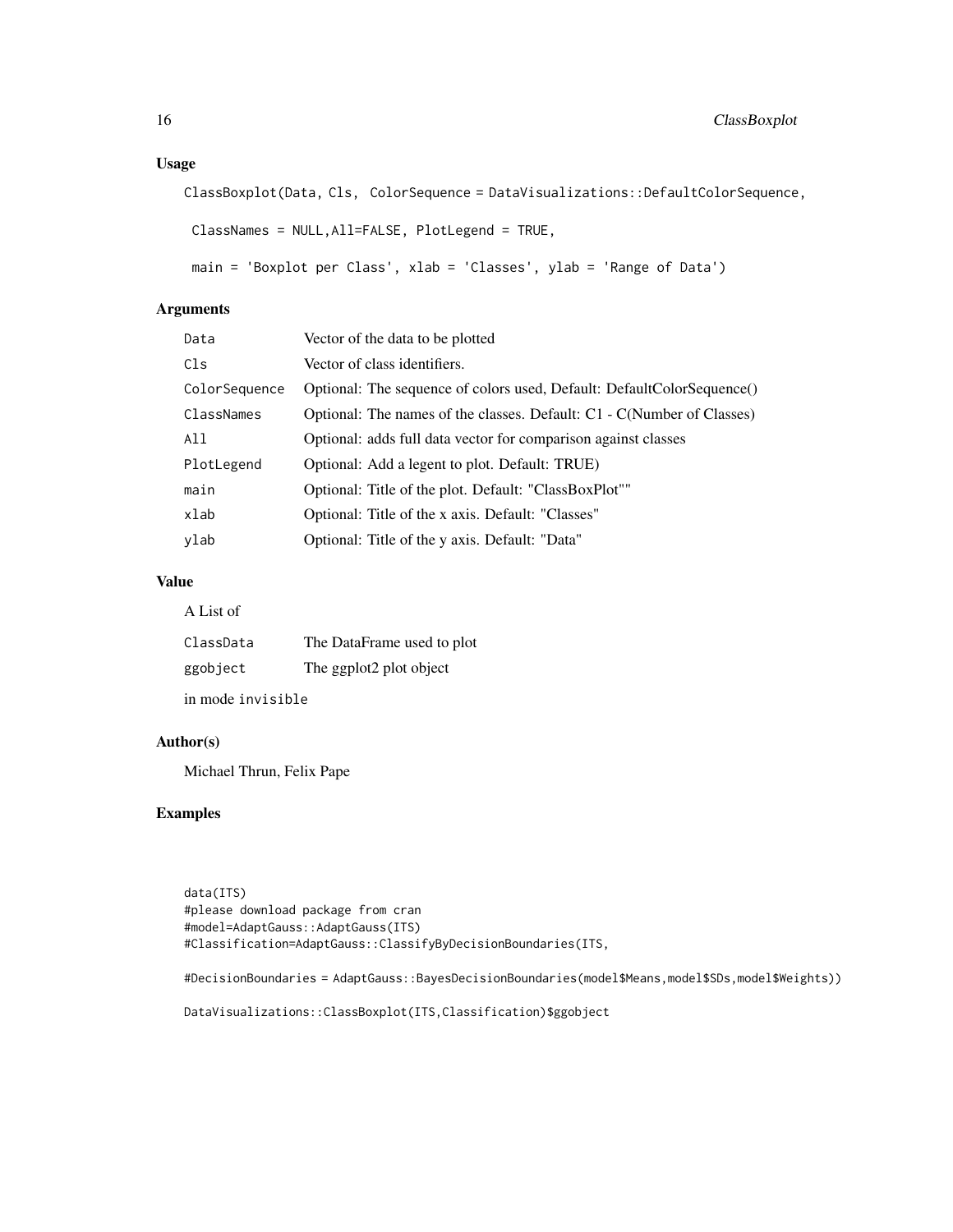<span id="page-16-0"></span>

# Description

Creates a Mirrored-Density plot w.r.t. to each class of a numerical vector of data.

# Usage

ClassMDplot(Data, Cls, ColorSequence = DataVisualizations::DefaultColorSequence, ClassNames = NULL, PlotLegend = TRUE,Ordering = "Columnwise", main = 'MDplot for each Class', xlab = 'Classes', ylab = 'PDE of Data per Class', MinimalAmoutOfData=40, MinimalAmoutOfUniqueData=12,SampleSize=1e+05,...)

# Arguments

| Data                     | [1:n] Vector of the data to be plotted                                                                                                                                                                                                                                                         |  |
|--------------------------|------------------------------------------------------------------------------------------------------------------------------------------------------------------------------------------------------------------------------------------------------------------------------------------------|--|
| Cls                      | $[1:n]$ Vector of class identifiers of k clusters one number is the label of one<br>cluster                                                                                                                                                                                                    |  |
| ColorSequence            | Optional: [1:k] vector, The sequence of colors used, Default: DataVisualiza-<br>tions::DefaultColorSequence                                                                                                                                                                                    |  |
| ClassNames               | Optional: [1:k] named numerical vector, The names of the classes. Default:<br>Class 1 - Class k with k beeing the number of classes                                                                                                                                                            |  |
| PlotLegend               | Optional: Add a legent to plot. Default: TRUE)                                                                                                                                                                                                                                                 |  |
| Ordering                 | Optional: Ordering of Classes, please see MDplot for details)                                                                                                                                                                                                                                  |  |
| main                     | Optional: Title of the plot. Default: MDplot for each Class                                                                                                                                                                                                                                    |  |
| xlab                     | Optional: Title of the x axis. Default: "Classes"                                                                                                                                                                                                                                              |  |
| ylab                     | Optional: Title of the y axis. Default: "Data"                                                                                                                                                                                                                                                 |  |
| MinimalAmoutOfData       |                                                                                                                                                                                                                                                                                                |  |
|                          | Optional: numeric value defining a threshold. Below this threshold no density<br>estimation is performed and a Jitter plot with a median line is drawn. Please see<br>MDplot for details.                                                                                                      |  |
| MinimalAmoutOfUniqueData |                                                                                                                                                                                                                                                                                                |  |
|                          | Optional: numeric value defining a threshold. Below this threshold no density<br>estimation and statistical testing is performed and a Jitter plot is drawn. Only<br>Data Science experts should change this value after they understand how the<br>density is estimated (see [Ultsch, 2005]). |  |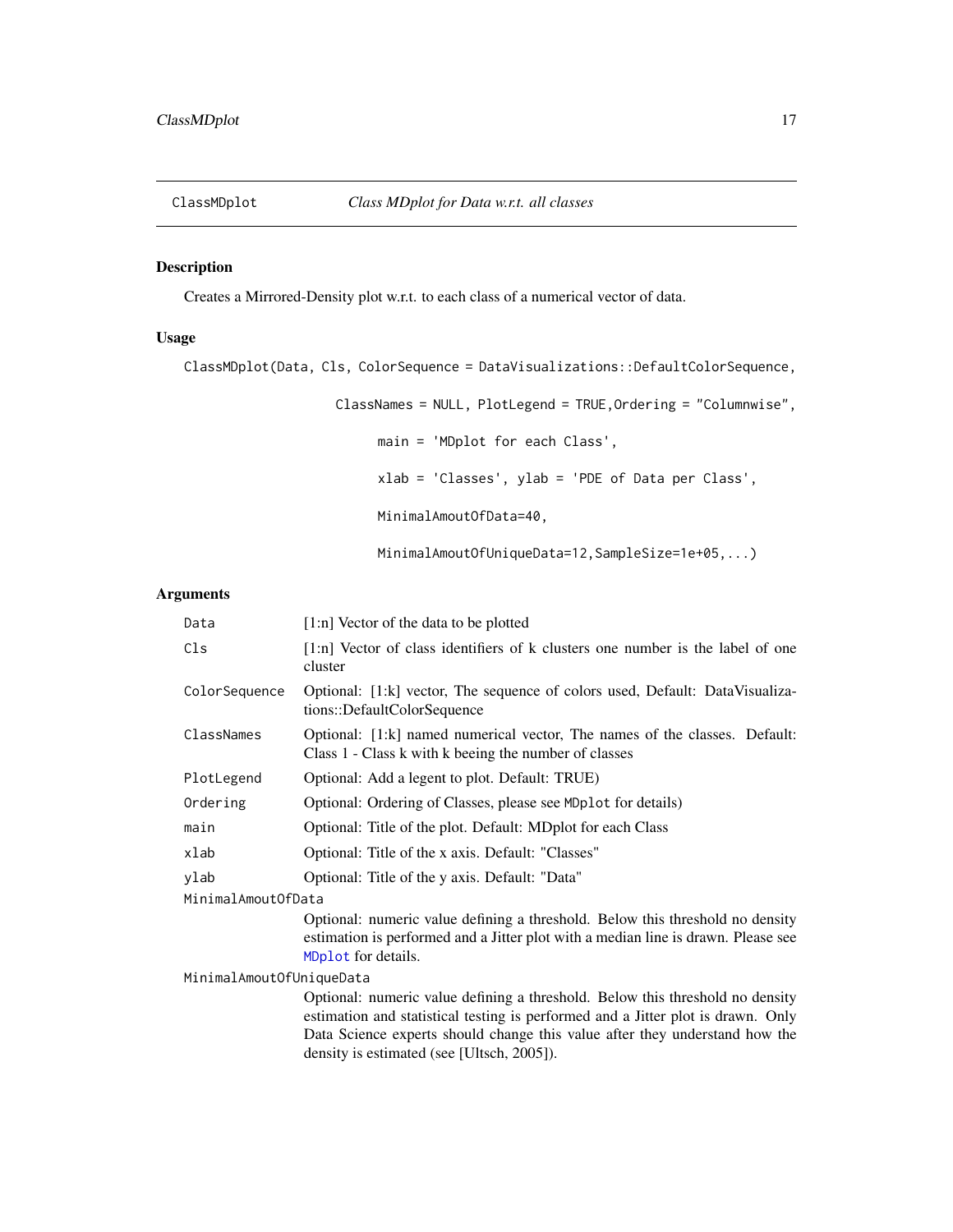| SampleSize              | Optional: numeric value defining a threshold. Above this threshold class-wise                                                                          |
|-------------------------|--------------------------------------------------------------------------------------------------------------------------------------------------------|
|                         | uniform sampling of finite cases is performed in order to shorten computation<br>time. If required, Sample Size = n can be set to omit this procedure. |
| $\cdot$ $\cdot$ $\cdot$ | Further arguments that are documented in MDplot except for OnlyPlotOutput<br>which is always true.                                                     |

# Details

Further examples for the ClassMDplot can be found in [https://md-plot.readthedocs.io/en/](https://md-plot.readthedocs.io/en/latest/application/example_application.html) [latest/application/example\\_application.html](https://md-plot.readthedocs.io/en/latest/application/example_application.html).

The Cls vector is reordered from lowest to highest number. The ClassNames vector and ColorSequence vectors are matched by this ordering of Cls, i.e. the lowest number gets the first color or class name.

#### Value

| A List of         |                                                                                                                                                                 |
|-------------------|-----------------------------------------------------------------------------------------------------------------------------------------------------------------|
| ClassData         | The matrix [1:m,1:NoOfClasses] used to plot with the reordered Cls, rows are<br>filled partly with NaN, m is the length of the number of data in largest class. |
| ggobject          | The ggplot2 plot object                                                                                                                                         |
| in mode invisible |                                                                                                                                                                 |

#### Note

Function is still experimental because ColorSequence does not work yet, because we are unable to specify the colors in ggplot2. If someone knows a solution, please mail the maintainer of the package. Similar issue for PlotLegend.

#### Author(s)

Michael Thrun, Felix Pape

#### References

Thrun, M. C., Breuer, L., & Ultsch, A. : Knowledge discovery from low-frequency stream nitrate concentrations: hydrology and biology contributions, Proc. European Conference on Data Analysis (ECDA), Paderborn, Germany, 2018.

# See Also

[https://md-plot.readthedocs.io/en/latest/application/example\\_application.html](https://md-plot.readthedocs.io/en/latest/application/example_application.html) [MDplot](#page-48-1) <https://pypi.org/project/md-plot/>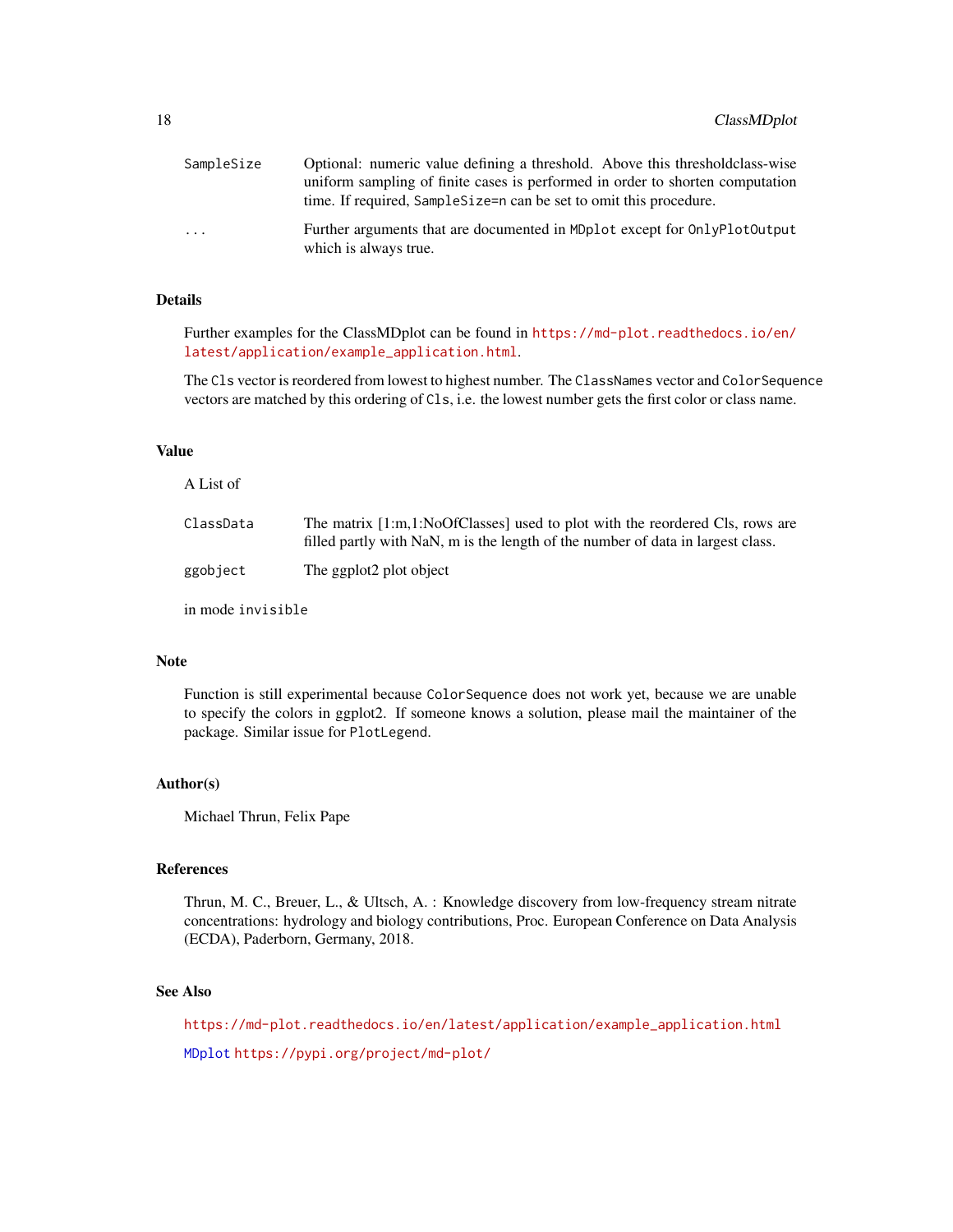# <span id="page-18-0"></span>ClassPDEplot 19

# Examples

```
data(ITS)
```

```
#shortcut for example if AdaptGauss not installed
Classification = kmeans(ITS, centers = 2)$cluster
```

```
#better approach
#please download package from cran
#model=AdaptGauss::AdaptGauss(ITS)
#Classification=AdaptGauss::ClassifyByDecisionBoundaries(ITS,
```

```
#DecisionBoundaries = AdaptGauss::BayesDecisionBoundaries(model$Means,model$SDs,model$Weights))
ClassNames=c(1,2)
names(ClassNames)=c("Insert name \n of Class 1","Insert name \n of Class 2")
ClassMDplot(ITS,Classification,ClassNames = ClassNames)
```
ClassPDEplot *PDE Plot for all classes*

# Description

PDEplot the data for all classes, weights the pdf with priors

#### Usage

```
ClassPDEplot(Data, Cls, ColorSequence,
```

```
ColorSymbSequence, PlotLegend = 1,
```
SameKernelsAndRadius = 0, xlim, ylim, ...)

# Arguments

| Data              | The Data to be plotted                                                                                       |
|-------------------|--------------------------------------------------------------------------------------------------------------|
| Cls               | Vector of class identifiers. Can be integers or NaN's, need not be consecutive<br>nor positive               |
| ColorSequence     | Optional: the sequence of colors used, Default: DefaultColorSequence                                         |
| ColorSymbSequence |                                                                                                              |
|                   | Optional: the plot symbols used (theoretisch nicht notwendig, da erst wichtig,<br>wenn mehr als 562 Cluster) |
| PlotLegend        | Optional: add a legent to plot (default $== 1$ )                                                             |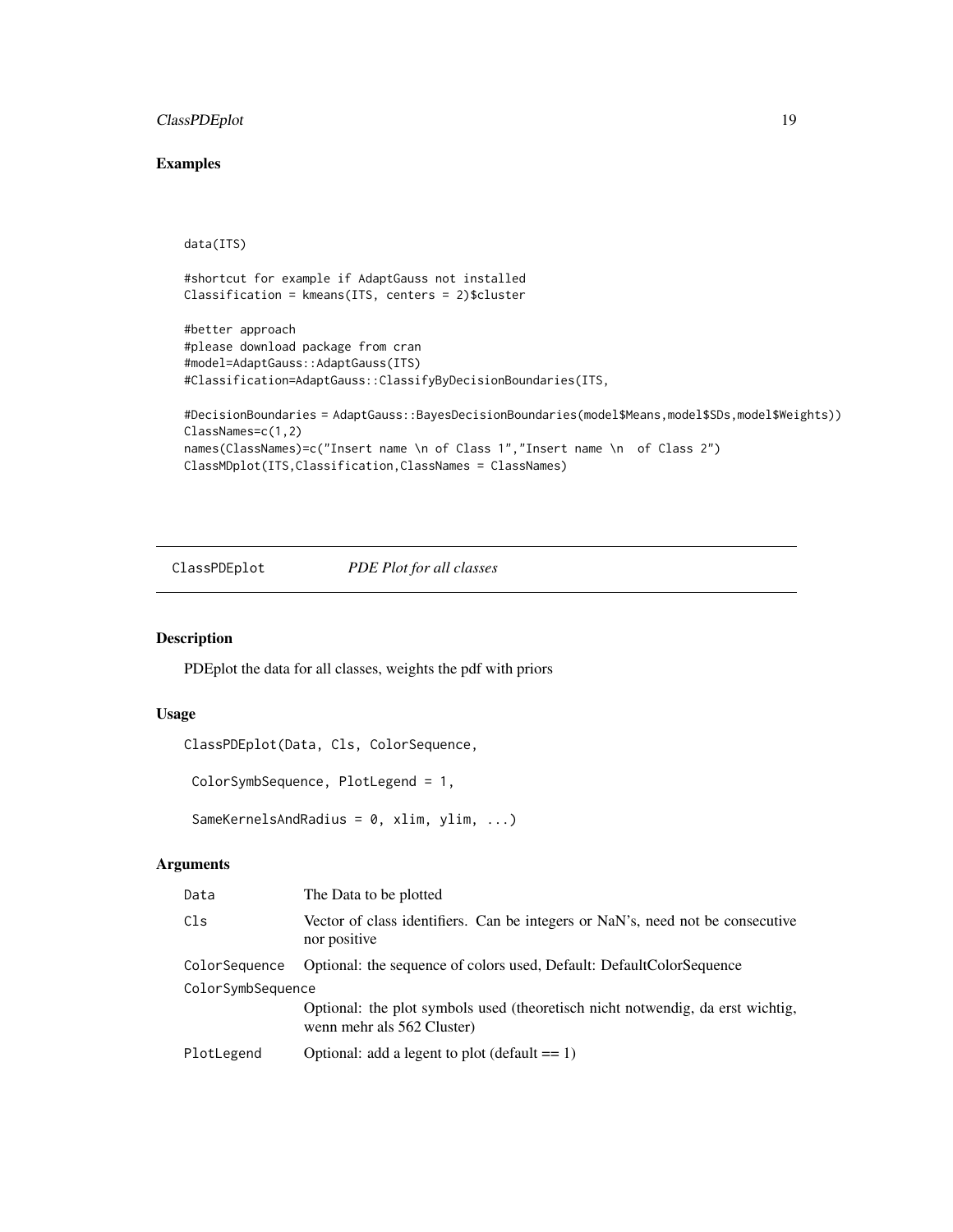#### <span id="page-19-0"></span>SameKernelsAndRadius

|           | Optional: Use the same PDE kernels and radii for all distributions (default == |
|-----------|--------------------------------------------------------------------------------|
| xlim      | Optional: range of the x axis                                                  |
| vlim      | Optional: range of the y axis                                                  |
| $\ddotsc$ | further arguments passed to plot                                               |

#### Value

Kernels of the Pareto density estimation in mode invisible

#### Author(s)

Michael Thrun

#### Examples

```
data(ITS)
#please download package from cran
#model=AdaptGauss::AdaptGauss(ITS)
#Classification=AdaptGauss::ClassifyByDecisionBoundaries(ITS,
#DecisionBoundaries = AdaptGauss::BayesDecisionBoundaries(model$Means,model$SDs,model$Weights))
DataVisualizations::ClassPDEplot(ITS,Classification)$ggobject
```
ClassPDEplotMaxLikeli *Create PDE plot for all classes with maximum likelihood*

# Description

PDEplot the data for all classes, weight the Plot with  $1$  (= maximum likelihood)

#### Usage

```
ClassPDEplotMaxLikeli(Data, Cls, ColorSequence = DataVisualizations::DefaultColorSequence,
ClassNames, PlotLegend = TRUE, MinAnzKernels = 0,PlotNorm,
main = "Pareto Density Estimation (PDE)",
xlab = "Data", ylab = "ParetoDensity", xlim, ylim, lwd=1, ...)
```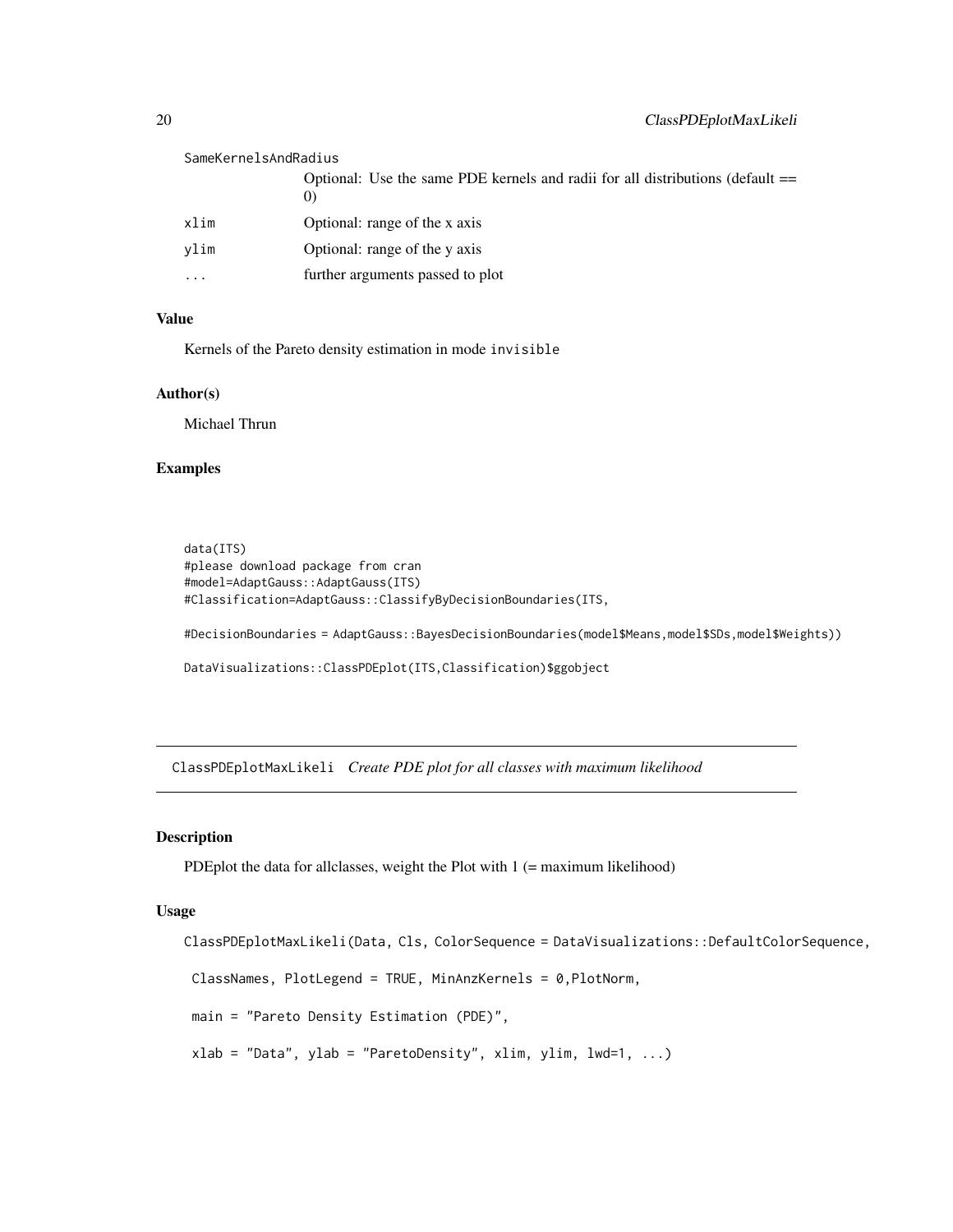# Arguments

| Data          | The Data to be plotted                                                                                                  |
|---------------|-------------------------------------------------------------------------------------------------------------------------|
| Cls           | Vector of class identifiers. Can be integers or NaN's, need not be consecutive<br>nor positive                          |
| ColorSequence | Optional: the sequence of colors used, Default: DefaultColorSequence                                                    |
| ClassNames    | Optional: the names of the classes to be displayed in the legend                                                        |
| PlotLegend    | Optional: add a legent to plot (default $== 1$ )                                                                        |
| MinAnzKernels | Optional: Minimum number of kernels                                                                                     |
| PlotNorm      | Optional: $==1$ => plot Normal distribuion on top, $==2$ = plot robust normal<br>distribution,; default: $PlotNorm = 0$ |
| main          | Optional: Title of the plot                                                                                             |
| xlab          | Optional: title of the x axis                                                                                           |
| ylab          | Optional: title of the y axis                                                                                           |
| xlim          | Optional: area of the x-axis to be plotted                                                                              |
| lwd           | Optional: area of the y-axis to be plotted                                                                              |
| ylim          | numerical scalar defining the width of the lines                                                                        |
| .             | further arguments passed to plot                                                                                        |

# Value

| Kernels              | Kernels of the distributions                                        |
|----------------------|---------------------------------------------------------------------|
| ClassParetoDensities |                                                                     |
|                      | Pareto densities for classes                                        |
| ggobject             | ggplot2 plot object. This should be used to further modify the plot |

# Author(s)

Felix Pape

# References

Aubert, A. H., Thrun, M. C., Breuer, L., & Ultsch, A. : Knowledge discovery from high-frequency stream nitrate concentrations: hydrology and biology contributions, Scientific reports, Nature, Vol. 6(31536), pp. doi 10.1038/srep31536, 2016.

# Examples

data(ITS) #model=AdaptGauss::AdaptGauss(ITS) ##please download package from cran #Classification=AdaptGauss::ClassifyByDecisionBoundaries(ITS,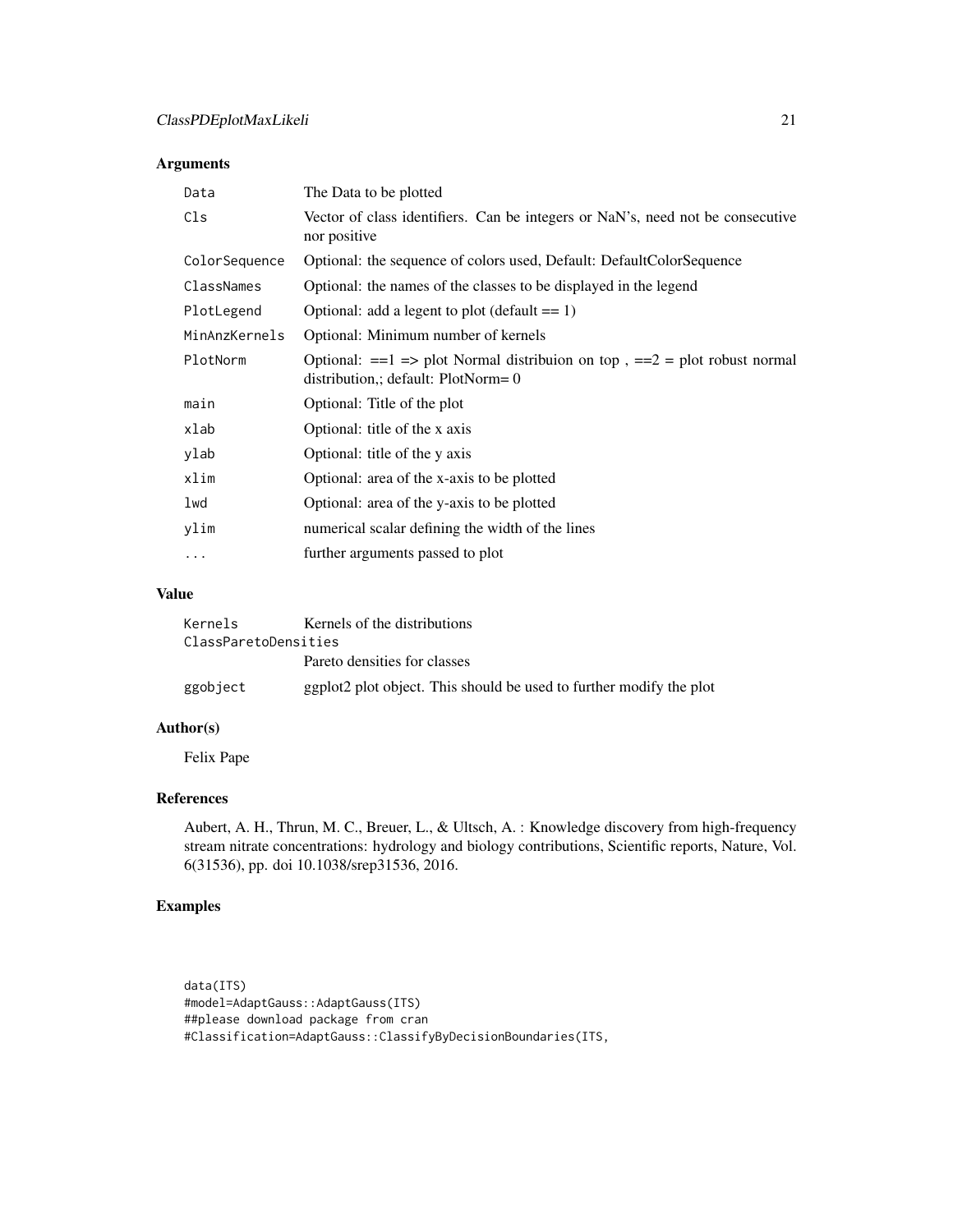#DecisionBoundaries = AdaptGauss::BayesDecisionBoundaries(model\$Means,model\$SDs,model\$Weights))

DataVisualizations::ClassPDEplotMaxLikeli(ITS,Classification)\$ggobject

<span id="page-21-1"></span>Classplot *Classplot*

# Description

Allows to plot one time series or feauture with a classification as a labeled scatter plot with a line. The colors are the labels defined by the classification. Usefull to see if temporal clustering has time dependent variations and for Hidden Markov Models (see Mthrun/RHmm on GitHub).

### Usage

```
Classplot(X, Y, Cls,Names=NULL,
na.rm=FALSE, xlab , ylab ,
main = "Class Plot", Colors,Size=8,
LineColor = NULL, LineWidth = 1, LineType = NULL,
Showgrid = TRUE, Plotter, pch, SaveIt = FALSE, ...)
```
#### Arguments

| X         | [1:n] numeric vector or time                                                                                          |
|-----------|-----------------------------------------------------------------------------------------------------------------------|
| Y         | $[1:n]$ numeric vector of feature                                                                                     |
| Cls       | $[1:n]$ numeric vector of k classes, if not set per default every point is in first class                             |
| Names     | $[1:n]$ character vector of k classes, if not set perdefault Cls is used, if set, names<br>the legend and the points  |
| na.rm     | Function may not work with non finite values. If these cases should be automat-<br>ically removed, set parameter TRUE |
| xlab      | Optional, string for xlabel                                                                                           |
| ylab      | Optional, string for ylabel                                                                                           |
| main      | Optional, string for title of plot                                                                                    |
| Colors    | Optional, string defining the k colors, one per class                                                                 |
| Size      | Optional, size of points                                                                                              |
| LineColor | Optional, name of color, in plotly then all points are connected by a curve,                                          |
|           | in ggplot2 all points of one class ae connected by a curve of the color the class                                     |
| LineWidth | Optional, number defining the width of the curve (plotly only)                                                        |

<span id="page-21-0"></span>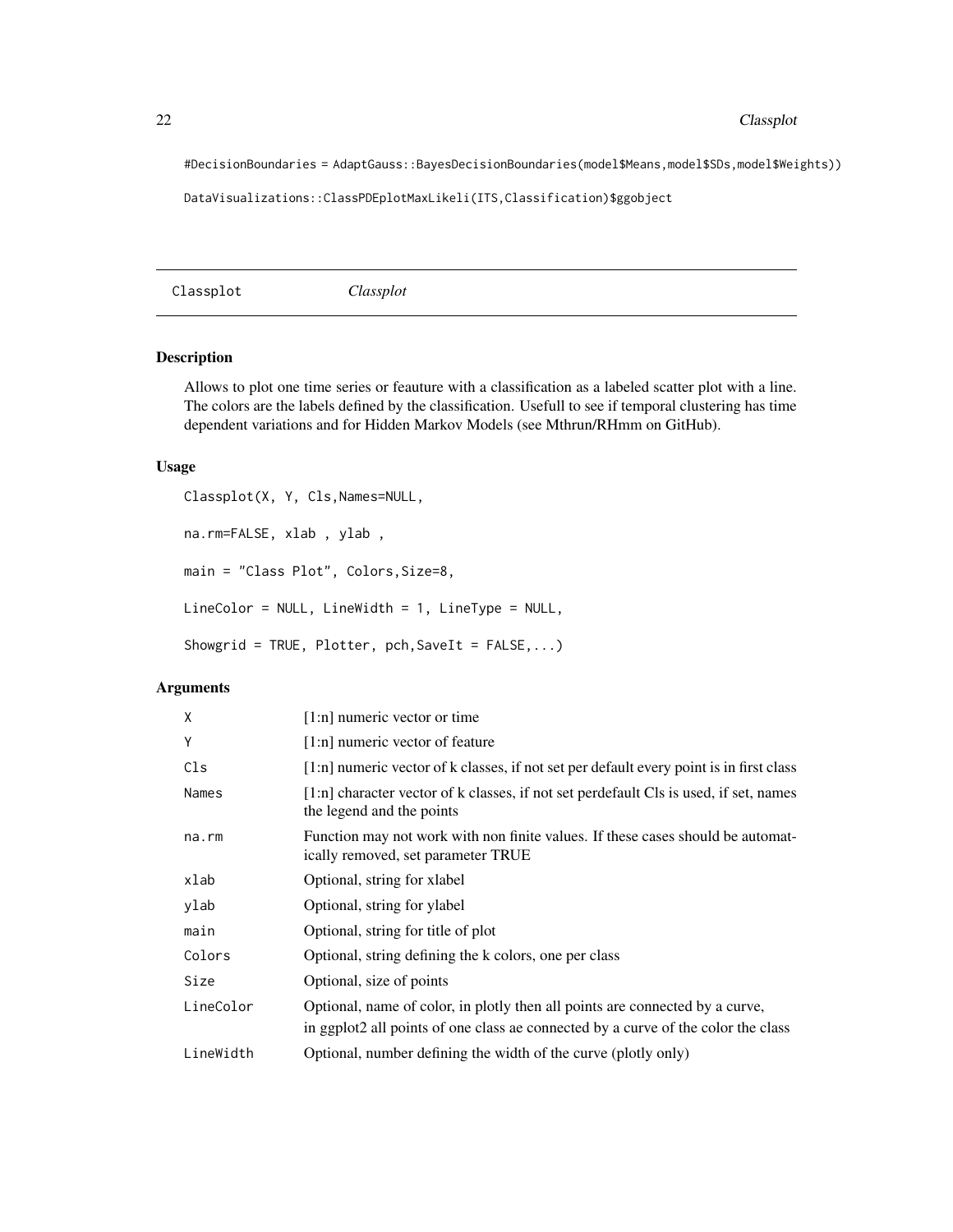#### Classplot 23

| LineType  | Optional, string defining the type of the curve in plotly only, "dot", "dash", "-"                                      |
|-----------|-------------------------------------------------------------------------------------------------------------------------|
|           | for ggplot2: just set $=1$ here and then the curve is plotted                                                           |
| Showgrid  | Optional, boolean (plotly only)                                                                                         |
| Plotter   | Optional, either "ggplot", "plotly", or "native"                                                                        |
| pch       | scalar, symbol to use, for native Plotter only                                                                          |
| SaveIt    | Optional, boolean, if true saves plot as html (plotly) or png (ggplot2)                                                 |
| $\ddotsc$ | Further arguments for ggplot2:: ggplot, or plotly:: plot_ly, or plot (except<br>"pch"" and "type") depending on Plotter |

#### Details

Default is "plotly" if Names are NULL. However, ggplot2 is preferable in case that Names parameter is used because overlapping text labels are avoided. In that case the default is "ggplot". Note that ggplot2 options are currently slightly restricted.

# Value

plotly object or ggplot2 objected depending on Plotter

#### Author(s)

Michael Thrun

# See Also

# [DualaxisClassplot](#page-28-1)

### Examples

```
data(Lsun3D)
Classplot(Lsun3D$Data[,1],Lsun3D$Data[,2],Lsun3D$Cls)
```

```
#plotly with line
data(Lsun3D)
Classplot(Lsun3D$Data[,1],Lsun3D$Data[,2],Lsun3D$Cls,
LineType="-",LineColor = "green")
```

```
#ggplot2 with line and labels
data(Lsun3D)
Classplot(Lsun3D$Data[,1],Lsun3D$Data[,2],Lsun3D$Cls,
Names = rownames(Lsun3D$Data),Size =2,LineType = 1)
```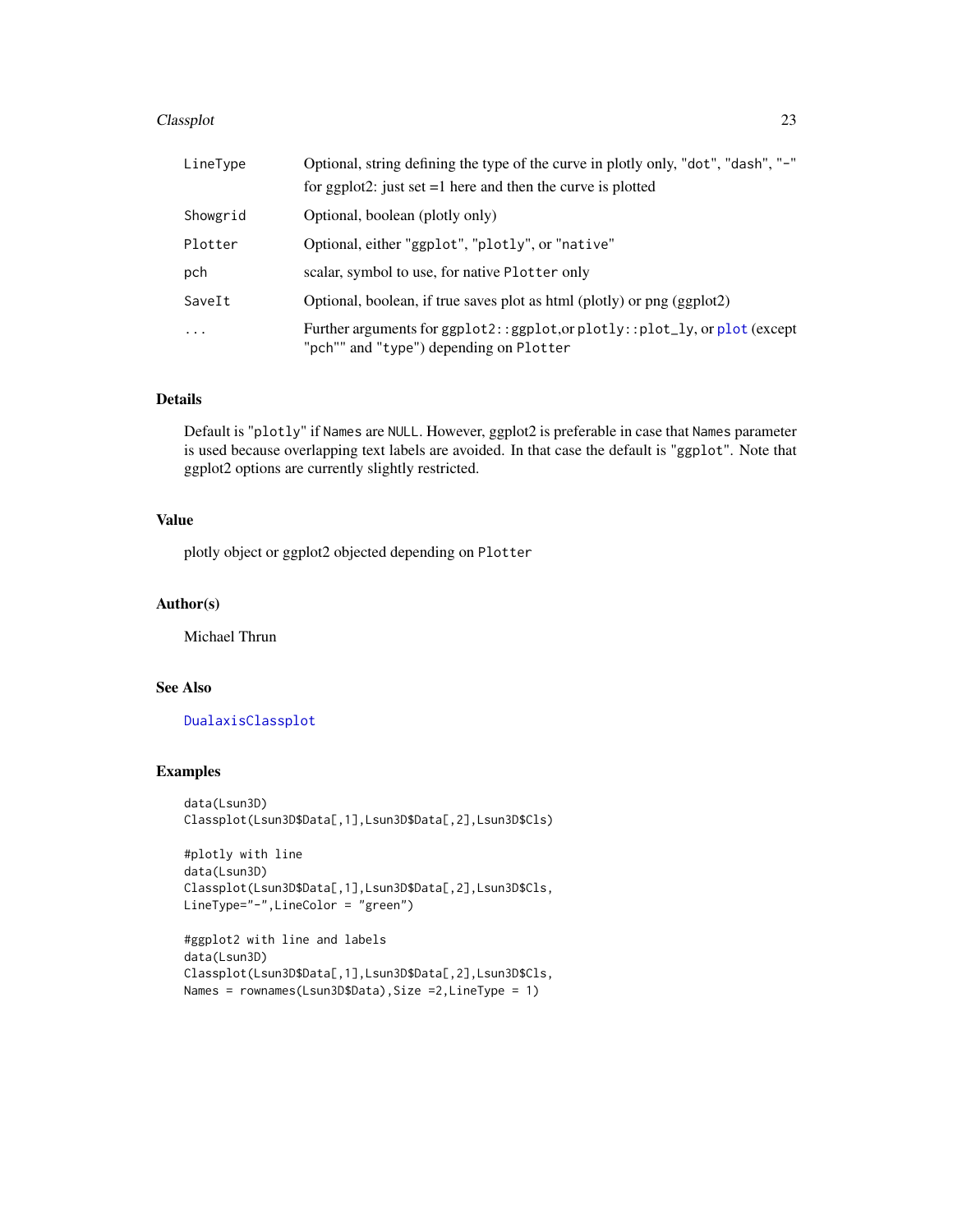<span id="page-23-0"></span>

# Description

Combine arbitrary vectors of data, filling in missing rows with NaN

### Usage

CombineCols(...)

# Arguments

... d vectors of arbitrary lengths, see example

## Details

Robust alternative to [cbind](#page-0-0) that fills missing values with nan instead of extending length of vector by duplicating elements

### Value

matrix of dimensionality of n x d with n beeing the length of the longest vector and d the number of vectors given as input

#### Note

special application by MCT of rowr cbind.fill which is now not on CRAN anymore

# Author(s)

Craig Varrichio

# Examples

```
CombineCols(c(1,2,3),c(1),c(2,3))
```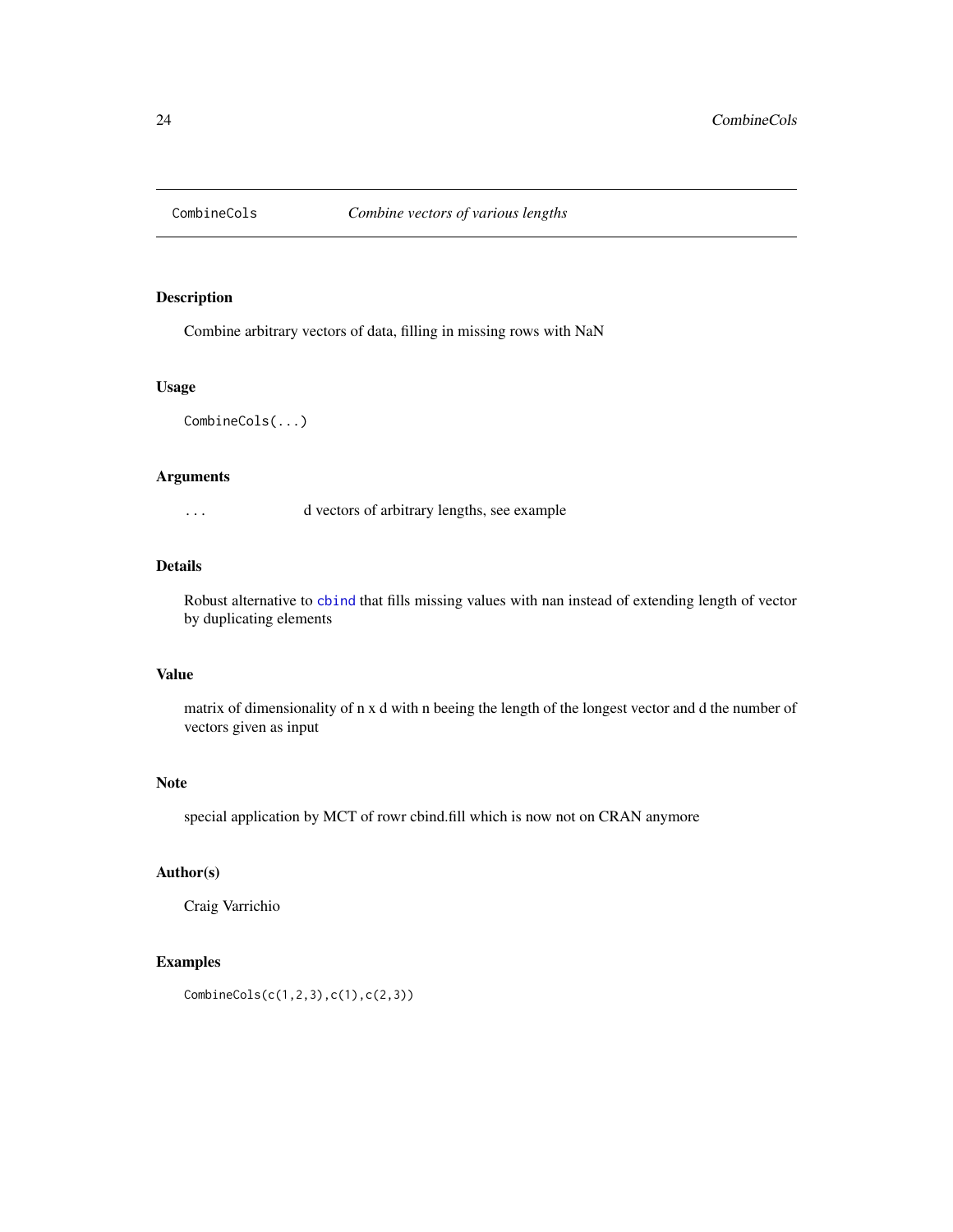<span id="page-24-0"></span>

# Description

Presents a heatmap with values and a cross table of given Data matrix of two features and a bin width or percentualized values. In this approach the bin width is fixes. A more general way to approach this is the kernel density estimation plot of [PDEscatter](#page-61-1).

# Usage

```
Crosstable(Data, xbins = seq(0, 100, 5), ybins = xbins,
NormalizationFactor = 1, PlotIt = TRUE, main='Cross Table',
PlotText=TRUE,TextDigits=0,TextProbs=c(0.05,0.95))
```
# Arguments

| Data                | $[1:n,1:2]$ matrix of two features from which the cross table should be generated<br>from                                                                                                                                                                                                                                                                                                                                   |
|---------------------|-----------------------------------------------------------------------------------------------------------------------------------------------------------------------------------------------------------------------------------------------------------------------------------------------------------------------------------------------------------------------------------------------------------------------------|
| xbins               | $[1:k]$ start of k bins as a vector generated with seq of the first feature of data.<br>Default setting assumes percentiled values between zero and 100.                                                                                                                                                                                                                                                                    |
| ybins               | $[1:k]$ start of k bins as a vector generated with seq of the second feature of data.<br>Normally the same for both features, other settings are only possible if the length<br>k is equal.                                                                                                                                                                                                                                 |
| NormalizationFactor |                                                                                                                                                                                                                                                                                                                                                                                                                             |
|                     | Optional, Data feautures can be seen as regular time series, e.g. 1 measurement<br>for a minute, in this case it is useful to normalize the output, e.g. to hours, then<br>NormalizationFactor=60                                                                                                                                                                                                                           |
| PlotIt              | Optional, Plots the heatmap if TRUE. The first feature is on the x-axis (left to<br>right) and the second on y-axis (bottom to top).                                                                                                                                                                                                                                                                                        |
| main                | In case of for PlotIt=TRUE: title of plot, see title                                                                                                                                                                                                                                                                                                                                                                        |
| PlotText            | In case of for PlotIt=TRUE: Default TRUE: plots text in heatmap with the values<br>of the crosstable                                                                                                                                                                                                                                                                                                                        |
| TextDigits          | In case of for TextDigits=TRUE: integer indicating the number of decimal places<br>to use in round.                                                                                                                                                                                                                                                                                                                         |
| TextProbs           | In case of for TextDigits=TRUE: [1:2] numeric vector of two probabilities defin-<br>ing the thresholds for white text to grey text and grey text to black text, e.g. be-<br>low the first threshold (Default 0.05) all values (5% of values) will be printed in<br>white because the lowest values of the heatmap are blue. The second value of<br>0.95 works well if cross table has many zeros; uses quantile internally. |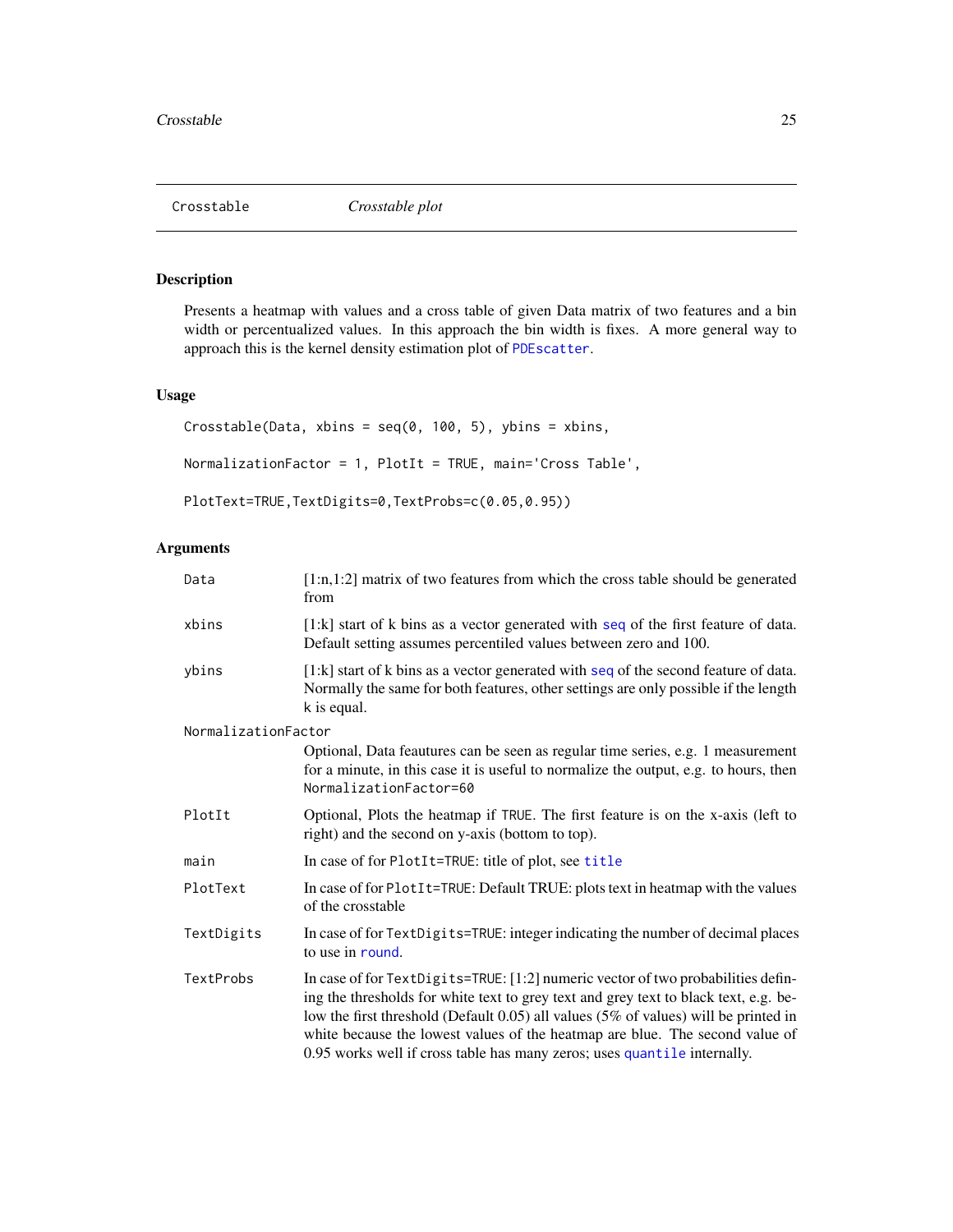# <span id="page-25-0"></span>Details

The interval in each bin is closed to the left and opened to the right. The cross table can be seen as a two-dimensional histogram. The idea to add histograms to the table is taken from [Charpentier. 2014].

# Value

The cross table in invisible mode which depicts the number of values (frequency) in an specific range with regard to two features.

The first feature is on the x-axis (left to right), and the second on y-axis (top to bottom) contrary to the plot where it is bottom to top.

### Note

For non percentiled values the PlotText part does not seem always to work, but I currently dont know why the text does not always overlap with the heatmap.

#### Author(s)

Michael Thrun

### References

[Charpentier. 2014] Charpentier, Arthur, ed. Computational actuarial science with R. CRC Press, 2014.

#### See Also

[table](#page-0-0), [image](#page-0-0), [PDEscatter](#page-61-1)

# Examples

```
data(ITS)
data(MTY)
#simple but not a good transformation
Data=(cbind(ITS/max(ITS),MTY/max(MTY)))*100
#choice for bins could be better
Crosstable(Data)
```
DefaultColorSequence *Default color sequence for plots*

#### Description

Defines the default color sequence for plots made within the Projections package.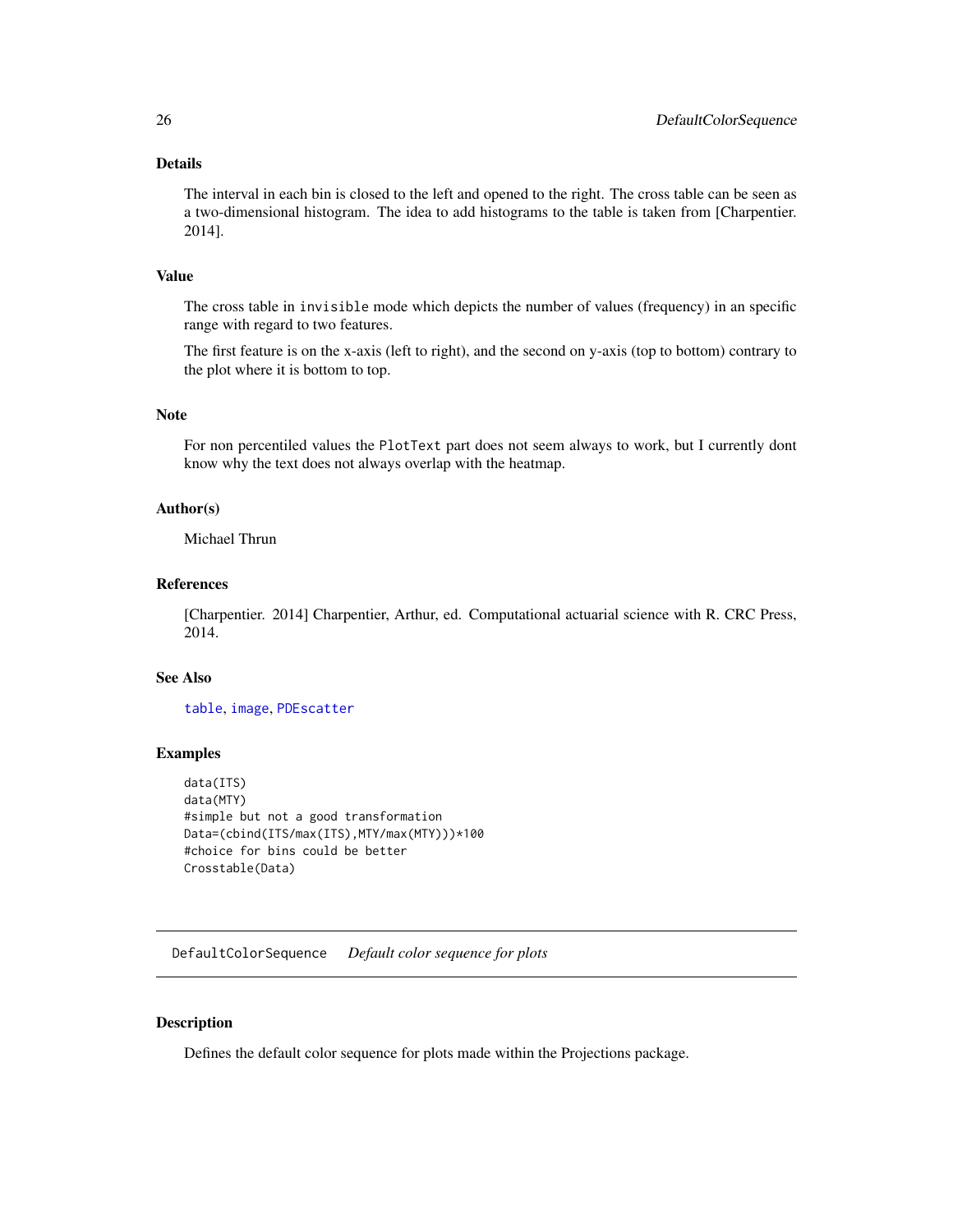# <span id="page-26-0"></span>DensityScatter 27

# Usage

data("DefaultColorSequence")

# Format

A vector with 562 different strings describing colors for plots.

DensityScatter *Scatter Density Plot*

# Description

Density estimation (PDE) [Ultsch, 2005] or "SDH" [Eilers/Goeman, 2004] used for a scatter density plot.

# Usage

DensityScatter(X,Y, DensityEstimation="SDH",

SampleSize, na.rm=FALSE,PlotIt=TRUE,

NrOfContourLines=20,Plotter='native', DrawTopView = TRUE,

xlab, ylab, main="DensityScatter",

xlim, ylim, Legendlab\_ggplot="value",...)

# Arguments

| X                 | Numeric vector $[1:n]$ , first feature (for x axis values)                                                                                                      |
|-------------------|-----------------------------------------------------------------------------------------------------------------------------------------------------------------|
| Y                 | Numeric vector $[1:n]$ , second feature (for y axis values)                                                                                                     |
| DensityEstimation |                                                                                                                                                                 |
|                   | "SDH" is very fast but maybe not correct, "PDE" is slow but proably more cor-<br>rect.                                                                          |
| SampleSize        | Numeric, positiv scalar, maximum size of the sample used for calculation. High<br>values increase runtime significantly. The default is that no sample is drawn |
| na.rm             | Function may not work with non finite values. If these cases should be automat-<br>ically removed, set parameter TRUE                                           |
| PlotIt            | TRUE: plots with function call                                                                                                                                  |
|                   | FALSE: Does not plot, plotting can be done using the list element Handle                                                                                        |
| NrOfContourLines  |                                                                                                                                                                 |
|                   | Numeric, number of contour lines to be drawn. 20 by default.                                                                                                    |
| Plotter           | String, name of the plotting backend to use. Possible values are: "native",<br>"ggplot", "plotly"                                                               |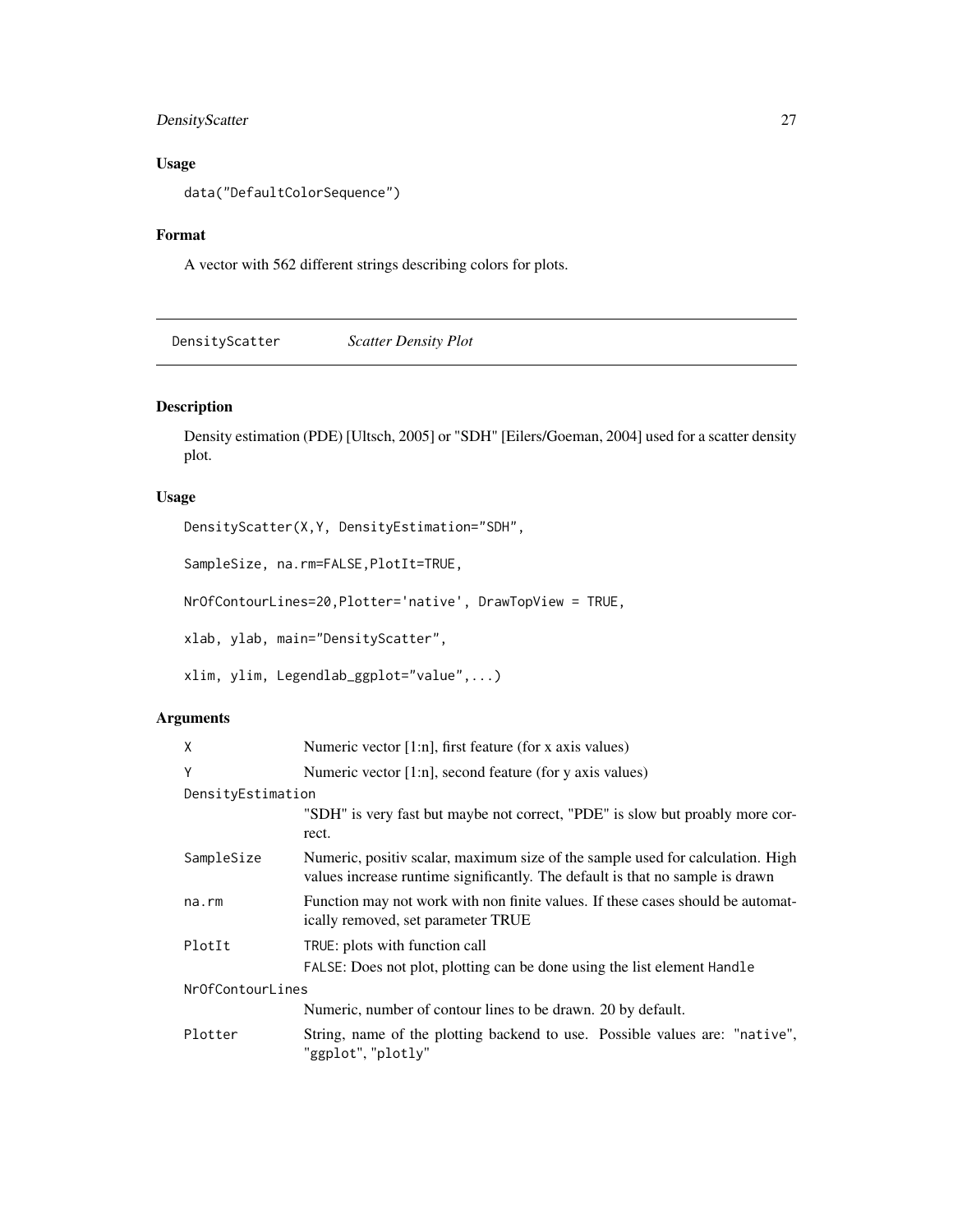| DrawTopView      | Boolean, True means contur is drawn, otherwise a 3D plot is drawn. Default:<br><b>TRUE</b> |
|------------------|--------------------------------------------------------------------------------------------|
| xlab             | String, title of the x axis. Default: "X", see plot() function                             |
| ylab             | String, title of the y axis. Default: "Y", see plot() function                             |
| main             | string, the same as "main" in plot() function                                              |
| xlim             | see plot() function                                                                        |
| ylim             | see plot() function                                                                        |
| Legendlab_ggplot |                                                                                            |
|                  | String, in case of Plotter="ggplot" label for the legend. Default: "value"                 |
| $\cdots$         | Density specifc parameters, for PDEscatter () or SDH (nbins, lambda, Xkernels, Ykernel))   |

#### Details

The DensityScatter function generates the density of the xy data as a z coordinate. Afterwards xyz will be plotted either as a contour plot or a 3d plot. It assumens that the cases of x and y are mapped to each other meaning that a cbind $(x, y)$  operation is allowed. This function plots the Density on top of a scatterplot. Variances of x and y should not differ by extreme numbers, otherwise calculate the percentiles on both first. If DrawTopView=FALSE only the plotly option is currently available. If another option is chosen, the method switches automatically there.

PlotIt=FALSE is usefull if one likes to perform adjustements like axis scaling prior to plotting with ggplot2 or plotly. In the case of "native"" the handle returns NULL because the basic R functon plot() is used

#### Value

List of:

|           | Numeric vector $[1:m]$ , $m\leq n$ , first feature used in the plot or the kernels used  |
|-----------|------------------------------------------------------------------------------------------|
|           | Numeric vector $[1:m]$ , $m\leq n$ , second feature used in the plot or the kernels used |
| Densities | Number of points within the ParetoRadius of each point, i.e. density information         |
| Handle    | Handle of the plot object. Information-string if native R plot is used.                  |

# Note

MT contributed with several adjustments

#### Author(s)

Felix Pape

#### References

[Thrun, 2018] Thrun, M. C.: Projection Based Clustering through Self-Organization and Swarm Intelligence, (Ultsch, A. & Huellermeier, E. Eds., 10.1007/978-3-658-20540-9), Doctoral dissertation, Heidelberg, Springer, ISBN: 978-3658205393, 2018.

[Thrun/Ultsch, 2018] Thrun, M. C., & Ultsch, A. : Effects of the payout system of income taxes to municipalities in Germany, in Papiez, M. & Smiech,, S. (eds.), Proc. 12th Professor Aleksander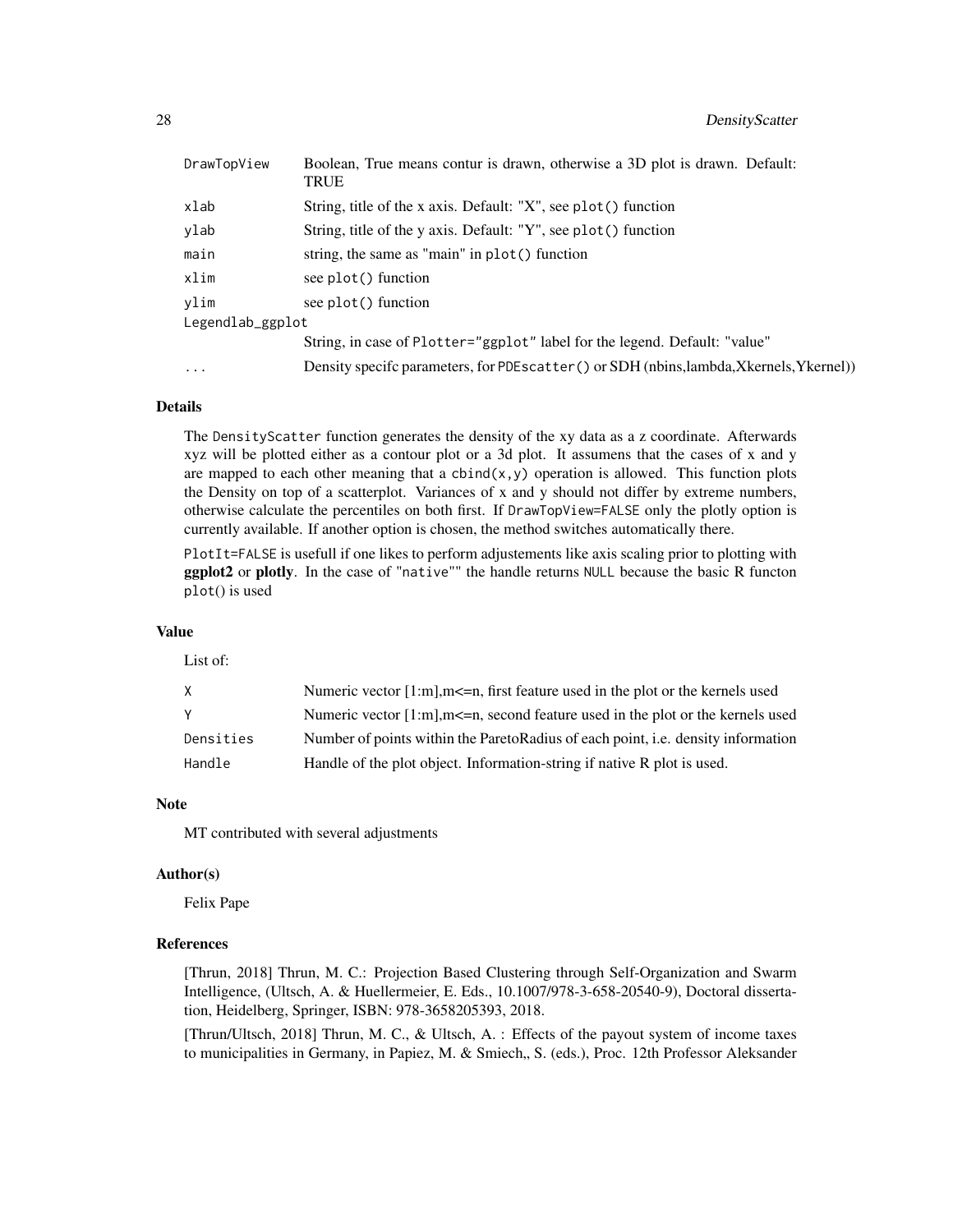# <span id="page-28-0"></span>DualaxisClassplot 29

Zelias International Conference on Modelling and Forecasting of Socio-Economic Phenomena, pp. 533-542, Cracow: Foundation of the Cracow University of Economics, Cracow, Poland, 2018.

[Ultsch, 2005] Ultsch, A.: Pareto density estimation: A density estimation for knowledge discovery, In Baier, D. & Werrnecke, K. D. (Eds.), Innovations in classification, data science, and information systems, (Vol. 27, pp. 91-100), Berlin, Germany, Springer, 2005.

[Eilers/Goeman, 2004] Eilers, P. H., & Goeman, J. J.: Enhancing scatterplots with smoothed densities, Bioinformatics, Vol. 20(5), pp. 623-628. 2004.

#### Examples

```
#taken from [Thrun/Ultsch, 2018]
data("ITS")
data("MTY")
Inds=which(ITS<900&MTY<8000)
plot(ITS[Inds],MTY[Inds],main='Bimodality is not visible in normal scatter plot')
DensityScatter(ITS[Inds],MTY[Inds],DensityEstimation="SDH",xlab = 'ITS in EUR',
ylab ='MTY in EUR' ,main='Smoothed Densities histogram indicates Bimodality' )
DensityScatter(ITS[Inds],MTY[Inds],DensityEstimation="PDE",xlab = 'ITS in EUR',
ylab ='MTY in EUR' ,main='PDE indicates Bimodality' )
```
<span id="page-28-1"></span>DualaxisClassplot *Dualaxis Classplot*

#### Description

Allows to plot two time series or features with one or two classification(a) as labeled scatter plots. The colors are the labels defined by the classification. Usefull to see if temporal clustering has time dependent variations and for Hidden Markov Models (see Mthrun/RHmm on GitHub).

#### Usage

```
DualaxisClassplot(X, Y1, Y2, Cls1,
```

```
Cls2, xlab = "X", y1lab = "Y1", y2lab = "Y2",
```

```
main = "Dual Axis Class Plot", Colors, Showgrid = TRUE, SaveIt = FALSE)
```
# Arguments

| Χ              | $[1:n]$ numeric vector or time   |
|----------------|----------------------------------|
| Y <sub>1</sub> | [1:n] numeric vector of feauture |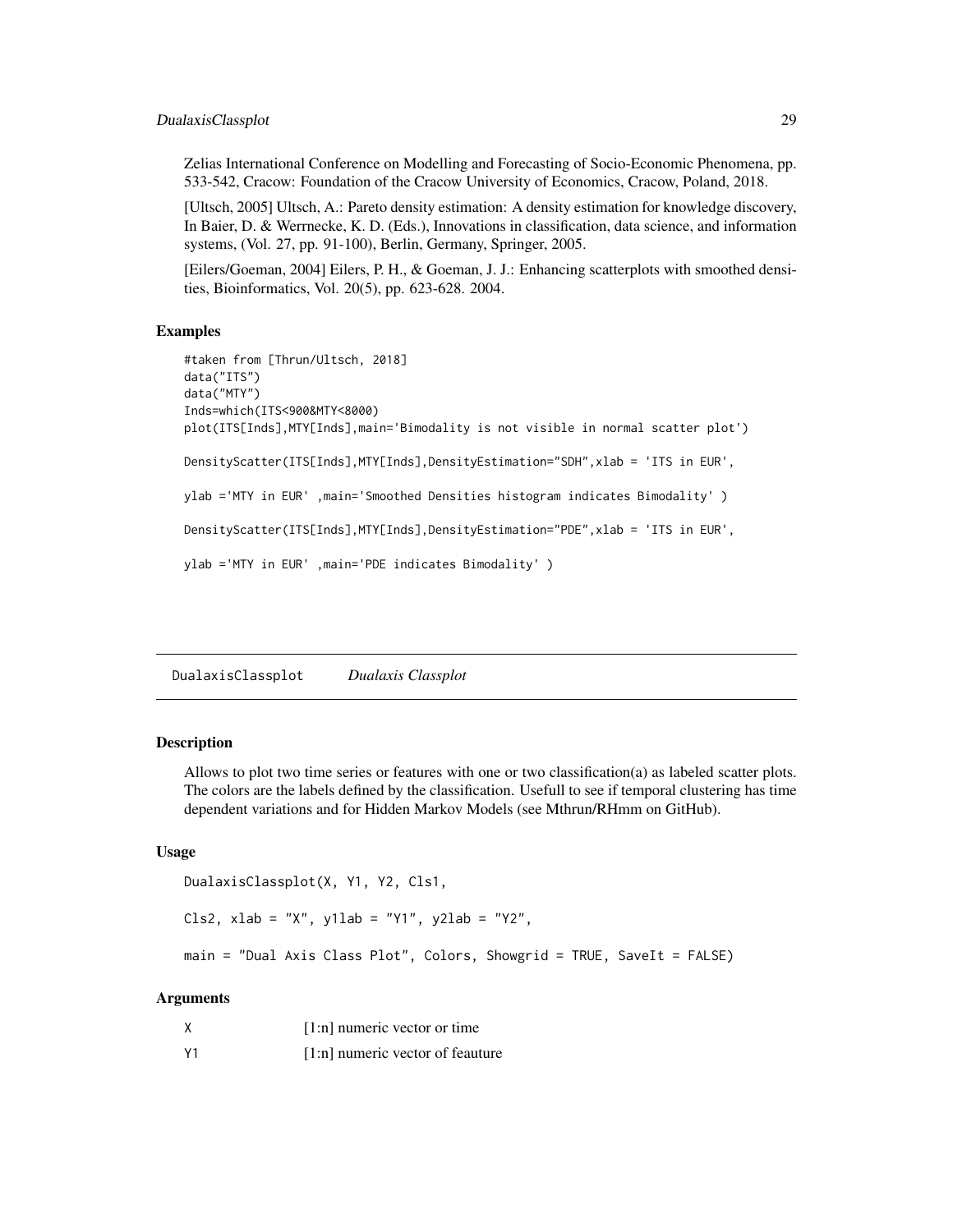<span id="page-29-0"></span>

| Υ2       | [1:n] numeric vector of feauture                                              |
|----------|-------------------------------------------------------------------------------|
| Cls1     | [1:n] numeric vector defining a classification of k1 classes                  |
| Cls2     | Optional, [1:n] numeric vector defining a classification of k2 classes for Y2 |
| xlab     | Optional, string                                                              |
| y1lab    | Optional, string                                                              |
| y2lab    | Optional, string                                                              |
| main     | Optional, string                                                              |
| Colors   | $[1:(k1+k2)]$ Colornames                                                      |
| Showgrid | Optional, boolean                                                             |
| SaveIt   | Optional, boolean                                                             |

## Value

plotly object

# Author(s)

Michael Thrun

## See Also

[Classplot](#page-21-1)

# Examples

##ToDo

DualaxisLinechart *DualaxisLinechart*

# Description

A line chart with dual axisSS

# Usage

```
DualaxisLinechart(X, Y1, Y2, xlab = "X",
y1lab = "Y1", y2lab = "Y2", main = "Dual Axis Line Chart",
cols = c("black", "blue"),Overlaying="y", SaveIt = FALSE)
```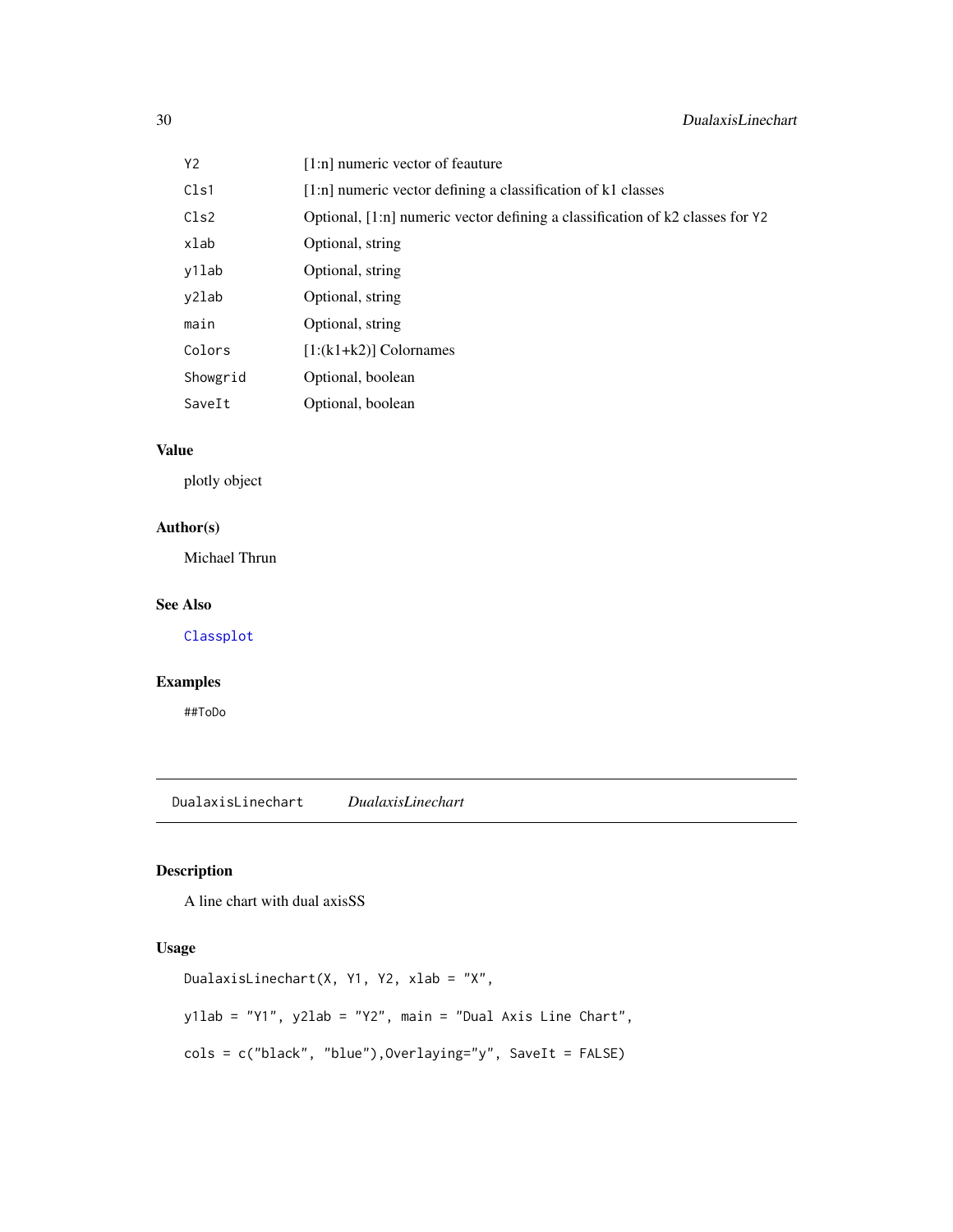# DualaxisLinechart 31

# Arguments

| X              | [1:n] vector, both lines require the same xvalues, e.g. the time of the time series,<br>POSIX1t or POSIXct are accepted |
|----------------|-------------------------------------------------------------------------------------------------------------------------|
| Y1             | $[1:n]$ vector of first line                                                                                            |
| Y <sub>2</sub> | $[1:n]$ vector of second line                                                                                           |
| xlab           | Optional, string for xlabel                                                                                             |
| y1lab          | Optional, string for first ylabel                                                                                       |
| y2lab          | Optional, string for second ylabel                                                                                      |
| main           | Optional, title of plot                                                                                                 |
| cols           | Optional, color of two lines                                                                                            |
| Overlaying     | Change only default in case of using subplot                                                                            |
| SaveIt         | Optional, default FALSE; TRUE if you want to save plot as html in getwd()<br>directory                                  |

# Details

enables to visualize to lines in one plot overlaying them using ploty (e.g. two time series with two ranges of values)

## Value

plotly object

### Author(s)

Michael Thrun

# Examples

```
#subplot renames the numbering of subsequent plots
y1=runif(100,0,1)
y2=rnorm(100,m=5,s=1)
DualaxisLinechart(1:100, y1, y2,main="Random Time series")
```

```
y1=runif(100,0,1)
y2=(1:100*3+4)*runif(100,0,1)
p1=DualaxisLinechart(1:100, y1, y2,main="Random Time series",Overlaying="y2")
```

```
y3=1:100*(-2)+4
y4=rnorm(100,m=0,s=2)
p2=DualaxisLinechart(1:100, y3, y4,main="Random Time series",Overlaying="y4")
plotly::subplot(p1,p2)
```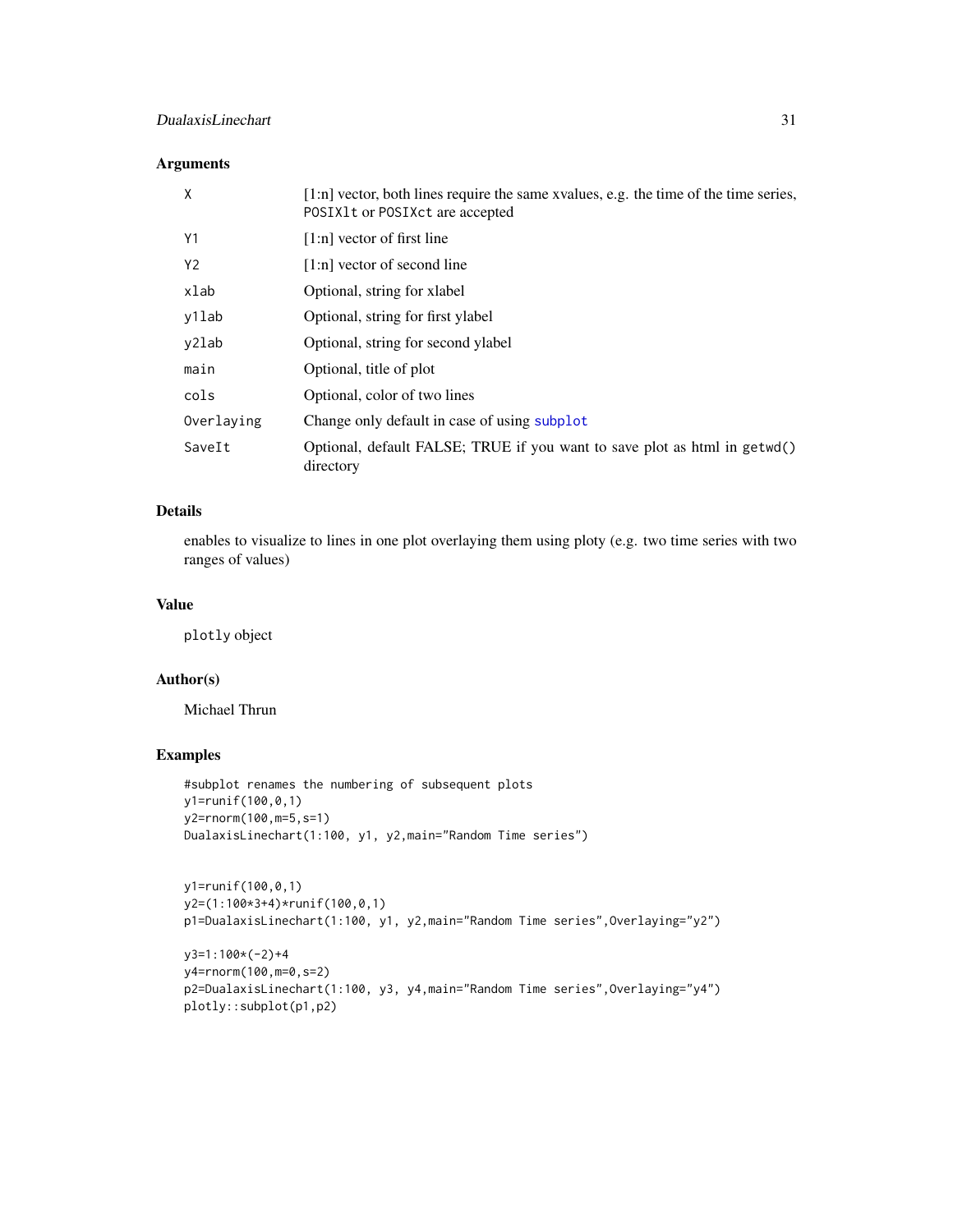<span id="page-31-0"></span>

#### Description

The better alternative to the pie chart represents amount of values given in data.

### Usage

Fanplot(Datavector,Names,Labels,MaxNumberOfSlices,main='',col,

MaxPercentage=FALSE,ShrinkPies=0.05,Rline=1.1)

### Arguments

| Datavector        | $[1:n]$ a vector of n non unique values                                                                                                                                                     |
|-------------------|---------------------------------------------------------------------------------------------------------------------------------------------------------------------------------------------|
| Names             | Optional, [1:k] names to search for in Datavector, if not set unique of Datavector<br>is calculated.                                                                                        |
| Labels            | Optional, [1:k] Labels if they are specially named, if not Names are used.                                                                                                                  |
| MaxNumberOfSlices |                                                                                                                                                                                             |
|                   | Default is k, integer value defining how many labels will be shown. Everything<br>else will be summed up to Other.                                                                          |
| main              | Optional, title below the fan pie, see plot                                                                                                                                                 |
| col               | Optional, the default are the first $[1:k]$ colors of the default color sequence used<br>in this package, otherwise a character vector of $[1:k]$ specifying the colors ana-<br>log to plot |
| MaxPercentage     | default FALSE; if true the biggest slice is 100 percent instead of the biggest<br>procentual count                                                                                          |
| ShrinkPies        | Optional, distance between biggest and smallest slice of the pie                                                                                                                            |
| Rline             | Optional, the distance between text and pie is defined here as the length of the<br>line in numerical numbers                                                                               |

# Details

A normal pie plot is dificult to interpret for a human observer, because humans are not trained well to observe angles [Gohil, 2015, p. 102]. Therefore, the fan plot is used. As proposed in [Gohil 2015] the fan.plot() of the plotrix package is used to solve this problem. If Number of Slices is higher than MaxNumberOfSlices then ABCanalysis is applied (see [Ultsch/Lotsch, 2015]) and group A chosen. If Number of Slices in group A is higher than MaxNumberOfSlices, then the most important ones out of group A are chosen. If MaxNumberOfSlices is higher than Slices in group A, additional slices are shown depending on the percentage (from high to low).

Color sequence is automatically shortened to the MaxNumberOfSlices used in the fan plot.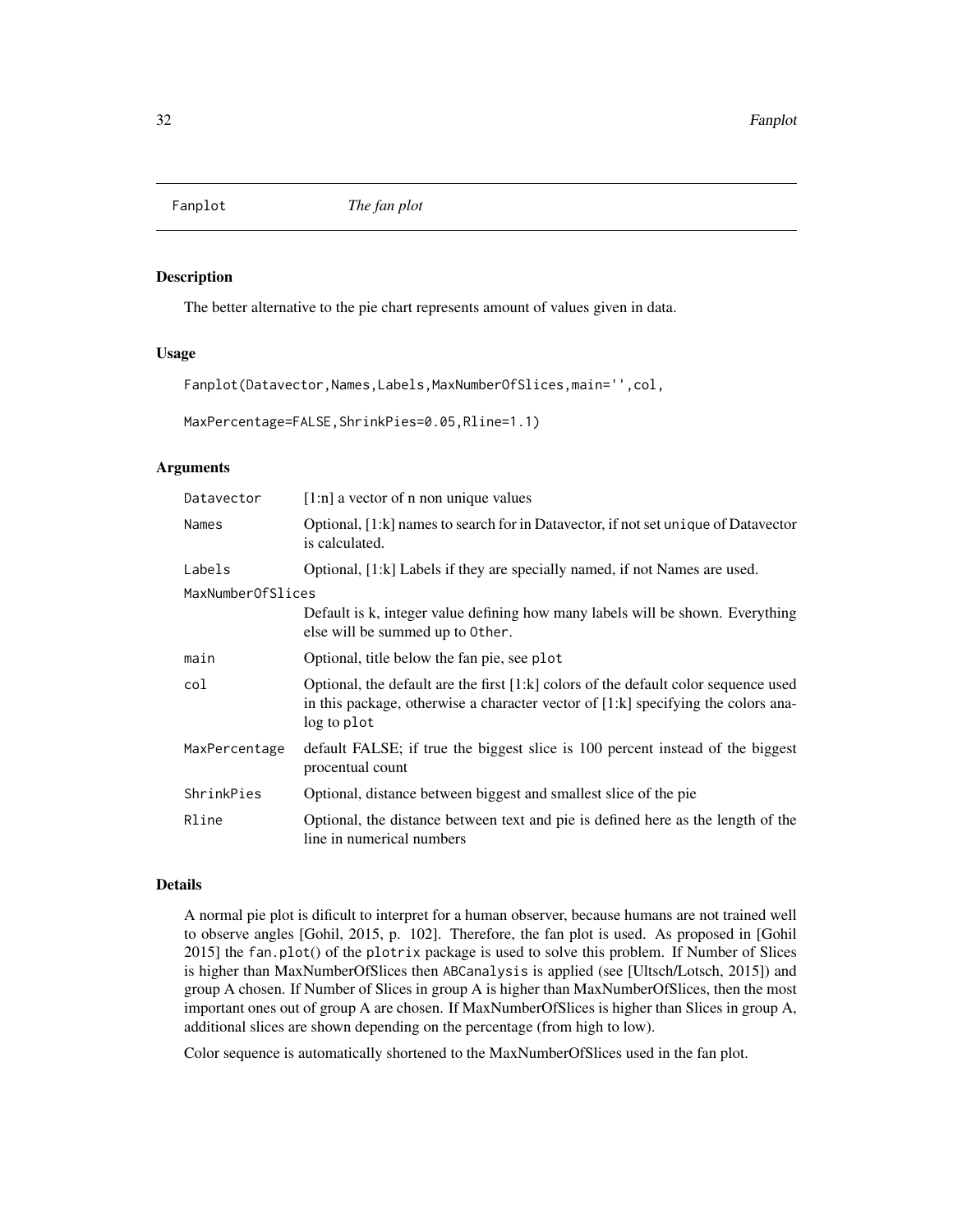#### <span id="page-32-0"></span>Value

silent output by calling invisible of a list with

| Percentages | [1:k] percent values visualized in fanplot |
|-------------|--------------------------------------------|
| Labels      | [1:k] see input Labels, only relevant ones |

#### Author(s)

Michael Thrun

#### References

[Gohil, 2015] Gohil, Atmajitsinh. R data Visualization cookbook. Packt Publishing Ltd, 2015.

[Ultsch/Lotsch, 2015] Ultsch. A ., Lotsch J.: Computed ABC Analysis for Rational Selection of Most Informative Variables in Multivariate Data, PloS one, Vol. 10(6), pp. e0129767. doi 10.1371/journal.pone.0129767, 2015.

#### Examples

```
data(categoricalVariable)
Fanplot(categoricalVariable)
```
FundamentalData\_Q1\_2018

*Fundamental Data of the 1st Quarter in 2018*

#### Description

This dataset was extracted out of Yahoo finance and was investigated in [Thrun et al., 2019] and clustered in [Thrun, 2019].

#### Usage

data("FundamentalData\_Q1\_2018")

#### Format

The format is: List of 3 \$ Data :'data.frame': 269 obs. of 45 variables: ..\$ TotalRevenue : num [1:269] 3779000 78225 48220 63726 3084 ... ..\$ CostofRevenue : num [1:269] 2348000 60835 26174 35203 882 ... ..\$ GrossProfit : num [1:269] 1431000 17390 22046 28523 2202 ... ..\$ SellingGeneralandAdministrative : num [1:269] 459000 NaN 15162 17072 2005 ... ..\$ Others : num [1:269] -3000 10272 -52 3131 1784 ... ..\$ TotalOperatingExpenses : num [1:269] 2872000 73833 41284 56787 5081 ... ..\$ OperatingIncomeorLoss : num [1:269] 907000 4392 6936 6939 -1997 ... ..\$ TotalOtherIncomeDIVxpensesNet : num [1:269] -28000 -344 1 -210 -240 ... ..\$ EarningsBeforeInterestandTaxes : num [1:269] 907000 4392 6936 6939 -1997 ... ..\$ InterestExpense : num [1:269] -20000 -415 NaN -243 -238 ... ..\$ IncomeBeforeTax : num [1:269] 879000 4048 6937 6729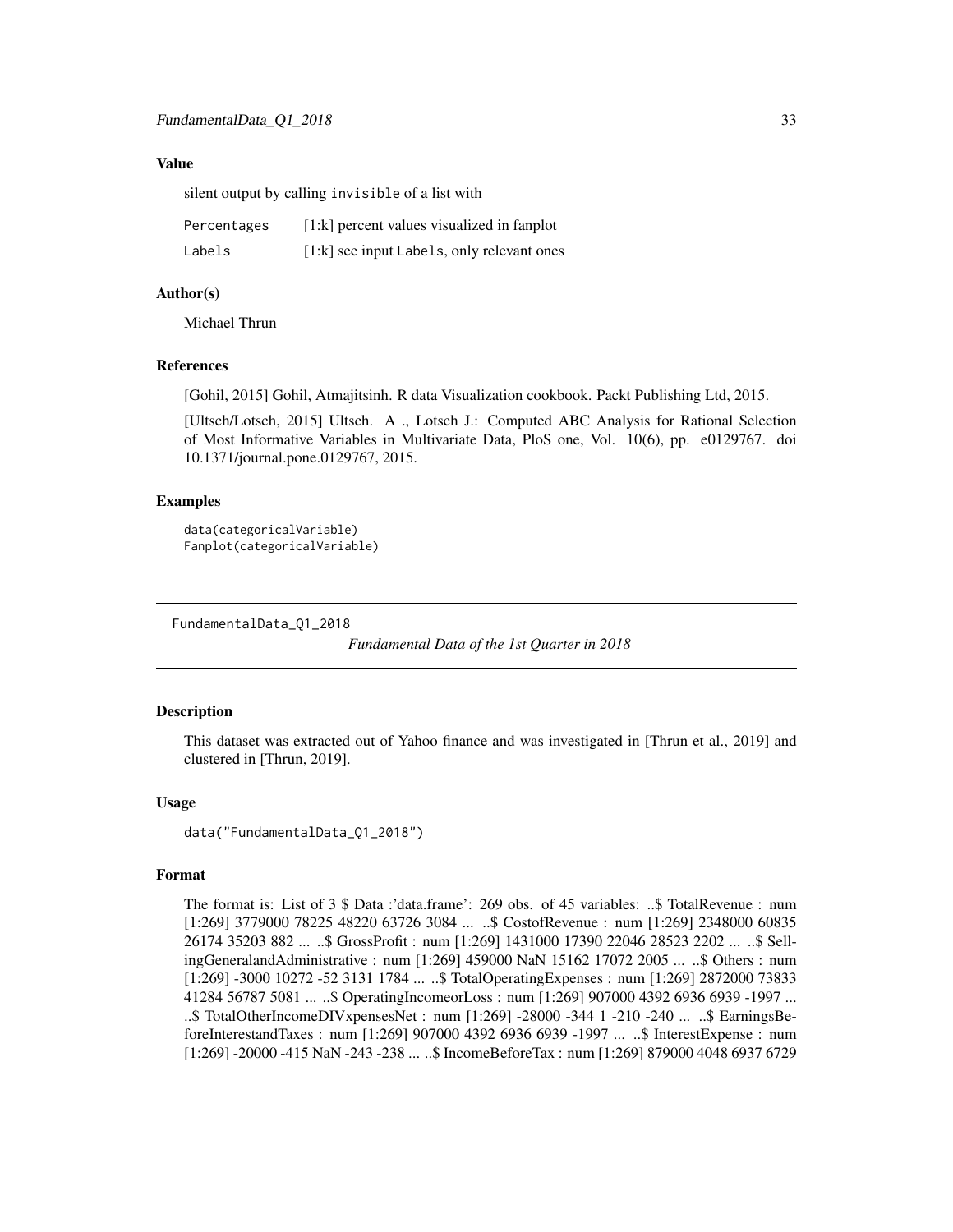-2237 ... ..\$ IncomeTaxExpense : num [1:269] 233000 1365 2188 1896 7 ... ..\$ NetIncomeFrom-ContinuingOps : num [1:269] 646000 2683 4749 4833 -2244 ... ..\$ NetIncome\_x : num [1:269] 644000 2817 4645 4833 -2244 ... ..\$ NetIncome : num [1:269] 644000 2817 4645 4833 -2244 ... ..\$ CashAndCashEquivalents : num [1:269] 926000 29047 45911 94859 11217 ... ..\$ NetReceivables : num [1:269] 2527000 46171 20774 151952 2774 ... ..\$ Inventory : num [1:269] 2011000 471 NaN 10572 8924 ... ..\$ TotalCurrentAssets : num [1:269] 5674000 80224 68061 267187 25989 ... ..\$ LongTermInvestments : num [1:269] 234000 450 NaN 4155 872 ... ..\$ PropertyPlantandEquipment : num [1:269] 4216000 14561 3093 32247 7073 ... ..\$ IntangibleAssets : num [1:269] 78000 40706 3975 6169 125 ... ..\$ OtherAssets : num [1:269] 810000 8224 1091 2978 13310 ... ..\$ DeferredLongTermAssetCharges : num [1:269] 759000 684 1091 784 1405 ... ..\$ TotalAssets : num [1:269] 11262000 167807 83155 351220 47369 ... ..\$ AccountsPayable : num [1:269] 1442000 10567 1698 17316 1386 ... ..\$ ShortDIVurrentLongTermDebt : num [1:269] 1275000 30192 NaN 26668 917 ... ..\$ OtherCurrentLiabilities : num [1:269] 1064000 36942 22781 92297 2659 ... ..\$ TotalCurrentLiabilities : num [1:269] 2577000 54430 24479 114210 4299 ... ..\$ OtherLiabilities : num [1:269] 1795000 19435 6876 29347 2018 ... ..\$ TotalLiabilities : num [1:269] 5576000 97136 31355 165628 6980 ... ..\$ CommonStock : num [1:269] 198000 14946 5198 15250 28644 ... ..\$ RetainedEarnings : num [1:269] NaN 44030 34767 40374 -8965 ... ..\$ Treasury-Stock : num [1:269] 5455000 11686 NaN 129968 20710 ... ..\$ OtherStockholderEquity : num [1:269] 5455000 11686 NaN 129968 20710 ... ..\$ TotalStockholderEquity : num [1:269] 5653000 70662 51212 185592 40389 ... ..\$ NetTangibleAssets : num [1:269] 5325000 6314 40302 140939 40264 ... ..\$ Depreciation : num [1:269] 156000 2728 331 1381 410 ... ..\$ AdjustmentsToNet-Income : num [1:269] 216000 1911 116 2912 39 ... ..\$ ChangesInOtherOperatingActivities : num [1:269] -20000 -2174 -829 NaN 428 ... ..\$ TotalCashFlowFromOperatingActivities : num [1:269] 452000 7349 4274 -8241 -1367 ... ..\$ CapitalExpenditures : num [1:269] -88000 -966 -1778 -2067 -155 ... ..\$ TotalCashFlowsFromInvestingActivities: num [1:269] 30000 -879 -1766 -2746 -484 ... ..\$ TotalCashFlowsFromFinancingActivities: num [1:269] -789000 -6660 -21867 -961 -204 ... ..\$ ChangeInCashandCashEquivalents : num [1:269] -306000 -215 2508 -11842 -2062 ... \$ Names: chr [1:269, 1:6] "1COV" "A1OS" "AAD" "AAG" ... ..- attr(\*, "dimnames")=List of 2 .. ..\$ : NULL .. ..\$ : chr [1:6] "Key" "ISIN" "Company" "Sector" ... \$ Cls : num [1:269] 1 1 1 1 2 1 1 1 3 1 ...

#### Details

Stocks are selected by the German Prime standard accoridingly to the "Names" data frame. Fundamental Data with missing values is stored in "Data". The rownames of "Data" have the same Key as the first row of "Names" which is the trading symbol. "Cls" provides the clustering as a numerical vector of 1:k classes performed by Databionic Swarm in [Thrun, 2019].

#### Source

Yahoo finance

#### References

Thrun, M. C., : Knowledge Discovery in Quarterly Financial Data of Stocks Based on the Prime Standard using a Hybrid of a Swarm with SOM, in Verleysen, M. (Ed.), European Symposium on Artificial Neural Networks, Computational Intelligence and Machine Learning (ESANN), Vol. 27, pp. 397-402, Ciaco, ISBN: 978-287-587-065-0, Bruges, Belgium, 2019.

[Thrun et al., 2019] Thrun, M. C., Gehlert, Tino, & Ultsch, A. : Analyzing the Fine Structure of Distributions, arXiv:1908.06081, 2019.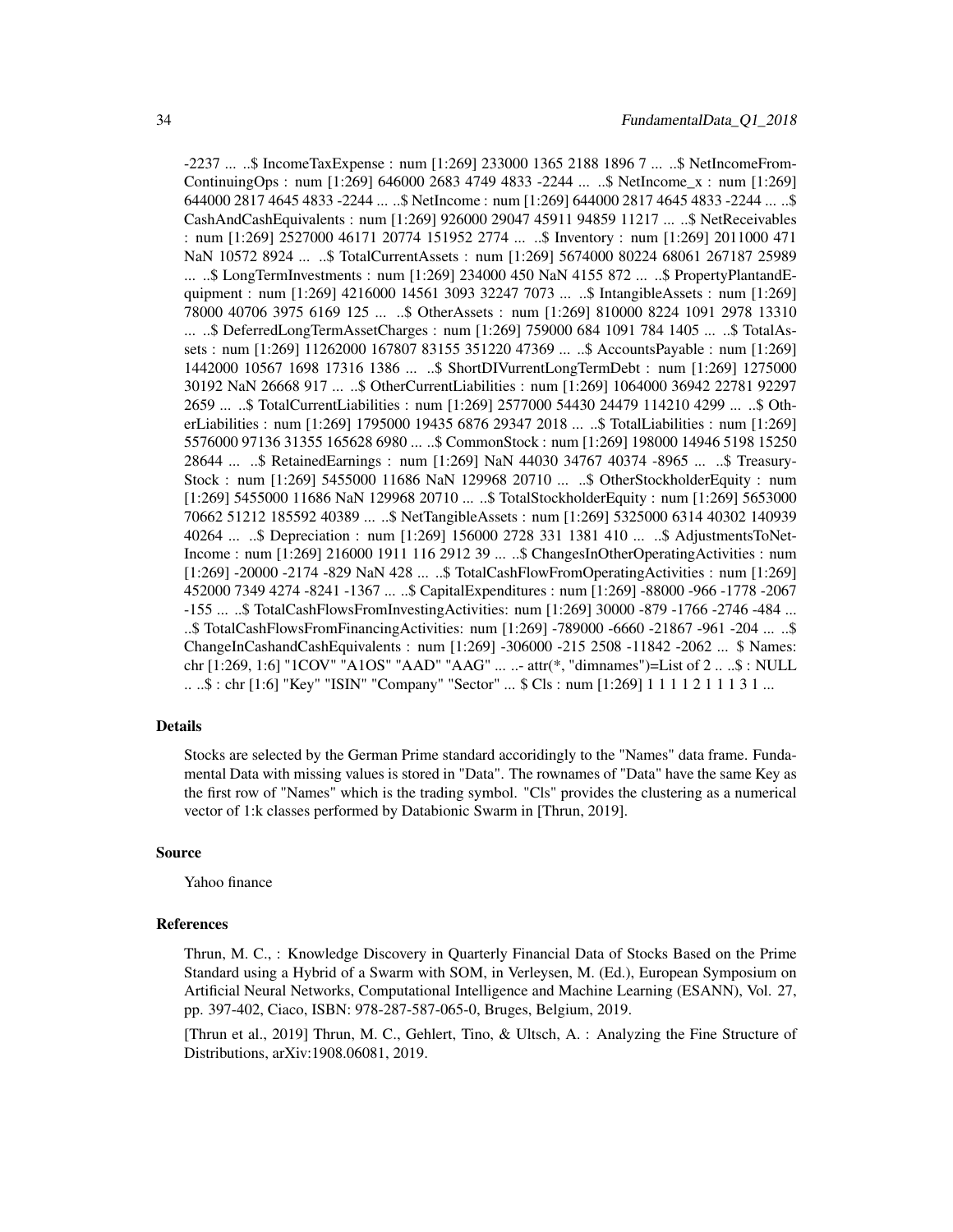# <span id="page-34-0"></span>Examples

```
data(FundamentalData_Q1_2018)
## maybe str(FundamentalData_Q1_2018) ; plot(FundamentalData_Q1_2018) ...
```
GoogleMapsCoordinates *Google Maps with marked coordinates*

# Description

Google Maps with marked coordinates.

# Usage

```
GoogleMapsCoordinates(Longitude,Latitude,Cls=rep(1,length(Longitude)),
zoom=3,location= c(mean(Longitude),mean(Latitude)),stroke=1.7,size=6,sequence)
```
# Arguments

| Longitude | sphaerischer winkel der Kugeloberflaeche, coord 1                                                                                                                                                                                                                                                                                                                          |
|-----------|----------------------------------------------------------------------------------------------------------------------------------------------------------------------------------------------------------------------------------------------------------------------------------------------------------------------------------------------------------------------------|
| Latitude  | sphaerischer winkel der Kugeloberflaeche, coord 2                                                                                                                                                                                                                                                                                                                          |
| Cls       | Vorklassification/Clusterung                                                                                                                                                                                                                                                                                                                                               |
| zoom      | map zoom, an integer from 3 (continent) to 21 (building), default value 10 (city).<br>openstreet maps limits a zoom of 18, and the limit on stamen maps depends<br>on the maptype. "auto" automatically determines the zoom for bounding box<br>specifications, and is defaulted to 10 with center/zoom specifications. maps of<br>the whole world currently not supported |
| location  | Optional, default: c(mean(Longitude), mean(Latitude); an address, longitude/latitude<br>pair (in that order), or left/bottom/right/top bounding box                                                                                                                                                                                                                        |
| stroke    | Optional, plotting parameter, dicke der linien der coordiantensymbole                                                                                                                                                                                                                                                                                                      |
| size      | Optional, plotting parameter, groesse der koordinatensymbole                                                                                                                                                                                                                                                                                                               |
| sequence  | Optional, vector of length of number of clusers with numbers indicating the<br>plotting symbols and colors to use                                                                                                                                                                                                                                                          |

# Details

This plot was used in [Thrun, 2018, p. 135].

# Value

ggobject()

### Note

requires an Internet connection, requires an API key of Google. See ?ggmap::register\_google for details.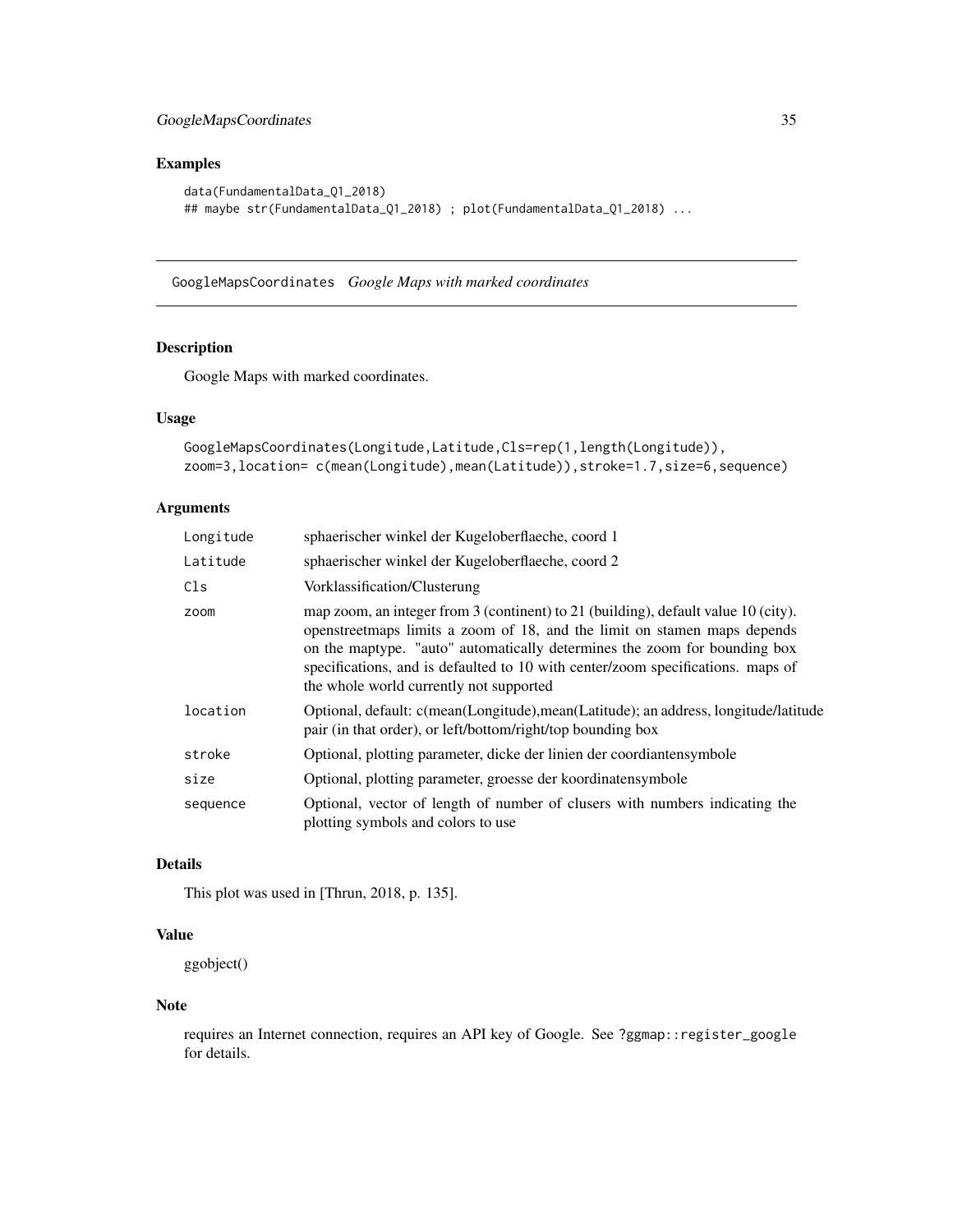#### <span id="page-35-0"></span>Author(s)

Michael Thrun

#### References

[Thrun, 2018] Thrun, M. C.: Projection Based Clustering through Self-Organization and Swarm Intelligence, doctoral dissertation 2017, Springer, ISBN: 978-3-658-20539-3, Heidelberg, 2018.

Heatmap *Heatmap for Clustering*

#### Description

Heatmap of Distances of Data sorted by Cls. Clustering algorithms provide a Classifcation of data, where the labels are defined as a numeric vector Cls. Then, a typical cluster-respectively group structure is displayed by the Heatmap function. At the margin of the heatmap a dendrogram can be shown, if hierarchical cluster algorithms are used [Wilkinson,2009]. Here the dendrogram has to be shown separately and only the heatmap itself is displayed

#### Usage

Heatmap(DataOrDistances,Cls,method='euclidean',

LowLim=0,HiLim,LineWidth=0.5,Clabel="Cluster No.")

### Arguments

DataOrDistances

|                 | if not symmetric, then the function assumes a $[1:n,1:d]$ numeric matrix of n<br>data cases in rows amd d variables in columns. In this case, the distance metric<br>specifed in method will be used.                                                                                                                                                            |
|-----------------|------------------------------------------------------------------------------------------------------------------------------------------------------------------------------------------------------------------------------------------------------------------------------------------------------------------------------------------------------------------|
|                 | Otherwise,                                                                                                                                                                                                                                                                                                                                                       |
|                 | $[1:n,1:n]$ distance matrix that is symmetric                                                                                                                                                                                                                                                                                                                    |
| C <sub>1s</sub> | [1:n] numerical vector of numbers defining the classification as the main output<br>of the clustering algorithm. It has k unique numbers for k clusters that represent<br>the arbitrary labels of the clustering, assuming a descending order of 1 to k.<br>If not ordered please use ClusterRenameDescendingSize. Otherwise x and y<br>label will be incorrect. |
| method          | Optional, if DataOrDistances is a $[1:n,1:d]$ not symmetric numerical matrix,<br>please see parDist for accessible distance methods, default is Euclidean                                                                                                                                                                                                        |
| LowLim          | Optional: limits for the color axis                                                                                                                                                                                                                                                                                                                              |
| HiLim           | Optional: limits for the color axis                                                                                                                                                                                                                                                                                                                              |
| LineWidth       | Width of lines seperating the clusters in the heatmap                                                                                                                                                                                                                                                                                                            |
| Clabel          | Default "Cluster No.", for large number of clusters abbrevations can be used<br>like "Cls No." or "C" in order to fit as the x and y axis labels                                                                                                                                                                                                                 |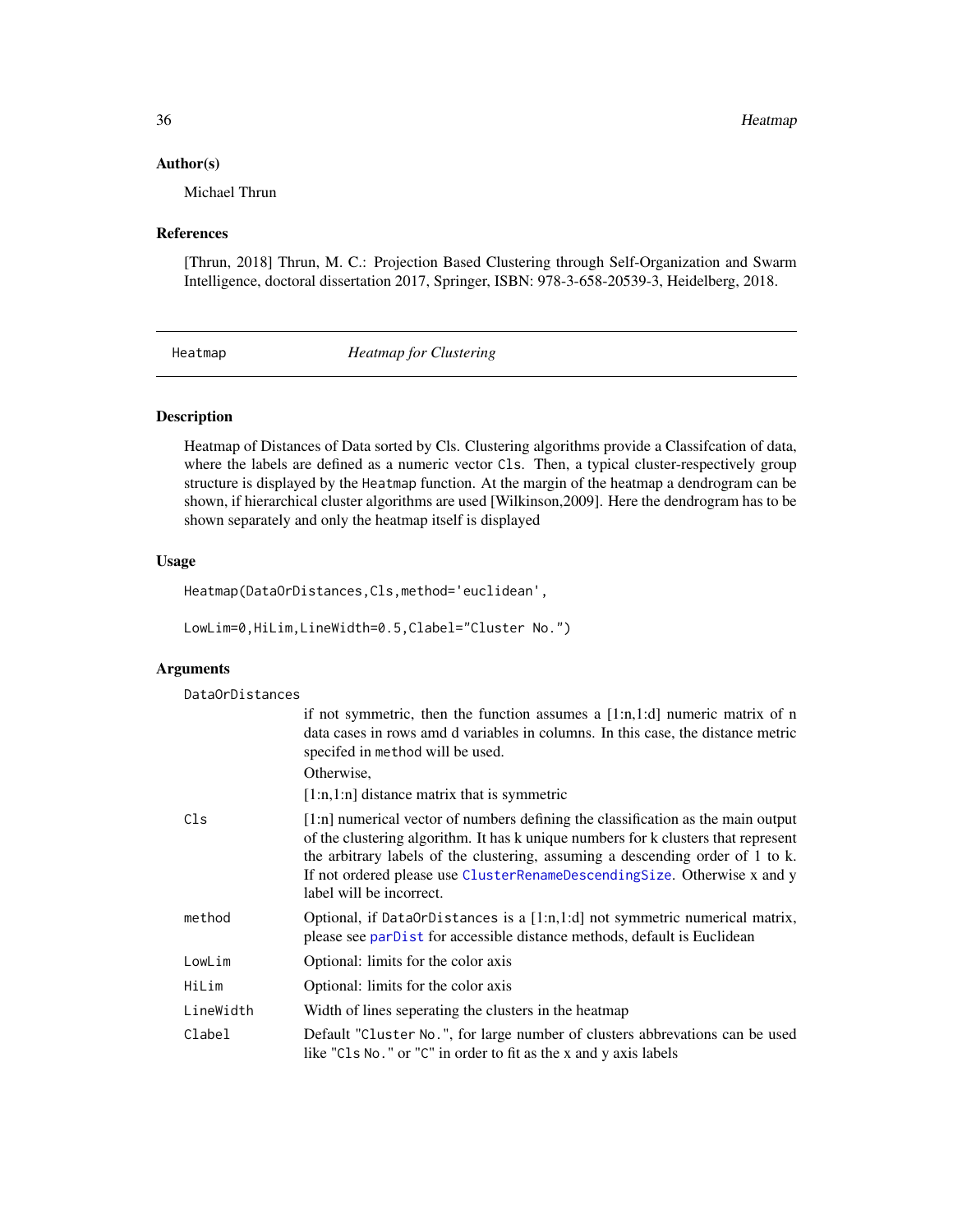#### Heatmap 37

#### Details

"Cluster heatmaps are commonly used in biology and related fields to reveal hierarchical clusters in data matrices. Heatmaps visualize a data matrix by drawing a rectangular grid corresponding to rows and columns in the matrix and coloring the cells by their values in the data matrix. In their most basic form, heatmaps have been used for over a century [Wilkinson, 2012]. In addition to coloring cells, cluster heatmaps reorder the rows and/or columns of the matrix based on the results of hierarchical clustering. (...) . Cluster heatmaps have high data density, allowing them to compact large amounts of information into a small space [Weinstein, 2008]", [Engle, 2017].

The procedure can be adapted to distance matrices [Thrun, 2018]. Then, the color scale is chosen such that pixels of low distances have blue and teal colors, pixels of middle distances yellow colors, and pixels of high distances have orange and red colors [Thrun, 2018]. The distances are ordered by the clustering and the clusters are divided by black lines. A clustering is valid if the intra-cluster distances are distinctively smaller that inter-cluster distances in the heatmap [Thrun, 2018]. For another example, please see [Thrun, 2018] (Fig. 3.7, p. 31).

#### Value

object of ggplot2

#### Author(s)

Michael Thrun

#### References

[Wilkinson,2009] Wilkinson, L., & Friendly, M.: The history of the cluster heat map, The American Statistician, Vol. 63(2), pp. 179-184. 2009.

[Engle et al., 2017] Engle, S., Whalen, S., Joshi, A., & Pollard, K. S.: Unboxing cluster heatmaps, BMC bioinformatics, Vol. 18(2), pp. 63. 2017.

[Weinstein, 2008] Weinstein, J. N.: A postgenomic visual icon, Science, Vol. 319(5871), pp. 1772- 1773. 2008.

[Thrun, 2018] Thrun, M. C.: Projection Based Clustering through Self-Organization and Swarm Intelligence, doctoral dissertation 2017, Springer, Heidelberg, ISBN: 978-3-658-20539-3, [doi:10.1007](https://doi.org/10.1007/978-3-658-20540-9)/ [9783658205409,](https://doi.org/10.1007/978-3-658-20540-9) 2018.

#### See Also

[Pixelmatrix](#page-65-0)

## Examples

```
data("Lsun3D")
Cls=Lsun3D$Cls
Data=Lsun3D$Data
```
#Data Heatmap(Data,Cls = Cls)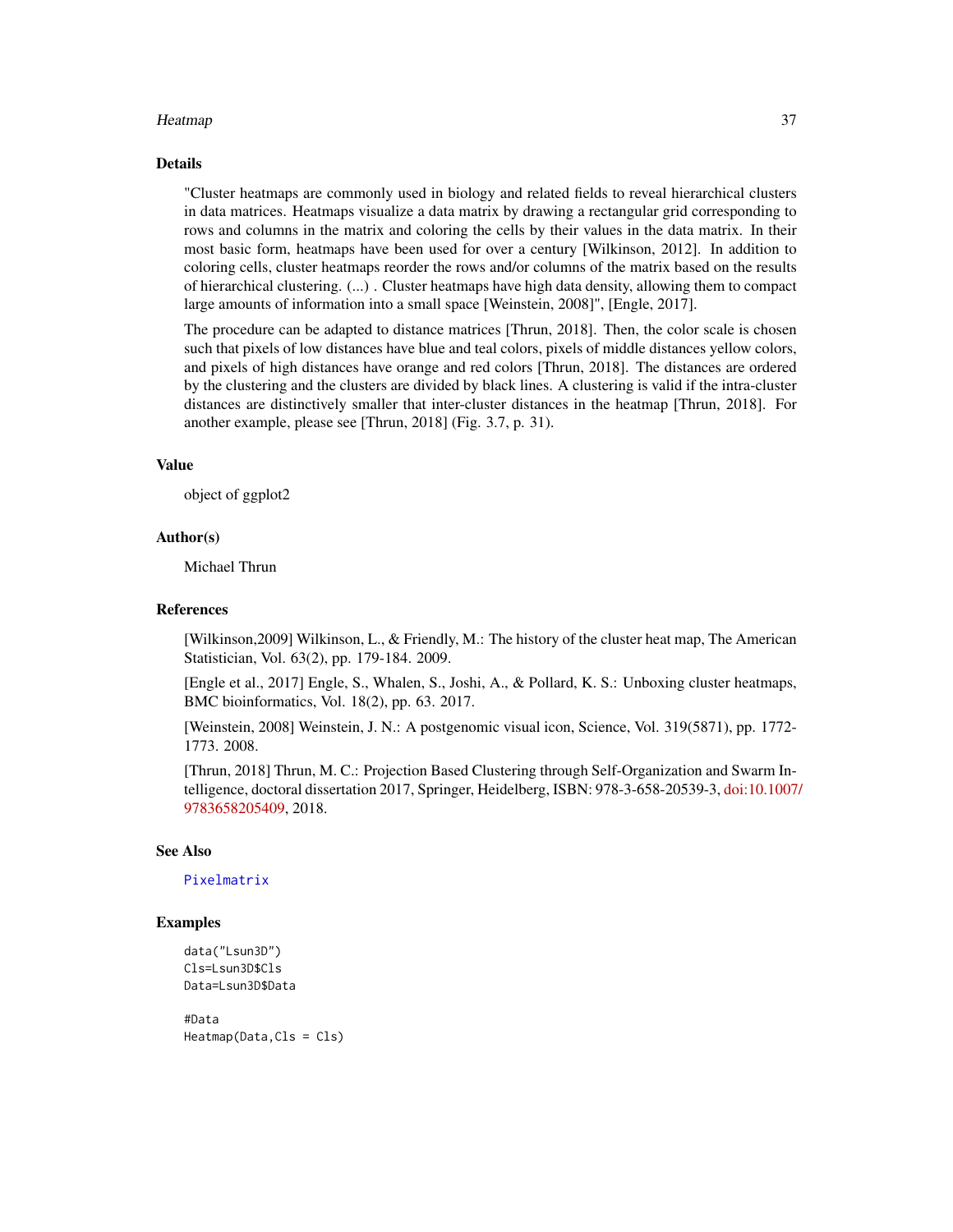```
#Distances
Heatmap(as.matrix(dist(Data)),Cls = Cls)
```
HeatmapColors *Default color sequence for plots*

# Description

Defines the default color sequence for plots made with PixelMatrixPlot

# Usage

```
data("HeatmapColors")
```
# Format

A vector with different strings describing colors for this plot.

# Description

This function determines the 2D data points inside a ParetoSphere with ParetoRadius.

# Usage

```
inPSphere2D(data, paretoRadius=NULL)
```
# Arguments

| data         | numeric matrix of data.                                                                      |
|--------------|----------------------------------------------------------------------------------------------|
| paretoRadius | numeric value, radius of P-spheres. If not given, calculate by the function 'pare-<br>toRad' |

# Value

numeric vector with the number of data points inside a P-sphere with ParetoRadius.

# Author(s)

Felix Pape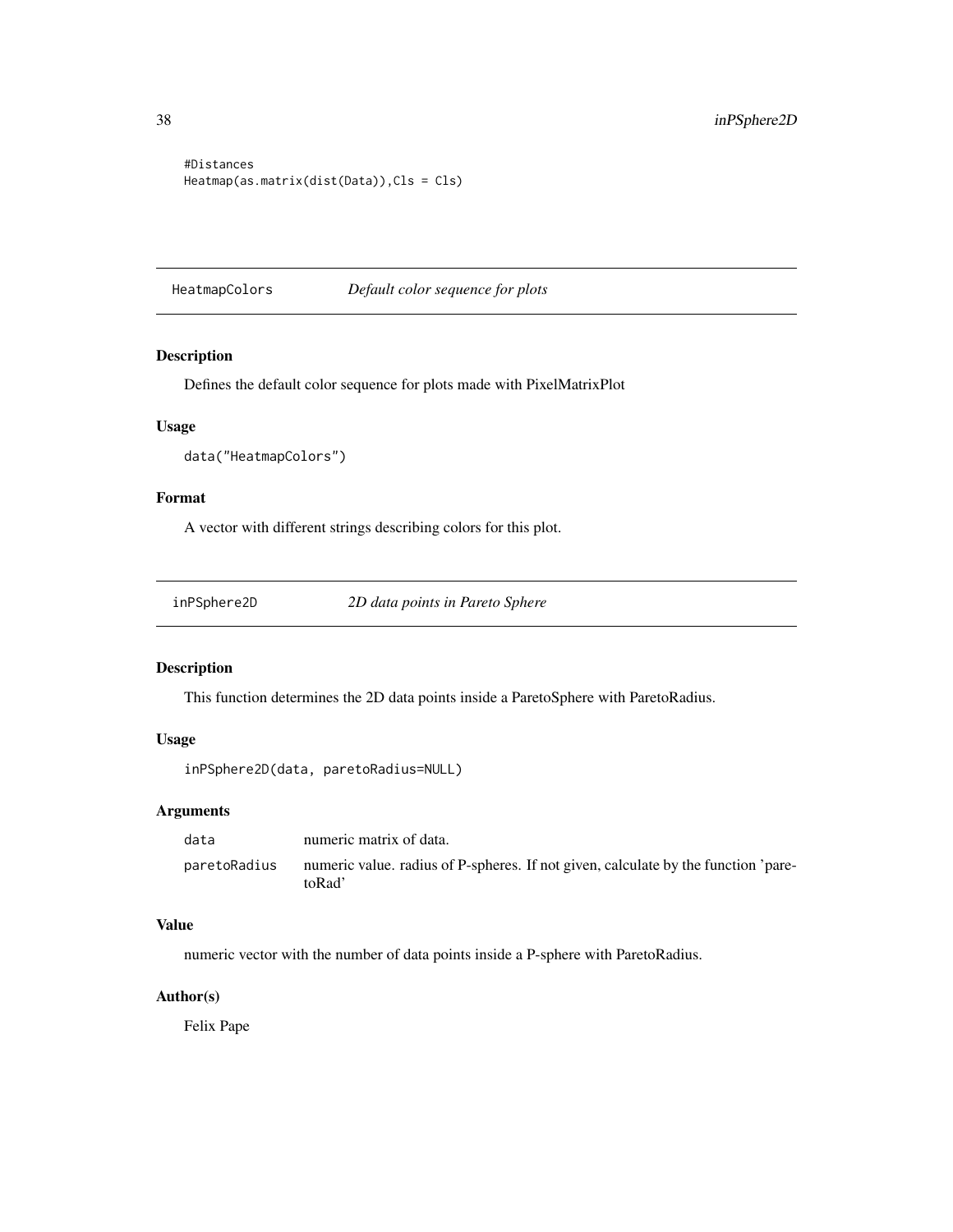# Description

Enables to inspect the boxplots for multiple variables in ggplot2 syntax. Each boxplot also has a point for the mean of the variable.

# Usage

InspectBoxplots(Data, Names,Means=TRUE)

# Arguments

| Data  | Matrix containing the data. Each column is one variable.                      |
|-------|-------------------------------------------------------------------------------|
| Names | Optional: Names of the variables. If missing the columnames of data are used. |
| Means | Optional: TRUE: with mean, FALSE: Only median.                                |

# Value

The ggplot object of the boxplots

# Author(s)

Felix Pape

# Examples

```
x \le - \text{cbind}(A = \text{norm}(200, 1, 3), B = \text{norm}(100, -2, 5))InspectBoxplots(x)
```
InspectCorrelation *Inspect the Correlation*

# Description

Inspects the correlation between two given features using density scatter plots.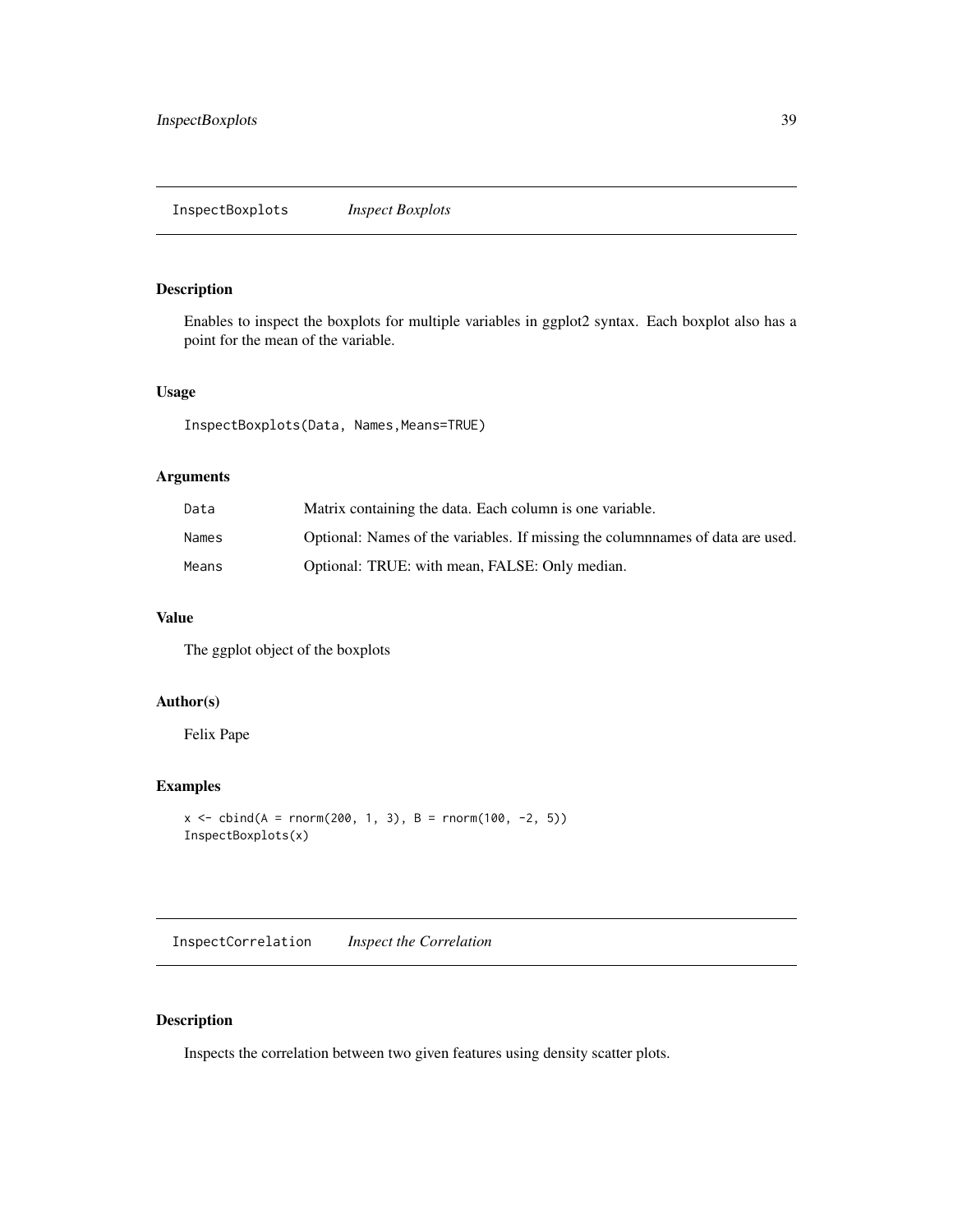# Usage

```
InspectCorrelation(X, Y, DensityEstimation = "SDH",
CorMethod = "spearman", na.rm = TRUE,
SampleSize = round(sqrt(5e+08), -3),
NrOfContourLines = 20, Plotter = "native",
DrawTopView = T, xlab, ylab,
main = "Spearman correlation coef.:", xlim, ylim,
Legendlab_ggplot = "value", \ldots)
```

| X                       | Numeric vector $[1:n]$ , first feature (for x axis values)                                                                                                      |  |
|-------------------------|-----------------------------------------------------------------------------------------------------------------------------------------------------------------|--|
| Y                       | Numeric vector [1:n], second feature (for y axis values)                                                                                                        |  |
| DensityEstimation       |                                                                                                                                                                 |  |
|                         | "SDH" is very fast but maybe not correct, "PDE" is slow but proably more cor-<br>rect.                                                                          |  |
| CorMethod               | method of correlation of the cor function, One of "pearson" (default), "kendall",<br>or "spearman                                                               |  |
| SampleSize              | Numeric, positiv scalar, maximum size of the sample used for calculation. High<br>values increase runtime significantly. The default is that no sample is drawn |  |
| na.rm                   | Function may not work with non finite values. If these cases should be automat-<br>ically removed, set parameter TRUE                                           |  |
| NrOfContourLines        |                                                                                                                                                                 |  |
|                         | Numeric, number of contour lines to be drawn. 20 by default.                                                                                                    |  |
| Plotter                 | String, name of the plotting backend to use. Possible values are: "native",<br>"ggplot", "plotly"                                                               |  |
| DrawTopView             | Boolean, True means contur is drawn, otherwise a 3D plot is drawn. Default:<br><b>TRUE</b>                                                                      |  |
| xlab                    | String, title of the x axis. Default: "X", see plot() function                                                                                                  |  |
| ylab                    | String, title of the y axis. Default: "Y", see plot() function                                                                                                  |  |
| main                    | string, the same as "main" in plot() function                                                                                                                   |  |
| xlim                    | see plot() function                                                                                                                                             |  |
| vlim                    | see plot() function                                                                                                                                             |  |
| Legendlab_ggplot        |                                                                                                                                                                 |  |
|                         | String, in case of Plotter="ggplot" label for the legend. Default: "value"                                                                                      |  |
| $\cdot$ $\cdot$ $\cdot$ | Density specifc parameters, for PDEscatter () or SDH (nbins, lambda, Xkernels, Ykernel))                                                                        |  |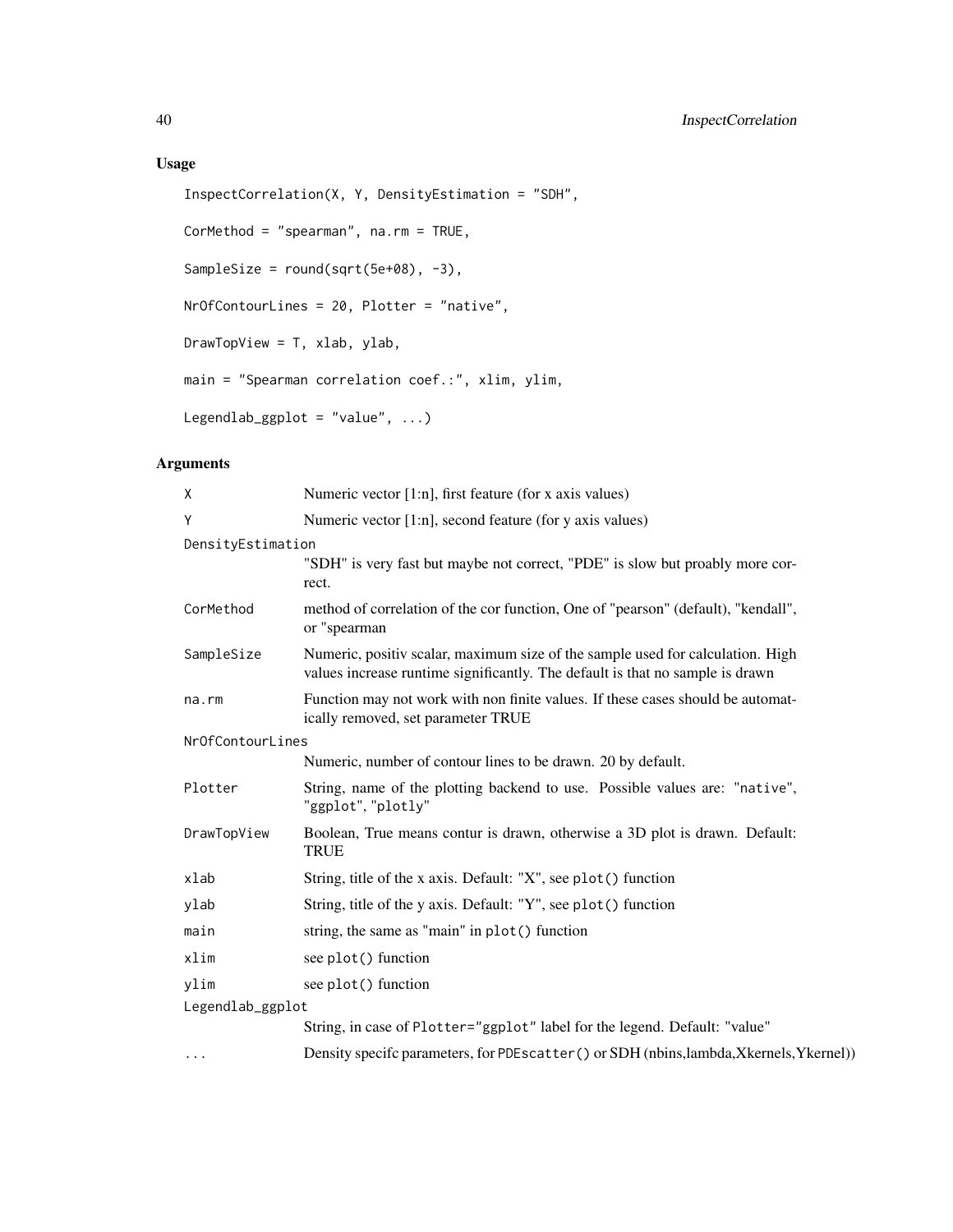# InspectDistances 41

# Details

Example shows that features with high correlation coefficient do not correlate because of bimodality.

#### Value

plotting handler

#### Author(s)

Michael Thrun

# References

[Thrun/Ultsch, 2018] Thrun, M. C., & Ultsch, A. : Effects of the payout system of income taxes to municipalities in Germany, in Papiez, M. & Smiech,, S. (eds.), Proc. 12th Professor Aleksander Zelias International Conference on Modelling and Forecasting of Socio-Economic Phenomena, pp. 533-542, Cracow: Foundation of the Cracow University of Economics, Cracow, Poland, 2018.

# See Also

[DensityScatter](#page-26-0)

#### Examples

data(ITS) data(MTY) Inds=which(ITS<900&MTY<8000)

InspectCorrelation(ITS[Inds],MTY[Inds])

InspectDistances *Inspection of Distance-Distribution*

# Description

Visualizes the distances between objects in the data matrix

#### Usage

InspectDistances(DataOrDistances,method= "euclidean",sampleSize = 50000,...)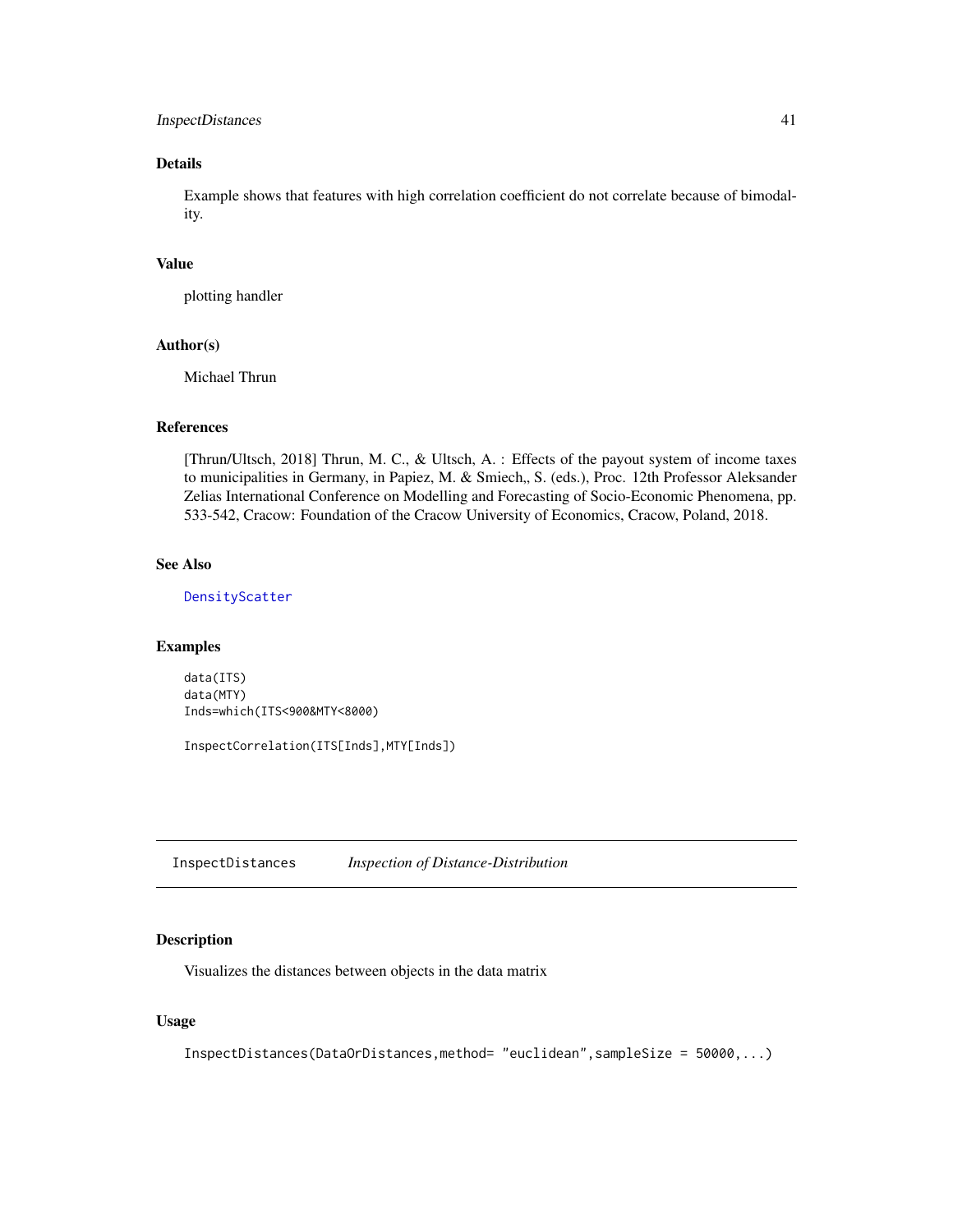### Arguments

| DataOrDistances |                                                                                                  |
|-----------------|--------------------------------------------------------------------------------------------------|
|                 | $[1:n,1:d]$ data cases in rows, variables in columns, if not symmetric                           |
|                 | or                                                                                               |
|                 | $[1:n,1:n]$ distance matrix, if symmetric                                                        |
| method          | Optional, if $Data[1:n,1:d]$ see parallel $Dist$ : par $Dist$ for distance method                |
| sampleSize      | double value defining the size of the sample for large distance matrizes, see<br>InspectVariable |
| $\ddotsc$       | further arguments passed on to InspectVariable                                                   |

## Details

For an interpretation of the distribution analysis of the distance please read [Thrun, 2018, p. 27, 185].

# Note

uses InspectVariable

#### Author(s)

Michael Thrun

# References

[Thrun, 2018] Thrun, M. C.: Projection Based Clustering through Self-Organization and Swarm Intelligence, doctoral dissertation 2017, Springer, ISBN: 978-3-658-20539-3, Heidelberg, 2018.

# Examples

```
data("Lsun3D")
Data=Lsun3D$Data
```

```
InspectDistances(as.matrix(dist(Data)))
```
InspectScatterplots *Pairwise scatterplots and optimal histograms*

# Description

Pairwise scatterplots and optimal histograms of all features stored as columns of data are plotted

# Usage

InspectScatterplots(Data,Names=colnames(Data))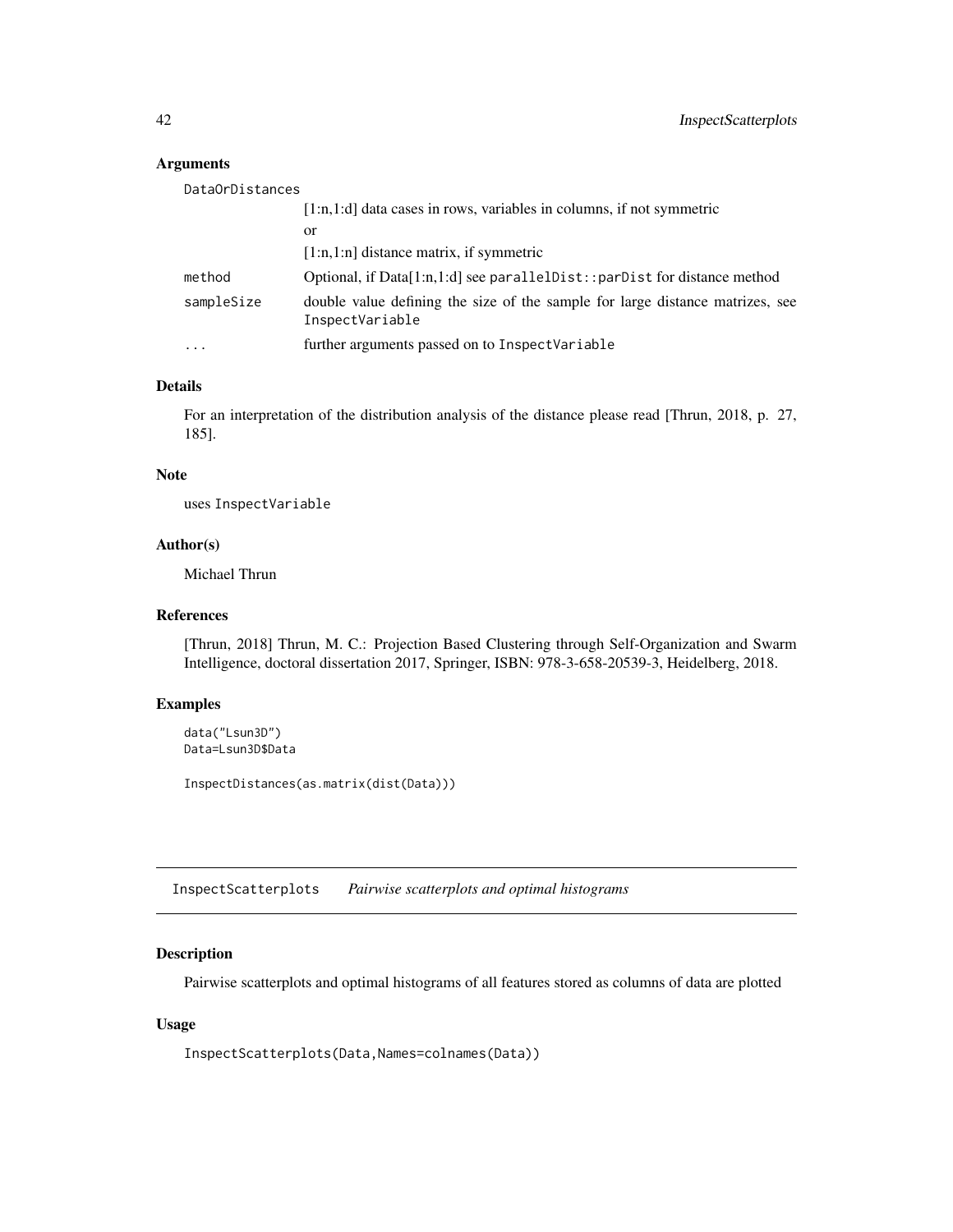#### **Arguments**

| Data  | $[1:n,1:d]$ Data cases in rows $(n)$ , variables in columns $(d)$             |
|-------|-------------------------------------------------------------------------------|
| Names | Optional: Names of the variables. If missing the columnames of data are used. |

# Details

For two features, PDEscatter function should be used to isnpect modalities [Thrun/Ultsch, 2018]. For many features the function takes too lang. In such a case this function can be used. See [Thrun/Ultsch, 2018] for optimal histogram description.

# Author(s)

Michael Thrun

#### References

[Thrun/Ultsch, 2018] Thrun, M. C., & Ultsch, A.: Effects of the payout system of income taxes to municipalities in Germany, 12th Professor Aleksander Zelias International Conference on Modelling and Forecasting of Socio-Economic Phenomena, Vol. accepted, Foundation of the Cracow University of Economics, Zakopane, Poland, 2018.

#### Examples

```
Data=cbind(rnorm(100, mean = 2, sd = 3),rnorm(100,mean = 0, sd = 1),rnorm(100,mean = 6, sd = 0.5))
#InspectScatterplots(Data)
```
InspectStandardization

*QQplot of Data versus Normalized Data*

# Description

Allows to inspect if standardization of data makes sense

### Usage

```
InspectStandardization(Data, TransData, xug = -3, xog = 3, xlab = "Normal", yDataLab =
```

```
"Data", yTransDataLab = "Trasformated Data", Symbol4Gerade = "red", main = "", ...)
```
# Arguments

Data ... TransData ... xug ... xog ...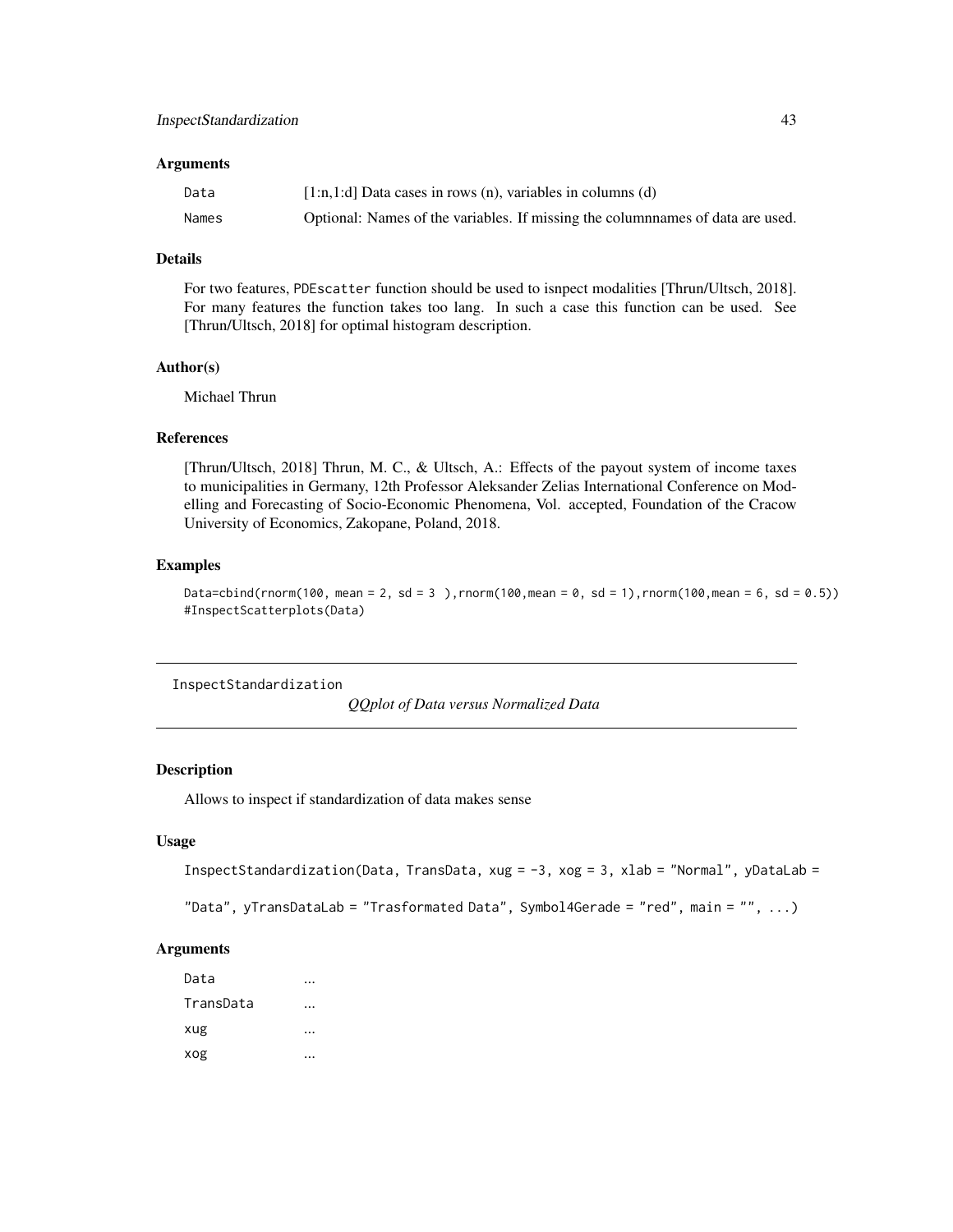```
xlab ...
yDataLab ...
yTransDataLab ...
Symbol4Gerade ...
main ...
... ...
```
## Details

...

# Value

plot

# Author(s)

Michael Thrun

# References

Michael, J. R.: The stabilized probability plot, Biometrika, Vol. 70(1), pp. 11-17, 1983.

InspectVariable *Visualization of Distribution of one variable*

# Description

Enables distribution inspection by visualization as described in [Thrun, 2018] and for example used in

# Usage

InspectVariable(Feature, Name, i = 1, xlim, ylim,

sampleSize =1e+05, main)

| Feature    | [1:n] Variable/Vector of Data to be plotted                     |
|------------|-----------------------------------------------------------------|
| Name       | Optional, string, for x label                                   |
| i          | Optional, No. of variable/feature, an integer of the for lope   |
| xlim       | [2] Optional, range of x-axis for PDE plot                      |
| vlim       | [2] Optional, range of y-axis for PDE plot                      |
| sampleSize | Optional, default(100000), sample size, if datavector is to big |
| main       | string for the title if other than what is desribed in N        |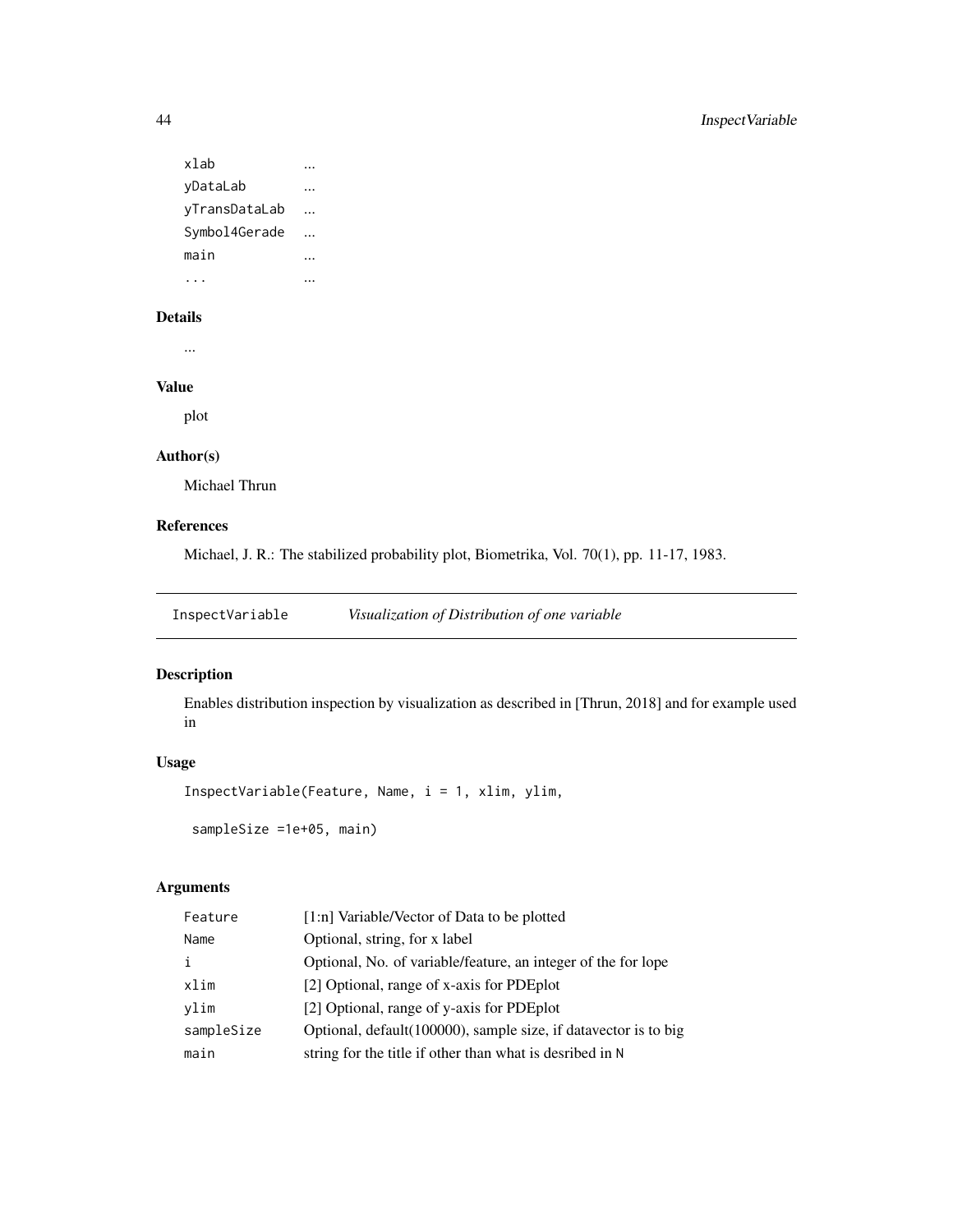# Author(s)

Michael Thrun

## References

[Thrun, 2018] Thrun, M. C.: Projection Based Clustering through Self-Organization and Swarm Intelligence, doctoral dissertation 2017, Springer, ISBN: 978-3-658-20539-3, Heidelberg, 2018.

[Thrun/Ultsch, 2018] Thrun, M. C., & Ultsch, A. : Effects of the payout system of income taxes to municipalities in Germany, in Papiez, M. & Smiech,, S. (eds.), Proc. 12th Professor Aleksander Zelias International Conference on Modelling and Forecasting of Socio-Economic Phenomena, pp. 533-542, Cracow: Foundation of the Cracow University of Economics, Cracow, Poland, 2018.

# Examples

data("ITS") InspectVariable(ITS,Name='Income in EUR',main='ITS')

ITS *Income Tax Share*

#### Description

Numerical vector of length 11194. details in [Ultsch/Behnisch, 2017; Thrun/Ultsch, 2018].

#### Usage

data("ITS")

#### References

[Thrun/Ultsch, 2018] Thrun, M. C., & Ultsch, A. : Effects of the payout system of income taxes to municipalities in Germany, in Papiez, M. & Smiech,, S. (eds.), Proc. 12th Professor Aleksander Zelias International Conference on Modelling and Forecasting of Socio-Economic Phenomena, pp. 533-542, Cracow: Foundation of the Cracow University of Economics, Cracow, Poland, 2018.

[Ultsch/Behnisch, 2017] Ultsch, A., Behnisch, M.: Effects of the payout system of income taxes to municipalities in Germany, Applied Geography, Vol. 81, pp. 21-31, 2017.

#### Examples

data(ITS) str(ITS)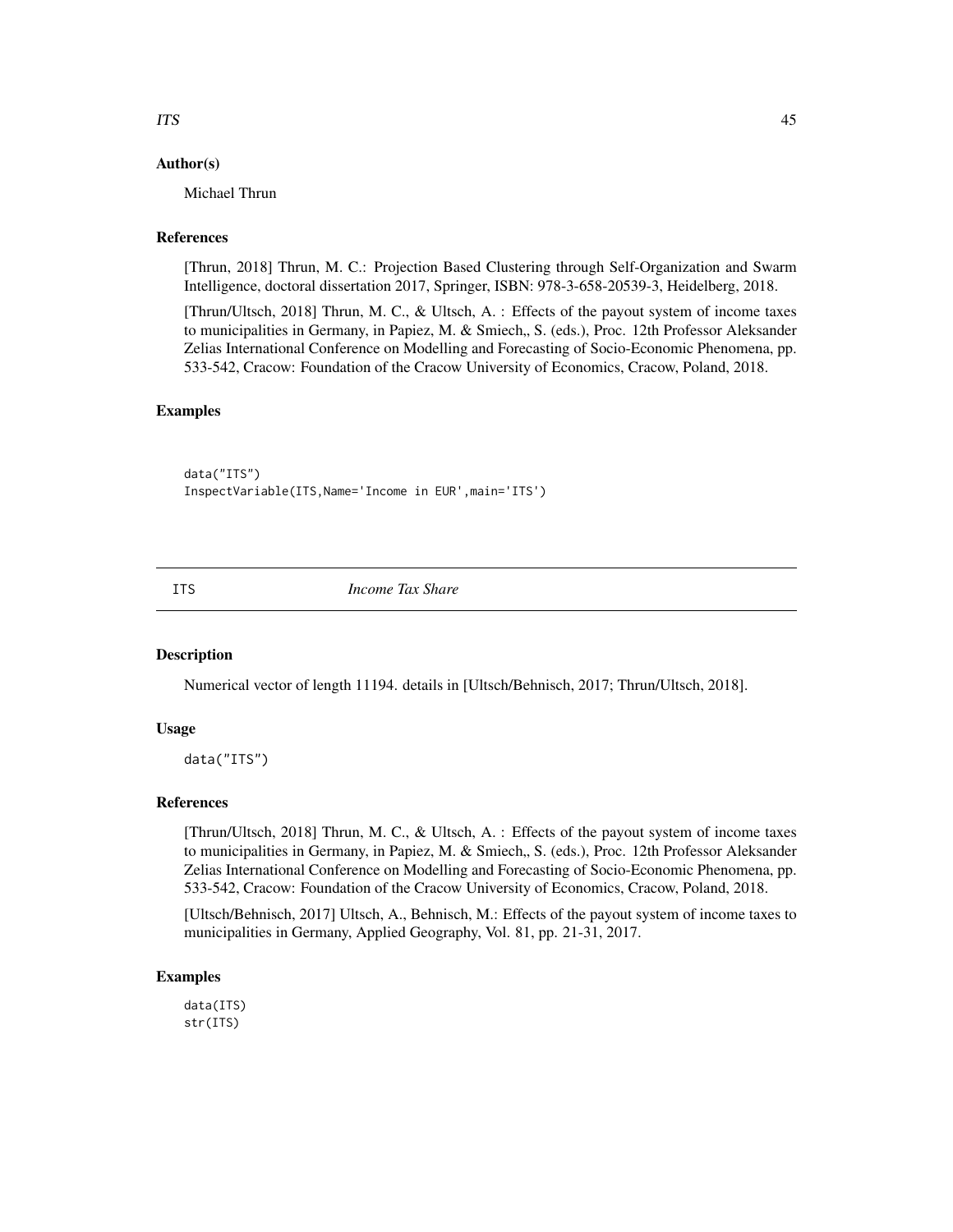JitterUniqueValues *Jitters Unique Values*

## Description

Jitters Unique Values for Visualizations

#### Usage

JitterUniqueValues(Data, Npoints = 20,

 $min = 0.99999, max = 1.00001)$ 

# Arguments

| Data    | $[1:n]$ vector of data                                                                 |
|---------|----------------------------------------------------------------------------------------|
| Npoints | number of jittered points generated from the m unique values of the datavector<br>Data |
| min     | minimum value of jittering                                                             |
| max     | maximum value of jittering                                                             |

#### Details

min and max are either multiplied or added to data depending on the range of values. If Npoints==2, then only two values per unique of Data is jittered otherwise additional values are generated.Npoints==1 does not jitter the values but gives the unique values back.

## Value

vector of DataJitter[1:(m+Npoints-1)] jittered values

## Author(s)

Michael Thrun

# See Also

used for example in [MDplot](#page-48-0)

#### Examples

data=c(rep(1,10),rep(0,10),rep(100,10))

JitterUniqueValues(data,Npoints=1)

JitterUniqueValues(data,Npoints=2)

DataJitter=JitterUniqueValues(data,Npoints=20)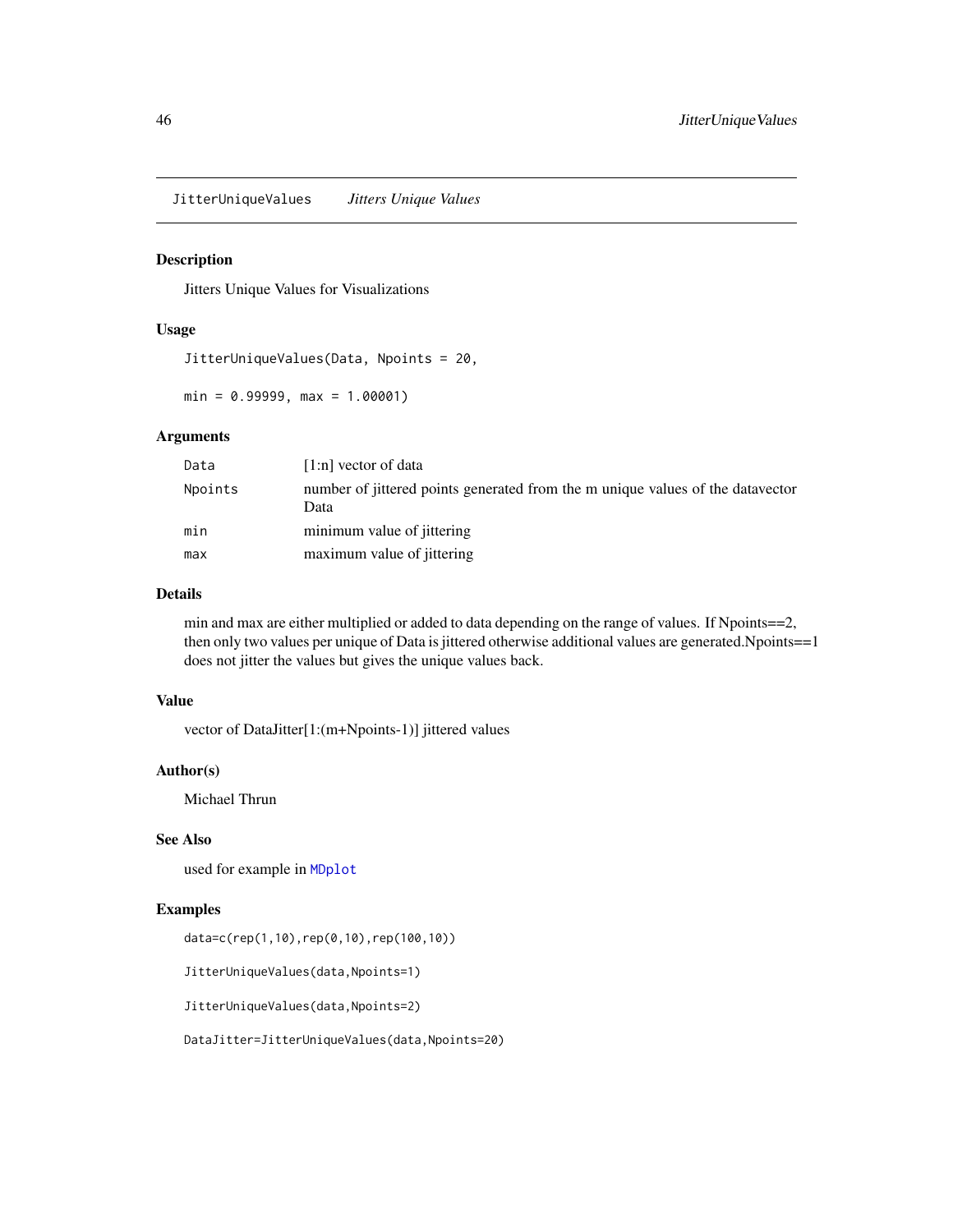# Description

clearly defined clusters, different variances

# Usage

data("Lsun3D")

# Details

Size n=404, Dimensions d=3

Dataset defined discontinuites, where the clusters have different variances. Three main Clusters, and four Outliers (in Cluster 4), see [Thrun, 2018]

#### References

[Thrun, 2018] Thrun, M. C.: Projection Based Clustering through Self-Organization and Swarm Intelligence, doctoral dissertation 2017, Springer, ISBN: 978-3-658-20540-9, Heidelberg, 2018.

#### Examples

data(Lsun3D) str(Lsun3D) Cls=Lsun3D\$Cls Data=Lsun3D\$Data

MAplot *Minus versus Add plot*

# Description

Bland-Altman plot [Altman/Bland, 1983].

#### Usage

```
MAplot(X,Y,islog=TRUE,LoA=FALSE,CI=FALSE,
```
densityplot=FALSE,main,xlab,ylab,

Cls,lwd=2,ylim=NULL,...)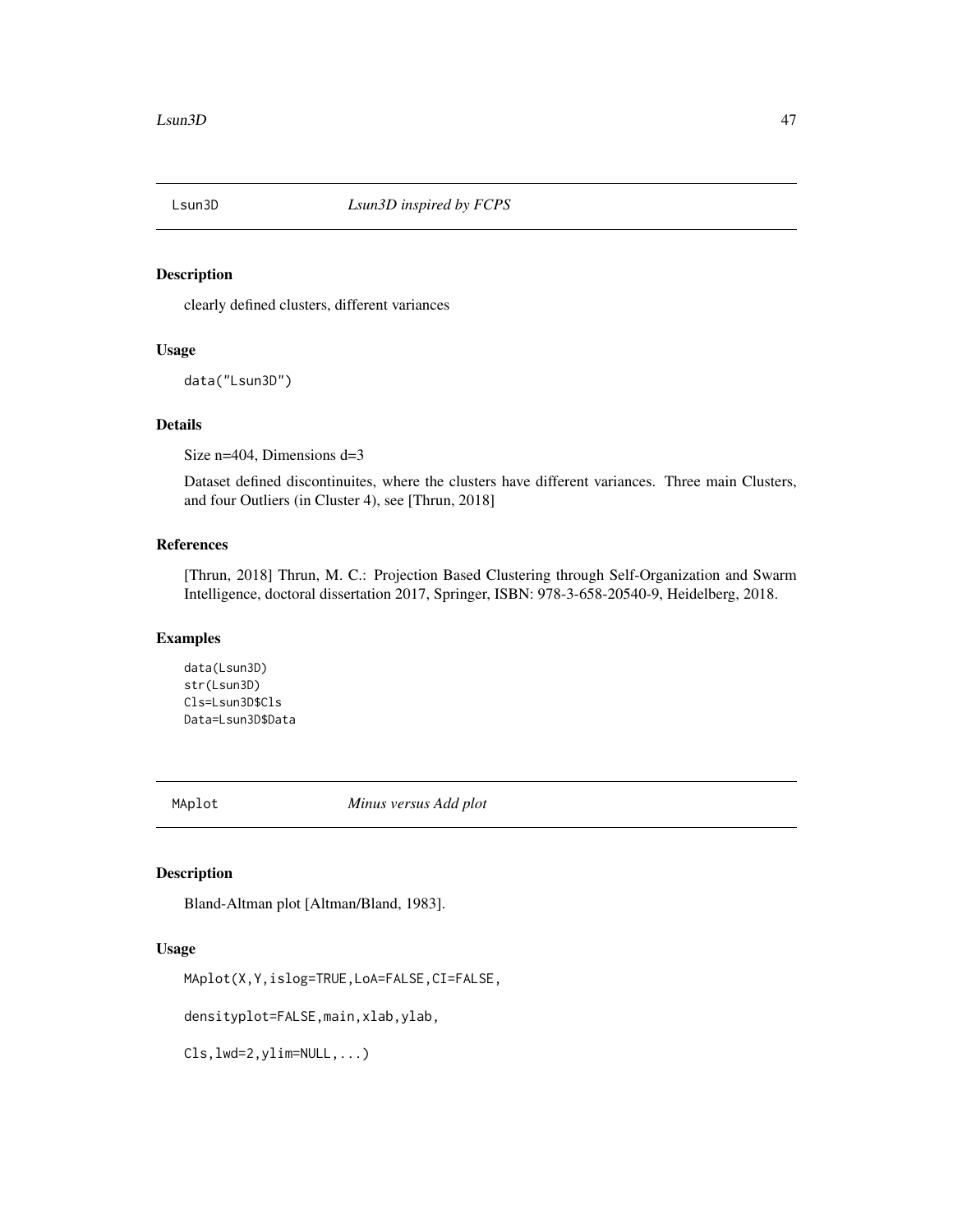#### **Arguments**

| X           | $[1:n]$ numerical vector of a feature/variable                                                                                                                        |
|-------------|-----------------------------------------------------------------------------------------------------------------------------------------------------------------------|
| Y           | [1:n] another numerical vector of a feature/variable                                                                                                                  |
| islog       | Optional, TRUE: MAplot, FALSE: M=x-y versus $a=0.5(x+y)$                                                                                                              |
| LoA         | Optional, if TRUE: limits of agreement are plottet as lines if densityplot=FALSE                                                                                      |
| CI          | Optional, if TRUE: confidence intervals for LoA, see [Stockl et al., 2004], if<br>densityplot=FALSE                                                                   |
| densityplot | Optional, FALSE: Scatterplot using Classplot, TRUE: density scatter plot with                                                                                         |
|             | DensityScatter                                                                                                                                                        |
| main        | Optional, see plot                                                                                                                                                    |
| xlab        | Optional, see plot                                                                                                                                                    |
| ylab        | Optional, see plot                                                                                                                                                    |
| Cls         | Optional, prior Classification as a numeric vector.                                                                                                                   |
| lwd         | Optional, if LoA=TRUE or CI=TRUE the width of the lines, otherwise input argu-<br>ment is ignored                                                                     |
| ylim        | Optional, default = NULL sets this parameter automatically, otherwise see Classplot.                                                                                  |
| .           | for example, ylim, Please see either Classplot in the mode Plotter="native",<br>or DensityScatter for further arguments depending on densityplot, see also<br>details |

#### Details

Bland-Altman plot [Altman/Bland, 1983] for visual representation of genomic data or in order to decorrelate data.

"The limits of agreement (LoA) are defined as the mean difference +- 1.96 SD of differences. If these limits do not exceed the maximum allowed difference between methods (the differences within mean  $+$  1.96 SD are not clinically important), the two methods are considered to be in agreement and may be used interchangeably." cited as in URL. Please note, that the underyling assumption is the normal distribution of the differences. Input argument LoA=TRUE shows the mean of the difference in blue and +- 1.96 SD in green. Input argument CI=TRUE shows the mean of the difference in blue and the confidence intervall as red dashed lines similar to the cited URL.

In case of densityplot=FALSE, the function [Classplot](#page-21-0) is always called with Plotter="native". Then, the input argument "Colors"" of points can only be set in [Classplot](#page-21-0) if "Cls"" is given in this function, otherwise the points are always black. The input argument "Size"" sets the size of points in [Classplot](#page-21-0).

#### Value

| МA         | $[1:n,2]$ Matrix of Minus component of two features and Add component of two<br>features                                                                                                                                                                                                                                                                                                           |
|------------|----------------------------------------------------------------------------------------------------------------------------------------------------------------------------------------------------------------------------------------------------------------------------------------------------------------------------------------------------------------------------------------------------|
| Handle     | see DensityScatter for output options, if densityplot=TRUE, otherwise NULL                                                                                                                                                                                                                                                                                                                         |
| Statistics | Named list of four element, each consisting of one value depending on input<br>parameters LoA and CI, of this function. If not specifically set each list element<br>is NULL. The elements are Mean_value - mean allowed difference, SD_value -<br>standard deviation of difference, LoA_value - Limits of agreement=1.96*SD,<br>CI_value - confidence intervall, i.e., maximum allowed difference |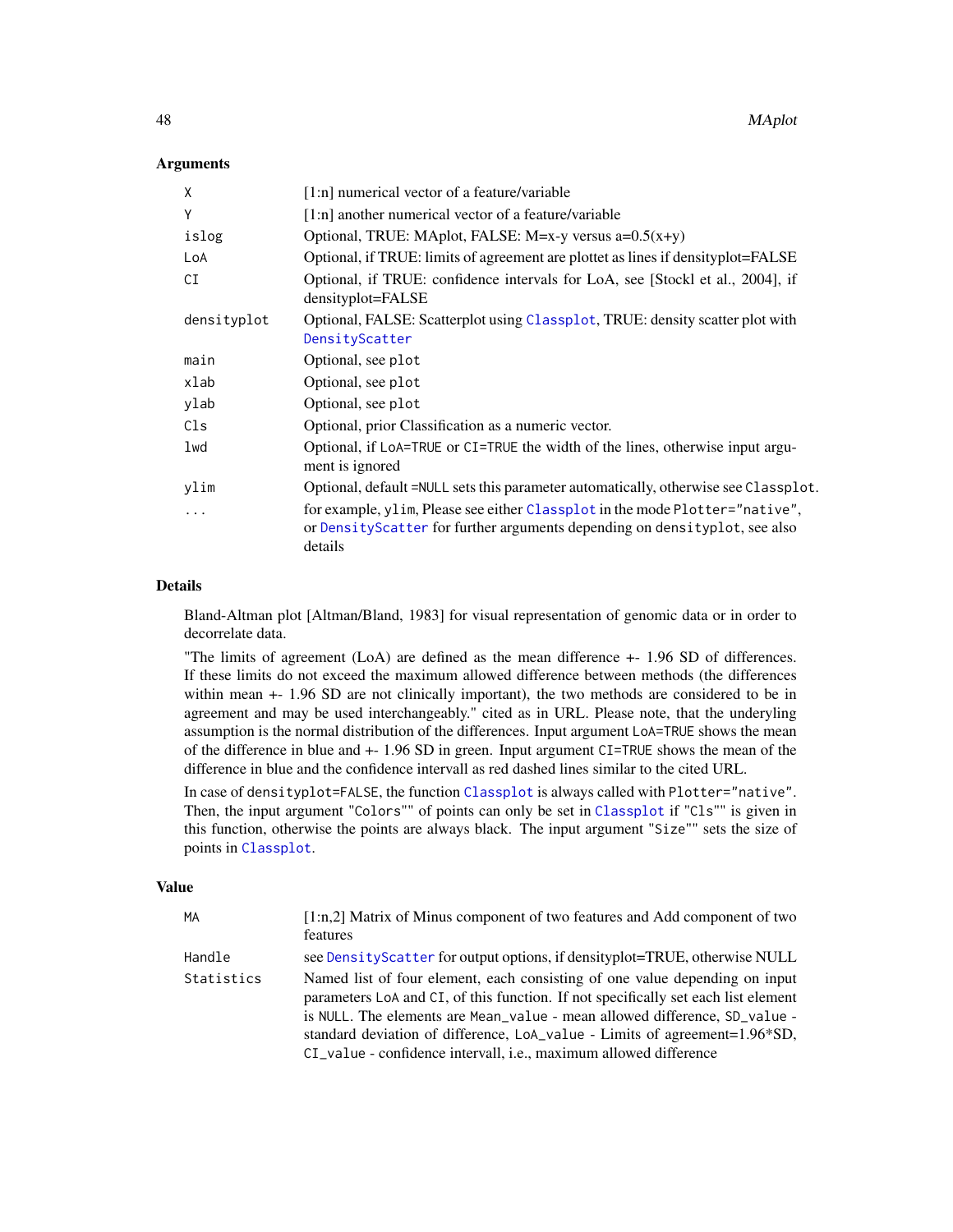#### MDplot the contract of the contract of the contract of the contract of the contract of the contract of the contract of the contract of the contract of the contract of the contract of the contract of the contract of the con

#### Author(s)

Michael Thrun

#### References

[Altman/Bland, 1983] Altman D.G., Bland J.M.: Measurement in medicine: the analysis of method comparison studies, The Statistician, Vol. 32, p. 307-317, doi:10.2307/2987937, 1983.

<https://www.medcalc.org/manual/bland-altman-plot.php>

[Stockl et al., 2004] Stockl, D., Rodriguez Cabaleiro, D., Van Uytfanghe, K., & Thienpont, L. M.: Interpreting method comparison studies by use of the Bland-Altman plot: reflecting the importance of sample size by incorporating confidence limits and predefined error limits in the graphic, Clinical chemistry, Vol. 50(11), pp. 2216-2218. 2004.

#### Examples

data("ITS") data("MTY") MAlist=MAplot(ITS,MTY)

<span id="page-48-0"></span>MDplot *Mirrored Density plot (MD-plot)*

#### Description

This function creates a MD-plot for each variable of the data matrix. The MD-plot is a visualization for a boxplot-like shape of the PDF published in [Thrun et al., 2020] with the default ordering by shape. It is an improvement of violin or so-called bean plots and posses advantages in comparison to the conventional well-known box plot [Thrun et al., 2020].

A complete guide about the MDplot can be found in [https://md-plot.readthedocs.io/en/](https://md-plot.readthedocs.io/en/latest/index.html) [latest/index.html](https://md-plot.readthedocs.io/en/latest/index.html).

### Usage

MDplot(Data, Names, Ordering='Default', Scaling="None",

Fill='darkblue', RobustGaussian=TRUE, GaussianColor='magenta',

Gaussian\_lwd=1.5, BoxPlot=FALSE,BoxColor='darkred',

MDscaling='width', LineColor='black', LineSize=0.01,

QuantityThreshold=50, UniqueValuesThreshold=12,

SampleSize=5e+05,SizeOfJitteredPoints=1,OnlyPlotOutput=TRUE,

main="MD-plot",ylab="Range of values in which PDE is estimated",

BW=FALSE,ForceNames=FALSE)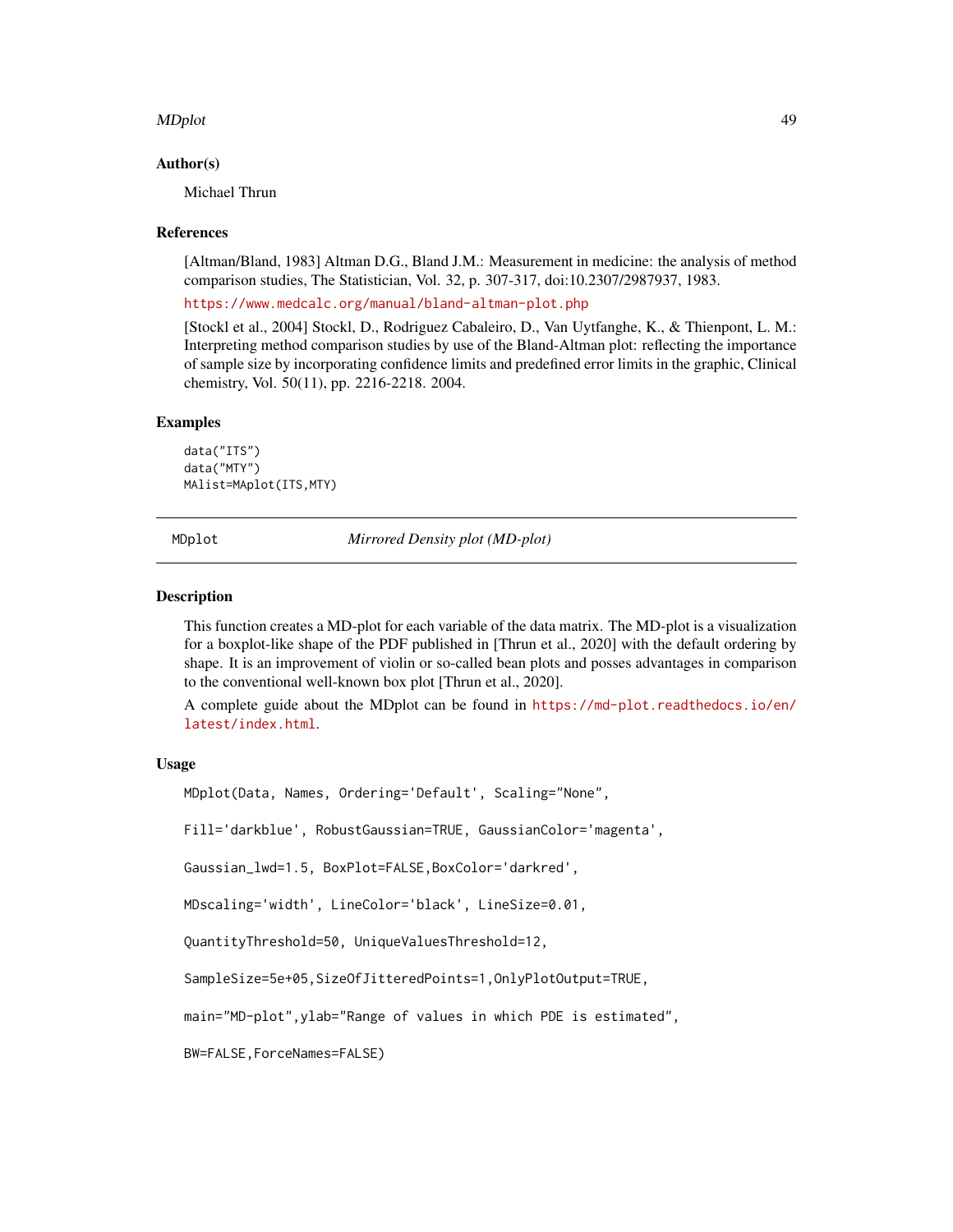| Data                          | [1:n,1:d] Numerical Matrix containing the n cases of d variables. Each column is<br>one variable. A data frame is automatically transformed to a numerical matrix.                                                                                                                                                                        |
|-------------------------------|-------------------------------------------------------------------------------------------------------------------------------------------------------------------------------------------------------------------------------------------------------------------------------------------------------------------------------------------|
| Names                         | Optional: [1:d] Names of the variables. If missing, the columnames of data are<br>used. If not missing, than the names can be cleaned or not (see ForceNames).                                                                                                                                                                            |
| Ordering                      | Optional: string, either Default, Columnwise or AsIs, Alphabetical, Average,<br>Bimodal, Variance or Statistics. Please see details for explanation.                                                                                                                                                                                      |
| Scaling                       | Optional, Default is None, Percentalize, CompleteRobust, Robust or Log,<br>Please see details for explanation.                                                                                                                                                                                                                            |
| Fill                          | Optional: string, color with which MDs are to be filled with.                                                                                                                                                                                                                                                                             |
| RobustGaussian                | Optional: If TRUE: each MDplot of a variable is overlayed with a roubustly es-<br>timated unimodal Gaussian distribution in the range of this variable, if statistical<br>testing does not yield a significant p.value. In this case the packages moments,<br>diptest and signal are required.                                            |
| GaussianColor                 | Optional: string, color of robustly estimated gaussian, only for RobustGaussian=TRUE.                                                                                                                                                                                                                                                     |
| Gaussian_lwd                  | Optional: numerical, line width of robustly estimated gaussian, only for RobustGaussian=TRUE.                                                                                                                                                                                                                                             |
| BoxPlot                       | Optional: If TRUE: each MDplot is overlayed with a Box-Whisker Diagram.                                                                                                                                                                                                                                                                   |
| BoxColor                      | Optional: string, color of Boxplot, only for BoxPlot=TRUE.                                                                                                                                                                                                                                                                                |
| MDscaling                     | Optional: if "area", all violins have the same area (before trimming the tails).<br>If "count", areas are scaled proportionally to the number of observations. If<br>"width" (default), all MDs have the same maximum width.                                                                                                              |
| LineColor                     | Optional: string, color of line around the mirrored densities. NA disables this<br>features which is usefull if ones wants to avoid vertical lines leading to outliers.                                                                                                                                                                   |
| LineSize<br>QuantityThreshold | Optional: numerical, linewidth of line around the mirrored densities.                                                                                                                                                                                                                                                                     |
|                               | Optional: numeric value defining the threshold of the minimal amount of values<br>in data. Below this threshold no density estimation is performed and a 1D scatter<br>plot with jittered points is drawn. Only Data Science experts should change this<br>value after they understand how the density is estimated (see [Ultsch, 2005]). |
| UniqueValuesThreshold         | Optional: numeric value defining the threshold of the minimal amount of unique                                                                                                                                                                                                                                                            |
|                               | values in data. Below this threshold no density estimation and statistical testing<br>is performed and a 1D scatter plot with jittered points drawn. Only Data Sci-<br>ence experts should change this value after they understand how the density is<br>estimated (see [Ultsch, 2005]).                                                  |
| SampleSize                    | Optional: numeric value defining a threshold. Above this threshold uniform<br>sampling of finite cases is performed in order to shorten computation time.If<br>rowr is not installed, uniform sampling of all cases is performed. If required,<br>SampleSize=n can be set to omit this procedure.                                         |
| SizeOfJitteredPoints          |                                                                                                                                                                                                                                                                                                                                           |
|                               | Optional: scalar. If not enough unique values for density estimation are given,<br>data points are jittered. This parameter defines the size of the points.                                                                                                                                                                               |
|                               | OnlyPlotOutput Optional: Default TRUE only a ggplot object is given back, if FALSE: Additi-<br>nally, scaled data and ordering are the output of this function in a list.                                                                                                                                                                 |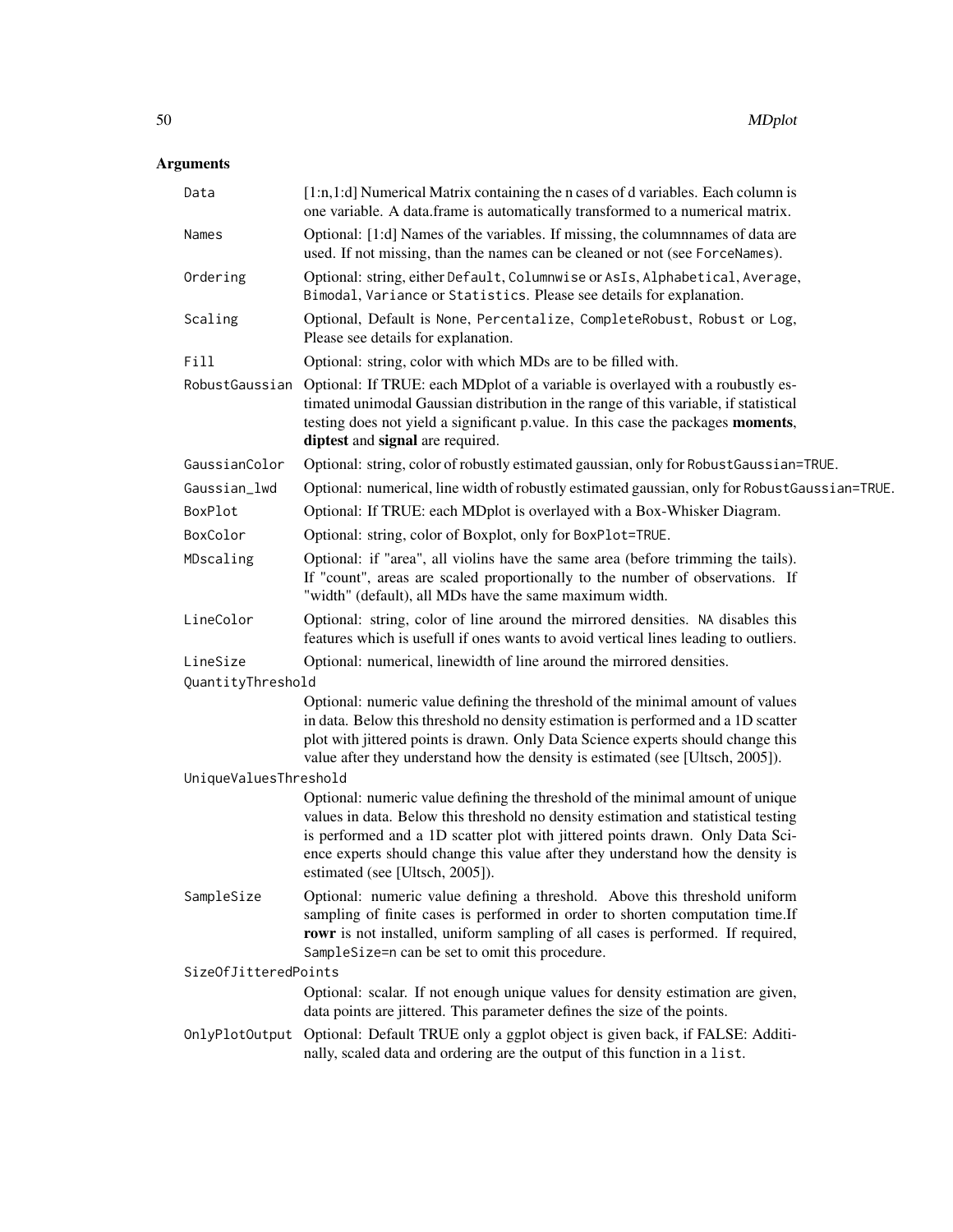#### MDplot 51

| main       | string defining the (centered) title of the plot                                              |
|------------|-----------------------------------------------------------------------------------------------|
| ylab       | string defining the y label, PDE= pareto density estimation (see [Ultsch, 2005])              |
| BW         | FALSE: usual ggplot2 background and style which is good for screen visualiza-<br>tions        |
|            | TRUE: theme_bw() is used which is more appropriate for publications                           |
| ForceNames | FALSE: Per Default column names are cleaned for propper plotting                              |
|            | TRUE: forces to set the column names as given. Beware, this can result in<br>plotting errors. |

#### Details

In short, the MD-plot can be described as a PDE optimized violin plot. The Pareto Density Estimation (PDE) is an approach to estimate the probability density function (pdf) [Ultsch, 2005].

The MD-plot is in the process of beeing peer-reviewed [Thrun/Ultsch, 2019].

Statistical testing is performed with [dip.test](#page-0-0) and [agostino.test](#page-0-0).

For the paramter Ordering the following options are possible:

- Default Ordering of plots by convex/concav/unimodal/nonunimodal shapes using statistical criteria. In this case the signal is required.
- Columnwise Ordering of plots by the order of columns of Data.
- AsIs Synonym of Columnwise: Ordering of plots by the order of columns of Data.
- Alphabetical Ordering of plots by the order of columns of Data sorted in alphabetical order by column names.
- Average Ordering of plots by the order of columns of Data sorted in order of increasing columnwise average
- Bimodal Ordering of plots by the order of columns of Data sorted in order of decreasing bimodality amplitude[Zhang et al., 2003]
- Variance Ordering of plots by the order of columns of Data sorted in order of increasing interquartile range
- Statistics Ordering of plots depending on the logarithm of the p-vlaues of statistical testing. In this case the packages moments, diptest and signal are required.

For the paramter Scaling the following options are possible:

None No Scaling of data is done.

- Percentalize Data is scaled between zero and 100.
- CompleteRobust Data is first robustly scaled between zero and 1, then centered to zero and outliers are capped by a robustly formula described in the DatabionicSwarm package.
- Robust Data is robustly scaled between zero and 1 by a formula described in the Databionic-Swarm package.
- Log Data is transformed with a sgined log allowing for negative values to be transformed with a logarithm of base 10, please see SignedLog for details.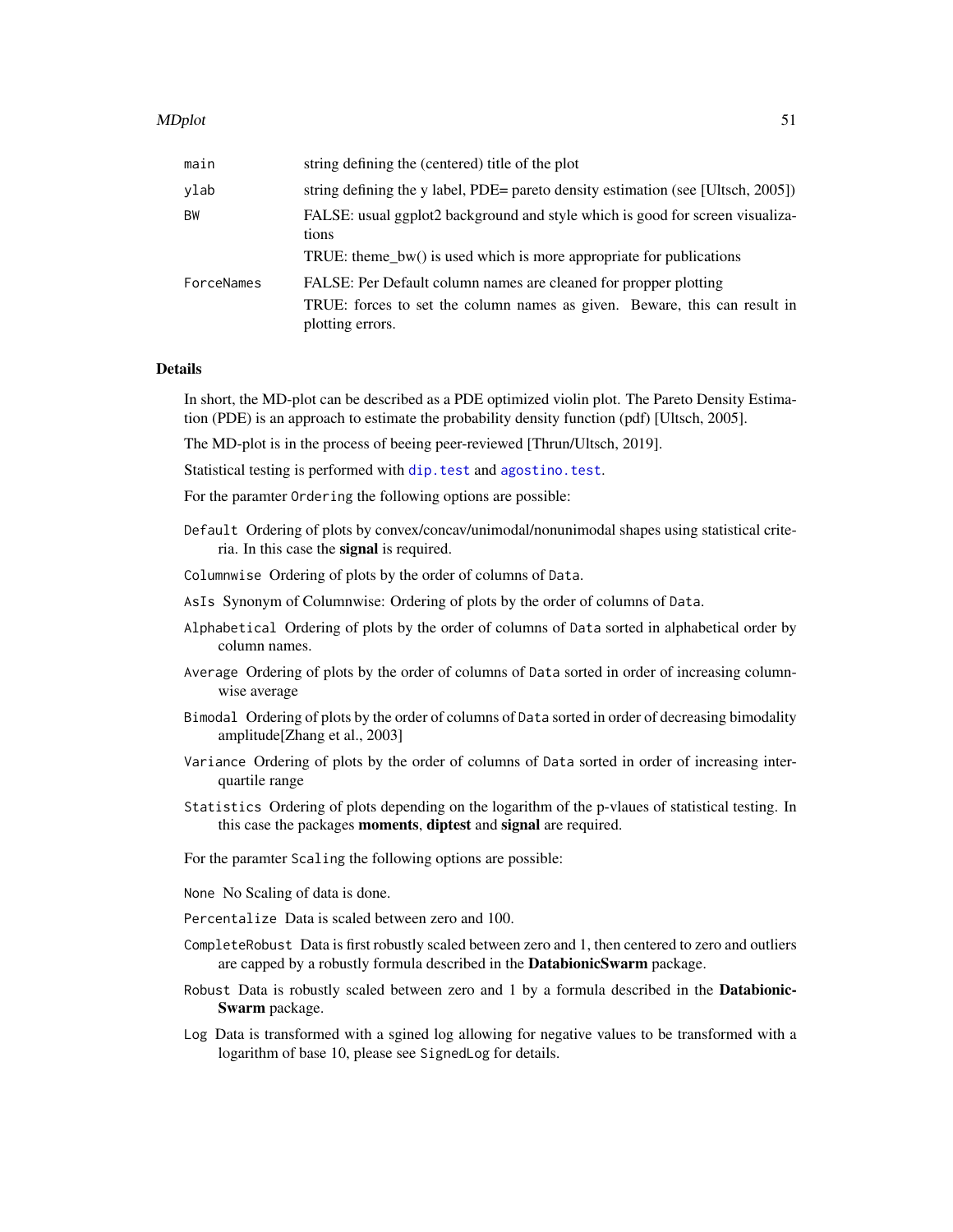#### Value

In the default case of OnlyPlotOutput==TRUE: The ggplot object of the MD-plot.

Otherwise for OnlyPlotOutput==FALSE: A list of

| ggplotObj   | The ggplot object of the MD-plot.                                              |
|-------------|--------------------------------------------------------------------------------|
| Ordering    | The ordering of columns of data defined by Ordering.                           |
| DataOrdered | $[1:n,1:d]$ matrix of ordered and scaled data defined by Ordering and Scaling. |

Note that the package **ggExtra** is not necessarily required but if given the feature names are automatically rotated.

#### Note

1.) One would assume that in the first of the two following cases ggplot2 only adjusts the plotting region but:

MDplot(MTY)+ylim(c(0,7000)) is equal to MDplot(MTY[MTY<7000]).

This means in both cases the data is clipped and AFTERWARDS the density estimation is performed.

2.) Because of a (sometimes) strange behavior of either ggplot2 or reshape2, numerical column names are changed to character by adding 'C\_' which can disabled using ForceNames=TRUE.

3.) Columnnames will be automatically deblanked and cleaned. To force specific columnnames the input Names can be used in combination with ForceNames=TRUE. However, this can result in plotting errors or other strange behavior.

4.) Overlaying MD-plots with robustly estimated gaussians seldomly will yield magenta (or other GaussianColor) lines overlaying more than the violin plot they should overlay, because the width of the two plots is not the same (but I am unable to set it strictly in ggplot). In such a case just call the function again.

# Author(s)

Michael Thrun, Felix Pape contributed with the idea to use ggplot2 as the basic framework.

#### References

[Thrun et al., 2020] Thrun, M. C., Gehlert, T. & Ultsch, A.: Analyzing the Fine Structure of Distributions, PLoS ONE, Vol. 15(10), pp. 1-66, DOI 10.1371/journal.pone.0238835, 2020.

[Ultsch, 2005] Ultsch, A.: Pareto density estimation: A density estimation for knowledge discovery, in Baier, D.; Werrnecke, K. D., (Eds), Innovations in classification, data science, and information systems, Proc Gfkl 2003, pp 91-100, Springer, Berlin, 2005.

[Zhang et al., 2003] Zhang, C., Mapes, B., & Soden, B.: Bimodality in tropical water vapour, Quarterly Journalof the Royal Meteorological Society, 129(594), 2847-2866, 2003.

#### See Also

<https://md-plot.readthedocs.io/en/latest/index.html> [ClassMDplot](#page-16-0) <https://pypi.org/project/md-plot/>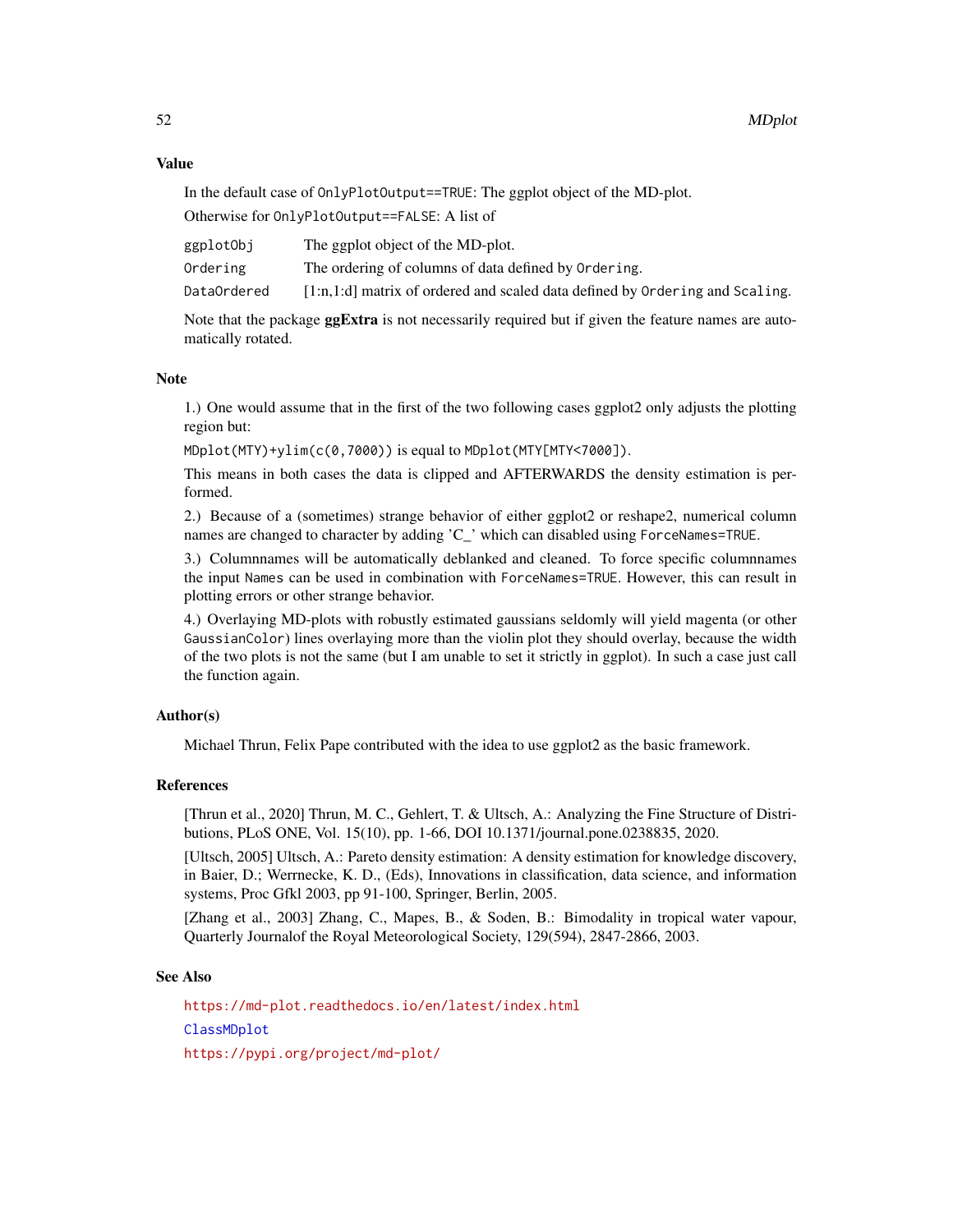# MDplot4multiplevectors 53

# Examples

```
x = \text{cbind}(A = runif(20000, 1, 5),B = c(rnorm(10000, 0, 1), rnorm(10000, 2.6, 1)),C = c(rnorm(20000, 2.5, 1)),D = \text{rpois}(20000, 5)\lambdaMDplot(x)
```

```
MDplot4multiplevectors
```
*Mirrored Density plot (MD-plot)for Multiple Vectors*

# Description

This function creates a MD-plot for multiple numerical vectors of various lenghts. The MD-plot is a visualization for a boxplot-like Shape of the PDF published in [Thrun et al., 2020]. It is an improvement of violin or so-called bean plots and posses advantages in comparison to the conventional well-known box plot [Thrun et al., 2020].

## Usage

```
MDplot4multiplevectors(..., Names, Ordering = 'Default',
Scaling = "None", Fill = 'darkblue', RobustGaussian = TRUE,
GaussianColor = 'magenta', Gaussian_lwd = 1.5, BoxPlot = FALSE,
BoxColor = 'darkred', MDscaling = 'width', LineSize = 0.01,
LineColor = 'black', QuantityThreshold = 40, UniqueValuesThreshold = 12,
SampleSize = 5e+05, SizeOfJitteredPoints = 1, OnlyPlotOutput = TRUE)
```

| $\ddots$ | Either d numerical vectors of different lengths or a list of length d where each<br>element of the list is an vector of arbitrary length |
|----------|------------------------------------------------------------------------------------------------------------------------------------------|
| Names    | Optional: [1:d] Names of the variables. If missing, the columnames of data are<br>used.                                                  |
| Ordering | Optional: string, either Default, Columnwise, Alphabetical or Statistics.<br>Please see details for explanation.                         |
| Scaling  | Optional, Default is None, Percentalize, CompleteRobust, Robust or Log,<br>Please see details for explanation.                           |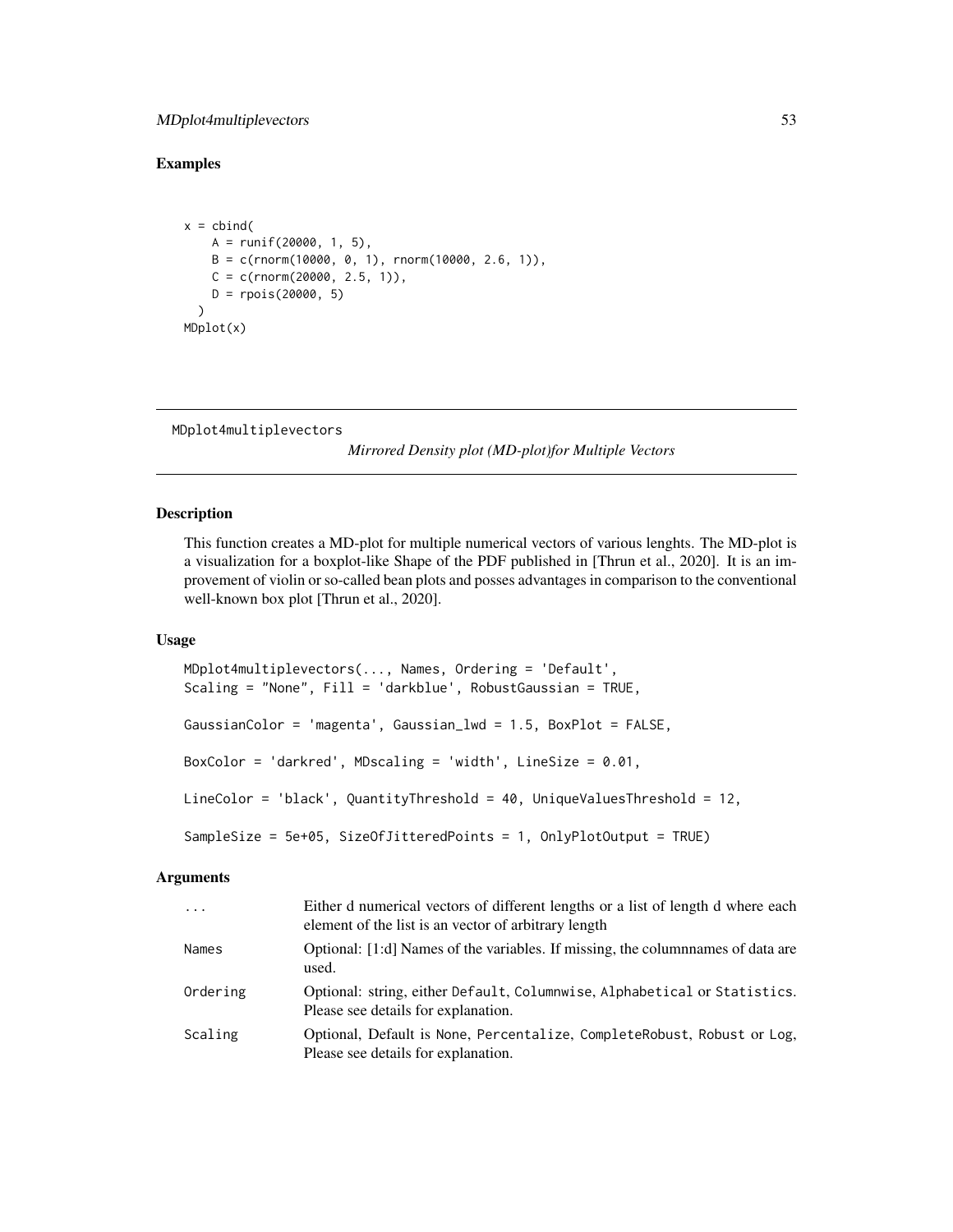| Fill                  | Optional: string, color with which MDs are to be filled with.                                                                                                                                                                                                                                                 |
|-----------------------|---------------------------------------------------------------------------------------------------------------------------------------------------------------------------------------------------------------------------------------------------------------------------------------------------------------|
|                       | RobustGaussian Optional: If TRUE: each MDplot of a variable is overlayed with a roubustly es-<br>timated unimodal Gaussian distribution in the range of this variable, if statistical<br>testing does not yield a significant p.value. In this case the packages moments,<br>diptest and signal are required. |
| GaussianColor         | Optional: string, color of robustly estimated gaussian, only for RobustGaussian=TRUE.                                                                                                                                                                                                                         |
| Gaussian_lwd          | Optional: numerical, line width of robustly estimated gaussian, only for RobustGaussian=TRUE.                                                                                                                                                                                                                 |
| BoxPlot               | Optional: If TRUE: each MDplot is overlayed with a Box-Whisker Diagram.                                                                                                                                                                                                                                       |
| BoxColor              | Optional: string, color of Boxplot, only for BoxPlot=TRUE.                                                                                                                                                                                                                                                    |
| MDscaling             | Optional: if "area", all violins have the same area (before trimming the tails).<br>If "count", areas are scaled proportionally to the number of observations. If<br>"width" (default), all MDs have the same maximum width.                                                                                  |
| LineSize              | Optional: numerical, linewidth of line around the mirrored densities.                                                                                                                                                                                                                                         |
| LineColor             | Optional: string, color of line around the mirrored densities. NA disables this<br>features which is usefull if ones wants to avoid vertical lines leading to outliers.                                                                                                                                       |
| QuantityThreshold     |                                                                                                                                                                                                                                                                                                               |
|                       | Optional: numeric value defining a threshold. Below this threshold no density<br>estimation is performed and a jitter plot with a median line is drawn. Only Data<br>Science experts should change this value after they understand how the density<br>is estimated (see [Ultsch, 2005]).                     |
| UniqueValuesThreshold |                                                                                                                                                                                                                                                                                                               |
|                       | Optional: numeric value defining a threshold. Below this threshold no density<br>estimation and statistical testing is performed and a Jitter plot is drawn. Only<br>Data Science experts should change this value after they understand how the<br>density is estimated (see [Ultsch, 2005]).                |
| SampleSize            | Optional: numeric value defining a threshold. Above this threshold uniform<br>sampling of finite cases is performed in order to shorten computation time.If<br>rowr is not installed, uniform sampling of all cases is performed. If required,<br>SampleSize=n can be set to omit this procedure.             |
| SizeOfJitteredPoints  |                                                                                                                                                                                                                                                                                                               |
|                       | Optional: scalar. If Not enough unique values for density estimation are given,<br>data points are jittered. This parameter defines the size of the points.                                                                                                                                                   |
|                       | OnlyPlotOutput Optional: Default TRUE only a ggplot object is given back, if FALSE: Additi-<br>nally Scaled Data and ordering are the output of this function in a list.                                                                                                                                      |
| <b>Details</b>        |                                                                                                                                                                                                                                                                                                               |

Please see [MDplot](#page-48-0) for details.

# Value

In the default case of OnlyPlotOutput==TRUE: The ggplot object of the MD-plot. Otherwise for OnlyPlotOutput==FALSE: A list of

ggplotObj The ggplot object of the MD-plot.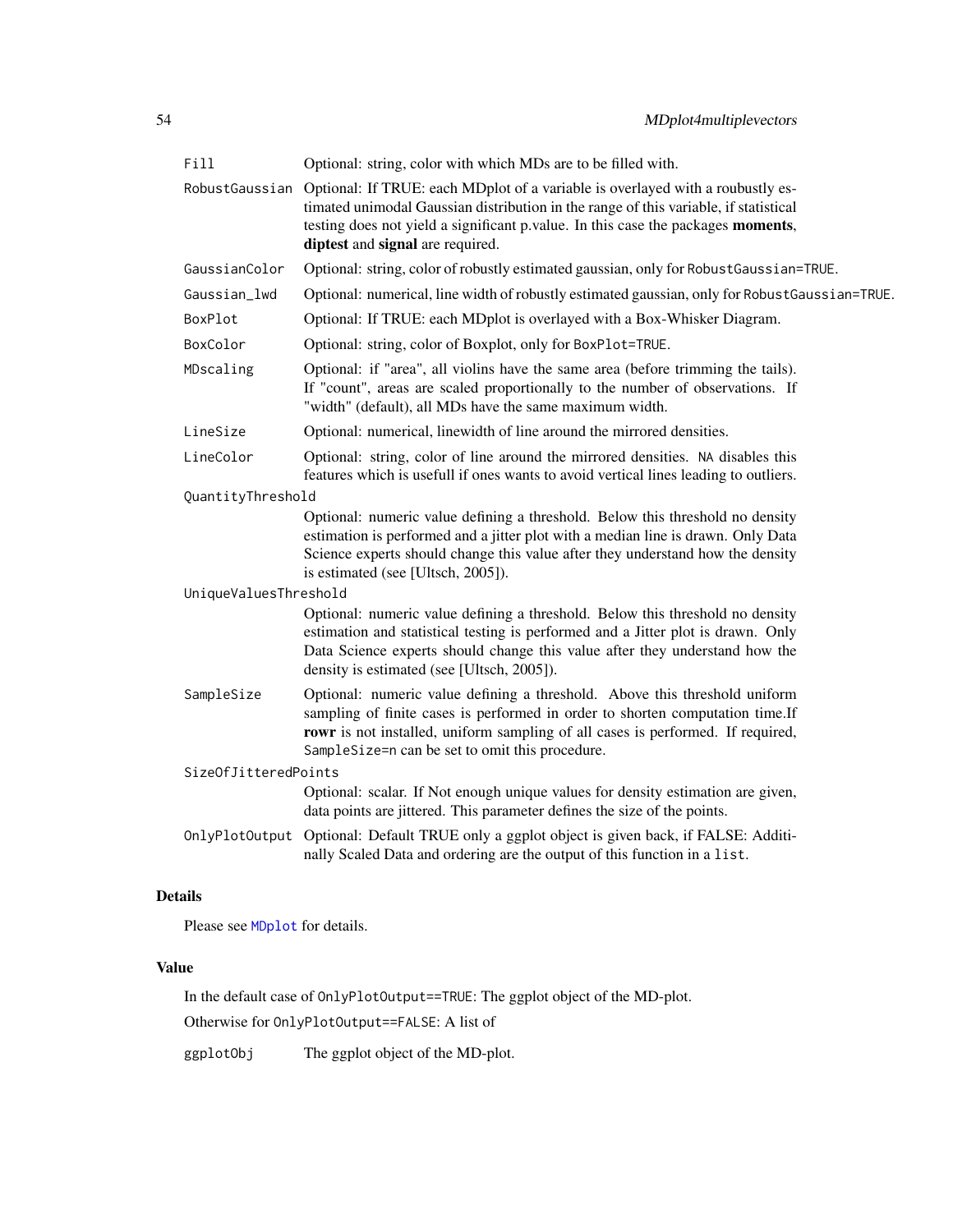# MDplot4multiplevectors 55

Ordering The ordering of columns of data defined by Ordering.

DataOrdered [1:n,1:d] matrix of ordered and scaled data defined by Ordering and Scaling.

Note that the package **ggExtra** is not necessarily required but if given the feauture names are automatically rotated.

#### Note

cbind.fill is internally used from the depricated R package rowr of Craig Varrichio.

# Author(s)

Michael Thrun.

# References

[Ultsch, 2005] Ultsch, A.: Pareto density estimation: A density estimation for knowledge discovery, in Baier, D.; Werrnecke, K. D., (Eds), Innovations in classification, data science, and information systems, Proc Gfkl 2003, pp 91-100, Springer, Berlin, 2005.

[Thrun et al., 2020] Thrun, M. C., Gehlert, T. & Ultsch, A.: Analyzing the Fine Structure of Distributions, PLoS ONE, Vol. 15(10), pp. 1-66, DOI 10.1371/journal.pone.0238835, 2020.

# See Also

[ClassMDplot](#page-16-0) [MDplot](#page-48-0) <https://pypi.org/project/md-plot/>

# Examples

MDplot4multiplevectors(runif(20000, 1, 5),c(rnorm(20000,0,1),

rnorm(20000,2.6,1)),c(rnorm(2000,2.5,1)),rpois(25000,5),

Names=c('A','B','C','D'))

V=list(runif(20000, 1, 5),c(rnorm(20000,0,1),

rnorm(20000,2.6,1)),c(rnorm(2000,2.5,1)),rpois(25000,5))

MDplot4multiplevectors(V,Names=c('A','B','C','D'))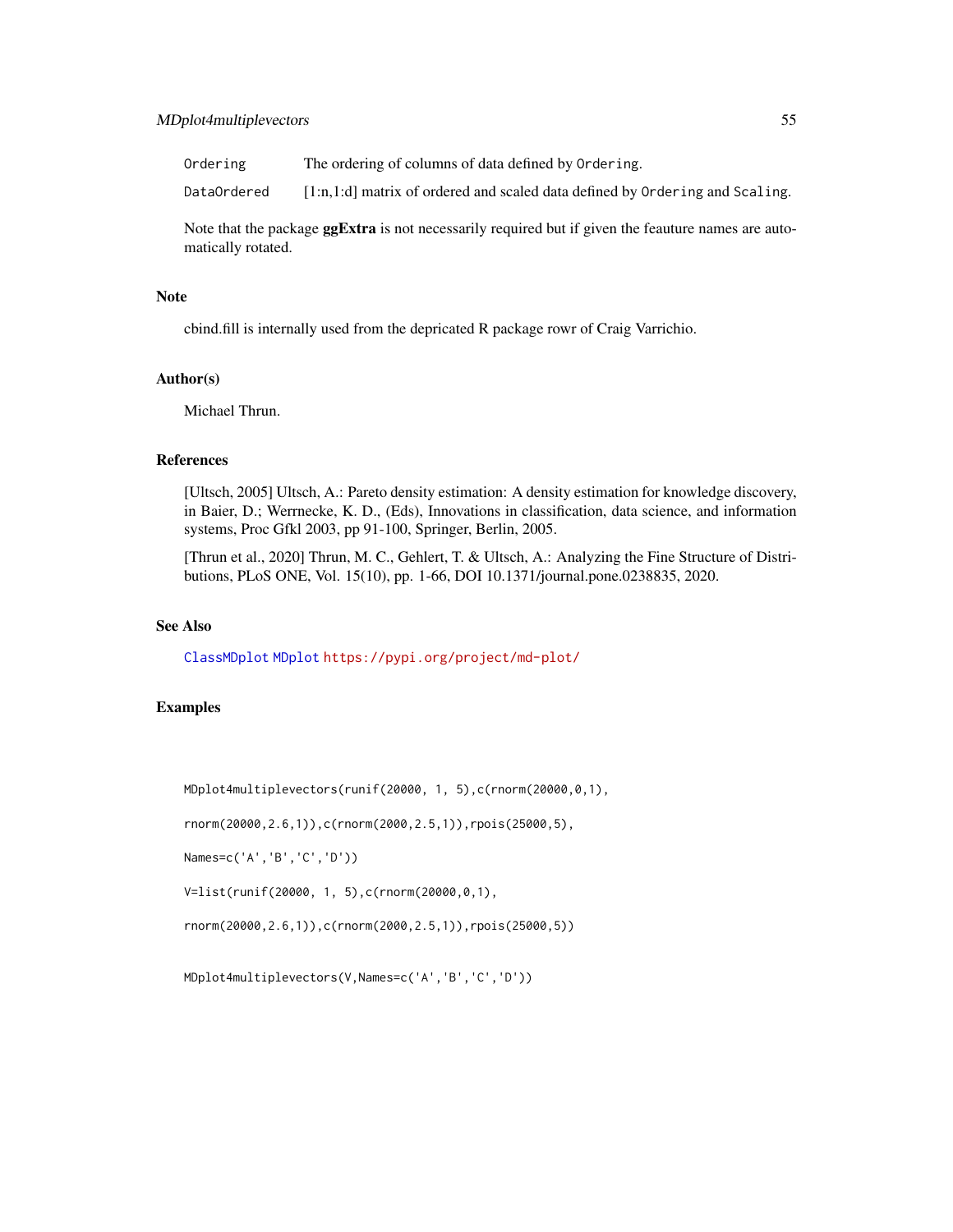#### Description

Numerical vector of length 11194. details in [Ultsch/Behnisch, 2017; Thrun/Ultsch, 2018].

#### Usage

data("MTY")

#### References

[Thrun/Ultsch, 2018] Thrun, M. C., & Ultsch, A. : Effects of the payout system of income taxes to municipalities in Germany, in Papiez, M. & Smiech,, S. (eds.), Proc. 12th Professor Aleksander Zelias International Conference on Modelling and Forecasting of Socio-Economic Phenomena, pp. 533-542, Cracow: Foundation of the Cracow University of Economics, Cracow, Poland, 2018.

[Ultsch/Behnisch, 2017] Ultsch, A., Behnisch, M.: Effects of the payout system of income taxes to municipalities in Germany, Applied Geography, Vol. 81, pp. 21-31, 2017.

# Examples

data(MTY) str(MTY)

OptimalNoBins *Optimal Number Of Bins*

#### **Description**

Optimal Number Of Bins is a kernel density estimation for fixed intervals.

Calculation of the optimal number of bins for a histogram.

#### Usage

```
OptimalNoBins(Data)
```
# Arguments

Data Data

# Details

The bin width ist defined with bw=3.49\*stdrobust( $1/(n)^{1/3}$ )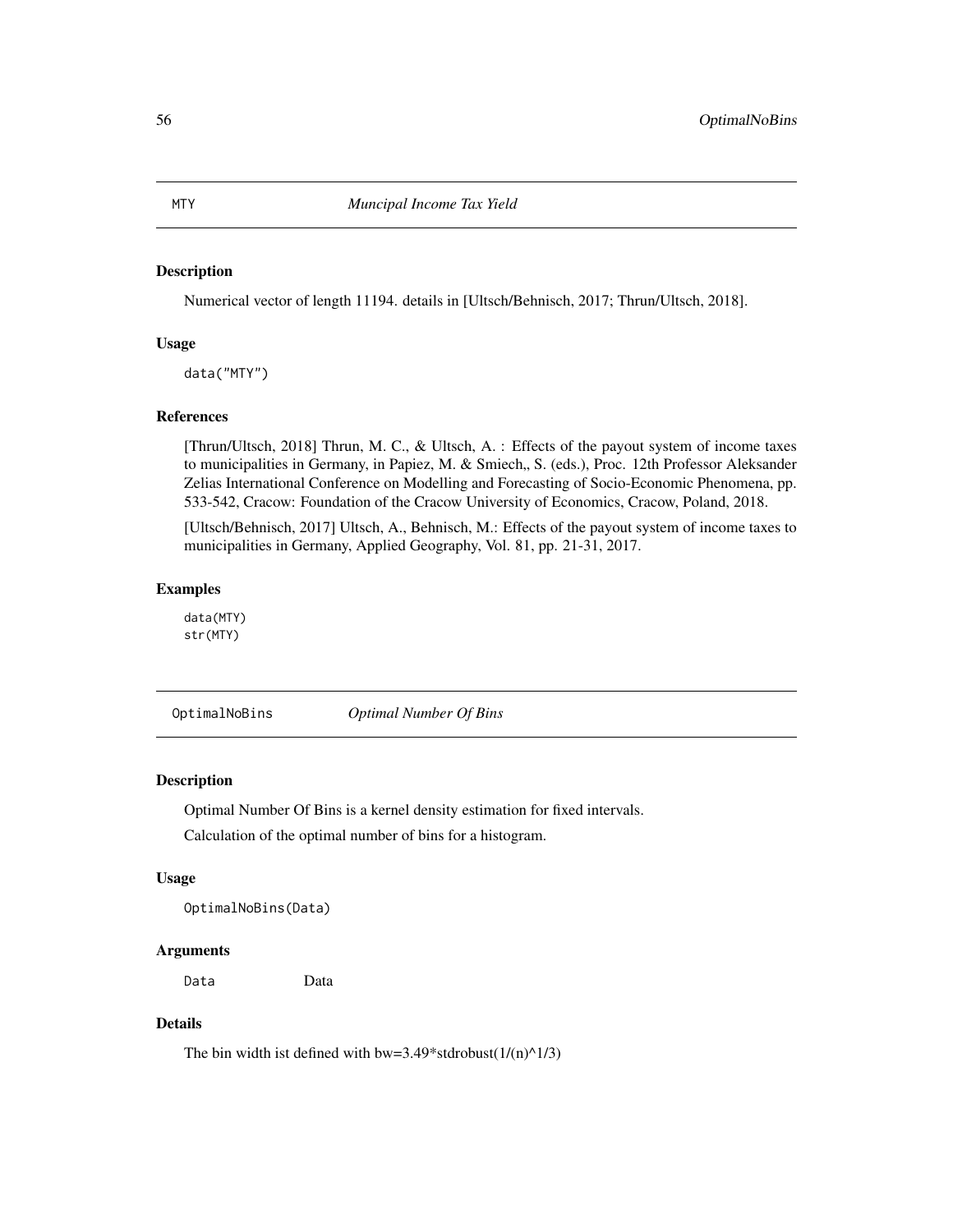# Value

optNrOfBins The best possible number of bins. Not less than 10 though

### Note

This the second version of the function prior available in AdaptGauss

# Author(s)

Alfred Ultsch, Michael Thrun

#### References

David W. Scott Jerome P. Keating: A Primer on Density Estimation for the Great Home Run Race of 98, STATS 25, 1999, pp 16-22.

See Also

ParetoRadius

#### Examples

```
Data = c(rnorm(1000),rnorm(2000)+2,rnorm(1000)*2-1)
optNrOfBins = OptimalNoBins(Data)
minData = min(Data,na.rm = TRUE)
maxData = max(Data,na.rm = TRUE)
i = maxData-minData
optBreaks = seq(minData, maxData, i/optNrOfBins) # bins in fixed intervals
hist(Data, breaks=optBreaks)
```
ParetoDensityEstimation

*Pareto Density Estimation V3*

#### Description

This function estimates the Pareto Density for the distribution of one variable. In the default setting the functions estimates internally the appropriate number and position of kernels to estimate the density properly. However, the user can set the kernels manually. In this case density will only be estimated only around these values even if data exists outside the range of kernels or the internally estimated paretoRadius does not contain all datapoints between each kernel. See example for details.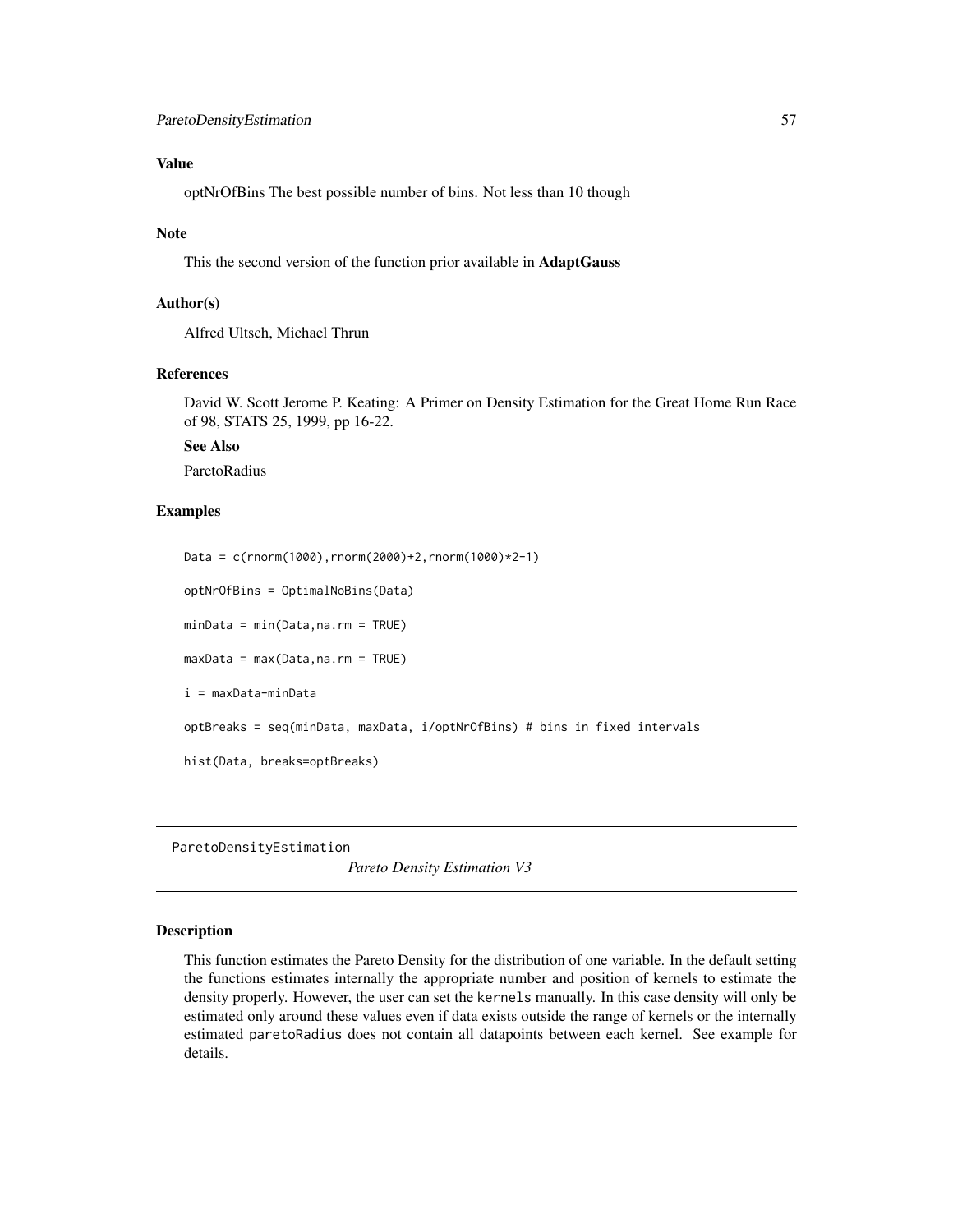#### Usage

```
ParetoDensityEstimation(Data, paretoRadius, kernels = NULL,
  MinAnzKernels = 100, PlotIt=FALSE, Silent=FALSE)
```
#### Arguments

| Data          | $[1:n]$ numeric vector of data.                                                                                                                         |
|---------------|---------------------------------------------------------------------------------------------------------------------------------------------------------|
| paretoRadius  | Optional scalar, numeric value, see ParetoRadius. If not given it is estimated<br>internally. Please do not set manually                                |
| kernels       | Optional, [1:m] numeric vector data values where pareto density is measured at.<br>If 0 (by default) kernels will be computed.                          |
| MinAnzKernels | Optional, minimal number of kernels, default MinAnzKernels==100                                                                                         |
| PlotIt        | Optional, if TRUE: raw basic r plot of density estimation of debugging purposes.<br>Usually please use <b>ggplot2</b> interface via PDE plot or MD plot |
| Silent        | Optional, if TRUE: disables all warnings                                                                                                                |

#### Details

Pareto Density Estimation (PDE) is a method for the estimation of probability density functions using hyperspheres. The Pareto-radius of the hyperspheres is derived from the optimization of information for minimal set size. It is shown, that Pareto Density is the best estimate for clusters of Gaussian structure. The method is shown to be robust when cluster overlap and when the variances differ across clusters. This is the best density estimation to judge Gaussian Mixtures of the data see [Ultsch 2003].

If input argument kernels is set manually the output arguments paretoDensity\_internal and kernels\_internal provide the internally estimated density and kernels. Otherwise these arguments are NULL. The function provides a message if range of kernels and range of data does not overlap completly.

Typically it is not advisable to set paretoRadius manually. However in specific cases, the function [ParetoRadius](#page-58-0) is used prior to calling this function. In such cases the input argument can use a priorly estimated paretoRadius.

#### Value

#### List With

kernels [1:m] numeric vector. data values at with Pareto Density is measured.

paretoDensity [1:m] numeric vector containing the determined density by paretoRadius.

paretoRadius numeric value of defining the radius

- **kernels\_internal** Either NULL or internally estimated [1:p] numeric vector of kernels if input argument kernels was set by the user
- paretoDensity\_internal Either NULL or internally estimated density if input argument kernels was set by the user

#### **Note**

This the second version of the function prior available in AdaptGauss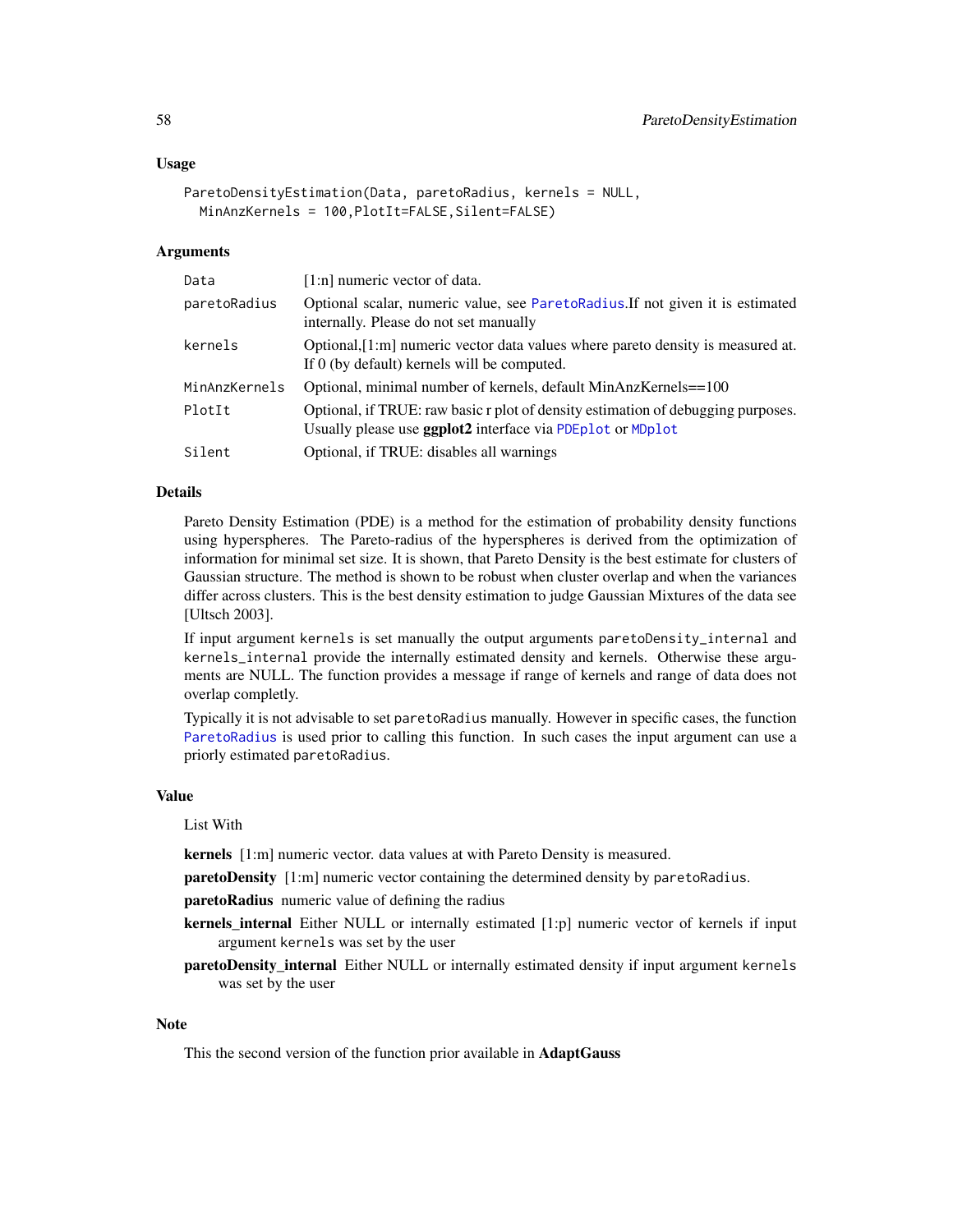#### ParetoRadius 59

#### Author(s)

Michael Thrun

#### References

Ultsch, A.: Pareto density estimation: A density estimation for knowledge discovery, in Baier, D.; Werrnecke, K. D., (Eds), Innovations in classification, data science, and information systems, Proc Gfkl 2003, pp 91-100, Springer, Berlin, 2005.

## See Also

[ParetoRadius](#page-58-0) [PDEplot](#page-60-0) [MDplot](#page-48-0)

## Examples

```
#kernels are estimated internally
data = c(rnorm(1000),rnorm(2000)+2,rnorm(1000)*2-1)
pdeVal <- ParetoDensityEstimation(data)
plot(pdeVal$kernels,pdeVal$paretoDensity,type='l',xaxs='i',
yaxs='i',xlab='Data',ylab='PDE')
##data exist outside of the range kernels
kernels=seq(from=-3,to=3,by=0.01)
pdeVal <- ParetoDensityEstimation(data, kernels=kernels)
plot(pdeVal$kernels,pdeVal$paretoDensity,type='l',xaxs='i',
yaxs='i',xlab='Data',ylab='PDE')
#data exists in-between kernels that is not measured
pdeVal$paretoRadius#0.42
kernels=seq(from=-8,to=8,by=1)
pdeVal <- ParetoDensityEstimation(data, kernels=kernels)
plot(pdeVal$kernels,pdeVal$paretoDensity,type='l',xaxs='i',
yaxs='i',xlab='Data',ylab='PDE')
```
<span id="page-58-0"></span>ParetoRadius *ParetoRadius for distributions*

#### **Description**

Calculation of the ParetoRadius i.e. the 18 percentiles of all mutual Euclidian distances in data.

#### Usage

```
ParetoRadius(Data, maximumNrSamples = 10000,
 plotDistancePercentiles = FALSE)
```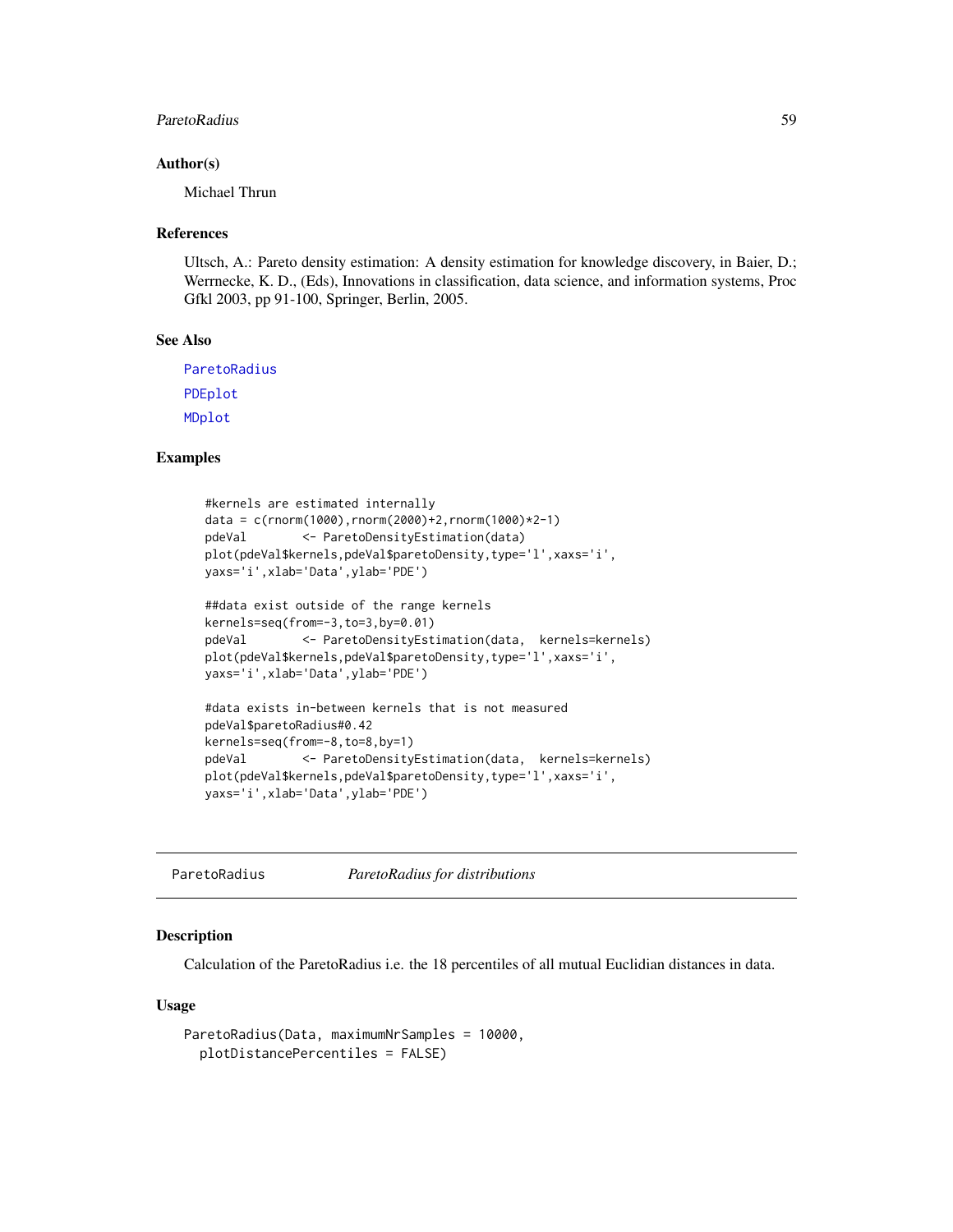## Arguments

Data numeric data vector

## maximumNrSamples

Optional, numeric. Maximum number for which the distance calculation can be done. 1000 by default.

# plotDistancePercentiles

Optional, logical. If TRUE, a plot of the percentiles of distances is produced. FALSE by default.

# Details

The Pareto-radius of the hyperspheres is derived from the optimization of information for minimal set size. ParetoRadius() is a kernel density estimation for variable intervals. It works only on Data without missing values (NA) or NaN. In other cases, please use ParetoDensityEstimation directly.

#### Value

numeric value, the Pareto radius.

#### Note

This the second version of the function prior available in AdaptGauss.

For larger datasets the quantile\_c() function is used instead of quantile in R which was programmed by Dirk Eddelbuettel on Jun 6 and taken by the author from [https://github.com/RcppCore/](https://github.com/RcppCore/Rcpp/issues/967) [Rcpp/issues/967](https://github.com/RcppCore/Rcpp/issues/967).

# Author(s)

Michael Thrun

## References

Ultsch, A.: Pareto density estimation: A density estimation for knowledge discovery, in Baier, D.; Werrnecke, K. D., (Eds), Innovations in classification, data science, and information systems, Proc Gfkl 2003, pp 91-100, Springer, Berlin, 2005.

# See Also

ParetoDensityEstimation, OptimalNoBins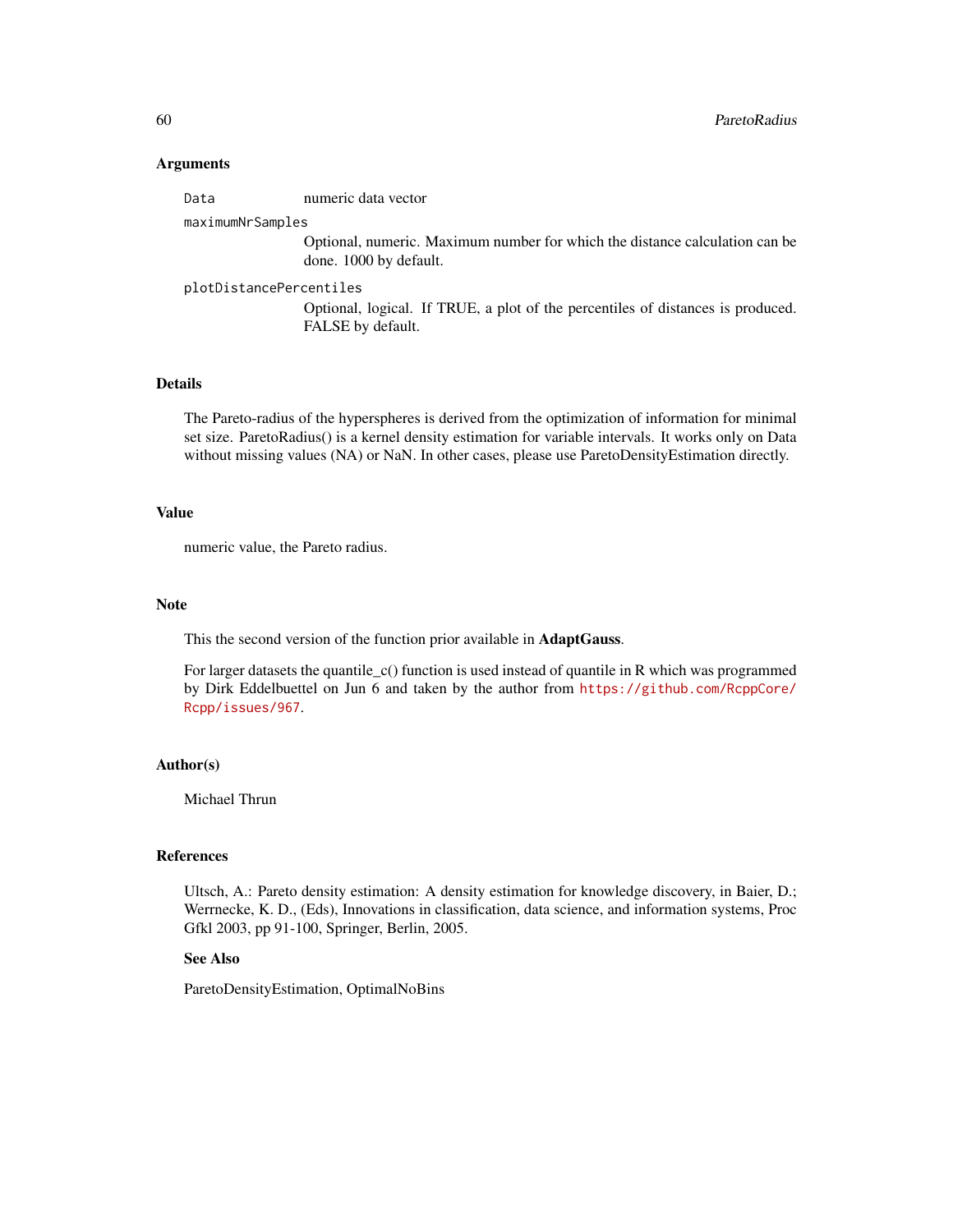<span id="page-60-0"></span>PDEplot *PDE plot*

# Description

This function plots the Pareto probability density estimation (PDE), uses PDEstimationForGauss and ParetoRadius.

# Usage

```
PDEplot(Data, paretoRadius = 0, weight = 1, kernels = NULL,
                LogPlot = F, PlotIt = TRUE, title =
                 "ParetoDensityEstimation(PDE)", color = "blue",
                xpoints = FALSE, xlim, ylim, xlab, ylab =
                 "PDE", ggPlot = ggplot(), sampleSize = 2e+05, lwd = 2)
```

| Data         | [1:n] numeric vector of data to be plotted.                                                                    |
|--------------|----------------------------------------------------------------------------------------------------------------|
| paretoRadius | numeric, the Pareto Radius. If omitted, calculate by paretoRad.                                                |
| weight       | numeric, Weight*ParetoDensity is plotted. 1 by default.                                                        |
| kernels      | numeric vector of kernels. Optional                                                                            |
| LogPlot      | LogLog PDEplot if TRUE, xpoints has to be FALSE. Optional                                                      |
| PlotIt       | logical, if plot. TRUE by default.                                                                             |
| title        | character vector, title of plot.                                                                               |
| color        | character vector, color of plot.                                                                               |
| xpoints      | logical, if TRUE only points are plotted. FALSE by default.                                                    |
| xlim         | Arguments to be passed to the plot method.                                                                     |
| ylim         | Arguments to be passed to the plot method.                                                                     |
| xlab         | Arguments to be passed to the plot method.                                                                     |
| ylab         | Arguments to be passed to the plot method.                                                                     |
| ggPlot       | ggplot2 object to be plotted upon. Insert an exisiting plot to add a new PDEPlot<br>to it. Default: empty plot |
| sampleSize   | default(200000), sample size, if datavector is to big                                                          |
| lwd          | linewidth, see plot                                                                                            |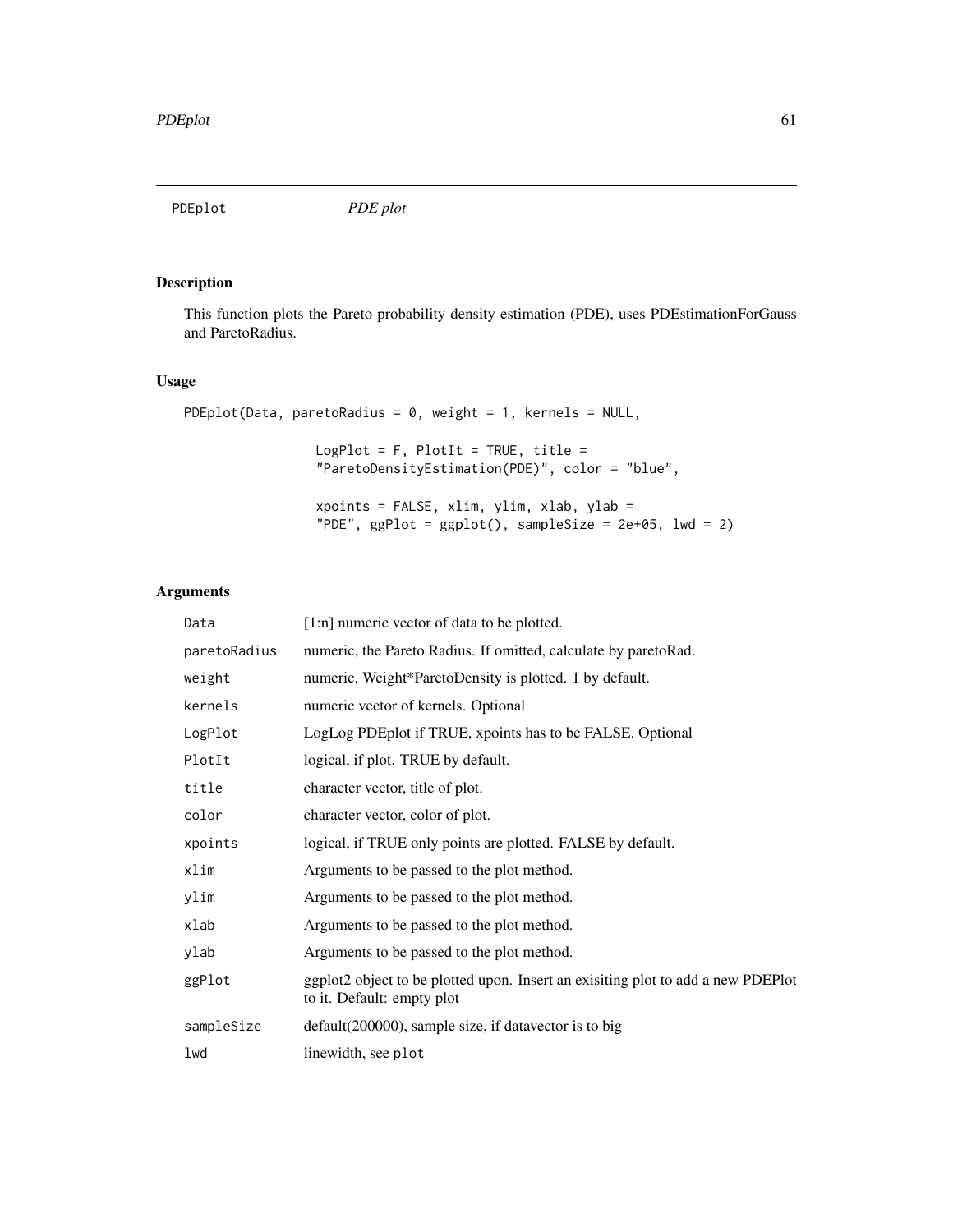# Value

| kernels       | numeric vector. The x points of the PDE function.                          |
|---------------|----------------------------------------------------------------------------|
| paretoDensity | numeric vector, the $PDE(x)$ .                                             |
| paretoRadius  | numeric value, the Pareto Radius used for the plot.                        |
| ggPlot        | ggplot2 object. Can be used to further modify the plot or add other plots. |

# Author(s)

Michael Thrun

## References

Ultsch, A.: Pareto Density Estimation: A Density Estimation for Knowledge Discovery, Baier D., Wernecke K.D. (Eds), In Innovations in Classification, Data Science, and Information Systems - Proceedings 27th Annual Conference of the German Classification Society (GfKL) 2003, Berlin, Heidelberg, Springer, pp, 91-100, 2005.

# Examples

```
x \le - rnorm(1000, mean = 0.5, sd = 0.5)
y \le - rnorm(750, mean = -0.5, sd = 0.75)
plt <- PDEplot(x, color = "red")$ggPlot
plt <- PDEplot(y, color = "blue", ggPlot = plt)$ggPlot
# Second Example
# ggplotObj=ggplot()
# for(i in 1:length(Variables))
# ggplotObj=PDEplot(Data[,i],ggPlot = ggplotObj)$ggPlot
```
PDEscatter *Scatter Density Plot*

# Description

Pareto density estimation (PDE) [Ultsch, 2005] used for a scatter density plot.

#### Usage

```
PDEscatter(x,y,SampleSize,
```
na.rm=FALSE,PlotIt=TRUE,ParetoRadius,sampleParetoRadius,

NrOfContourLines=20,Plotter='native', DrawTopView = TRUE,

xlab="X", ylab="Y", main="PDEscatter",

xlim, ylim, Legendlab\_ggplot="value")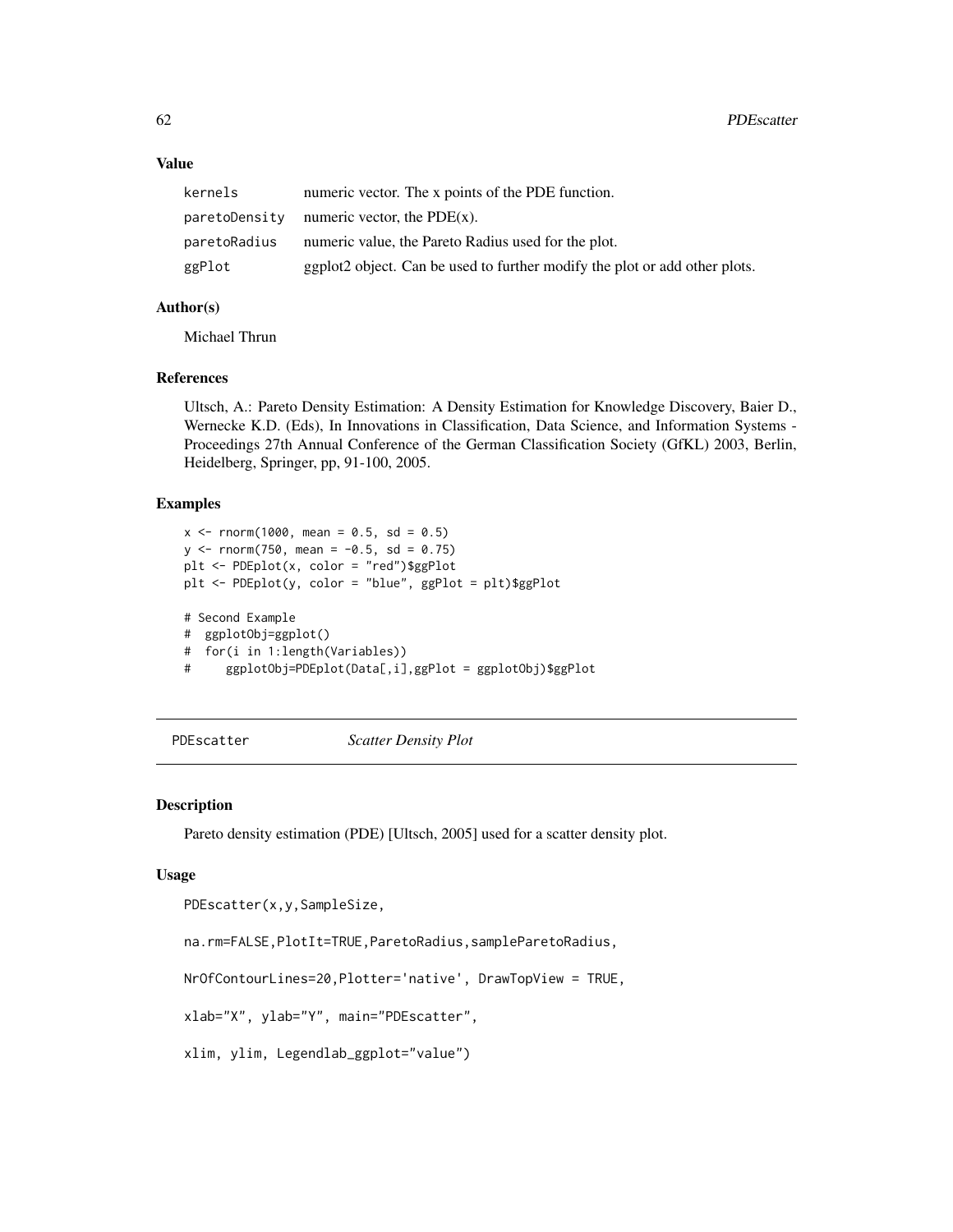#### PDEscatter 63

#### **Arguments**

| X                  | Numeric vector $[1:n]$ , first feature (for x axis values)                                                                                                                                                  |
|--------------------|-------------------------------------------------------------------------------------------------------------------------------------------------------------------------------------------------------------|
| У                  | Numeric vector $[1:n]$ , second feature (for y axis values)                                                                                                                                                 |
| SampleSize         | Numeric m, positiv scalar, maximum size of the sample used for calculation.<br>High values increase runtime significantly. The default is that no sample is<br>drawn                                        |
| na.rm              | Function may not work with non finite values. If these cases should be automat-<br>ically removed, set parameter TRUE                                                                                       |
| ParetoRadius       | Numeric, positiv scalar, the Pareto Radius. If omitted (or 0), calculate by pare-<br>toRad.                                                                                                                 |
| sampleParetoRadius |                                                                                                                                                                                                             |
|                    | Numeric, positiv scalar, maximum size of the sample used for estimation of<br>"kernel", should be significantly lower than SampleSize because requires dis-<br>tance computations which is memory expensive |
| PlotIt             | TRUE: plots with function call                                                                                                                                                                              |
|                    | FALSE: Does not plot, plotting can be done using the list element Handle                                                                                                                                    |
|                    | -1: Computes density only, does not perfom any preperation for plotting mean-<br>ing that Handle=NULL                                                                                                       |
| NrOfContourLines   |                                                                                                                                                                                                             |
|                    | Numeric, number of contour lines to be drawn. 20 by default.                                                                                                                                                |
| Plotter            | String, name of the plotting backend to use. Possible values are: "native",<br>"ggplot", "plotly"                                                                                                           |
| DrawTopView        | Boolean, True means contur is drawn, otherwise a 3D plot is drawn. Default:<br><b>TRUE</b>                                                                                                                  |
| xlab               | String, title of the x axis. Default: "X", see plot() function                                                                                                                                              |
| ylab               | String, title of the y axis. Default: "Y", see plot() function                                                                                                                                              |
| main               | string, the same as "main" in plot() function                                                                                                                                                               |
| xlim               | see plot() function                                                                                                                                                                                         |
| ylim               | see plot() function                                                                                                                                                                                         |
| Legendlab_ggplot   |                                                                                                                                                                                                             |
|                    | String, in case of Plotter="ggplot" label for the legend. Default: "value"                                                                                                                                  |

## Details

The PDEscatter function generates the density of the xy data as a z coordinate. Afterwards xyz will be plotted either as a contour plot or a 3d plot. It assumens that the cases of x and y are mapped to each other meaning that a  $\text{cbind}(x, y)$  operation is allowed. This function plots the PDE on top of a scatterplot. Variances of x and y should not differ by extreme numbers, otherwise calculate the percentiles on both first. If DrawTopView=FALSE only the plotly option is currently available. If another option is chosen, the method switches automatically there.

The method was succesfully used in [Thrun, 2018; Thrun/Ultsch 2018].

PlotIt=FALSE is usefull if one likes to perform adjustements like axis scaling prior to plotting with ggplot2 or plotly. In the case of "native"" the handle returns NULL because the basic R functon plot() is used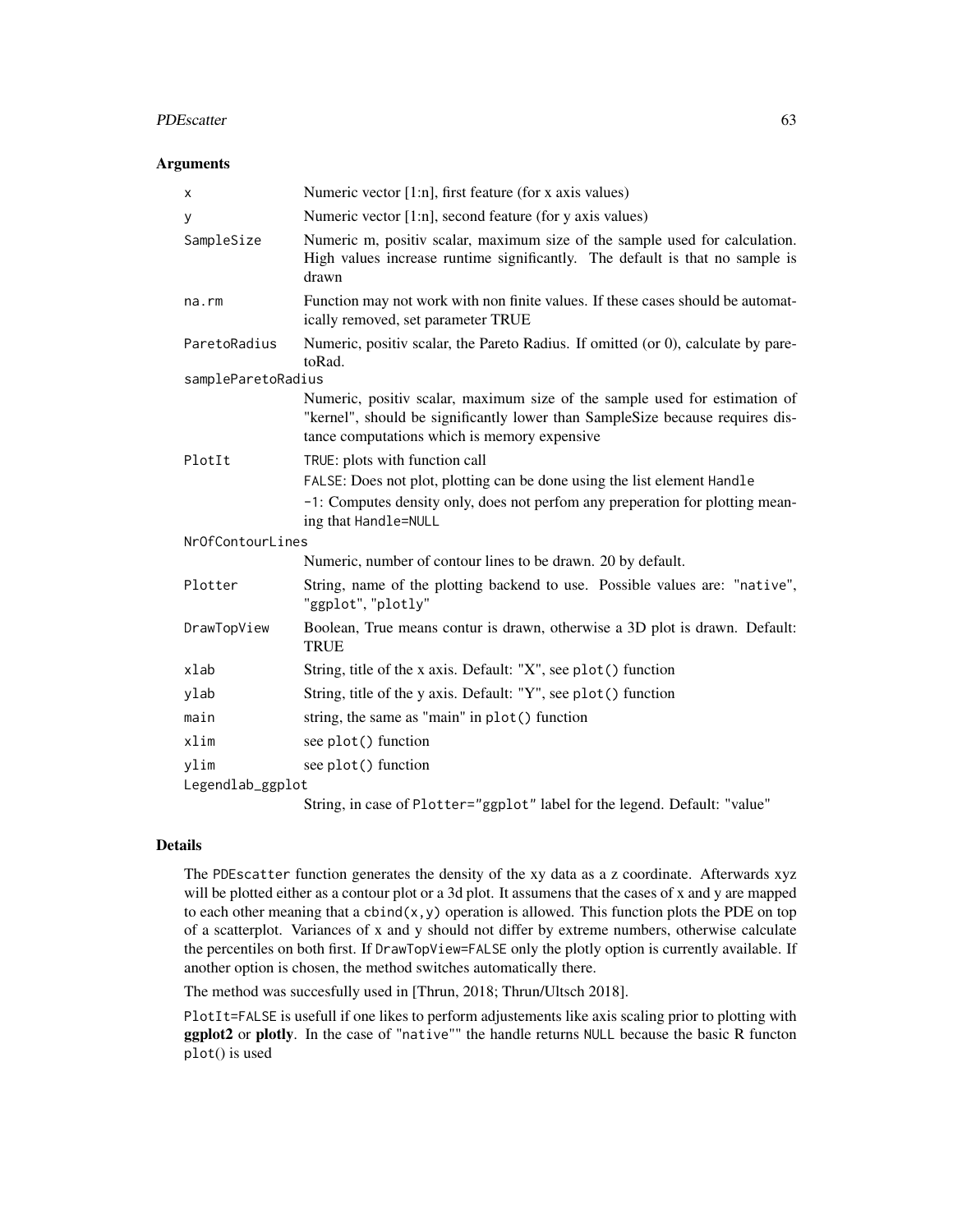# Value

List of:

| X            | Numeric vector $[1:m]$ , $m \leq n$ , first feature used in the plot or the kernels used                                        |
|--------------|---------------------------------------------------------------------------------------------------------------------------------|
| Υ            | Numeric vector $[1:m]$ , $m\leq n$ , second feature used in the plot or the kernels used                                        |
| Densities    | Numeric vector $[1:m]$ , $m \le n$ , Number of points within the ParetoRadius of each<br>point, <i>i.e.</i> density information |
| Matrix3D     | $1:n,1:3$ marix of x,y and density information                                                                                  |
| ParetoRadius | ParetoRadius used for PDEscatter                                                                                                |
| Handle       | Handle of the plot object. Information-string if native R plot is used.                                                         |

# Note

MT contributed with several adjustments

#### Author(s)

Felix Pape

## References

[Thrun, 2018] Thrun, M. C.: Projection Based Clustering through Self-Organization and Swarm Intelligence, (Ultsch, A. & Huellermeier, E. Eds., 10.1007/978-3-658-20540-9), Doctoral dissertation, Heidelberg, Springer, ISBN: 978-3658205393, 2018.

[Thrun/Ultsch, 2018] Thrun, M. C., & Ultsch, A. : Effects of the payout system of income taxes to municipalities in Germany, in Papiez, M. & Smiech,, S. (eds.), Proc. 12th Professor Aleksander Zelias International Conference on Modelling and Forecasting of Socio-Economic Phenomena, pp. 533-542, Cracow: Foundation of the Cracow University of Economics, Cracow, Poland, 2018.

[Ultsch, 2005] Ultsch, A.: Pareto density estimation: A density estimation for knowledge discovery, In Baier, D. & Werrnecke, K. D. (Eds.), Innovations in classification, data science, and information systems, (Vol. 27, pp. 91-100), Berlin, Germany, Springer, 2005.

#### Examples

```
#taken from [Thrun/Ultsch, 2018]
data("ITS")
data("MTY")
Inds=which(ITS<900&MTY<8000)
plot(ITS[Inds],MTY[Inds],main='Bimodality is not visible in normal scatter plot')
PDEscatter(ITS[Inds],MTY[Inds],xlab = 'ITS in EUR',
ylab ='MTY in EUR' ,main='Pareto Density Estimation indicates Bimodality' )
```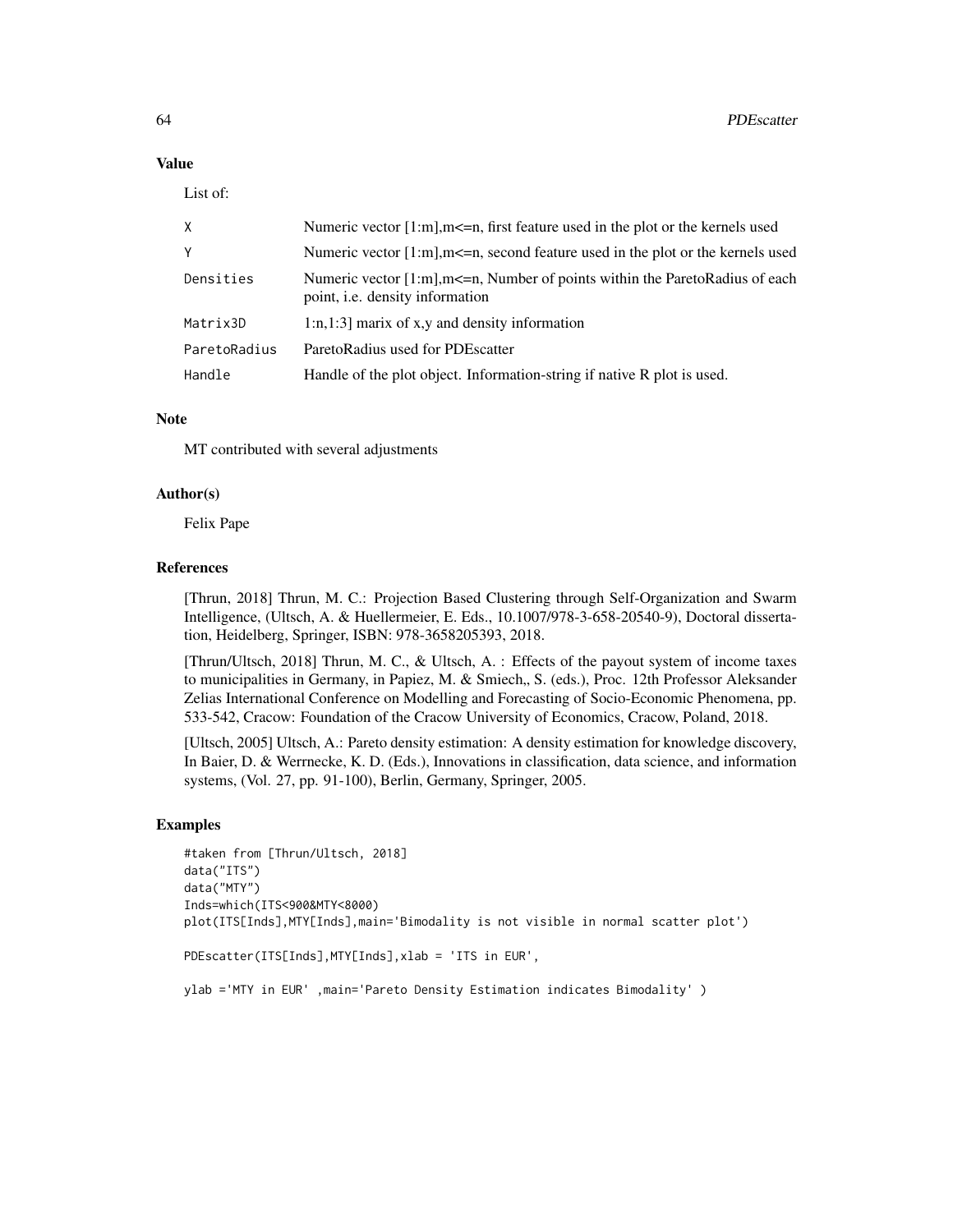# Description

the pie chart represents amount of values given in data.

## Usage

```
Piechart(Datavector,Names,Labels,MaxNumberOfSlices,
main='',col,Rline=1,...)
```
# Arguments

| Datavector        | $[1:n]$ a vector of n non unique values                                                                                                                                                   |  |
|-------------------|-------------------------------------------------------------------------------------------------------------------------------------------------------------------------------------------|--|
| Names             | Optional, [1:k] names to search for in Datavector, if not set unique of Datavector<br>is calculated.                                                                                      |  |
| Labels            | Optional, [1:k] Labels if they are specially named, if not Names are used.                                                                                                                |  |
| MaxNumberOfSlices |                                                                                                                                                                                           |  |
|                   | Default is k, integer value defining how many labels will be shown. Everything<br>else will be summed up to Other.                                                                        |  |
| main              | Optional, title below the fan pie, see plot                                                                                                                                               |  |
| col               | Optional, the default are the first $[1:k]$ colors of the default color sequence used<br>in this package, otherwise a character vector of [1:k] specifying the colors ana-<br>log to plot |  |
| Rline             | Optional, the radius of the pie in numerical numbers                                                                                                                                      |  |
| $\ddotsc$         | Optional, further arguments passed on to plot                                                                                                                                             |  |

# Details

If Number of Slices is higher than MaxNumberOfSlices then ABCanalysis is applied (see [Ultsch/Lotsch, 2015]) and group A chosen. If Number of Slices in group A is higher than MaxNumberOfSlices, then the most important ones out of group A are chosen. If MaxNumberOfSlices is higher than Slices in group A, additional slices are shown depending on the percentage (from high to low). Parameters of visualization a set as in [Schwabish, 2014] defined.

Color sequence is automatically shortened to the MaxNumberOfSlices used in the pie chart.

#### Value

silent output by calling invisible of a list with

| Percentages | $[1:k]$ percent values visualized in fanplot |
|-------------|----------------------------------------------|
| Labels      | $[1:k]$ see input Labels, only relevant ones |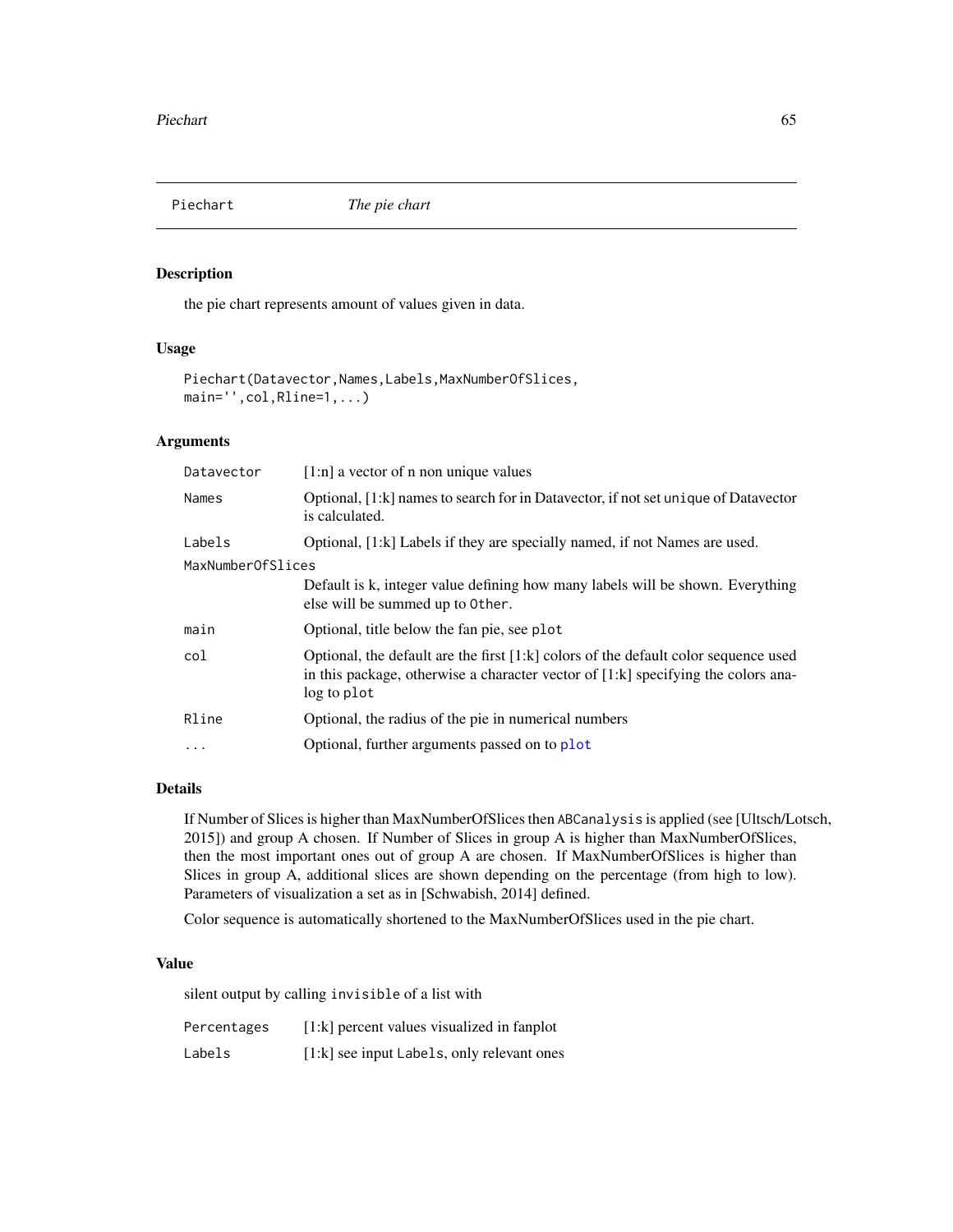## Note

You see in the example below that a pie chart does not visualize such data well contrary to the fanPlot.

# Author(s)

Michael Thrun

# References

[Schwabish, 2014] Schwabish, Jonathan A. An Economist's Guide to Visualizing Data. Journal of Economic Perspectives, 28 (1): 209-34. DOI: 10.1257/jep.28.1.209, 2014.

[Ultsch/Lotsch, 2015] Ultsch. A ., Lotsch J.: Computed ABC Analysis for Rational Selection of Most Informative Variables in Multivariate Data, PloS one, Vol. 10(6), pp. e0129767. doi 10.1371/journal.pone.0129767, 2015.

# Examples

```
data(categoricalVariable)
Piechart(categoricalVariable)
```
<span id="page-65-0"></span>Pixelmatrix *Plot of a Pixel Matrix*

### Description

Plots Data matrix as a pixel coulour image.

#### Usage

Pixelmatrix(Data, XNames, LowLim, HiLim,

YNames, main,FillNotFiniteWithHighestValue=FALSE)

| Data                          | [1:n,1:d] Data cases in rows $(n)$ , variables in columns $(d)$                  |
|-------------------------------|----------------------------------------------------------------------------------|
| LowLim                        | Optional: limits for the color axis                                              |
| HiLim                         | Optional: limits for the color axis                                              |
| XNames                        | Optional: Vector - names for the X-ticks, NULL: no ticks at all                  |
| YNames                        | Optional: Vector - names for the Y-ticks, NULL: no ticks at all                  |
| main                          | Optinal: String - Title of the plot                                              |
| FillNotFiniteWithHighestValue |                                                                                  |
|                               | Optinal, Default FALSE = Non finite values are shown in black, $TRUE=non$        |
|                               | finite values are transformed to a value higher than the highest value and shown |
|                               | in this color                                                                    |
|                               |                                                                                  |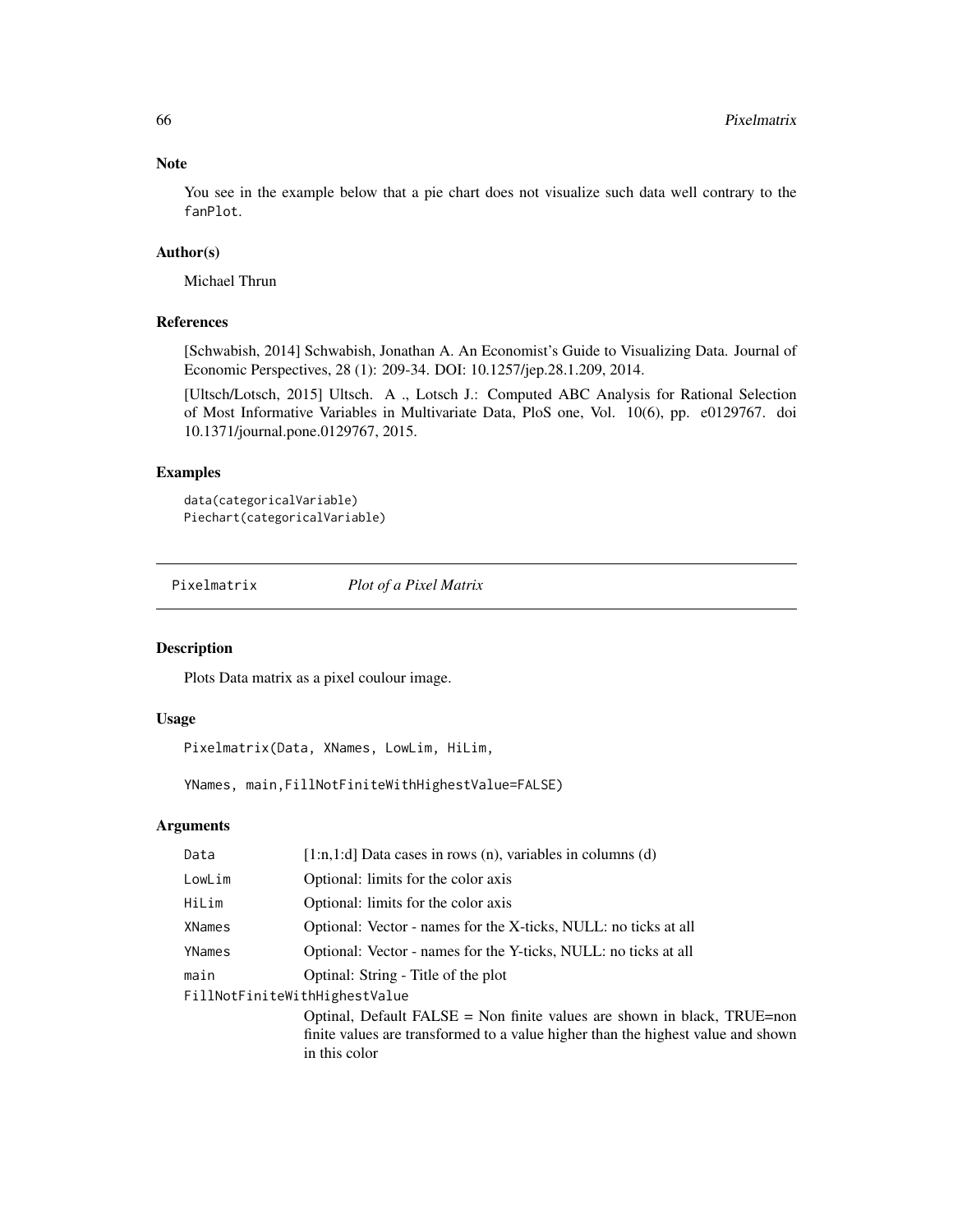#### Plot3D 67

# Details

Low values are shown in blue and green, middle values in yellow and high values in orange and red.

# Author(s)

Michael Thrun, Felix Pape

# Examples

data("Lsun3D") Data=Lsun3D\$Data

Pixelmatrix(Data)

Plot3D *3D plot of points*

# Description

A wrapper for Data with systematic clustering colors for either a 2D (x,y) or 3D (x,y,z) plot combined with a classification

# Usage

Plot3D(Data,Cls,UniqueColors,

```
size=2,na.rm=FALSE,Plotter3D="rgl",...)
```

| Data         | [1:n,1:d] matrix with either d=2 or d=3, if d>3 only the first 3 dimensions are<br>taken                                                          |
|--------------|---------------------------------------------------------------------------------------------------------------------------------------------------|
| Cls          | $[1:n]$ numeric vector of the classification of data with k classes                                                                               |
| UniqueColors | [1:k] character vector of colors, if not given DataVisualizations::DefaultColorSequence<br>is used                                                |
| size         | size of points, for plotly additional a vector [1:n] of a mapping of sizes to Cls<br>has to be given in the $()$ argument with sizes=             |
| na.rm        | if na. rm=TRUE, then missing values are removed                                                                                                   |
| Plotter3D    | in case of 3 dimensions, choose either "plotly" or "rgl",<br>if one of this packages is not given, the other one is selected as a fallback method |
| $\ddots$     | further arguments to be processed by plot 3d or geom_point or plot_ly of type<br>"scatter3d"                                                      |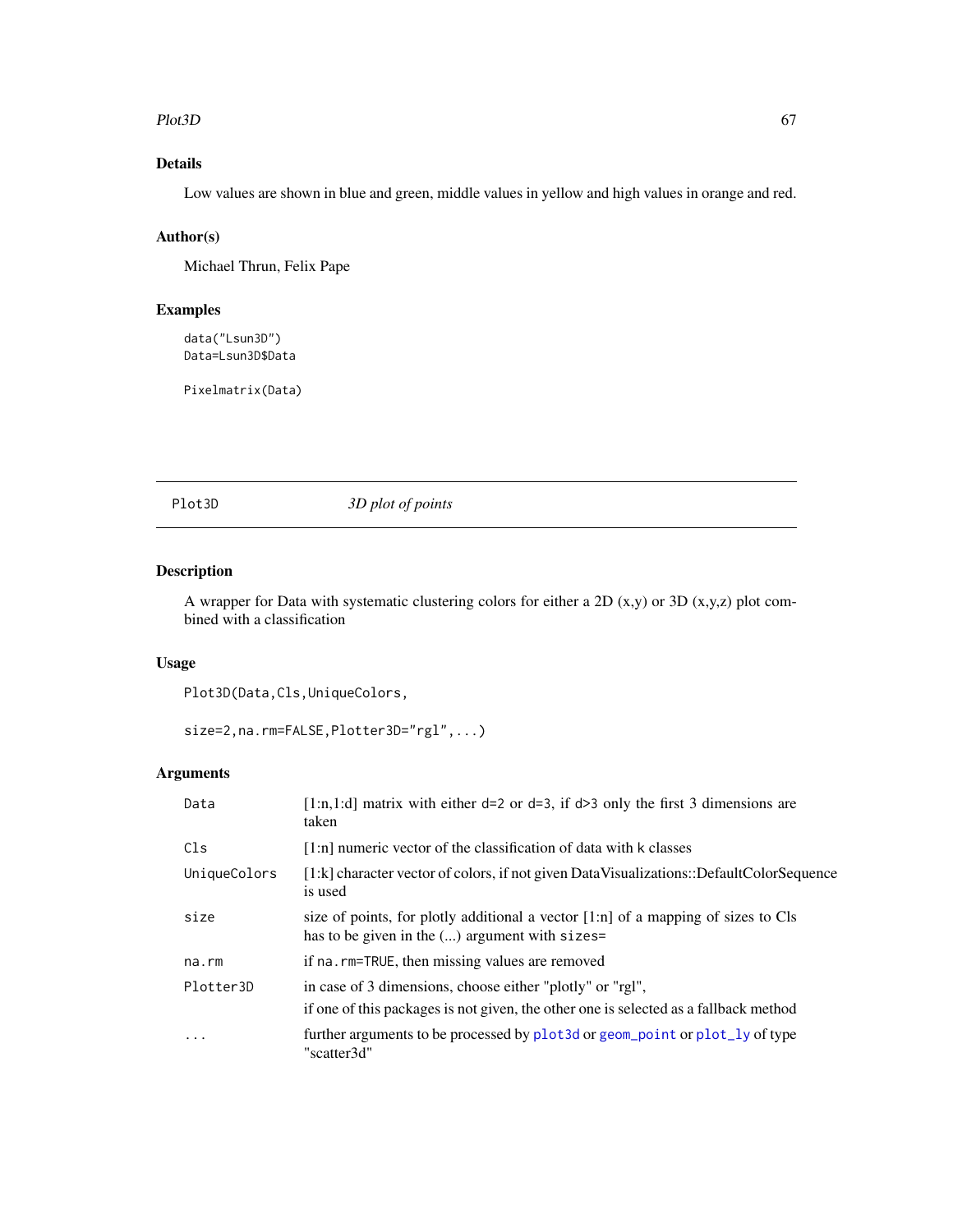# Details

For [geom\\_point](#page-0-0) only size and na.rm is available as further arguments.

# Note

Uses either [geom\\_point](#page-0-0) for 2D or [plot3d](#page-0-0) for 3D or [plot\\_ly](#page-0-0)

#### Author(s)

Michael Thrun

#### References

RGL vignette in <https://cran.r-project.org/package=rgl>

#### Examples

#Spin3D similar output

```
data(Lsun3D)
Plot3D(Lsun3D$Data,Lsun3D$Cls,type='s',radius=0.1,box=FALSE,aspect=TRUE)
rgl::grid3d(c("x", "y", "z"))
```

```
#Projected Points with Classification
Data=cbind(runif(500,min=-3,max=3),rnorm(500))
```

```
# Classification
Cls=ifelse(Data[,1]>0,1,2)
Plot3D(Data,Cls,UniqueColors = DataVisualizations::DefaultColorSequence[c(1,3)],size=2)
```

```
## Not run:
#Points with Non-Overlapping Labels
#require(ggrepel)
Data=cbind(runif(30,min=-1,max=1),rnorm(30,0,0.5))
Names=paste0('VeryLongName',1:30)
ggobj=Plot3D(Data)
ggobj + geom_text_repel(aes(label=Names), size=3)
```

```
## End(Not run)
```
PlotMissingvalues *Plot of the Amount Of Missing Values*

#### Description

Percentage of missing values per feature are visualized as a bar plot.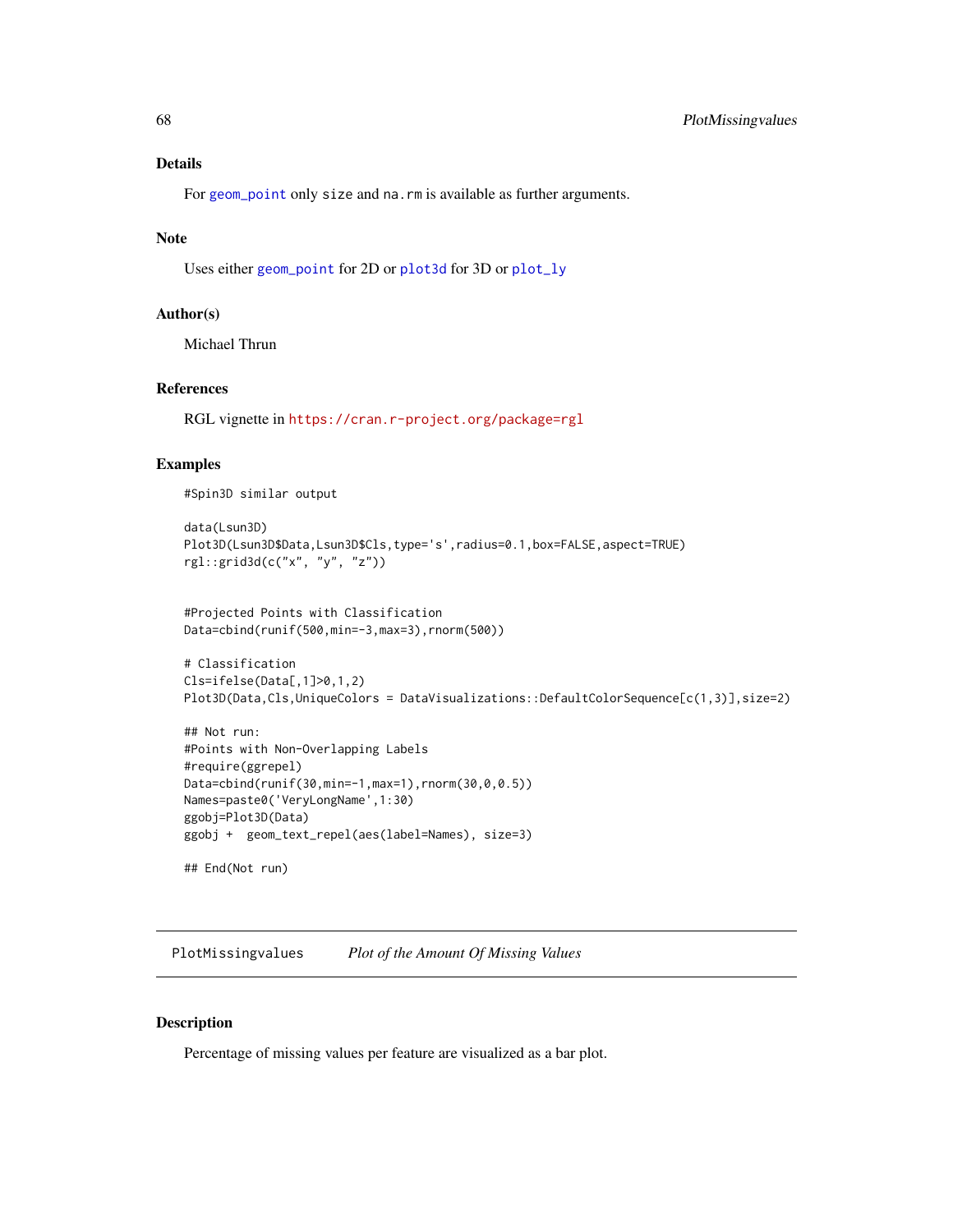# PlotMissingvalues 69

# Usage

PlotMissingvalues(Data,Names,

WhichDefineMissing=c('NA','NaN','DUMMY','.',' '),

PlotIt=TRUE,

xlab='Amount Of Missing Values in Percent',

xlim=c(0,100),...)

# Arguments

| [1:n,1:d] data cases in rows, variables/features in columns                                                                                        |  |  |  |  |
|----------------------------------------------------------------------------------------------------------------------------------------------------|--|--|--|--|
| [1:d] optional vector of string describing the names of the features                                                                               |  |  |  |  |
| WhichDefineMissing                                                                                                                                 |  |  |  |  |
| [1:d] optional vector of string describing missing values, usefull for character<br>features. Currently up to five different options are possible. |  |  |  |  |
| If FALES: Does not plot                                                                                                                            |  |  |  |  |
| x label of bar plot                                                                                                                                |  |  |  |  |
| x axis limits in percent                                                                                                                           |  |  |  |  |
| Further arguments passed on to barplot, such as main for title                                                                                     |  |  |  |  |
|                                                                                                                                                    |  |  |  |  |

# Value

plots not finite and missing values as a bar plot for each feature d and returns with invisible the amount of missing values as a vector. Works even with character variables, but WhichDefineMissing cannot be changed at the current version. Please make a suggestion on GitHub how to improve this.

## Note

Does not work with the tibble format, in such a case please call as .data.frame(as .matrix(Data))

#### Author(s)

Michael Thrun

# Examples

data("ITS") data("MTY")

PlotMissingvalues(cbind(ITS,MTY),Names=c('ITS','MTY'))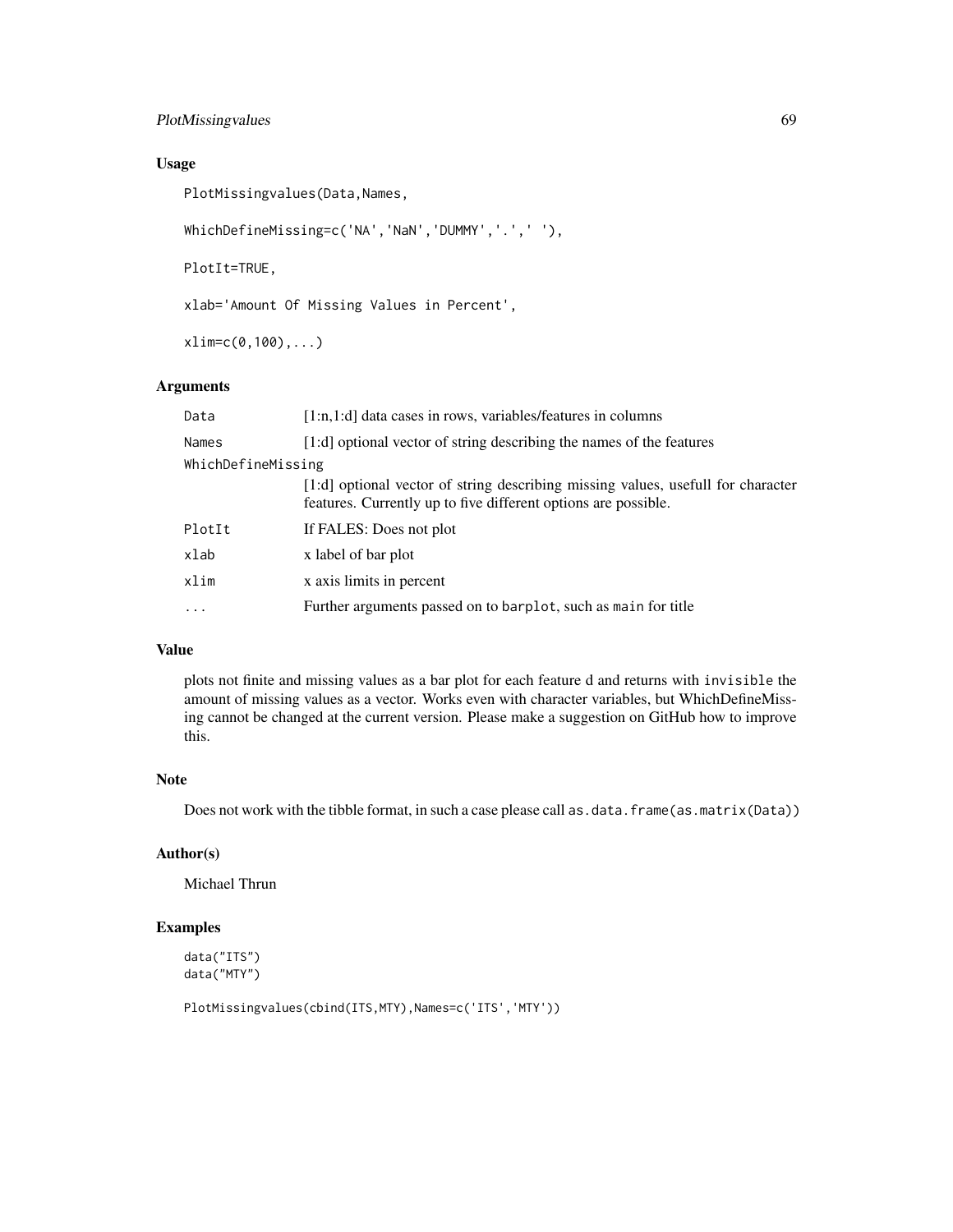PlotProductratio *Product-Ratio Plot*

# Description

The product-ratio plot as defined in [Tukey, 1977, p. 594].

### Usage

```
PlotProductratio(X, Y, na.rm = FALSE,
```

```
main='Product Ratio Analysis',xlab = "Log of Ratio",ylab = "Root of Product", ...)
```
# Arguments

| $\times$ | [1:n] positive numerical vector, negativ values are removed automatically                                             |
|----------|-----------------------------------------------------------------------------------------------------------------------|
| Y        | [1:n] positive numerical vector, negativ values are removed automatically                                             |
| na.rm    | Function may not work with non finite values. If these cases should be automat-<br>ically removed, set parameter TRUE |
| main     | see plot                                                                                                              |
| ylab     | see plot                                                                                                              |
| xlab     | see plot                                                                                                              |
| .        | further arguments passed on to plot                                                                                   |

# Details

In the case where there are many instances of very small values, but a small number of very large ones, this plot is usefull [Tukey, 1977, p. 615].

# Value

matrix[1:n,2] with sqrt(x\*y) and  $log(x/y)$  as the two columns

# Author(s)

Michael Thrun

## References

[Tukey, 1977] Tukey, J. W.: Exploratory data analysis, United States Addison-Wesley Publishing Company, ISBN: 0-201-07616-0, 1977.

# Examples

```
#Beware: The data does no fit ne requirements for this approach
data('ITS')
data(MTY)
PlotProductratio(ITS,MTY)
```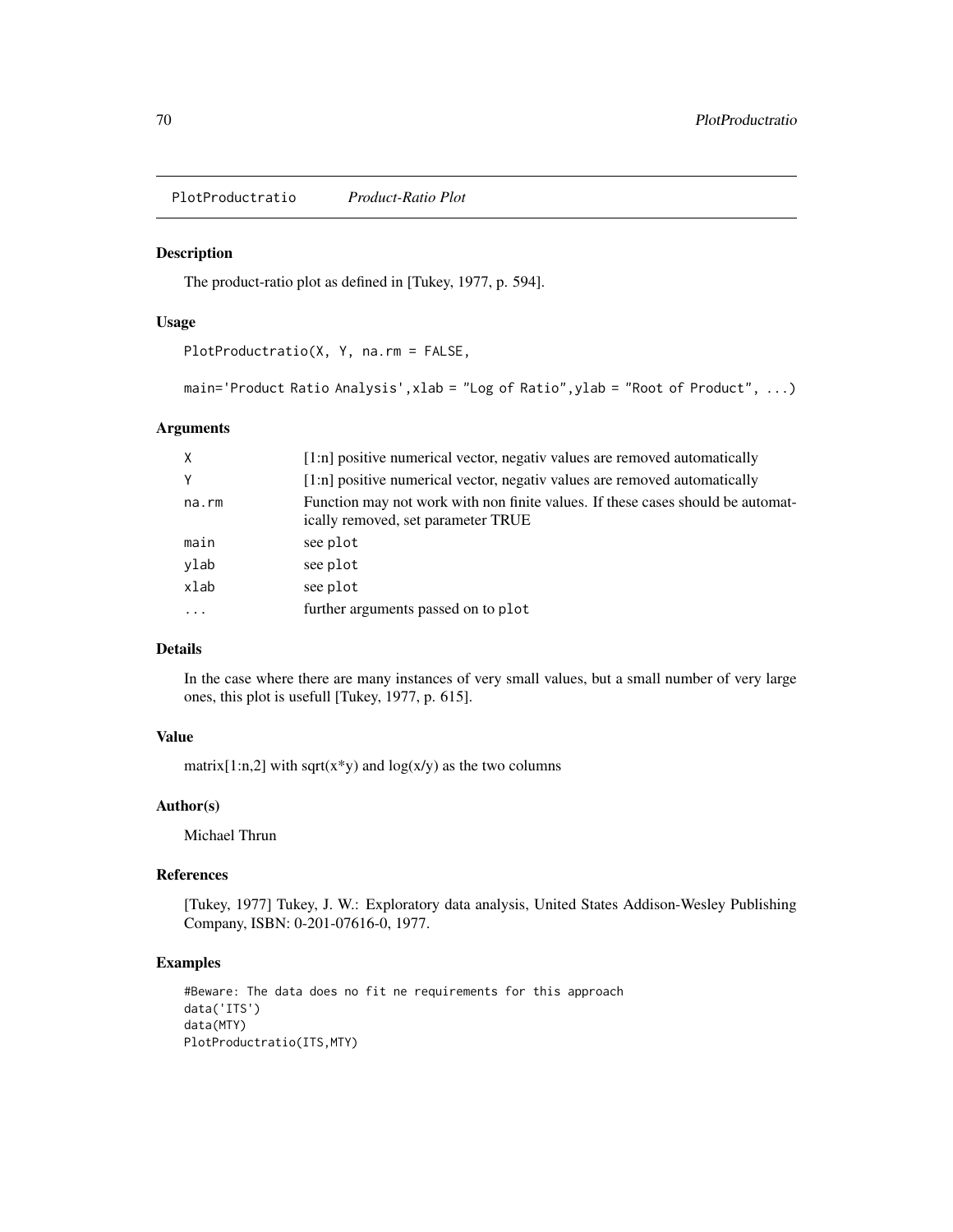PmatrixColormap *P-Matrix colors*

# Description

Defines the default color sequence for plots made with PDEscatter

#### Usage

```
data("PmatrixColormap")
```
# Format

Returns the vectors for a (heat) colormap.

# QQplot *QQplot with a Linear Fit*

# Description

Qantile-quantile plot with a linear fit

# Usage

QQplot(X,Y,xlab, ylab,col="red",main='',...)

# Arguments

| X    | [1:n] numerical vector, First Feature                               |
|------|---------------------------------------------------------------------|
| Υ    | 1:n] numerical vector, Second Feature to compare first feature with |
| xlab | x label, see plot                                                   |
| ylab | y label, see plot                                                   |
| col  | color of line, see plot                                             |
| main | title of plot, see plot                                             |
|      | other parameters for qqplot                                         |

# Details

Output is the evaluation of a linear fit of lm called 'line' and a quantile quantile plot (QQplot).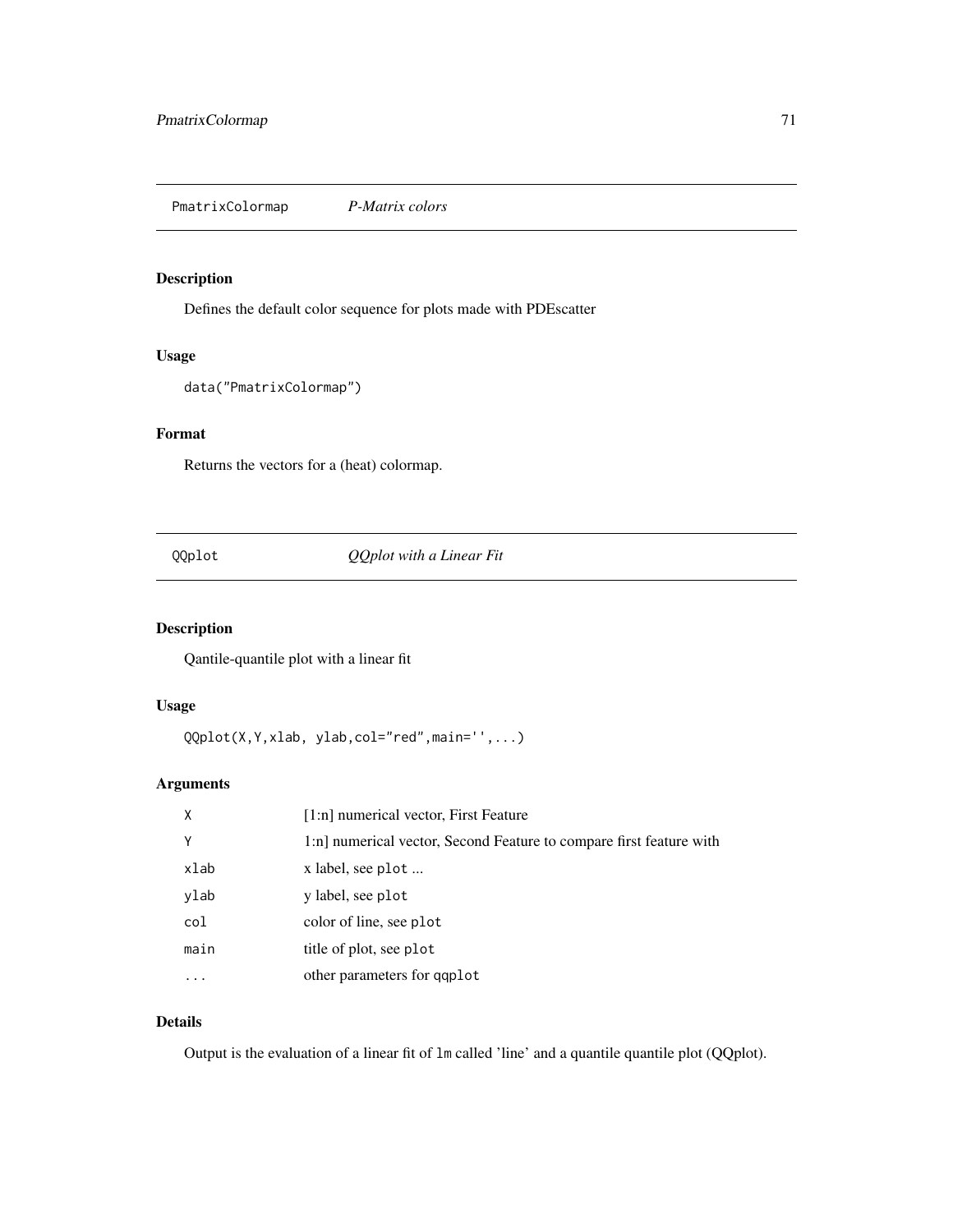# Value

| Residuals | Output ofresiduals. lm(line) |
|-----------|------------------------------|
| Summary   | Output of summaryline)       |
| Anova     | Output of anova (line)       |

# Author(s)

Michael Thrun

# References

Michael, J. R.: The stabilized probability plot, Biometrika, Vol. 70(1), pp. 11-17, 1983.

ShepardDensityscatter *Shepard PDE scatter*

# Description

Draws ein Shepard Diagram (scatterplot of distances) with an two-dimensional PDE density estimation .

# Usage

ShepardDensityScatter(InputDists,OutputDists,

Plotter='native',xlab='Input Distances',

ylab='Output Distances',main='ProjectionMethod',

sampleSize=500000)

| InputDists  | $[1:n,1:n]$ with n cases of data in d variables/features: Matrix containing the dis-<br>tances of the inputspace.                                          |
|-------------|------------------------------------------------------------------------------------------------------------------------------------------------------------|
| OutputDists | $[1:n,1:n]$ with n cases of data in d dimensionalities of the projection method<br>variables/features: Matrix containing the distances of the outputspace. |
| xlab        | Label of the x axis in the resulting Plot.                                                                                                                 |
| ylab        | Label of the y axis in the resulting Plot.                                                                                                                 |
| Plotter     | see PDE scatter for details                                                                                                                                |
| main        | Title of the Shepard diagram                                                                                                                               |
| sampleSize  | Optional, default(500000), reduces a ount of data for density estimation, if too<br>many distances given                                                   |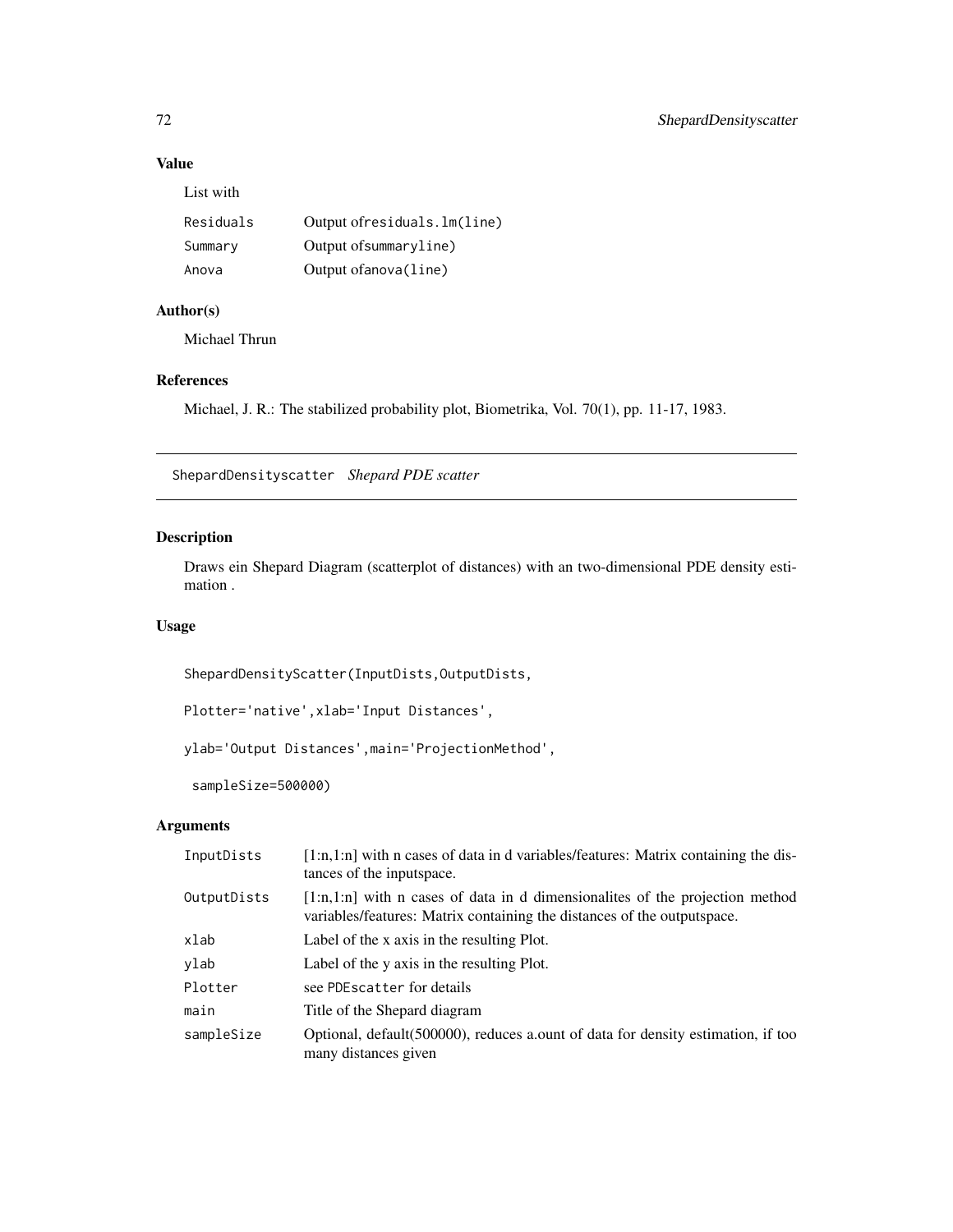## <span id="page-72-0"></span>Sheparddiagram 73

#### Details

Introduced and described in [Thrun, 2018, p. 63] with examples in [Thrun, 2018, p. 71-72]

## Author(s)

Michael Thrun

## References

[Thrun, 2018] Thrun, M. C.: Projection Based Clustering through Self-Organization and Swarm Intelligence, doctoral dissertation 2017, Springer, ISBN: 978-3-658-20540-9, Heidelberg, 2018.

#### Examples

```
data("Lsun3D")
Cls=Lsun3D$Cls
Data=Lsun3D$Data
InputDist=as.matrix(dist(Data))
res = stats::cmdscale(d = InputDist, k = 2, eig = TRUE,add = FALSE, x.ret = FALSE)
ProjectedPoints = as.matrix(res$points)
ShepardDensityScatter(InputDist,as.matrix(dist(ProjectedPoints)),main = 'MDS')
ShepardDensityScatter(InputDist[1:100,1:100],
as.matrix(dist(ProjectedPoints))[1:100,1:100],main = 'MDS')
```
Sheparddiagram *Draws a Shepard Diagram*

#### Description

This function plots a Shepard diagram which is a scatter plot of InputDist and OutputDist

#### Usage

Sheparddiagram(InputDists, OutputDists, xlab = "Input Distances",

```
ylab= "Output Distances", fancy = F,
```
main = "ProjectionMethod", gPlot = ggplot())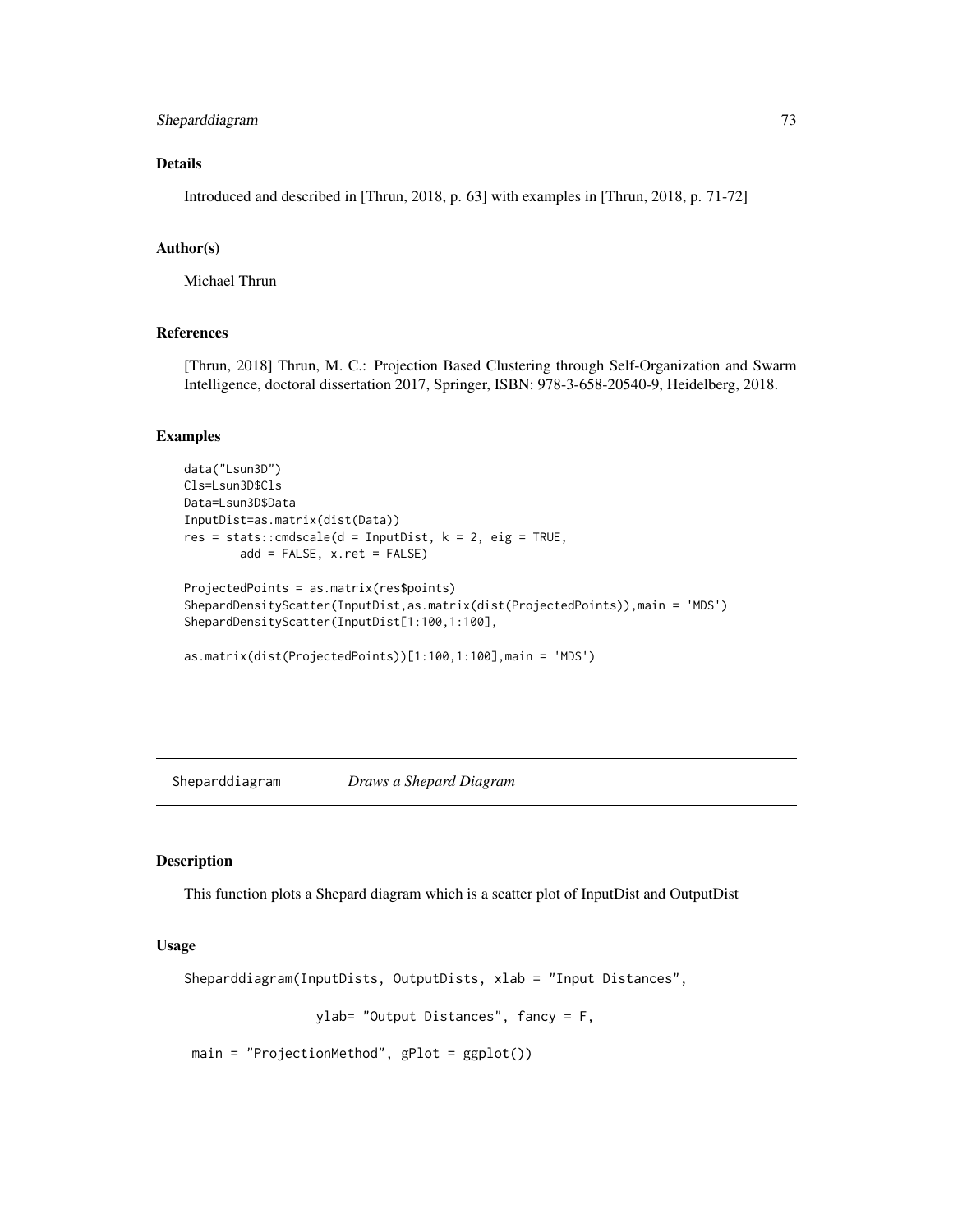## <span id="page-73-0"></span>Arguments

| InputDists  | $[1:n,1:n]$ with n cases of data in d variables/features: Matrix containing the dis-<br>tances of the inputspace.                                          |
|-------------|------------------------------------------------------------------------------------------------------------------------------------------------------------|
| OutputDists | $[1:n,1:n]$ with n cases of data in d dimensionalities of the projection method<br>variables/features: Matrix containing the distances of the outputspace. |
| xlab        | Label of the x axis in the resulting Plot.                                                                                                                 |
| ylab        | Label of the y axis in the resulting Plot.                                                                                                                 |
| fancy       | Set FALSE for PC and TRUE for publication                                                                                                                  |
| main        | Title of the Shepard diagram                                                                                                                               |
| gPlot       | ggplot2 object to plot upon.                                                                                                                               |

## Value

ggplot2 object containing the plot.

## Author(s)

Michael Thrun

## Examples

```
data("Lsun3D")
Cls=Lsun3D$Cls
Data=Lsun3D$Data
InputDist=as.matrix(dist(Data))
res = stats:: cmdscale(d = InputDist, k = 2, eig = TRUE,
        add = FALSE, x.ret = FALSE)
ProjectedPoints = as.matrix(res$points)
```
Sheparddiagram(InputDist,as.matrix(dist(ProjectedPoints)),main = 'MDS')

SignedLog *Signed Log*

## Description

Computes the Signed Log if Data

## Usage

SignedLog(Data, Base="Ten")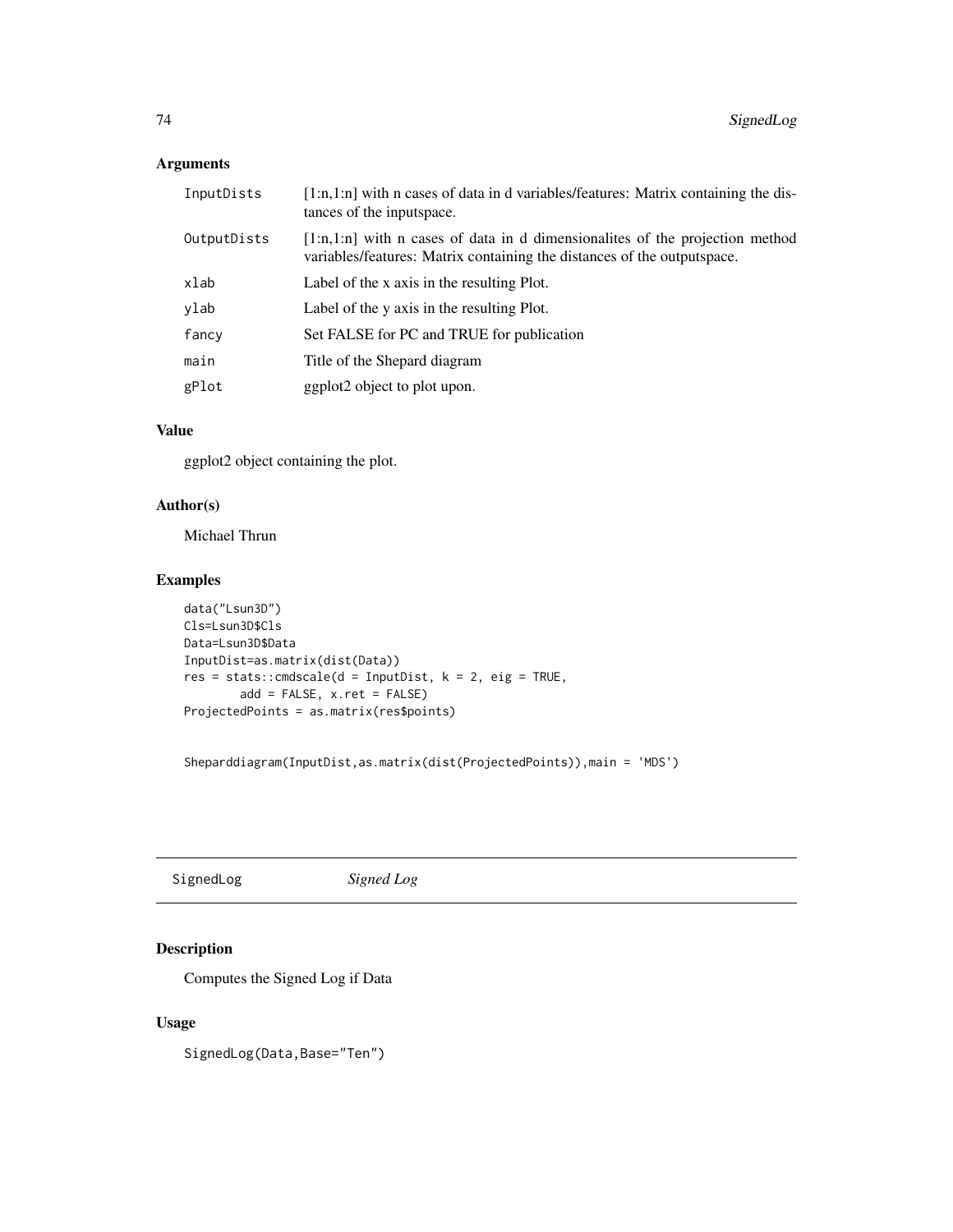## <span id="page-74-0"></span>SignedLog 75

# Arguments

| Data | [1:n,1:d] Data matrix with n cases and d variables |
|------|----------------------------------------------------|
| Base | Either "Ten", "Two", "Zero", or any number.        |

# Details

A neat transformation for data, it it has a better representation on the log scale.

## Value

Transformed Data

## Note

Number Selections for Base for 2,10, "Two" or "Ten" add 1 to every datapoint as defined in the lectures.

#### Author(s)

Michael Thrun

# References

Prof. Dr. habil. A. Ultsch, Lectures in Knowledge Discovery, 2014.

## See Also

[log](#page-0-0)

## Examples

```
# sampling is done
# because otherwise the example takes too long
# in the CRAN check
data('ITS')
ind=sample(length(ITS),1000)
```
MDplot(SignedLog(cbind(ITS[ind],MTY[ind])\*(-1),Base = "Ten"))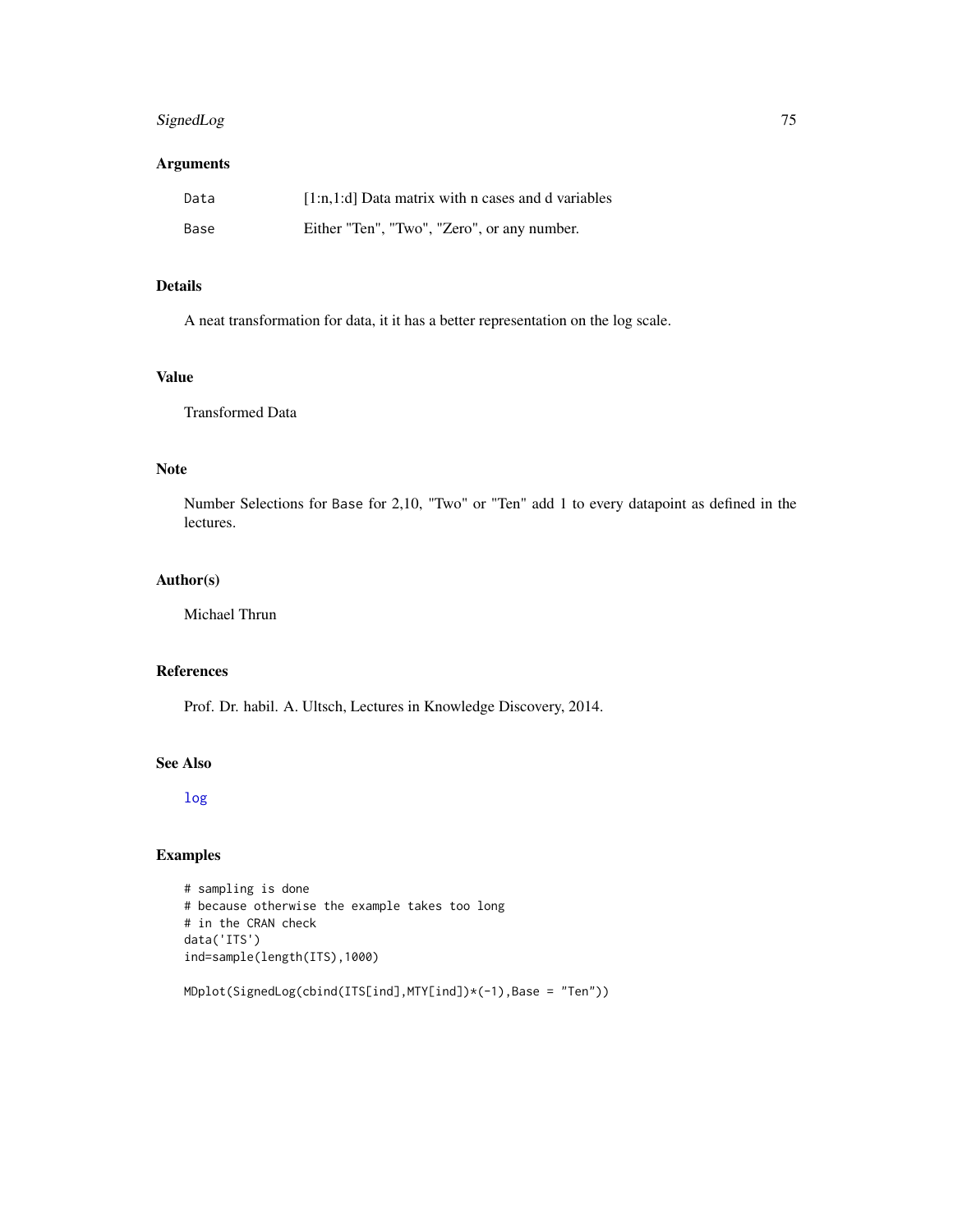<span id="page-75-0"></span>

#### Description

Silhouette plot of cluster silhouettes for the n-by-d data matrix Data or distance matrix where the clusters are defined in the vector Cls.

#### Usage

Silhouetteplot(DataOrDistances, Cls, method='euclidean',

PlotIt=TRUE,...)

# Arguments

DataOrDistances

|        | $[1:n,1:d]$ data cases in rows, variables in columns, if not symmetric                                                                                                  |
|--------|-------------------------------------------------------------------------------------------------------------------------------------------------------------------------|
|        | <sub>or</sub>                                                                                                                                                           |
|        | $[1:n,1:n]$ distance matrix, if symmetric                                                                                                                               |
| Cls    | numeric vector, [1:n,1] classified data                                                                                                                                 |
| method | Optional if Datamatrix is used, one of "euclidean", "maximum", "manhattan",<br>"canberra", "binary" or "minkowski". Any unambiguous substring can be given,<br>see dist |
| PlotIt | Optional, Default:TRUE, FALSE to supress the plot                                                                                                                       |
| .      | If PlotIt=TRUE: Further arguements to barplot                                                                                                                           |
|        |                                                                                                                                                                         |

## Details

"The Silhouette plot is a common unsupervised index for visual evaluation of a clustering [L. R. Kaufman/Rousseeuw, 2005] [introduced in [Rousseeuw, 1987]]. A reasonable clustering is characterized by a silhouette width of greater than 0.5, and an average width below 0.2 should be interpreted as indicating a lack of any substantial cluster structure [Everitt et al., 2001, p. 105]. However, it is evident that silhouette scores assume clusters that are spherical or Gaussian in shape [Herrmann, 2011, pp. 91-92]" [Thrun, 2018, p. 29].

#### Value

silh Silhouette values in a N-by-1 vector

#### Author(s)

Onno Hansen-Goos, Michael Thrun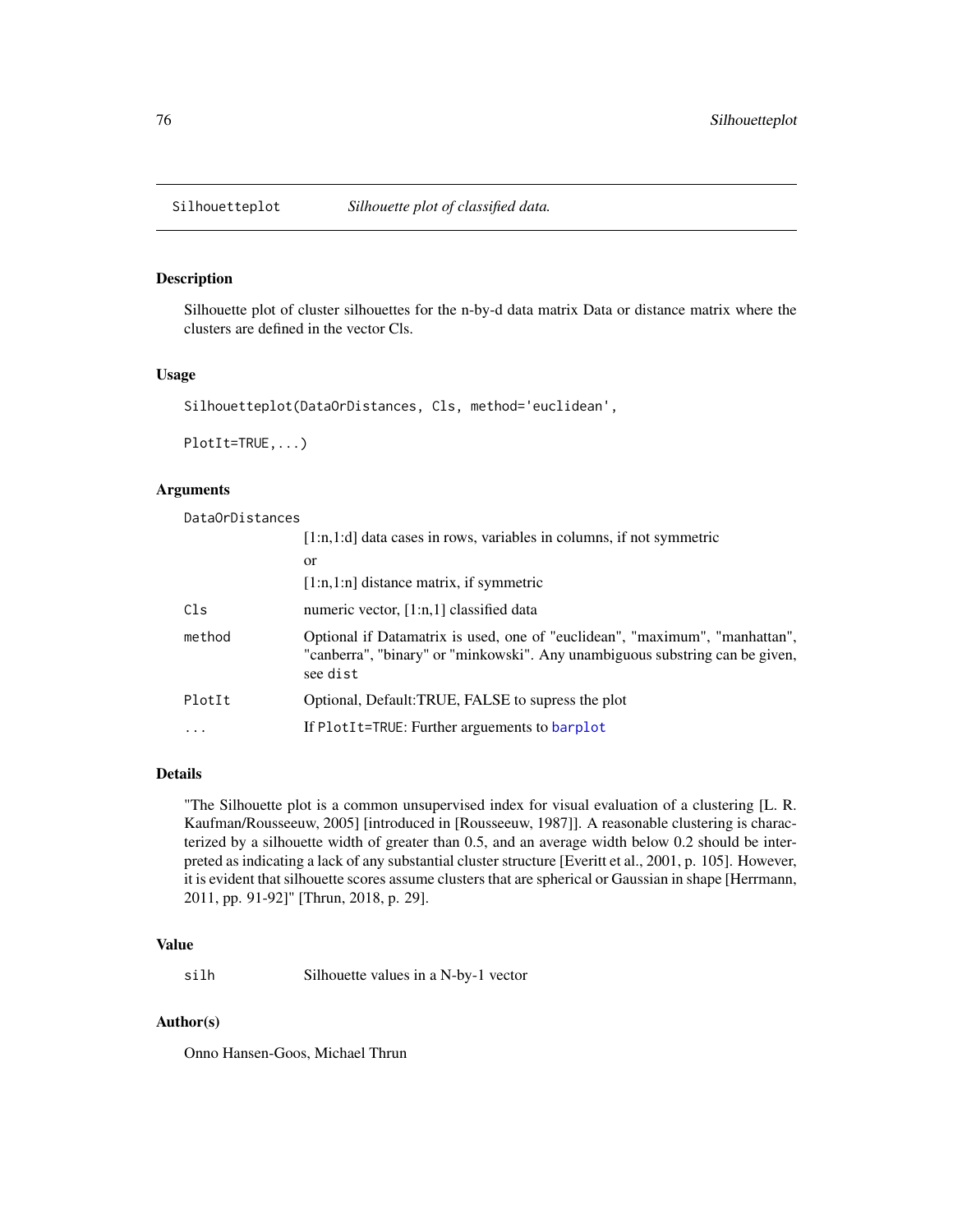## <span id="page-76-0"></span>Slopechart 77

## References

[Thrun, 2018] Thrun, M. C.: Projection Based Clustering through Self-Organization and Swarm Intelligence, doctoral dissertation 2017, Springer, ISBN: 978-3-658-20539-3, Heidelberg, 2018.

[Rousseeuw, 1987] Rousseeuw, Peter J.: Silhouettes: a Graphical Aid to the Interpretation and Validation of Cluster Analysis, Computational and Applied Mathematics, 20, p.53-65, 1987.

#### Examples

```
data("Lsun3D")
Cls=Lsun3D$Cls
Data=Lsun3D$Data
#clear cluster structure
plot(Data[,1:2],col=Cls)
#However, the silhouette plot does not indicate a very good clustering in cluster 1 and 2
Silhouetteplot(Data,Cls = Cls,main='Silhouetteplot')
```
Slopechart *Slope Chart*

#### Description

ABC analysis improved slope chart

#### Usage

Slopechart(FirstDatavector,

SecondDatavector,

Names,

Labels,

MaxNumberOfSlices,

TopLabels=c('FirstDatavector','SecondDatavector'),

main='Comparision of Descending Frequency')

#### Arguments

| FirstDatavector  |                                                                            |
|------------------|----------------------------------------------------------------------------|
|                  | $[1:n]$ a vector of n non unique values - a features                       |
| SecondDatavector |                                                                            |
|                  | $[1:m]$ a vector of n non unique values - a second feature                 |
| Labels           | Optional, [1:k] Labels if they are specially named, if not Names are used. |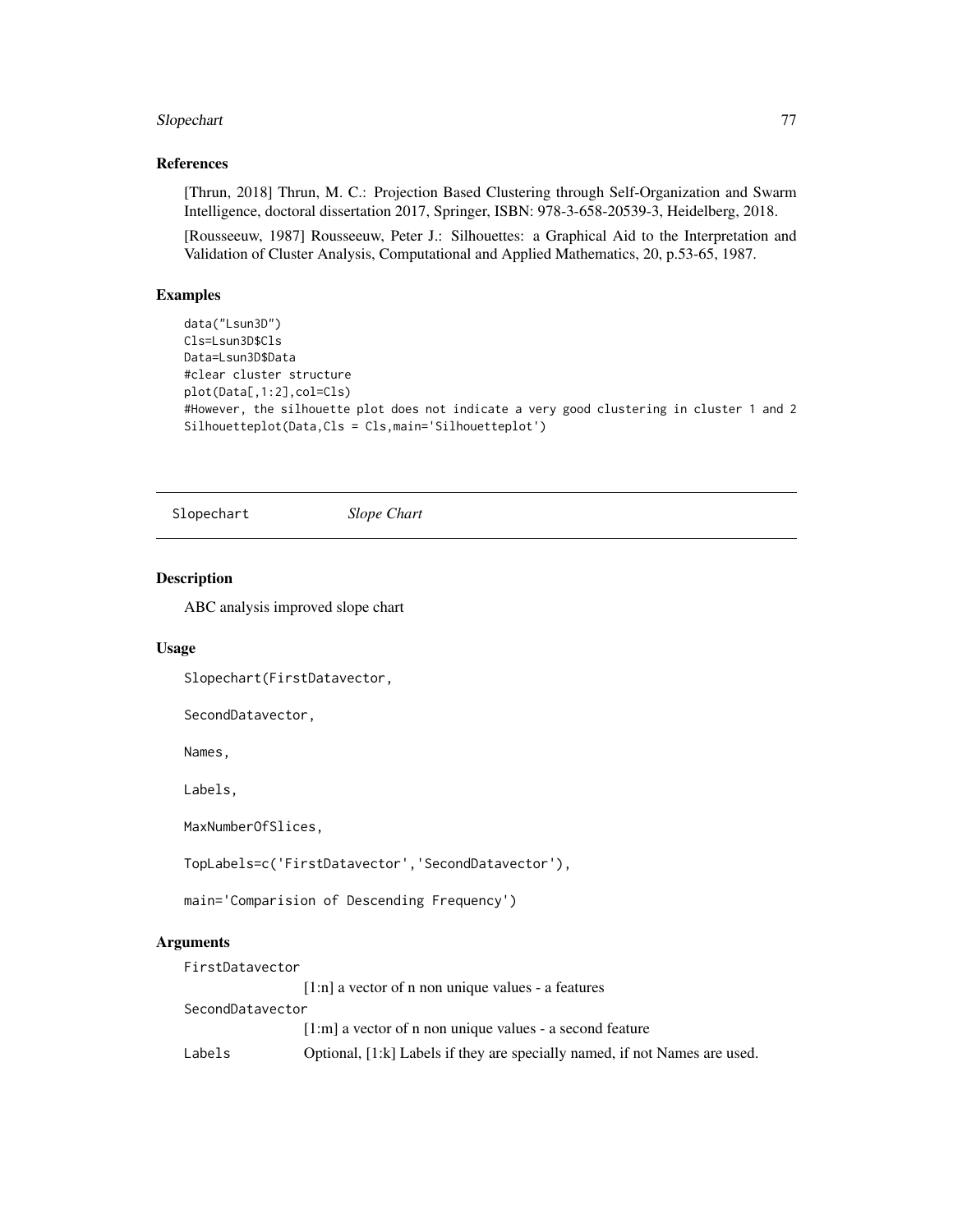<span id="page-77-0"></span>

| Names             | $[1:k]$ names to search for in Datavector, if not set unique of Datavector is cal-<br>culated.                     |
|-------------------|--------------------------------------------------------------------------------------------------------------------|
| MaxNumberOfSlices |                                                                                                                    |
|                   | Default is k, integer value defining how many labels will be shown. Everything<br>else will be summed up to 0ther. |
| TopLabels         | Labels of of feature names                                                                                         |
| main              | title of the plot                                                                                                  |

## Details

still experimental.

#### Value

silent output by calling invisible of a list with

| Percentages | $[1:k]$ percent values visualized in fanplot |
|-------------|----------------------------------------------|
| Labels      | [1:k] see input Labels, only relevant ones   |

#### Author(s)

Michael Thrun

## References

[Gohil, 2015] Gohil, Atmajitsinh. R data Visualization cookbook. Packt Publishing Ltd, 2015.

## See Also

[Piechart](#page-64-0), [Fanplot](#page-31-0)

# Examples

## will follow

SmoothedDensitiesXY *Smoothed Densities X with Y*

## Description

Density is the smothed histogram density at [X,Y] of [Eilers/Goeman, 2004]

#### Usage

SmoothedDensitiesXY(X, Y, nbins, lambda, Xkernels, Ykernels, PlotIt = FALSE)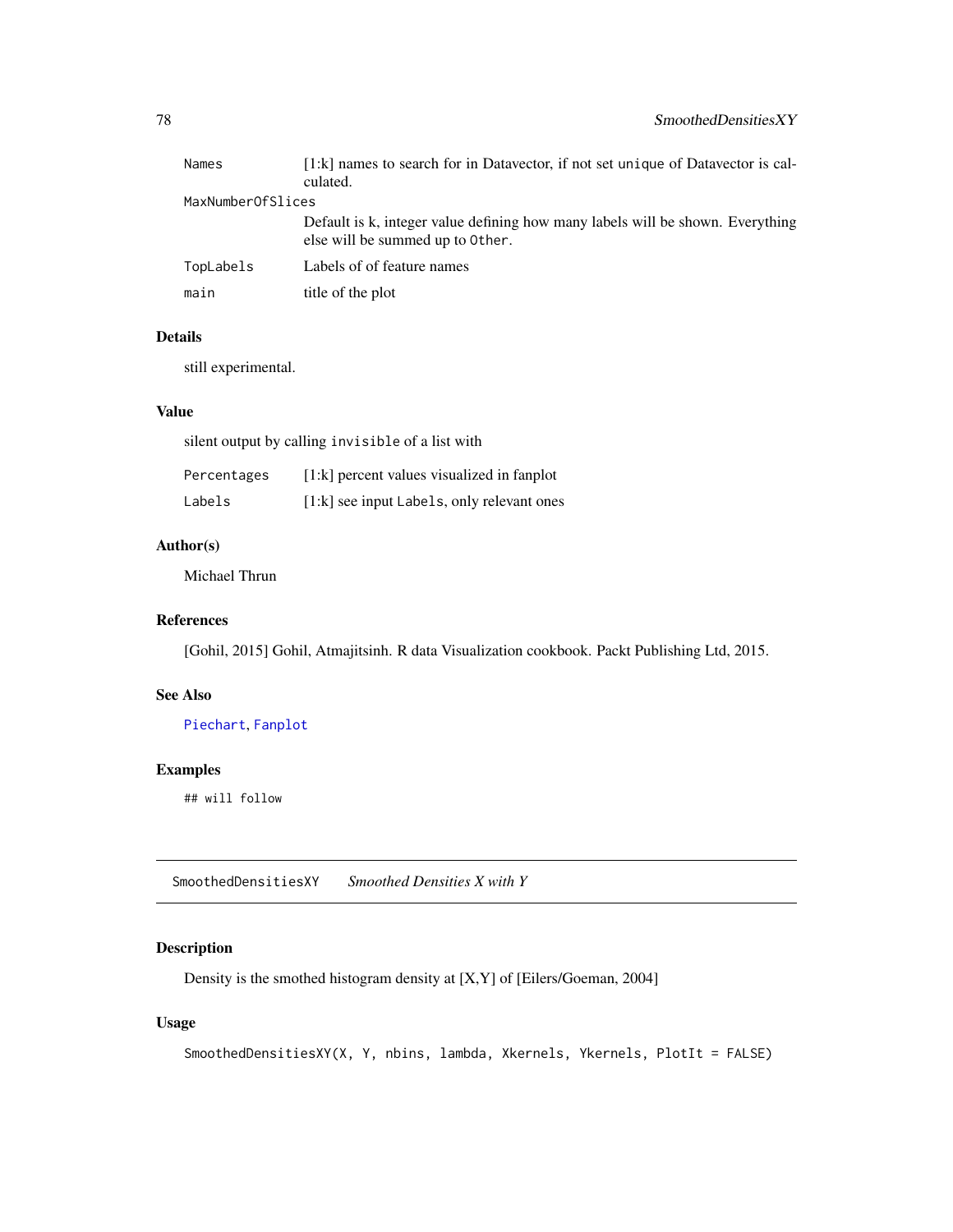# <span id="page-78-0"></span>Arguments

| X        | Numeric vector $[1:n]$ , first feature (for x axis values)                                                                                                                                 |
|----------|--------------------------------------------------------------------------------------------------------------------------------------------------------------------------------------------|
| Y        | Numeric vector [1:n], second feature (for y axis values), nbins= $nxy \Rightarrow$ the nr<br>of bins in x and y is nxy nbins = $c(nx, ny)$ => the nr of bins in x is nx and for y is<br>ny |
| nbins    | number of bins, $n \text{bins} = 200$ (default)                                                                                                                                            |
| lambda   | smoothing factor used by the density estimator or $c()$ default: lambda = 20 which<br>roughly means that the smoothing is over 20 bins around a given point.                               |
| Xkernels | bin kernels in x direction are given                                                                                                                                                       |
| Ykernels | bin kernels y direction are given                                                                                                                                                          |
| PlotIt   | FALSE: no plotting, TRUE: simple plot                                                                                                                                                      |

# Details

lambda has to chosen by the user and is a sensitive parameter.

## Value

| List of:  |                                                                                                                                  |
|-----------|----------------------------------------------------------------------------------------------------------------------------------|
| Densities | numeric vector $[1:n]$ is the smothed density in 3D                                                                              |
| Xkernels  | numeric vector [1:nx], nx defined by nbins, such that mesh(Xkernels, Ykernels, F)<br>form the (not NaN) smothed densisties       |
| Ykernels  | numeric vector $[1:ny]$ , nx defined by nbins, such that mesh (X kernels, Y kernels, F)<br>form the (not NaN) smothed densisties |
| hist_F_2D | matrix $[1:nx,1:ny]$ beeing the smoothed 2D histogram                                                                            |
| ind       | an index such that Densities = $hist_F_2D[ind]$                                                                                  |

## Author(s)

Michael Thrun, reimplemented from Matlab (Alfred Ultsch)

## References

[Eilers/Goeman, 2004] Eilers, P. H., & Goeman, J. J.: Enhancing scatterplots with smoothed densities, Bioinformatics, Vol. 20(5), pp. 623-628. 2004.

## See Also

#### [DensityScatter](#page-26-0)

# Examples

```
data("ITS")
data("MTY")
Inds=which(ITS<900&MTY<8000)
V=SmoothedDensitiesXY(ITS[Inds],MTY[Inds])
```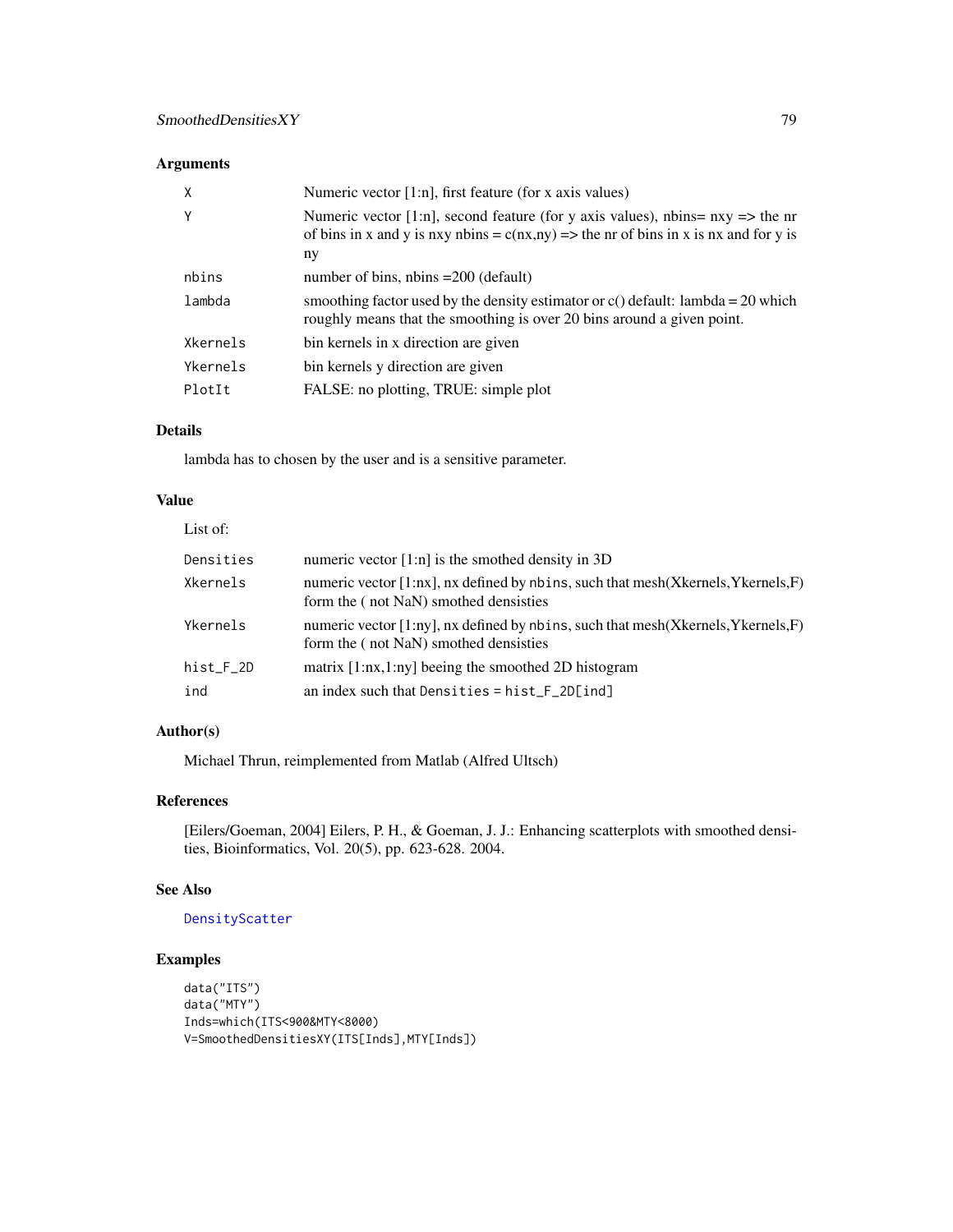<span id="page-79-0"></span>

#### **Description**

Density Estimation for ggplot with a clear model behind it.

#### Format

The format is: Classes 'StatPDEdensity', 'Stat', 'ggproto' <ggproto object: Class StatPDEdensity, Stat> aesthetics: function compute\_group: function compute\_layer: function compute\_panel: function default\_aes: uneval extra\_params: na.rm finish\_layer: function non\_missing\_aes: parameters: function required\_aes: x y retransform: TRUE setup\_data: function setup\_params: function super: <ggproto object: Class Stat>

#### Details

PDE was published in [Ultsch, 2005], short explanation in [Thrun, Ultsch 2018] and the PDE optimized violin plot was published in [Thrun et al., 2018].

#### References

[Ultsch,2005] Ultsch, A.: Pareto density estimation: A density estimation for knowledge discovery, in Baier, D.; Werrnecke, K. D., (Eds), Innovations in classification, data science, and information systems, Proc Gfkl 2003, pp 91-100, Springer, Berlin, 2005.

[Thrun, Ultsch 2018] Thrun, M. C., & Ultsch, A. : Effects of the payout system of income taxes to municipalities in Germany, in Papiez, M. & Smiech,, S. (eds.), Proc. 12th Professor Aleksander Zelias International Conference on Modelling and Forecasting of Socio-Economic Phenomena, pp. 533-542, Cracow: Foundation of the Cracow University of Economics, Cracow, Poland, 2018.

[Thrun et al, 2018] Thrun, M. C., Pape, F., & Ultsch, A. : Benchmarking Cluster Analysis Methods using PDE-Optimized Violin Plots, Proc. European Conference on Data Analysis (ECDA), accepted, Paderborn, Germany, 2018.

stat\_pde\_density *Calculate Pareto density estimation for ggplot2 plots*

#### Description

This function enables to replace the default density estimation for ggplot2 plots with the Pareto density estimation [Ultsch, 2005]. It is used for the PDE-Optimized violin plot published in [Thrun et al, 2018].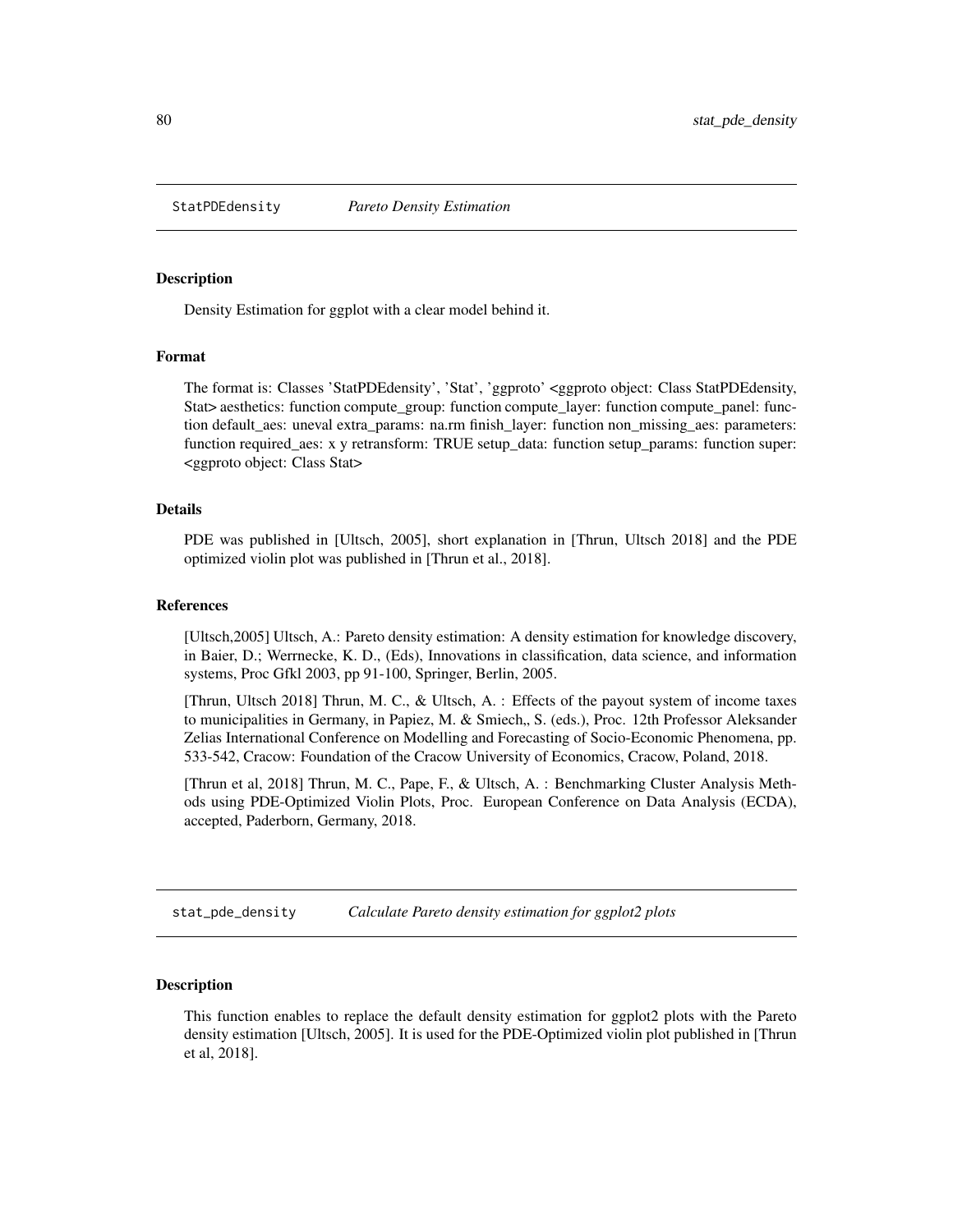# <span id="page-80-0"></span>Usage

```
stat_pde_density(mapping = NULL,
                data = NULL,
                geom = "violin",
                position = "dodge",
                 ...,
                trim = TRUE,scale = "area",
                na.rm = FALSE,show.legend = NA,
                inherit.aes = TRUE)
```
## Arguments

| mapping      | Set of aesthetic mappings created by aes() or aes_(). If specified and inherit.aes<br>= TRUE (the default), it is combined with the default mapping at the top level of<br>the plot. You must supply mapping if there is no plot mapping.                                                                                                                           |
|--------------|---------------------------------------------------------------------------------------------------------------------------------------------------------------------------------------------------------------------------------------------------------------------------------------------------------------------------------------------------------------------|
| data         | The data to be displayed in this layer. There are three options:                                                                                                                                                                                                                                                                                                    |
|              | If NULL, the default, the data is inherited from the plot data as specified in the<br>call to ggplot().                                                                                                                                                                                                                                                             |
|              | A data. frame, or other object, will override the plot data. All objects will be<br>fortified to produce a data frame. See fortify() for which variables will be<br>created.                                                                                                                                                                                        |
|              | A function will be called with a single argument, the plot data. The return<br>value must be a data. frame., and will be used as the layer data.                                                                                                                                                                                                                    |
| geom         | The geometric object to use display the data                                                                                                                                                                                                                                                                                                                        |
| position     | Position adjustment, either as a string, or the result of a call to a position adjust-<br>ment function.                                                                                                                                                                                                                                                            |
| $\cdots$     | Other arguments passed on to layer (). These are often aesthetics, used to set<br>an aesthetic to a fixed value, like color = "red" or size = 3. They may also be<br>parameters to the paired geom/stat.                                                                                                                                                            |
| trim         | This parameter only matters if you are displaying multiple densities in one plot.<br>If 'FALSE', the default, each density is computed on the full range of the data.<br>If 'TRUE', each density is computed over the range of that group: this typically<br>means the estimated x values will not line-up, and hence you won't be able to<br>stack density values. |
| scale        | When used with geom_violin: if "area" (default), all violins have the same area<br>(before trimming the tails). If "count", areas are scaled proportionally to the<br>number of observations. If "width", all violins have the same maximum width.                                                                                                                  |
| na.rm        | If FALSE (the default), removes missing values with a warning. If TRUE silently<br>removes missing values.                                                                                                                                                                                                                                                          |
| show. legend | logical. Should this layer be included in the legends? NA, the default, includes if<br>any aesthetics are mapped. FALSE never includes, and TRUE always includes. It<br>can also be a named logical vector to finely select the aesthetics to display.                                                                                                              |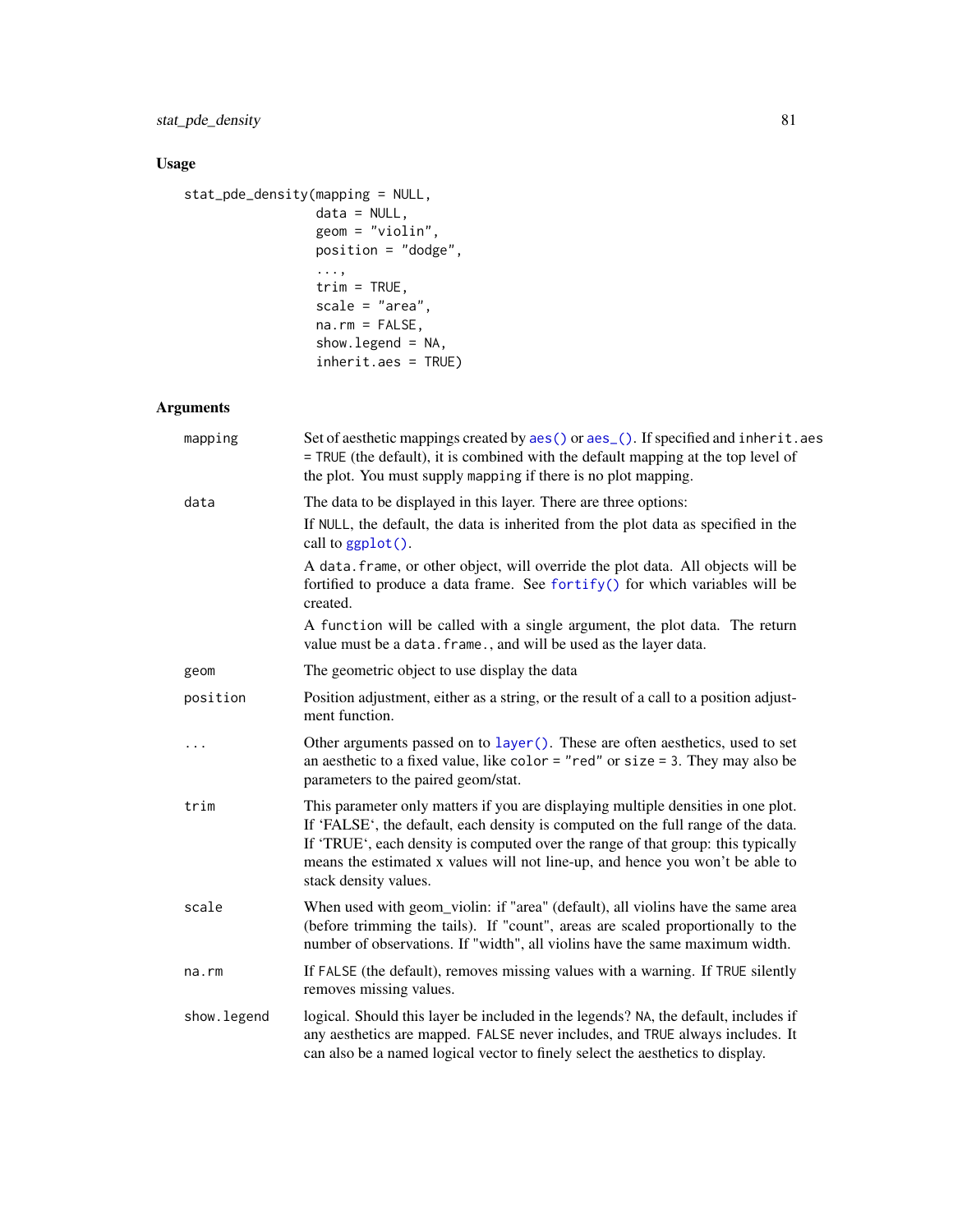<span id="page-81-0"></span>

| inherit.aes | If FALSE, overrides the default aesthetics, rather than combining with them.      |
|-------------|-----------------------------------------------------------------------------------|
|             | This is most useful for helper functions that define both data and aesthetics and |
|             | shouldn't inherit behaviour from the default plot specification, e.g. borders().  |

#### Details

Pareto Density Estimation (PDE) is a method for the estimation of probability density functions using hyperspheres. The Pareto-radius of the hyperspheres is derived from the optimization of information for minimal set size. It is shown, that Pareto Density is the best estimate for clusters of Gaussian structure. The method is shown to be robust when cluster overlap and when the variances differ across clusters.

#### Author(s)

Felix Pape

#### References

Ultsch, A.: Pareto density estimation: A density estimation for knowledge discovery, in Baier, D.; Werrnecke, K. D., (Eds), Innovations in classification, data science, and information systems, Proc Gfkl 2003, pp 91-100, Springer, Berlin, 2005.

[Thrun et al, 2018] Thrun, M. C., Pape, F., & Ultsch, A. : Benchmarking Cluster Analysis Methods using PDE-Optimized Violin Plots, Proc. European Conference on Data Analysis (ECDA), accepted, Paderborn, Germany, 2018.

#### See Also

[ggplot2]stat\_density

#### Examples

```
miris <- reshape2::melt(iris)
ggplot2::ggplot(miris,
mapping = ggplot2::aes\_string(y = 'value', x = 'variable')) +ggplot2::geom_violin(stat = "PDEdensity")
```
Worldmap *plots a world map by country codes*

#### Description

The Worldmap function is used in [Thrun, 2018].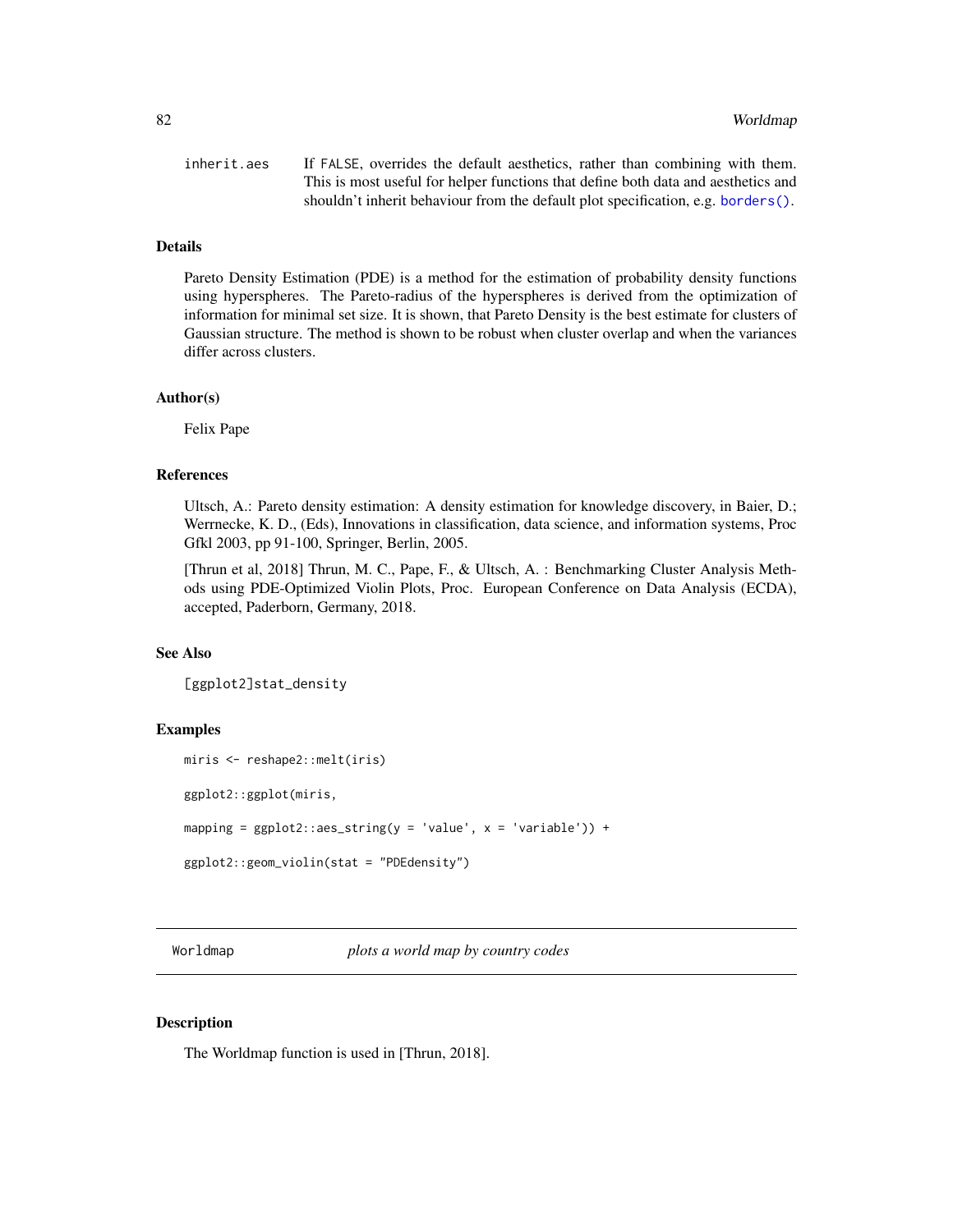#### Worldmap 83

#### Usage

Worldmap(CountryCodes, Cls, Colors,

```
MissingCountryColor = grDevices::gray(0.8), ...
```
#### Arguments

| CountryCodes        | [1:n] vector of characters identifying countries by ISO 3166 codes (2 or 3 letters)                                |  |
|---------------------|--------------------------------------------------------------------------------------------------------------------|--|
| Cls                 | [1:n] numerical vector of classification                                                                           |  |
| Colors              | optional, vector of charcters specifying the used colors                                                           |  |
| MissingCountryColor |                                                                                                                    |  |
|                     | if not all countries are specified in CountryCodes then the color of non relevant<br>countries can be changed here |  |
| $\ddotsc$           | Further arguments passed on to plot, see also sp:: SpatialPolygons-class                                           |  |

## Value

List of

| Colors                 | $[1:m]$ colors used in map, m $\leq n$ |
|------------------------|----------------------------------------|
| CountryCodeList        |                                        |
|                        | $[1:m]$ countries found, m $\leq n$    |
| world_country_polygons |                                        |
|                        | SpatialPolygonsDataFrame of maptools   |

#### Author(s)

Michae Thrun

## References

Used in

[Thrun, 2018] Thrun, M. C. : Cluster Analysis of the World Gross-Domestic Product Based on Emergent Self-Organization of a Swarm, 12th Professor Aleksander Zelias International Conference on Modelling and Forecasting of Socio-Economic Phenomena, Foundation of the Cracow University of Economics, Zakopane, Poland, accepted, 2018.

Source for shapefile: - package maptoops and

Originally 'mappinghacks.com/data/TM\_WORLD\_BORDERS\_SIMPL-0.2.zip', now available from <https://github.com/nasa/World-Wind-Java/tree/master/WorldWind/testData/shapefiles>

## Examples

# data from [Thrun, 2018] Cls=c(1L, 1L, 2L, 2L, 2L, 2L, 2L, 1L, 2L, 1L, 1L, 1L, 2L, 2L, 2L, 2L, 2L, 1L, 2L, 2L, 2L, 1L, 2L, 1L, 2L, 1L, 2L, 2L, 1L, 1L, 1L, 1L, 2L, 1L, 1L, 2L, 2L, 2L, 1L, 2L, 2L, 2L, 2L, 2L, 1L, 2L, 1L, 2L, 2L, 2L, 1L, 2L, 2L, 2L, 1L, 1L, 1L, 1L, 3L, 2L, 2L, 2L, 1L,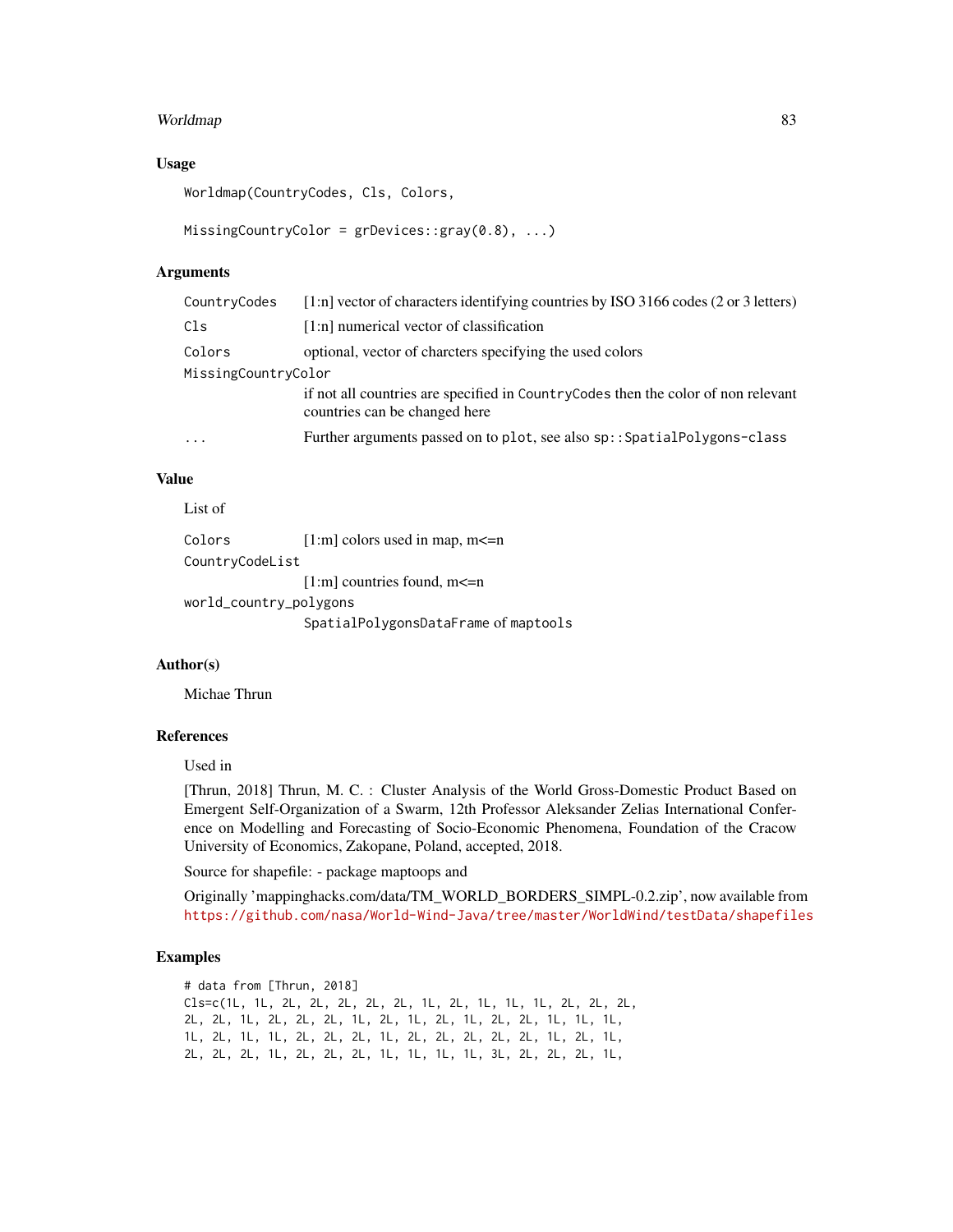```
2L, 1L, 1L, 2L, 1L, 1L, 2L, 2L, 2L, 2L, 2L, 2L, 2L, 2L, 2L, 1L,
1L, 2L, 2L, 2L, 1L, 2L, 1L, 2L, 1L, 1L, 2L, 2L, 1L, 1L, 1L, 2L,
2L, 1L, 2L, 1L, 1L, 1L, 2L, 1L, 2L, 2L, 1L, 1L, 1L, 2L, 2L, 1L,
2L, 2L, 1L, 2L, 2L, 1L, 2L, 1L, 2L, 2L, 2L, 1L, 2L, 1L, 1L, 1L,
2L, 1L, 1L, 2L, 1L, 1L, 2L, 2L, 1L, 2L, 1L, 1L, 1L, 2L, 2L, 2L,
2L, 2L, 2L, 1L, 1L, 2L, 2L, 2L, 2L, 1L, 2L, 2L, 2L, 1L, 1L, 1L
)
Codes=c("AFG", "AGO", "ALB", "ARG", "ATG", "AUS", "AUT", "BDI", "BEL",
"BEN", "BFA", "BGD", "BGR", "BHR", "BHS", "BLZ", "BMU", "BOL",
"BRA", "BRB", "BRN", "BTN", "BWA", "CAF", "CAN", "CH2", "CHE",
"CHL", "CHN", "CIV", "CMR", "COG", "COL", "COM", "CPV", "CRI"<br>"CUB", "CYP", "DJI", "DMA", "DNK", "DOM", "DZA", "ECU", "EGY"
"CUB", "CYP", "DJI", "DMA", "DNK", "DOM", "DZA",
"ESP", "ETH", "FIN", "FJI", "FRA", "FSM", "GAB", "GBR", "GER"<br>"GHA". "GIN". "GMB", "GNB", "GNQ", "GRC", "GRD", "GTM", "GUY"
"GHA", "GIN", "GMB", "GNB", "GNO", "GRC", "GRC", "GRD","HKG", "HND", "HTI", "HUN", "IDN", "IND", "IRL", "IRN", "IRQ"<br>"ISL", "ISR", "ITA", "JAM", "JOR", "JPN", "KEN", "KHM", "KIR"
"ISL", "ISR", "ITA", "JAM", "JOR", "JPN", "KEN", "KHM", "KIR",
"KNA", "KOR", "LAO", "LBN", "LBR", "LCA", "LKA", "LSO", "LUX",
"MAC", "MAR", "MDG", "MDV", "MEX", "MHL", "MLI", "MLT", "MNG",
"MOZ", "MRT", "MUS", "MWI", "MYS", "NAM", "NER", "NGA", "NIC",
"NLD", "NOR", "NPL", "NZL", "OMN", "PAK", "PAN", "PER", "PHL",
"PLW", "PNG", "POL", "PRI", "PRT", "PRY", "ROM", "RWA", "SDN",
"SEN", "SGP", "SLB", "SLE", "SLV", "SOM", "STP", "SUR", "SWE",
"SWZ", "SYC", "SYR", "TCD", "TGO", "THA", "TON", "TTO", "TUN",
"TUR", "TWN", "TZA", "UGA", "URY", "USA", "VCT", "VEN", "VNM",
"VUT", "WSM", "ZAF", "ZAR", "ZMB", "ZWE")
Worldmap(Codes,Cls)
```
world\_country\_polygons

*world\_country\_polygons*

#### Description

world\_country\_polygons shapefile

#### Usage

```
data("world_country_polygons")
```
#### Format

world country polygons stores data objects using classes defined in the sp package or inheriting from those classes updated to sp  $Y = 1.4$  and rgdal  $\geq 1.5$ .

Since DataVisualization Version 1.2.1 it stores now a CRS objects with a comment containing an WKT2 CRS representation, thanks to a suggestion of Roger Bivand.

#### Details

Note that the rebuilt CRS object contains a revised version of the input Proj4 string as well as the WKT2 string, and may be used with both older and newer versions of sp. See maptools package for further details.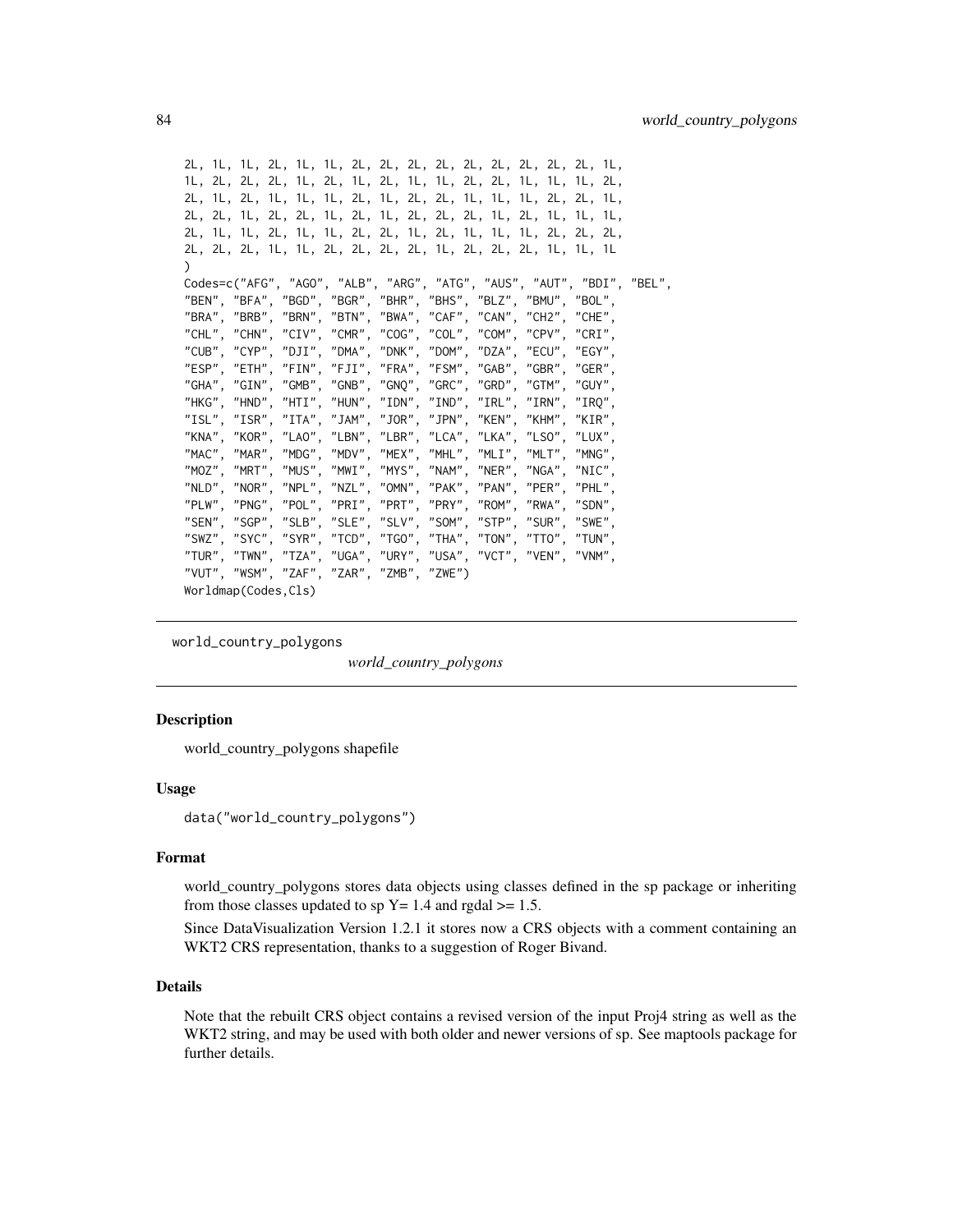<span id="page-84-0"></span>zplot 85

# Author(s)

Hamza Tayyab, Michael Thrun

## Source

maptools package

# References

maptools package

# Examples

```
data(world_country_polygons)
str(world_country_polygons)
```
zplot *Plotting for 3 dimensional data*

## Description

Plots z above xy plane as 3D mountain or 2D contourlines

# Usage

```
zplot(x, y, z, DrawTopView = TRUE, NrOfContourLines = 20,
```
TwoDplotter = "native", xlim, ylim)

## Arguments

| $\mathsf{x}$     | Vector of x-coordinates of the data. If y and z are missing: Matrix containing 3<br>rows, one for each coordinate      |
|------------------|------------------------------------------------------------------------------------------------------------------------|
| y                | Vector of y-coordinates of the data.                                                                                   |
| Z                | Vector of z-coordinates of the data.                                                                                   |
| DrawTopView      | Optional: Boolean, if true plot contours otherwise a 3D plot. Default: True                                            |
| NrOfContourLines |                                                                                                                        |
|                  | Optional: Numeric. Only used when DrawTopView == True. Number of lines<br>to be drawn in 2D contour plots. Default: 20 |
| TwoDplotter      | Optional: String indicating which backend to use for plotting. Possible Values:<br>'ggplot', 'native', 'plotly'        |
| xlim             |                                                                                                                        |
| vlim             |                                                                                                                        |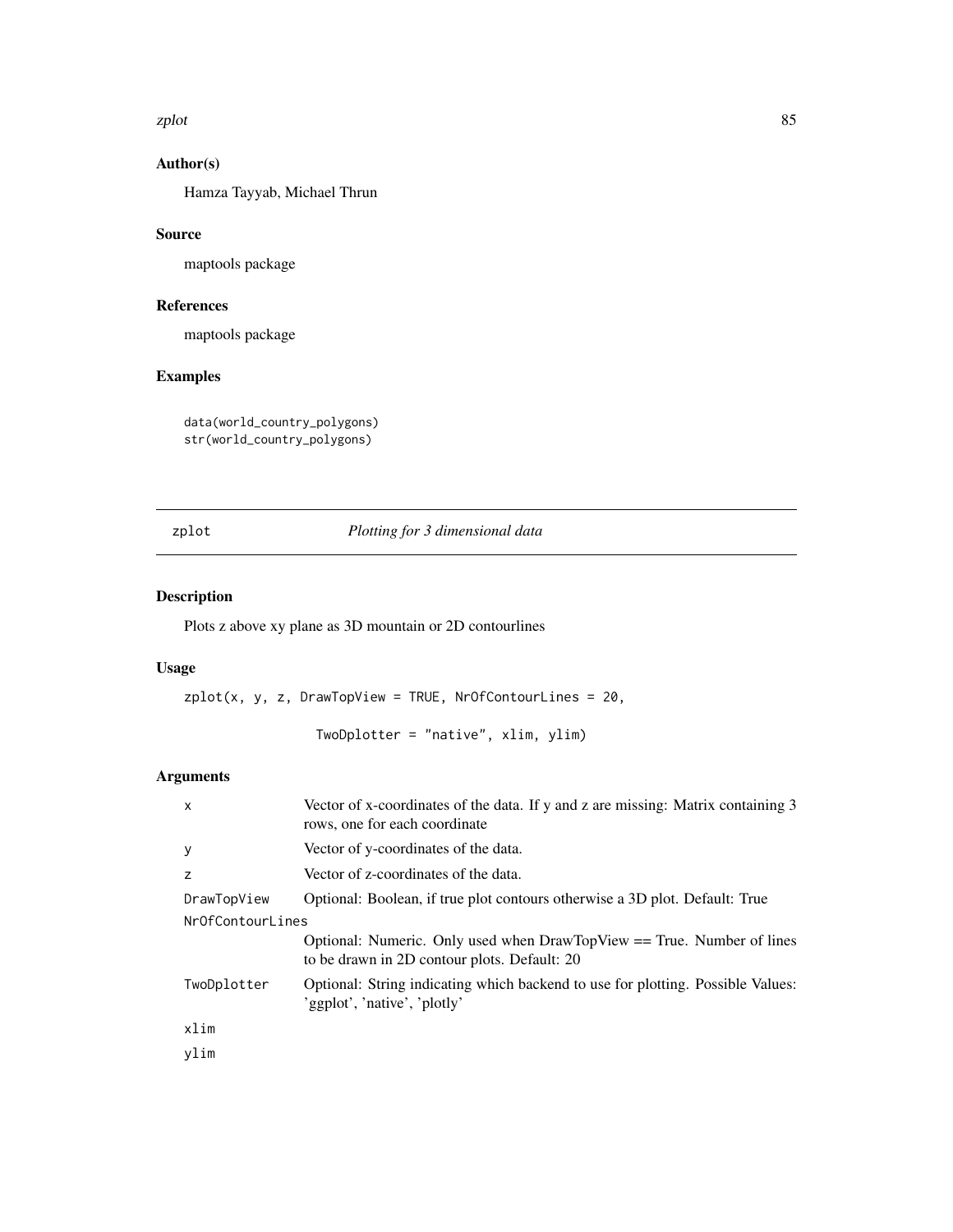If the plotting backend does support it, this will return a handle for the generated plot.

# Author(s)

Felix pape

# Examples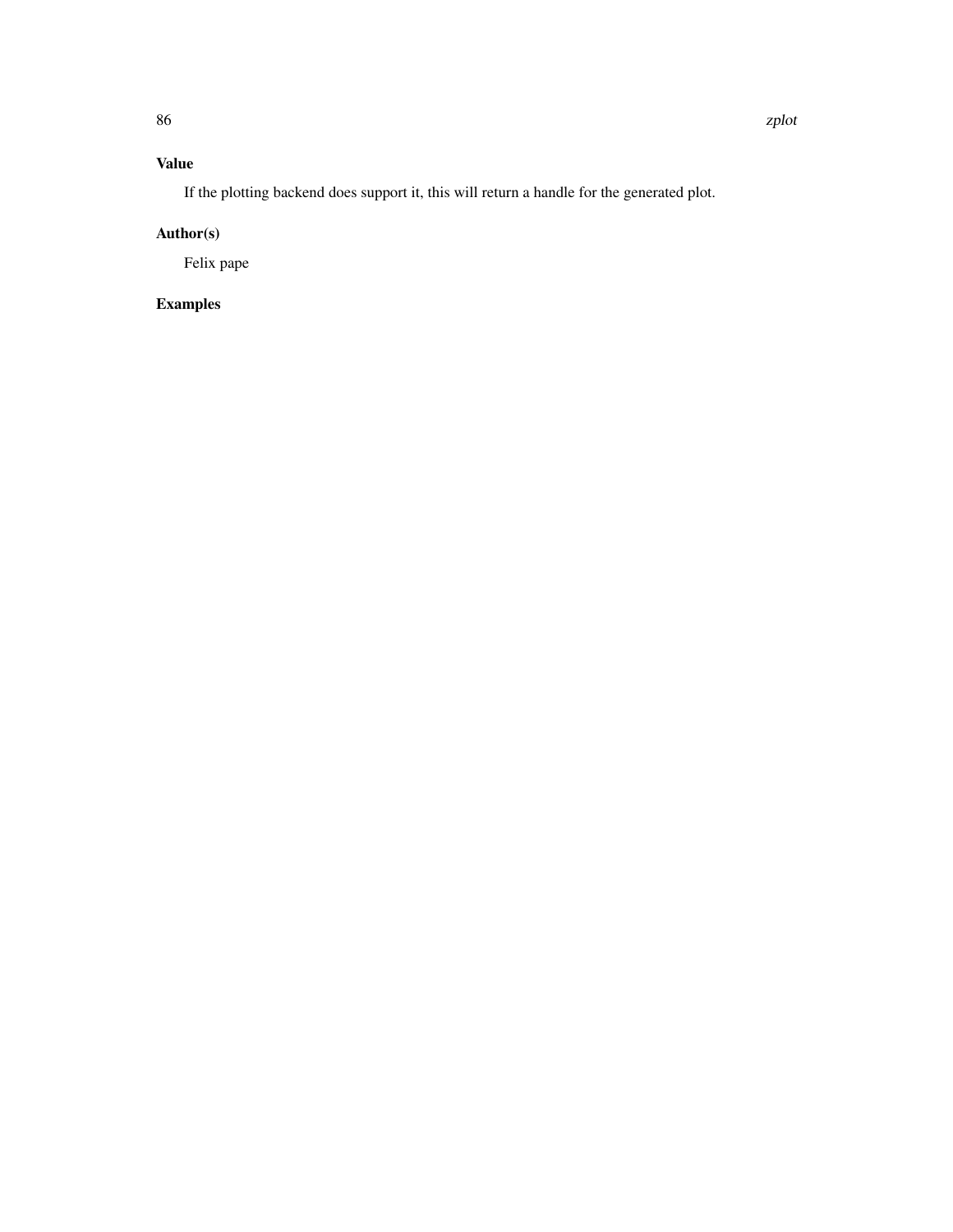# Index

∗ ABC barplot ABCbarplot, [7](#page-6-0) ∗ ABC screeplot ABCbarplot, [7](#page-6-0) ∗ ABC\_screeplot ABCbarplot, [7](#page-6-0) ∗ ABCbarplot ABCbarplot, [7](#page-6-0) ∗ Bimodality BimodalityAmplitude, [9](#page-8-0) ∗ Bland-Altman plot DataVisualizations-package, [3](#page-2-0) MAplot, [47](#page-46-0) ∗ Classplot Classplot, [22](#page-21-0) ∗ CombineCols CombineCols, [24](#page-23-0) ∗ Density Estimation DensityScatter, [27](#page-26-1) PDEscatter, [62](#page-61-0) ShepardDensityscatter, [72](#page-71-0) SmoothedDensitiesXY, [78](#page-77-0) ∗ DensityPlot ShepardDensityscatter, [72](#page-71-0) ∗ Density MDplot, [49](#page-48-0) MDplot4multiplevectors, [53](#page-52-0) ∗ Dimensionality Reduction DataVisualizations-package, [3](#page-2-0) ∗ Distances InspectDistances, [41](#page-40-0) ∗ Dual Axis Line Chart DualaxisLinechart, [30](#page-29-0) ∗ Dual Axis DualaxisLinechart, [30](#page-29-0) ∗ DualAxisLineChart DualaxisLinechart, [30](#page-29-0) ∗ DualaxisClassplot DualaxisClassplot, [29](#page-28-0)

∗ FCPS ITS, [45](#page-44-0) Lsun3D, [47](#page-46-0) ∗ Germany Choroplethmap, [11](#page-10-0) ∗ Heatmap Heatmap, [36](#page-35-0) ∗ ITS ITS, [45](#page-44-0) ∗ Income Tax Share ITS, [45](#page-44-0) ∗ InputDistances InspectDistances, [41](#page-40-0) ∗ InspectDistances InspectDistances, [41](#page-40-0) ∗ Line Chart DualaxisLinechart, [30](#page-29-0) ∗ Lsun3D Lsun3D, [47](#page-46-0) ∗ MA plot MAplot, [47](#page-46-0) ∗ MAplot MAplot, [47](#page-46-0) ∗ MA MAplot, [47](#page-46-0) ∗ MD-plot MDplot, [49](#page-48-0) MDplot4multiplevectors, [53](#page-52-0) ∗ MDplot MDplot, [49](#page-48-0) MDplot4multiplevectors, [53](#page-52-0) ∗ MD MDplot, [49](#page-48-0) MDplot4multiplevectors, [53](#page-52-0) ∗ MTY MTY, [56](#page-55-0) ∗ Mirrored Density plot MDplot, [49](#page-48-0) MDplot4multiplevectors, [53](#page-52-0)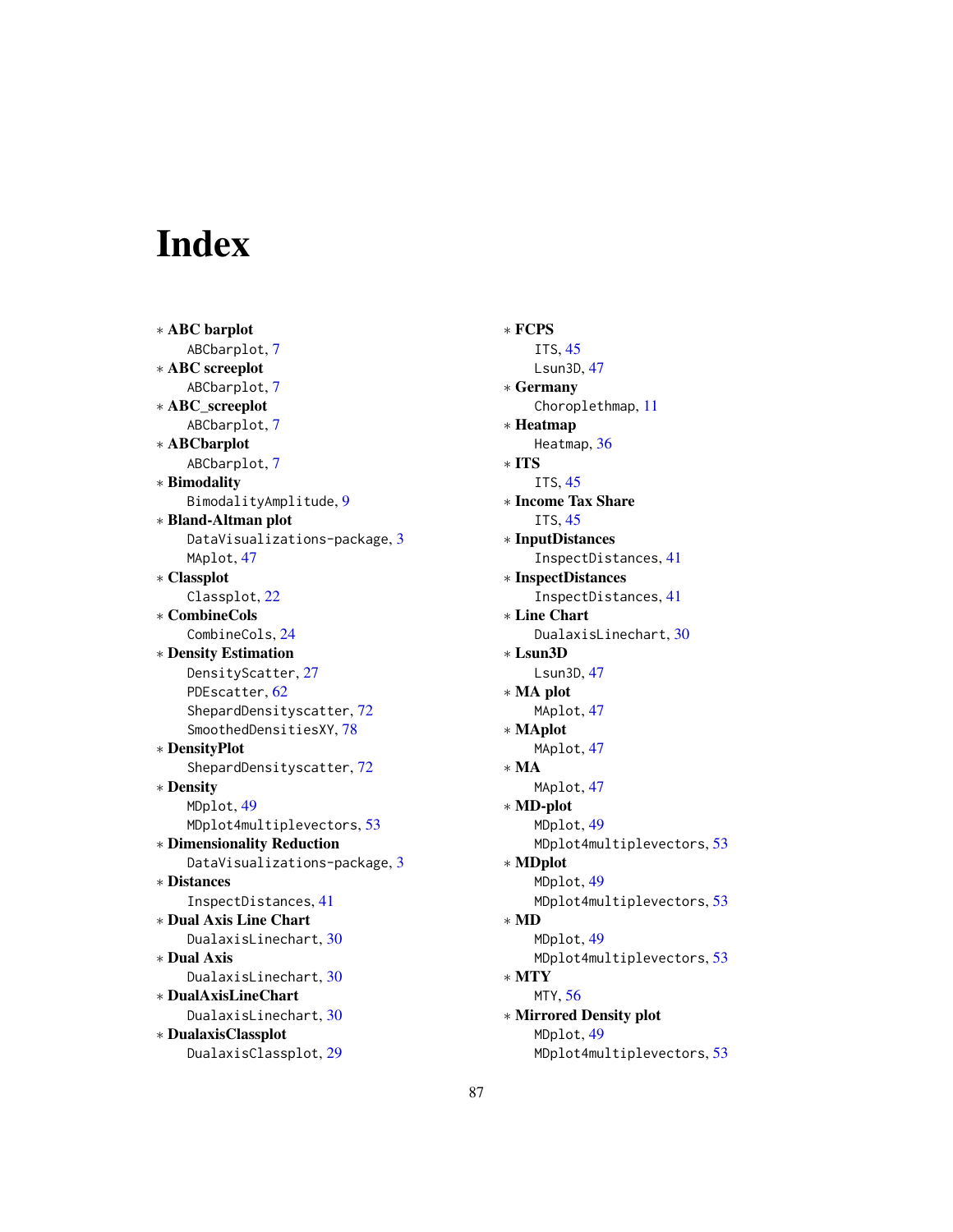∗ Mirrored Density MDplot, [49](#page-48-0) MDplot4multiplevectors, [53](#page-52-0) ∗ Muncipal Income Tax Yield MTY, [56](#page-55-0) ∗ PDE DataVisualizations-package, [3](#page-2-0) DensityScatter, [27](#page-26-1) MDplot, [49](#page-48-0) MDplot4multiplevectors, [53](#page-52-0) PDEscatter, [62](#page-61-0) StatPDEdensity, [80](#page-79-0) ∗ Pareto Density Estimation StatPDEdensity, [80](#page-79-0) ∗ Pie chart DataVisualizations-package, [3](#page-2-0) ∗ PixelMatrixPlot Pixelmatrix, [66](#page-65-0) ∗ Pixelmatrix Pixelmatrix, [66](#page-65-0) ∗ ProductRatioPlotAnalysis PlotProductratio, [70](#page-69-0) ∗ ProductRatioPlot PlotProductratio, [70](#page-69-0) ∗ SDH DensityScatter, [27](#page-26-1) SmoothedDensitiesXY, [78](#page-77-0) ∗ ScatterPlot Sheparddiagram, [73](#page-72-0) ∗ Shepard Density Plot ShepardDensityscatter, [72](#page-71-0) ∗ Shepard Density Scatter ShepardDensityscatter, [72](#page-71-0) ∗ Shepard diagram Sheparddiagram, [73](#page-72-0) ∗ ShepardDensityPlot ShepardDensityscatter, [72](#page-71-0) ∗ ShepardDensityScatter ShepardDensityscatter, [72](#page-71-0) ∗ ShepardDiagram ShepardDensityscatter, [72](#page-71-0) Sheparddiagram, [73](#page-72-0) ∗ ShepardScatterPlot Sheparddiagram, [73](#page-72-0) ∗ Shepard

ShepardDensityscatter, [72](#page-71-0) Sheparddiagram, [73](#page-72-0)

∗ SignedLog

SignedLog, [74](#page-73-0) ∗ Silhouette plot Silhouetteplot, [76](#page-75-0) ∗ Silhouettes Silhouetteplot, [76](#page-75-0) ∗ Silhouette Silhouetteplot, [76](#page-75-0) ∗ Zipf PlotProductratio, [70](#page-69-0) ∗ antinode BimodalityAmplitude, [9](#page-8-0) ∗ bar plot ABCbarplot, [7](#page-6-0) ∗ barplot ABCbarplot, [7](#page-6-0) ∗ bar ABCbarplot, [7](#page-6-0) ∗ bean plot MDplot, [49](#page-48-0) MDplot4multiplevectors, [53](#page-52-0) ∗ beanplot DataVisualizations-package, [3](#page-2-0) ∗ box plot MDplot, [49](#page-48-0) MDplot4multiplevectors, [53](#page-52-0) ∗ box whisker diagramm MDplot, [49](#page-48-0) ∗ boxplot InspectBoxplots, [39](#page-38-0) ∗ categoricalVariable categoricalVariable, [11](#page-10-0) ∗ categorical categoricalVariable, [11](#page-10-0) ∗ cbind.fill CombineCols, [24](#page-23-0) ∗ cbind CombineCols, [24](#page-23-0) ∗ choropleth map Choroplethmap, [11](#page-10-0) ∗ choropleth Choroplethmap, [11](#page-10-0) ∗ classification world map Worldmap, [82](#page-81-0) ∗ clustering DataVisualizations-package, [3](#page-2-0) ∗ correlation InspectCorrelation, [39](#page-38-0) ∗ cor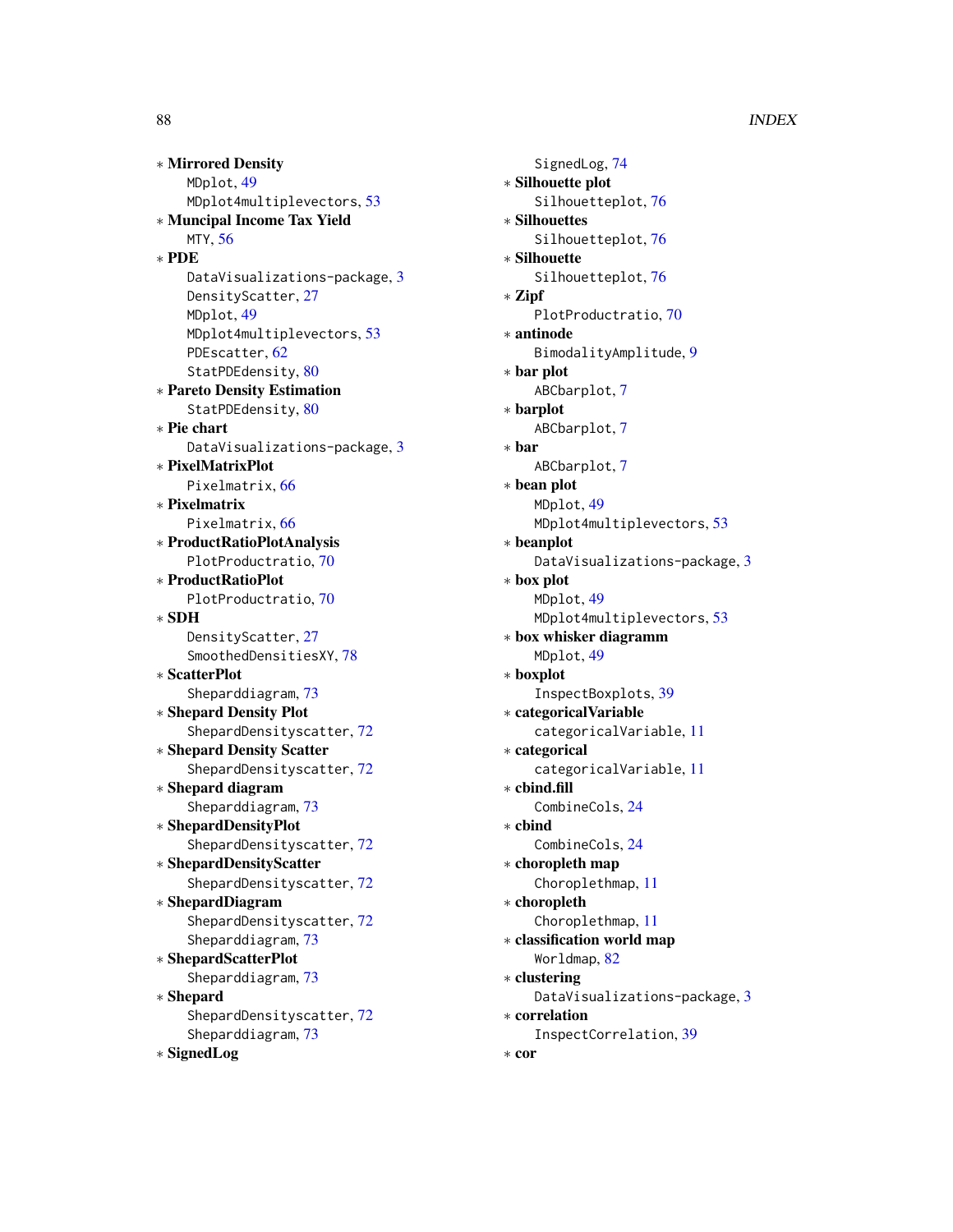#### INDEX  $89$

InspectCorrelation, [39](#page-38-0) ∗ cross table Crosstable, [25](#page-24-0) ∗ datasets AccountingInformation\_PrimeStandard\_Q3\_2019, SignedLog, [74](#page-73-0) [8](#page-7-0) categoricalVariable, [11](#page-10-0) ChoroplethPostalCodesAndAGS\_Germany, [14](#page-13-0) FundamentalData\_Q1\_2018, [33](#page-32-0) ITS, [45](#page-44-0) Lsun3D, [47](#page-46-0) MTY, [56](#page-55-0) world\_country\_polygons, [84](#page-83-0) ∗ density estimation StatPDEdensity, [80](#page-79-0) ∗ density MDplot, [49](#page-48-0) ∗ distance InspectDistances, [41](#page-40-0) ∗ distribution analysis InspectDistances, [41](#page-40-0) InspectVariable, [44](#page-43-0) ∗ distribution visualization InspectVariable, [44](#page-43-0) ∗ distribution InspectVariable, [44](#page-43-0) ∗ dotplot Classplot, [22](#page-21-0) ∗ estimation InspectVariable, [44](#page-43-0) ∗ fan plot Fanplot, [32](#page-31-1) ∗ fanplot DataVisualizations-package, [3](#page-2-0) ∗ fan Fanplot, [32](#page-31-1) ∗ geom\_bar ABCbarplot, [7](#page-6-0) ∗ geom\_violin MDplot, [49](#page-48-0) MDplot4multiplevectors, [53](#page-52-0) ∗ ggproto density estimation StatPDEdensity, [80](#page-79-0) ∗ heat map Heatmap, [36](#page-35-0) ∗ heatmap Heatmap, [36](#page-35-0)

Pixelmatrix, [66](#page-65-0) ∗ image Pixelmatrix, [66](#page-65-0) ∗ log ∗ multivariate MDplot, [49](#page-48-0) ∗ pairs InspectScatterplots, [42](#page-41-0) ∗ pairwise scatter plot InspectScatterplots, [42](#page-41-0) ∗ pdf InspectVariable, [44](#page-43-0) MDplot, [49](#page-48-0) MDplot4multiplevectors, [53](#page-52-0) ∗ peaks BimodalityAmplitude, [9](#page-8-0) ∗ pie chart Fanplot, [32](#page-31-1) Piechart, [65](#page-64-1) ∗ pie Fanplot, [32](#page-31-1) Piechart, [65](#page-64-1) ∗ pixel matrix Pixelmatrix, [66](#page-65-0) ∗ plot table Crosstable, [25](#page-24-0) ∗ plot3D Plot3D, [67](#page-66-0) ∗ plot3d Plot3D, [67](#page-66-0) ∗ plot3 Plot3D, [67](#page-66-0) ∗ political map Choroplethmap, [11](#page-10-0) ∗ postal codes Choroplethmap, [11](#page-10-0) ∗ probability density function InspectVariable, [44](#page-43-0) MDplot, [49](#page-48-0) MDplot4multiplevectors, [53](#page-52-0) ∗ projection DataVisualizations-package, [3](#page-2-0) ∗ qqplot InspectStandardization, [43](#page-42-0) QQplot, [71](#page-70-0) ∗ scatter density plot DensityScatter, [27](#page-26-1)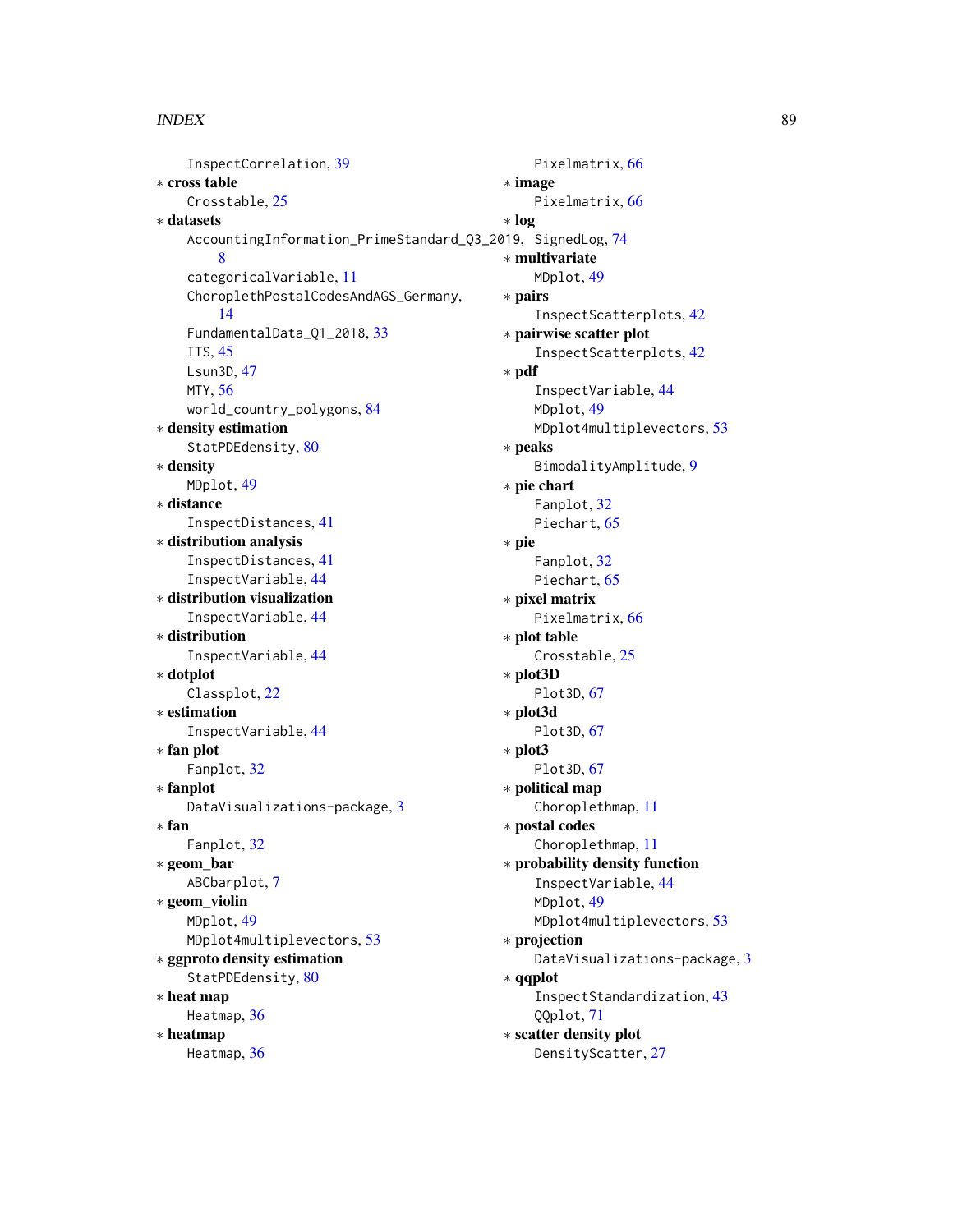90 **INDEX** 

PDEscatter, [62](#page-61-0) ShepardDensityscatter, [72](#page-71-0) SmoothedDensitiesXY, [78](#page-77-0) ∗ scatter plot DensityScatter, [27](#page-26-1) InspectScatterplots, [42](#page-41-0) PDEscatter, [62](#page-61-0) ShepardDensityscatter, [72](#page-71-0) SmoothedDensitiesXY, [78](#page-77-0) ∗ scatterplot InspectScatterplots, [42](#page-41-0) ∗ scatter DensityScatter, [27](#page-26-1) InspectScatterplots, [42](#page-41-0) PDEscatter, [62](#page-61-0) SmoothedDensitiesXY, [78](#page-77-0) ∗ schematic plot MDplot, [49](#page-48-0) ∗ scree plot ABCbarplot, [7](#page-6-0) ∗ scree ABCbarplot, [7](#page-6-0) ∗ slog SignedLog, [74](#page-73-0) ∗ slope chart DataVisualizations-package, [3](#page-2-0) Slopechart, [77](#page-76-0) ∗ slopechart Slopechart, [77](#page-76-0) ∗ thematic map Choroplethmap, [11](#page-10-0) ∗ vase plot MDplot, [49](#page-48-0) MDplot4multiplevectors, [53](#page-52-0) ∗ violin plot DataVisualizations-package, [3](#page-2-0) MDplot, [49](#page-48-0) MDplot4multiplevectors, [53](#page-52-0) ∗ violin DataVisualizations-package, [3](#page-2-0) MDplot, [49](#page-48-0) MDplot4multiplevectors, [53](#page-52-0) ∗ visualization DataVisualizations-package, [3](#page-2-0) ∗ world map Worldmap, [82](#page-81-0) ∗ zip codes Choroplethmap, [11](#page-10-0)

∗ zplot Plot3D, [67](#page-66-0) ABC\_screeplot *(*ABCbarplot*)*, [7](#page-6-0) ABCanalysis, *[8](#page-7-0)* ABCbarplot, [7](#page-6-0) AccountingInformation\_PrimeStandard\_Q3\_2019, [8](#page-7-0) aes(), *[81](#page-80-0)* aes\_(), *[81](#page-80-0)* agostino.test, *[51](#page-50-0)* AI\_PS\_Q3\_2019 *(*AccountingInformation\_PrimeStandard\_Q3\_2019*)*, [8](#page-7-0) barplot, *[76](#page-75-0)* BimodalityAmplitude, [9](#page-8-0) borders(), *[82](#page-81-0)* categoricalVariable, [11](#page-10-0) cbind, *[24](#page-23-0)* Choroplethmap, [11](#page-10-0) ChoroplethPostalCodesAndAGS\_Germany, [14](#page-13-0) ClassBoxplot, [15](#page-14-0) ClassMDplot, [17,](#page-16-0) *[52](#page-51-0)*, *[55](#page-54-0)* ClassPDEplot, [19](#page-18-0) ClassPDEplotMaxLikeli, [20](#page-19-0) Classplot, [22,](#page-21-0) *[30](#page-29-0)*, *[48](#page-47-0)* ClusterRenameDescendingSize, *[36](#page-35-0)* CombineCols, [24](#page-23-0) Crosstable, [25](#page-24-0) DataVisualizations *(*DataVisualizations-package*)*, [3](#page-2-0) DataVisualizations-package, [3](#page-2-0) DefaultColorSequence, [26](#page-25-0) DensityScatter, [27,](#page-26-1) *[41](#page-40-0)*, *[48](#page-47-0)*, *[79](#page-78-0)* dip.test, *[51](#page-50-0)* DualaxisClassplot, *[23](#page-22-0)*, [29](#page-28-0) DualaxisLinechart, [30](#page-29-0) Fanplot, [32,](#page-31-1) *[78](#page-77-0)* fortify(), *[81](#page-80-0)* FundamentalData\_Q1\_2018, [33](#page-32-0) geom\_point, *[67,](#page-66-0) [68](#page-67-0)* ggplot(), *[81](#page-80-0)* GoogleMapsCoordinates, [35](#page-34-0)